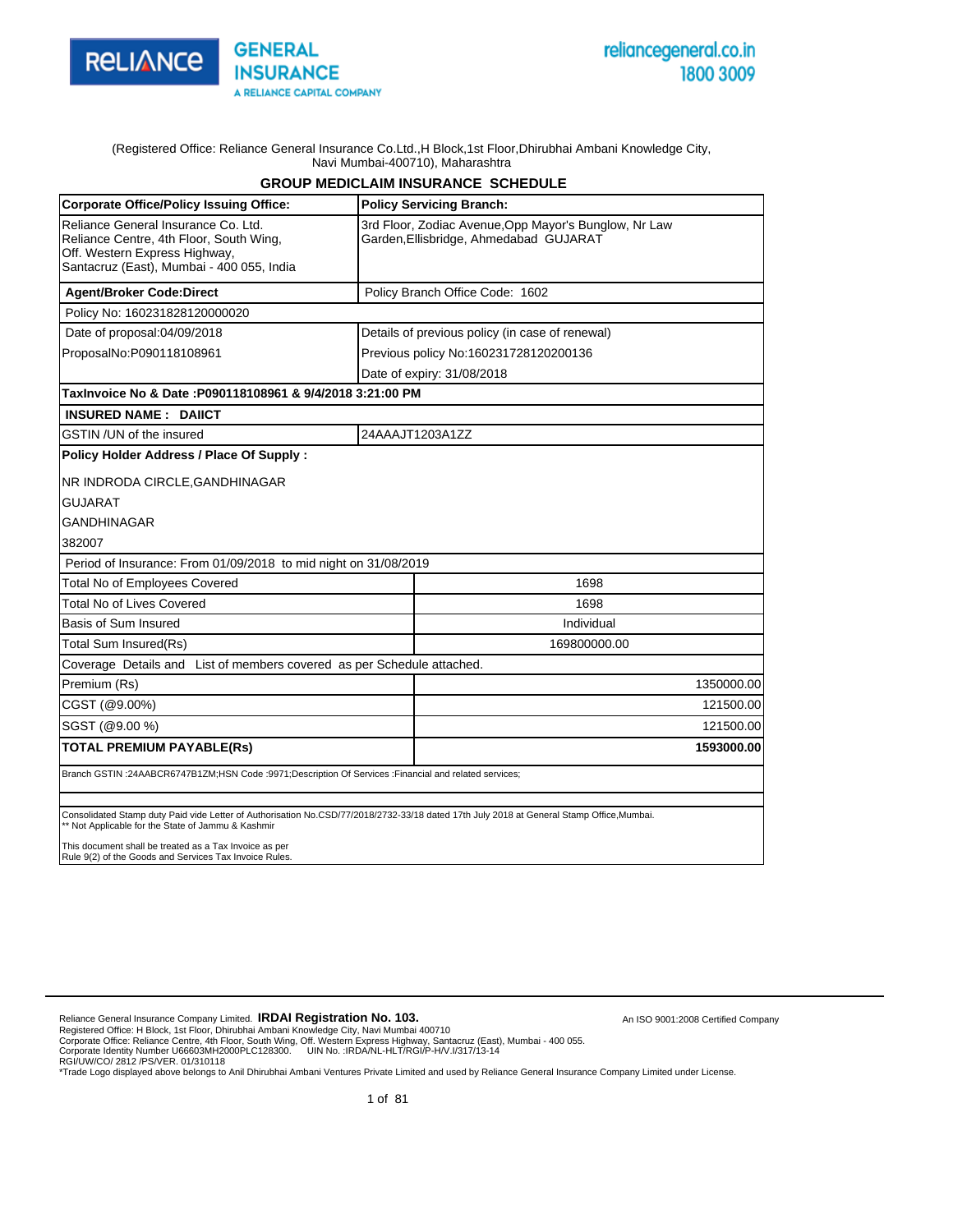

|                         | Notice of communication to be given in respect of claim to:                                                  |                                                                                                                                                                                                                                                                                                                                                                                                                                                                                                                                                                                                                                                                                                                                                                                                                                                                                                                                                                                                                                                                                                                                                                                         |
|-------------------------|--------------------------------------------------------------------------------------------------------------|-----------------------------------------------------------------------------------------------------------------------------------------------------------------------------------------------------------------------------------------------------------------------------------------------------------------------------------------------------------------------------------------------------------------------------------------------------------------------------------------------------------------------------------------------------------------------------------------------------------------------------------------------------------------------------------------------------------------------------------------------------------------------------------------------------------------------------------------------------------------------------------------------------------------------------------------------------------------------------------------------------------------------------------------------------------------------------------------------------------------------------------------------------------------------------------------|
| Name:                   | <b>Reliance HCMT</b>                                                                                         |                                                                                                                                                                                                                                                                                                                                                                                                                                                                                                                                                                                                                                                                                                                                                                                                                                                                                                                                                                                                                                                                                                                                                                                         |
| Address:                | block, Krishe Sapphire Madhapur, Hyderabad Pincode: 500081                                                   | Reliance General Insurance Company .Ltd. HCMT HUB 1-89/3/B/40 to 42/ks/301 3rd floor, Krishe                                                                                                                                                                                                                                                                                                                                                                                                                                                                                                                                                                                                                                                                                                                                                                                                                                                                                                                                                                                                                                                                                            |
| City:                   | Hyderabad                                                                                                    |                                                                                                                                                                                                                                                                                                                                                                                                                                                                                                                                                                                                                                                                                                                                                                                                                                                                                                                                                                                                                                                                                                                                                                                         |
| <b>Website Address:</b> |                                                                                                              |                                                                                                                                                                                                                                                                                                                                                                                                                                                                                                                                                                                                                                                                                                                                                                                                                                                                                                                                                                                                                                                                                                                                                                                         |
| Customer care No        | 1800-3009                                                                                                    |                                                                                                                                                                                                                                                                                                                                                                                                                                                                                                                                                                                                                                                                                                                                                                                                                                                                                                                                                                                                                                                                                                                                                                                         |
| Email id:               | rcarehealth@rcap.co.in                                                                                       |                                                                                                                                                                                                                                                                                                                                                                                                                                                                                                                                                                                                                                                                                                                                                                                                                                                                                                                                                                                                                                                                                                                                                                                         |
|                         | a separate communication is sent or not.                                                                     | In the event of dishonor of Cheque, this policy automatically stands cancelled from inception irrespective of whether                                                                                                                                                                                                                                                                                                                                                                                                                                                                                                                                                                                                                                                                                                                                                                                                                                                                                                                                                                                                                                                                   |
| change.                 | In witness whereof this policy has been signed at Mumbai on 04/09/2018                                       | In case of a renewal, the benefits provided under the policy and/or terms and conditions of the policy including premium rate may be subject to                                                                                                                                                                                                                                                                                                                                                                                                                                                                                                                                                                                                                                                                                                                                                                                                                                                                                                                                                                                                                                         |
|                         | Marg, Relief Road, Ahmedabad - 380 001. Tel.: 079 - 25501201/02/05/06 Email: bimalokpal.ahmedabad@gbic.co.in | Grievance Clause: For resolution of any query or grievance, Insured may contact the respective branch office of the Company or may call at<br>1800 3009 or may write an email at rgicl.services@relianceada.com. In case the insured is not satisfied with the response of the office, insured<br>may contact the Nodal Grievance Officer of the Company at rgicl.grievances@relianceada.com. In the event of unsatisfactory response from the<br>Nodal Grievance Officer, insured may email to Head Grievance Officer at rgicl.headgrievances@relianceada.com. In the event of unsatisfactory<br>response from the Head Grievance Officer, he/she may, subject to vested jurisdiction, approach the Insurance Ombudsman for the redressal of<br>grievance. Details of the offices of the Insurance Ombudsman are available at IRDAI website www.irda.gov.in or on company website<br>www.reliancegeneral.co.in or on www.gbic.co.in. The insured may also contact the following office of the Insurance Ombudsman within whose<br>territorial jurisdiction the branch or office of the Company is located.Office of the Insurance Ombudsman, Jeevan Prakash Building, 6th floor, Tilak |
|                         |                                                                                                              | For and on behalf of                                                                                                                                                                                                                                                                                                                                                                                                                                                                                                                                                                                                                                                                                                                                                                                                                                                                                                                                                                                                                                                                                                                                                                    |
|                         |                                                                                                              | Reliance General Insurance Company Limited.                                                                                                                                                                                                                                                                                                                                                                                                                                                                                                                                                                                                                                                                                                                                                                                                                                                                                                                                                                                                                                                                                                                                             |
| <b>Agent Code</b>       | <b>Direct</b>                                                                                                | $\overline{\phantom{a}}$ $\phantom{a}$ $\phantom{a}$ $\phantom{a}$ $\phantom{a}$ $\phantom{a}$ $\phantom{a}$ $\phantom{a}$ $\phantom{a}$ $\phantom{a}$ $\phantom{a}$ $\phantom{a}$ $\phantom{a}$ $\phantom{a}$ $\phantom{a}$ $\phantom{a}$ $\phantom{a}$ $\phantom{a}$ $\phantom{a}$ $\phantom{a}$ $\phantom{a}$ $\phantom{a}$ $\phantom{a}$ $\phantom{a}$ $\$                                                                                                                                                                                                                                                                                                                                                                                                                                                                                                                                                                                                                                                                                                                                                                                                                          |
| <b>Agent Contact No</b> |                                                                                                              | <b>Authorised Signatory</b>                                                                                                                                                                                                                                                                                                                                                                                                                                                                                                                                                                                                                                                                                                                                                                                                                                                                                                                                                                                                                                                                                                                                                             |
| User ID: 70299607       | Policy Generation Date: 04/09/2018                                                                           |                                                                                                                                                                                                                                                                                                                                                                                                                                                                                                                                                                                                                                                                                                                                                                                                                                                                                                                                                                                                                                                                                                                                                                                         |

Reliance General Insurance Company Limited. **IRDAI Registration No. 103.** 

Registered Office: H Block, 1st Floor, Dhirubhai Ambani Knowledge City, Navi Mumbai 400710<br>Corporate Office: Reliance Centre, 4th Floor, South Wing, Off. Western Express Highway, Santacruz (East), Mumbai - 400 055.<br>Corpor

An ISO 9001:2008 Certified Company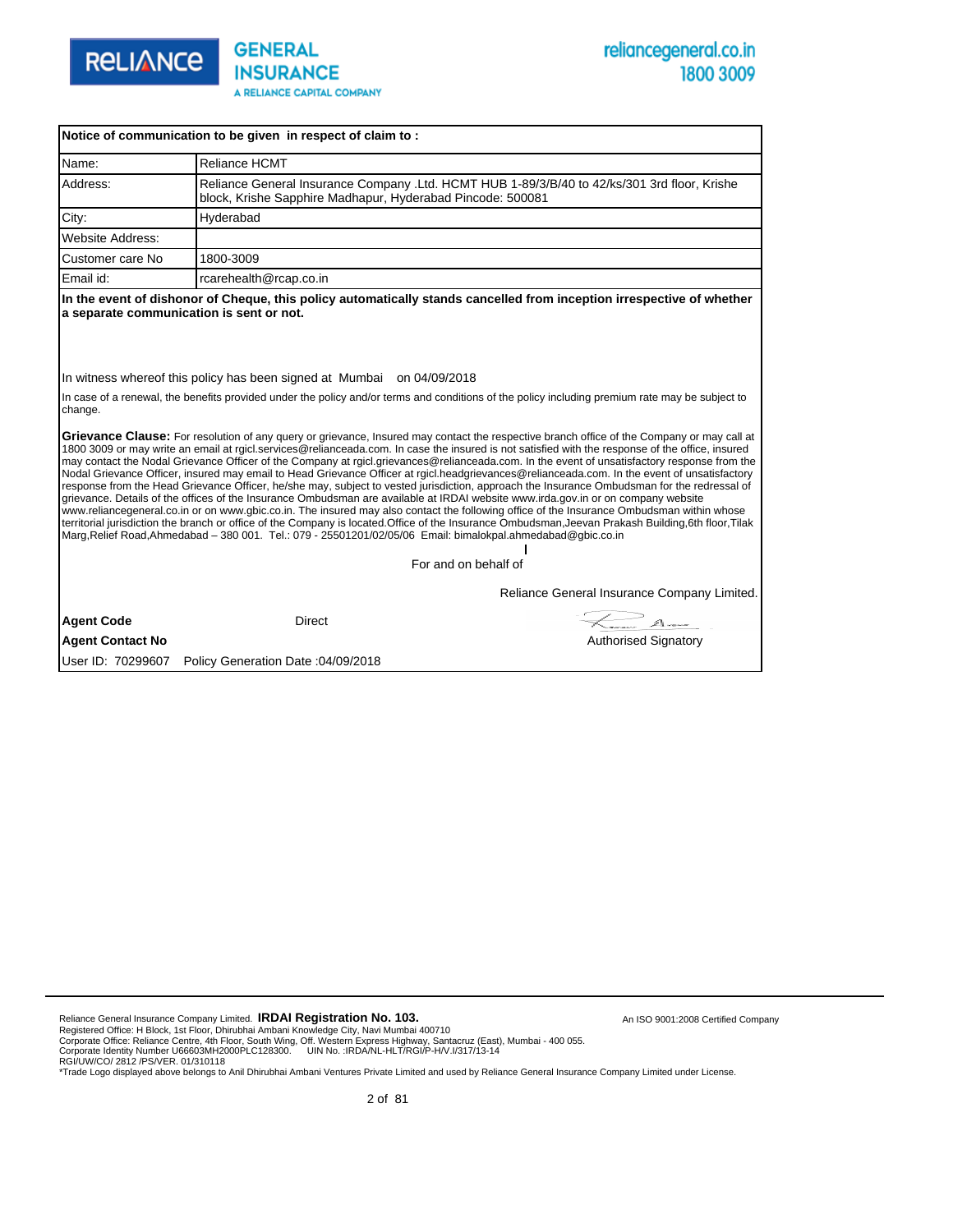

An ISO 9001:2008 Certified Company

|                                             | Schedule attached to and forming part of Policy No.160231828120000020 |        |                                                                                                                                                                                                                                                                                                                                                                                                                                                               |  |  |  |  |  |  |  |  |
|---------------------------------------------|-----------------------------------------------------------------------|--------|---------------------------------------------------------------------------------------------------------------------------------------------------------------------------------------------------------------------------------------------------------------------------------------------------------------------------------------------------------------------------------------------------------------------------------------------------------------|--|--|--|--|--|--|--|--|
| <b>Cover Name</b>                           | <b>Sum insured</b>                                                    | Co-pay | <b>Special Conditions</b>                                                                                                                                                                                                                                                                                                                                                                                                                                     |  |  |  |  |  |  |  |  |
| Hospitalization                             |                                                                       |        |                                                                                                                                                                                                                                                                                                                                                                                                                                                               |  |  |  |  |  |  |  |  |
| Pre Hospitalization                         |                                                                       |        | 30 days                                                                                                                                                                                                                                                                                                                                                                                                                                                       |  |  |  |  |  |  |  |  |
| Post Hospitalization                        |                                                                       |        | 60 days                                                                                                                                                                                                                                                                                                                                                                                                                                                       |  |  |  |  |  |  |  |  |
| Ambulance charges                           |                                                                       |        | Ambulance charges is covered in case of<br>emergency hospitalization INR 1500                                                                                                                                                                                                                                                                                                                                                                                 |  |  |  |  |  |  |  |  |
| Domiciliary hospitalization                 |                                                                       |        | Domiciliary hospitalisation not covered                                                                                                                                                                                                                                                                                                                                                                                                                       |  |  |  |  |  |  |  |  |
| Pre-existing illness cover                  |                                                                       |        | Pre-existing diseases to be covered                                                                                                                                                                                                                                                                                                                                                                                                                           |  |  |  |  |  |  |  |  |
| Cover for first year excluded diseases      |                                                                       |        | Waiver of 1st and 2nd yr exclusions                                                                                                                                                                                                                                                                                                                                                                                                                           |  |  |  |  |  |  |  |  |
| Cover for first 30 days Exclusion           |                                                                       |        | Waiver of 30 day waiting period                                                                                                                                                                                                                                                                                                                                                                                                                               |  |  |  |  |  |  |  |  |
| Cover for congenital diseases               |                                                                       |        | Internal Congenital disease covered                                                                                                                                                                                                                                                                                                                                                                                                                           |  |  |  |  |  |  |  |  |
| <b>Family Definition</b>                    |                                                                       |        | Non Floater - Only for Students                                                                                                                                                                                                                                                                                                                                                                                                                               |  |  |  |  |  |  |  |  |
| <b>Member Addition and Deletion Process</b> |                                                                       |        | 1) Mid-term increase in sum insured is not<br>permitted 2) Addition-deletion will be done<br>on per lives pro-rata premium basis for<br>students once in a month only, subject to<br>all relevant details being forwarded to<br>insurer before 7th day of succeeding<br>month. 3) For cover wef from Date of<br>Joining, sufficient CD balance to be<br>maintained with us 4) Addition of existing<br>students will not be allowed after policy<br>inception. |  |  |  |  |  |  |  |  |
| Room Rent                                   |                                                                       |        | Room Rent including nursing & RMO<br>charges capped at 2% of SI for normal<br>room and 2% of SI for ICU of sum insured<br>per day and all other related charges in<br>accordance with room rent restriction or<br>actual whichever is lower. In the event of a<br>person getting admitted in higher category<br>all hospital related charges will be pro-<br>rated to the eligibility limit as per the room<br>rent restriction.                              |  |  |  |  |  |  |  |  |
| Day care procedure                          |                                                                       |        | Day care treatment covered as per RGICL<br>policy terms and conditions                                                                                                                                                                                                                                                                                                                                                                                        |  |  |  |  |  |  |  |  |

Reliance General Insurance Company Limited. **IRDAI Registration No. 103.**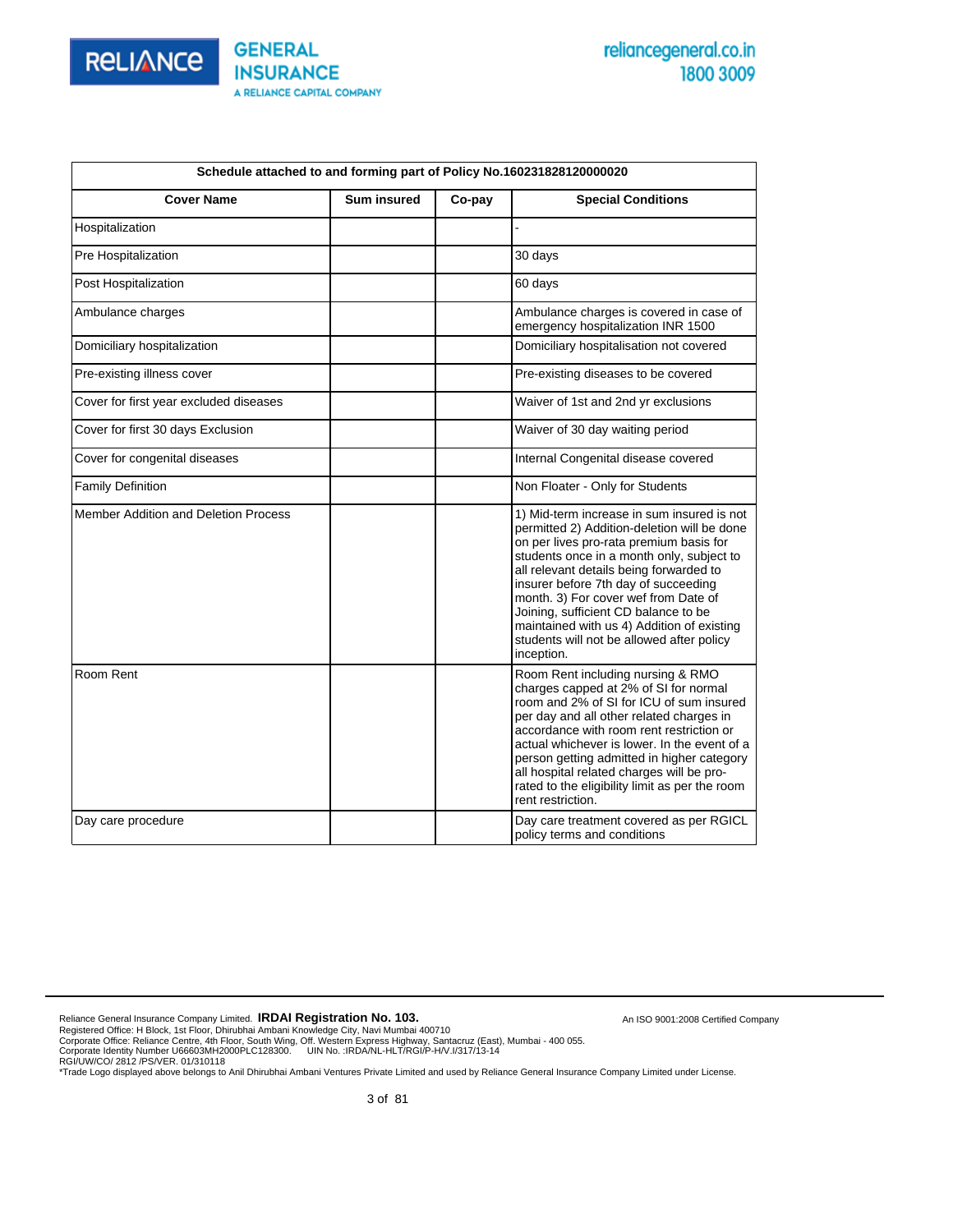

General Conditions: 1) It shall be a condition precedent to the Company's liability under this policy that all supporting documents relating to the claim must be submitted to the RGICL within thirty (30) days from the date of discharge from the hospital. In case of post-hospitalization treatment days, all claim documents should be submitted to the RGICL within seven (7) days after completion of such treatment.

2) It is hereby agreed between the Proposer and the Company that any addition / deletion to the list of insured members shall be communicated to the Insurer in writing within a reasonable time but not later than 30 days from the date of the employee joining or being relieved from the organization.

3) Surcharges, service charges, miscellaneous charges and other non treatment related expenses are not payable.

4) Rest all other terms & conditions strictly as per Reliance group mediclaim insurance policy.

5) Ailment/ Conditions not covered : Robotic surgery/treatment done using this technology/Robotically assisted Surgery, Stem Cell Transplantation/bone marrow transplant, Septoplasty, Cochlear Implant or related aids, RFQMR - Rotational Field Quantum Magnetic Resonance Device - Cytotron, C3R, Balloon Sinuplasty, Bariatric surgery, Inj Avastin /Lucentis/Macugen, Ozone Therapy, Enhanced External Counter Pulsation Therapy (EECP), Rejuvenation therapy, Lasik Surgery.

#### **Warranted that the exclusions mentioned below stand deleted : PolicyNo. 160231828120000020**

| Pre-existing illness         |
|------------------------------|
| 30 day Exclusion             |
| <b>First Year exclusion</b>  |
| Congenital Internal diseases |

Reliance General Insurance Company Limited. **IRDAI Registration No. 103.** 

Registered Office: H Block, 1st Floor, Dhirubhai Ambani Knowledge City, Navi Mumbai 400710<br>Corporate Office: Reliance Centre, 4th Floor, South Wing, Off. Western Express Highway, Santacruz (East), Mumbai - 400 055.<br>Corpora

RGI/UW/CO/ 2812 /PS/VER. 01/310118 \*Trade Logo displayed above belongs to Anil Dhirubhai Ambani Ventures Private Limited and used by Reliance General Insurance Company Limited under License.

An ISO 9001:2008 Certified Company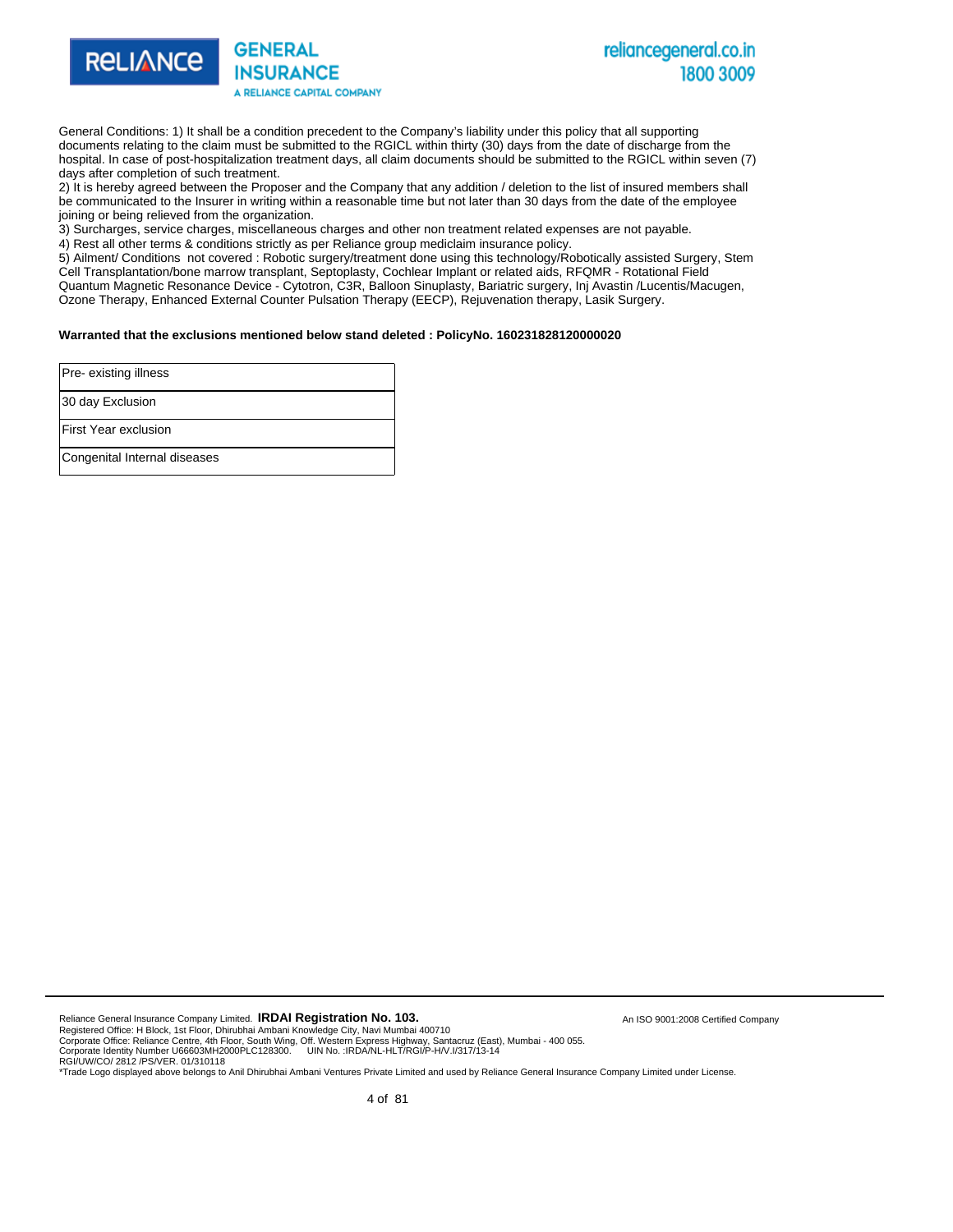



| Coinsurance Schedule attached to and forming part of Policy No.160231828120000020 |      |        |  |  |  |  |  |  |  |
|-----------------------------------------------------------------------------------|------|--------|--|--|--|--|--|--|--|
| Name of the Company<br>l Status<br>l% Share                                       |      |        |  |  |  |  |  |  |  |
| IRELIANCE GENERAL INSURANCE CO LTD.                                               | lOwn | 100.00 |  |  |  |  |  |  |  |

Reliance General Insurance Company Limited. **IRDAI Registration No. 103.** 

Registered Office: H Block, 1st Floor, Dhirubhai Ambani Knowledge City, Navi Mumbai 400710<br>Corporate Office: Reliance Centre, 4th Floor, South Wing, Off. Western Express Highway, Santacruz (East), Mumbai - 400 055.<br>Corpor

An ISO 9001:2008 Certified Company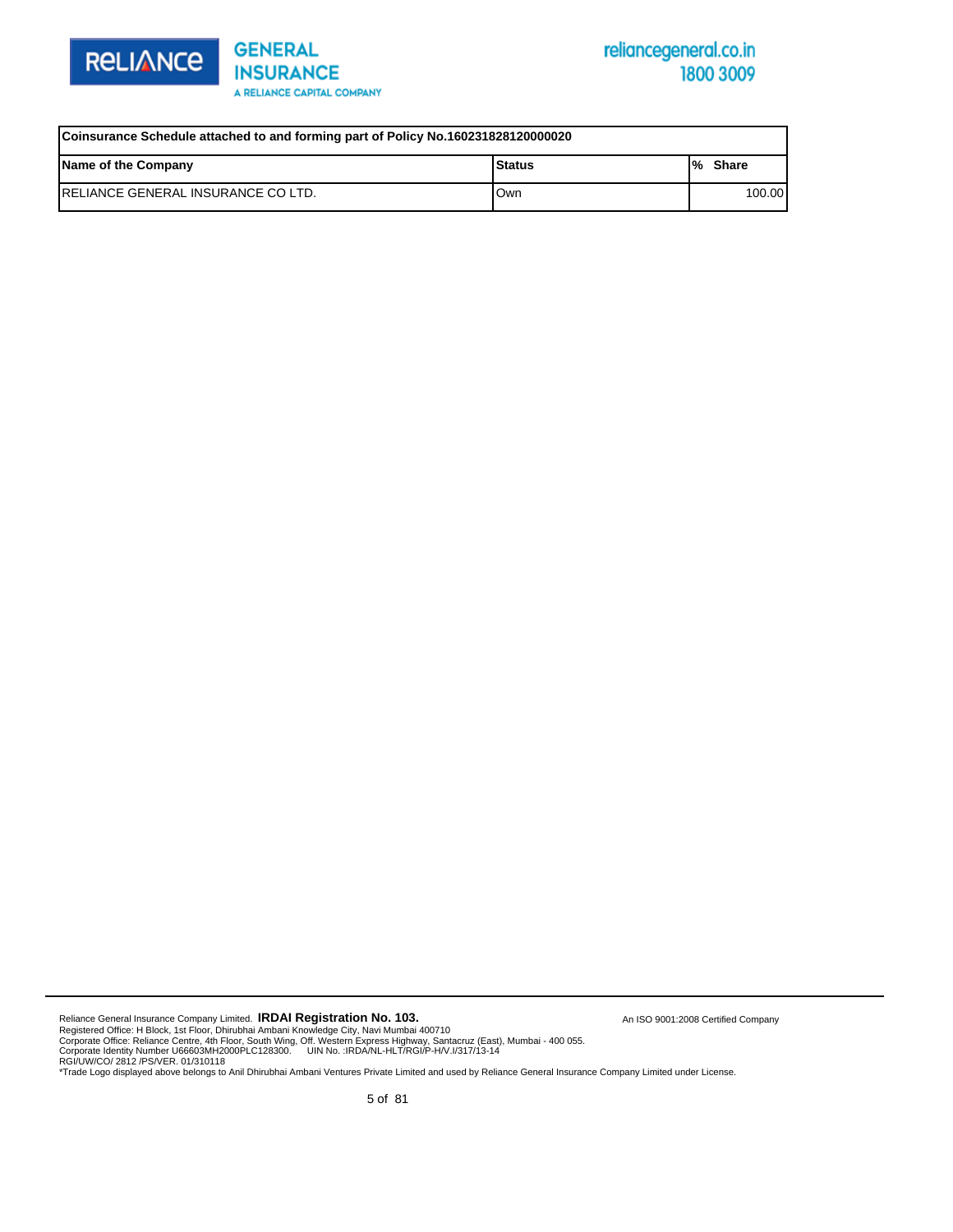

An ISO 9001:2008 Certified Company

#### **Schedule of Members covered attached to and forming part of Policy No '160231828120000020**

| S No.          |                   | Emp Code Name of the person                | <b>Emp Relation</b> | Grade              | <b>AGE</b> | M/F | <b>Sum Insured</b> | <b>Dateof</b><br>Joining | Location | <b>Remarks</b> |
|----------------|-------------------|--------------------------------------------|---------------------|--------------------|------------|-----|--------------------|--------------------------|----------|----------------|
| $\mathbf{1}$   | 201301081 SOLANKI | <b>GAURAVKUMAR</b><br><b>NATVARSINH</b>    | <b>SELF</b>         | STUDEN 22 Yr<br>T. | 00 M       | М   | 100000             |                          |          |                |
| $\overline{2}$ |                   | 201321004 VINEET KUMAR DAD                 | <b>SELF</b>         | STUDEN 33 Yr<br>т  | 00 M       | м   | 100000             |                          |          |                |
| 3              |                   | 201321009 SHAH NIRMESH<br>JAYESHKUMAR      | <b>SELF</b>         | STUDEN 29 Yr<br>т  | 00 M       | М   | 100000             |                          |          |                |
| 4              |                   | 201401107 SHAH SAPREM MUKESH               | <b>SELF</b>         | STUDEN 21 Yr<br>т  | 00 M       | М   | 100000             |                          |          |                |
| 5              |                   | 201401221 RAIYA DEEP<br><b>KIRTIKUMAR</b>  | <b>SELF</b>         | STUDEN 21 Yr<br>т  | 00 M       | М   | 100000             |                          |          |                |
| 6              |                   | 201421001 ARCHANA NIGAM                    | <b>SELF</b>         | STUDEN 29 Yr<br>т  | 00 M       | F.  | 100000             |                          |          |                |
| $\overline{7}$ |                   | 201421002 SUMUKH BANSAL                    | <b>SELF</b>         | STUDEN 29 Yr<br>т  | 00 M       | м   | 100000             |                          |          |                |
| 8              |                   | 201421004 HARDIK GAJERA                    | <b>SELF</b>         | STUDEN 28 Yr<br>т  | 00 M       | М   | 100000             |                          |          |                |
| 9              |                   | 201421005 DESAI NIDHI NITINBHAI            | <b>SELF</b>         | STUDEN 30 Yr<br>т  | 00 M       | F.  | 100000             |                          |          |                |
| 10             |                   | 201421006 RAHUL VASHISTH                   | <b>SELF</b>         | STUDEN 30 Yr<br>т  | 00 M       | М   | 100000             |                          |          |                |
| 11             |                   | 201501002 PARV CHADHA                      | <b>SELF</b>         | STUDEN 21 Yr<br>т  | 00 M       | М   | 100000             |                          |          |                |
| 12             |                   | 201501004 AASHINI NILESHKUMAR<br>SONI      | <b>SELF</b>         | STUDEN 21 Yr<br>т  | 00 M       | F.  | 100000             |                          |          |                |
| 13             |                   | 201501005 AMARNATH KARTHI                  | SELF                | STUDEN 20 Yr<br>т  | 00 M       | м   | 100000             |                          |          |                |
| 14             |                   | 201501006 SOUMYA AGRAWAL                   | <b>SELF</b>         | STUDEN 20 Yr<br>т  | 00 M       | F.  | 100000             |                          |          |                |
| 15             |                   | 201501007 AGRAWAL ABHISHEK<br><b>LOVAM</b> | <b>SELF</b>         | STUDEN 20 Yr<br>т  | 00 M       | м   | 100000             |                          |          |                |
| 16             |                   | 201501008 RAVIRAM MAMIDI                   | <b>SELF</b>         | STUDEN 20 Yr<br>т  | 00 M       | м   | 100000             |                          |          |                |
| 17             |                   | 201501009 PRAKHAR ANANYA                   | <b>SELF</b>         | STUDEN 21 Yr<br>т  | 00 M       | M   | 100000             |                          |          |                |
| 18             |                   | 201501010 ISAAC MALSAWMA                   | <b>SELF</b>         | STUDEN 20 Yr<br>т  | 00 M       | м   | 100000             |                          |          |                |
| 19             |                   | 201501011 KUNAL NIRAV KHATRI               | <b>SELF</b>         | STUDEN 20 Yr<br>т  | 00 M       | M   | 100000             |                          |          |                |
| 20             |                   | 201501012 KEYA DESAI                       | <b>SELF</b>         | STUDEN 20 Yr<br>т  | 00 M       | F.  | 100000             |                          |          |                |
| 21             |                   | 201501013 KOLI POOJA TUKARAM               | <b>SELF</b>         | STUDEN 21 Yr<br>т  | 00 M       | F.  | 100000             |                          |          |                |
| 22             |                   | 201501014 NIKITA VERMA                     | <b>SELF</b>         | STUDEN 22 Yr<br>т  | 00 M       | F.  | 100000             |                          |          |                |

Reliance General Insurance Company Limited. **IRDAI Registration No. 103.**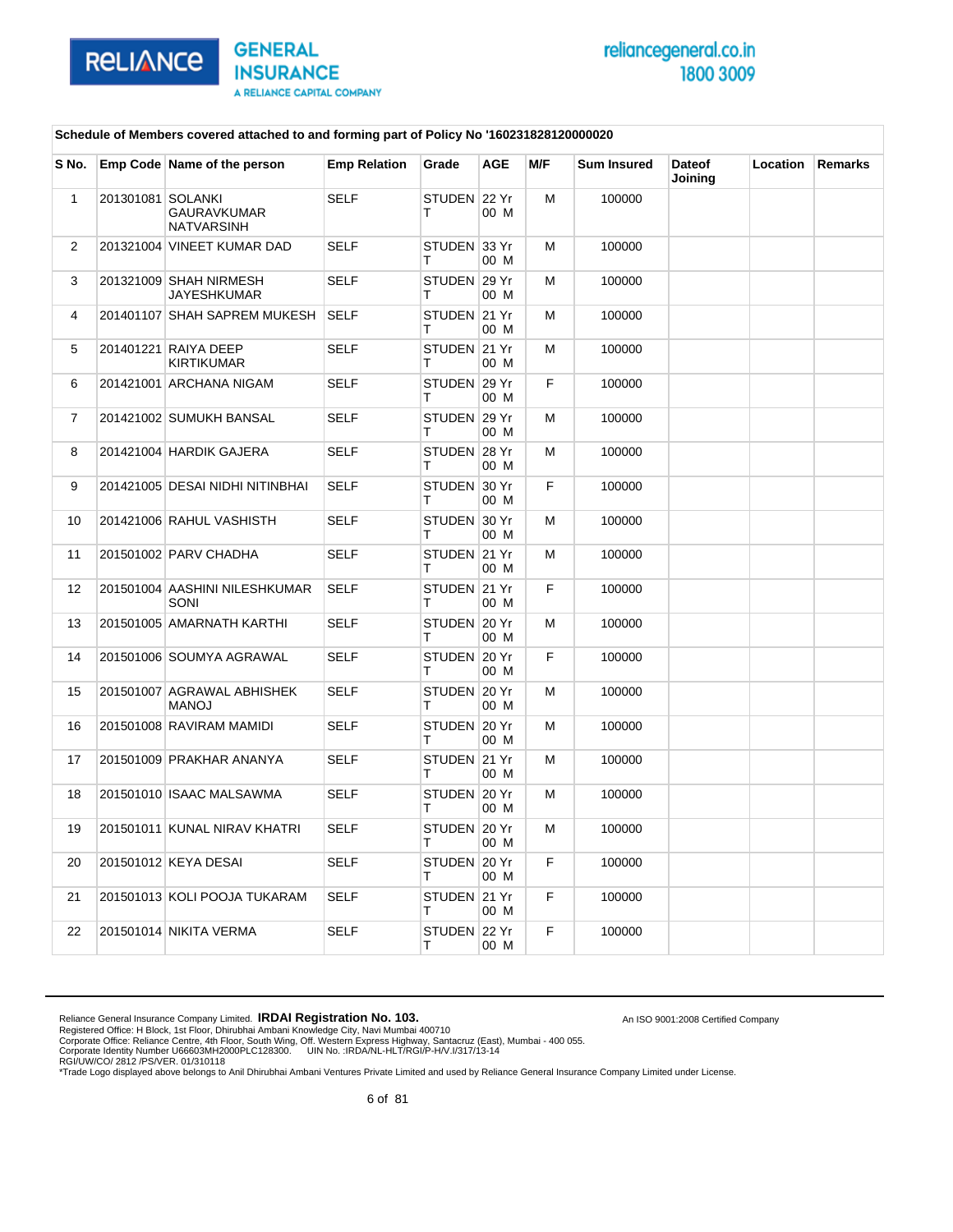

An ISO 9001:2008 Certified Company

### **Schedule of Members covered attached to and forming part of Policy No '160231828120000020**

| S No. | Emp Code Name of the person                   | <b>Emp Relation</b> | Grade             | <b>AGE</b> | M/F | <b>Sum Insured</b> | <b>Dateof</b><br>Joining | Location | Remarks |
|-------|-----------------------------------------------|---------------------|-------------------|------------|-----|--------------------|--------------------------|----------|---------|
| 23    | 201501015 PATEL PARTH<br><b>HITENDRAKUMAR</b> | <b>SELF</b>         | STUDEN 20 Yr<br>т | 00 M       | М   | 100000             |                          |          |         |
| 24    | 201501016 SALONI MUNDRA                       | <b>SELF</b>         | STUDEN 21 Yr<br>т | 00 M       | F.  | 100000             |                          |          |         |
| 25    | 201501017 PATEL RAHUL<br><b>HASMUKHBHAI</b>   | <b>SELF</b>         | STUDEN 20 Yr<br>т | 00 M       | м   | 100000             |                          |          |         |
| 26    | 201501018 VARIA NEELANSHI ATUL                | <b>SELF</b>         | STUDEN 20 Yr<br>т | 00 M       | F.  | 100000             |                          |          |         |
| 27    | 201501019 RAGHAV AGARWAL                      | <b>SELF</b>         | STUDEN 21 Yr<br>т | 00 M       | м   | 100000             |                          |          |         |
| 28    | 201501020 SHUBHAM D ANNADATE                  | <b>SELF</b>         | STUDEN 20 Yr<br>т | 00 M       | м   | 100000             |                          |          |         |
| 29    | 201501021 ROSHAN ASHOKBHAI<br>SHAH            | <b>SELF</b>         | STUDEN 21 Yr<br>т | 00 M       | М   | 100000             |                          |          |         |
| 30    | 201501022 SHETH RUTVIK<br>LALITKUMAR          | <b>SELF</b>         | STUDEN 20 Yr<br>т | 00 M       | м   | 100000             |                          |          |         |
| 31    | 201501023 PATEL DEV<br>NARENDRAKUMAR          | <b>SELF</b>         | STUDEN 20 Yr<br>т | 00 M       | м   | 100000             |                          |          |         |
| 32    | 201501024 PARAMJEET SUNIL<br>DESAI            | <b>SELF</b>         | STUDEN 20 Yr<br>Τ | 00 M       | М   | 100000             |                          |          |         |
| 33    | 201501025 SHUBHAM SONKAR                      | SELF                | STUDEN 22 Yr<br>т | 00 M       | м   | 100000             |                          |          |         |
| 34    | 201501026 SHUBHAM S MEENA                     | <b>SELF</b>         | STUDEN 22 Yr<br>т | 00 M       | м   | 100000             |                          |          |         |
| 35    | 201501027 PRASHIK NAGRALE                     | <b>SELF</b>         | STUDEN 21 Yr<br>т | 00 M       | М   | 100000             |                          |          |         |
| 36    | 201501028 BHANSALI YASH<br>GAURANGBHAI        | <b>SELF</b>         | STUDEN 20 Yr<br>т | 00 M       | м   | 100000             |                          |          |         |
| 37    | 201501029 VANAMALA VYSHNAVI                   | <b>SELF</b>         | STUDEN 20 Yr<br>т | 00 M       | F.  | 100000             |                          |          |         |
| 38    | 201501030 PUROHIT DEVANSH<br>NARESHKUMAR      | <b>SELF</b>         | STUDEN 21 Yr<br>т | 00 M       | М   | 100000             |                          |          |         |
| 39    | 201501031 SHAH MIHIR<br><b>BIRENDRAKUMAR</b>  | <b>SELF</b>         | STUDEN 20 Yr<br>т | 00 M       | м   | 100000             |                          |          |         |
| 40    | 201501032 DIVYANSHU SINGH                     | <b>SELF</b>         | STUDEN 21 Yr<br>т | 00 M       | м   | 100000             |                          |          |         |
| 41    | 201501033 DAVAWALA NIDHI<br>DEVANG            | <b>SELF</b>         | STUDEN 20 Yr<br>т | 00 M       | F.  | 100000             |                          |          |         |
| 42    | 201501034 HARDIK BANSAL                       | SELF                | STUDEN 22 Yr<br>т | 00 M       | м   | 100000             |                          |          |         |
| 43    | 201501035 PATEL HARSH ALPESH                  | <b>SELF</b>         | STUDEN 20 Yr<br>Τ | 00 M       | м   | 100000             |                          |          |         |
| 44    | 201501036 SHAH DHAIRYA<br><b>MUKESHBHAI</b>   | <b>SELF</b>         | STUDEN 20 Yr<br>т | 00 M       | м   | 100000             |                          |          |         |
| 45    | 201501037 GOSWAMI JAY<br><b>SURESHGIRI</b>    | SELF                | STUDEN 20 Yr<br>т | 00 M       | м   | 100000             |                          |          |         |

Reliance General Insurance Company Limited. **IRDAI Registration No. 103.**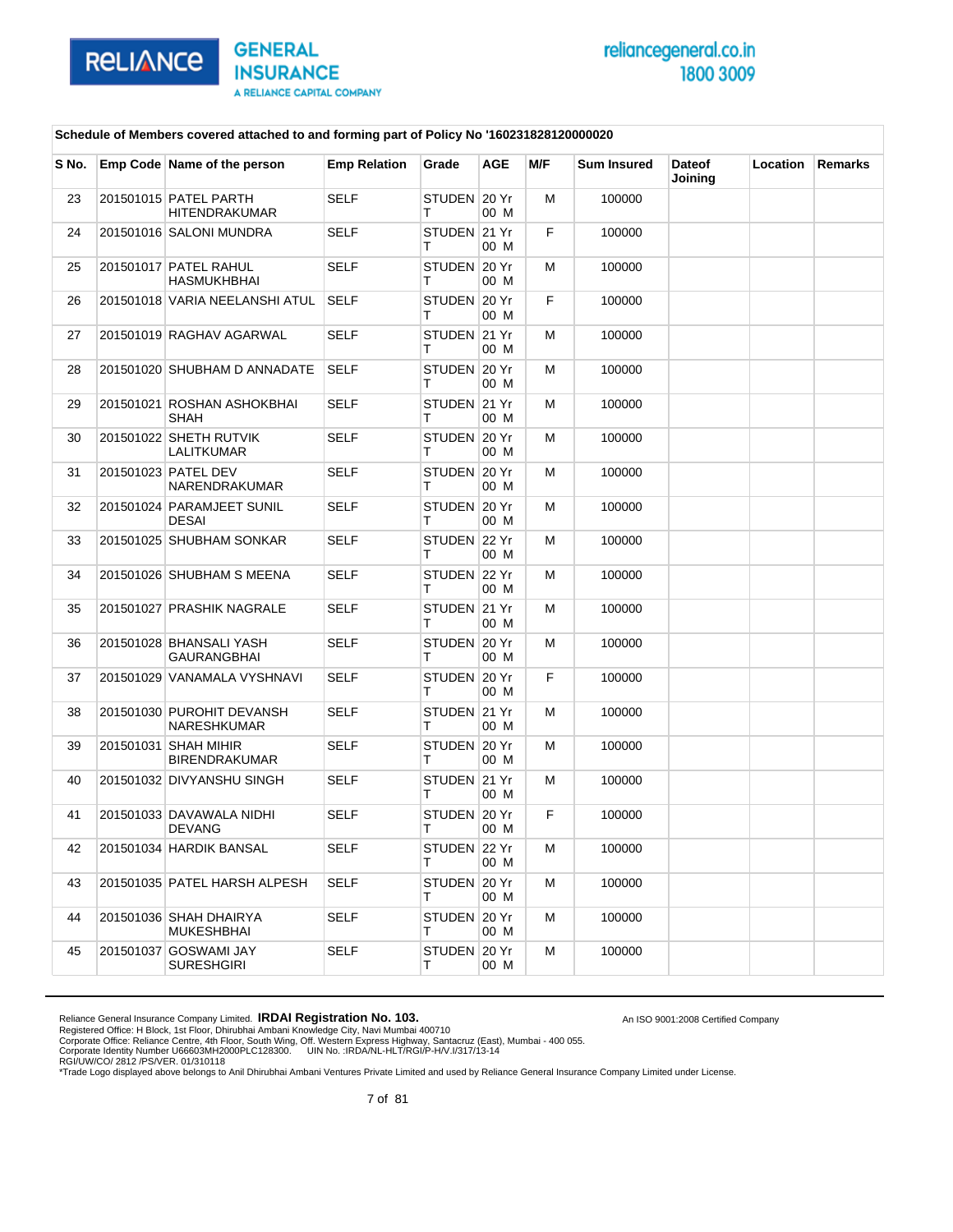

An ISO 9001:2008 Certified Company

### **Schedule of Members covered attached to and forming part of Policy No '160231828120000020**

| S No. | Emp Code Name of the person                     | <b>Emp Relation</b> | Grade              | <b>AGE</b>    | M/F | <b>Sum Insured</b> | <b>Dateof</b><br>Joining | Location | <b>Remarks</b> |
|-------|-------------------------------------------------|---------------------|--------------------|---------------|-----|--------------------|--------------------------|----------|----------------|
| 46    | 201501038 DOBARIYA HARDIK<br>PARESHBHAI         | <b>SELF</b>         | STUDEN 21 Yr<br>т  | 00 M          | м   | 100000             |                          |          |                |
| 47    | 201501039 MEENA ABHISHEK HARI<br><b>SHANKAR</b> | <b>SELF</b>         | STUDEN 20 Yr<br>т  | 00 M          | м   | 100000             |                          |          |                |
| 48    | 201501040 MAYANK NAHAR                          | <b>SELF</b>         | STUDEN 21 Yr<br>т  | 00 M          | м   | 100000             |                          |          |                |
| 49    | 201501041 VIDISH PANKAJKUMAR<br><b>TRIVEDI</b>  | <b>SELF</b>         | STUDEN 20 Yr<br>т  | 00 M          | м   | 100000             |                          |          |                |
| 50    | 201501042 VINEETA MEENA                         | <b>SELF</b>         | STUDEN 21 Yr<br>т  | 00 M          | F   | 100000             |                          |          |                |
| 51    | 201501043 R P KOUSHIK                           | <b>SELF</b>         | STUDEN 20 Yr<br>т  | 00 M          | м   | 100000             |                          |          |                |
| 52    | 201501044 PRAKRUTI HASIT JOSHI                  | <b>SELF</b>         | STUDEN 21 Yr<br>т  | 00 M          | F.  | 100000             |                          |          |                |
| 53    | 201501045 PATEL SHREEMAD<br>SANSKAR             | <b>SELF</b>         | STUDEN 21 Yr<br>т  | 00 M          | М   | 100000             |                          |          |                |
| 54    | 201501046 PATEL YASH<br>MANHARBHAI              | <b>SELF</b>         | STUDEN 20 Yr<br>т  | 00 M          | м   | 100000             |                          |          |                |
| 55    | 201501047 JAYANTHI ARAVIND                      | <b>SELF</b>         | STUDEN 20 Yr<br>т  | 00 M          | м   | 100000             |                          |          |                |
| 56    | 201501048 SHIWANGI KASHYAP                      | <b>SELF</b>         | STUDEN 21 Yr<br>т  | 00 M          | F   | 100000             |                          |          |                |
| 57    | 201501049 SHUBHAM ATRI                          | <b>SELF</b>         | STUDEN 20 Yr<br>т  | 00 M          | м   | 100000             |                          |          |                |
| 58    | 201501050 CHAUDHARY<br>KEYURKUMAR               | <b>SELF</b>         | STUDEN 20 Yr<br>т  | 00 M          | м   | 100000             |                          |          |                |
| 59    | 201501051 RAMAVATH SASANK<br>RATHOD             | <b>SELF</b>         | STUDEN 20 Yr<br>т  | 00 M          | М   | 100000             |                          |          |                |
| 60    | 201501052 BAROCHIYA DHRUV<br><b>DILIPBHAI</b>   | <b>SELF</b>         | STUDEN 20 Yr<br>т  | 00 M          | м   | 100000             |                          |          |                |
| 61    | 201501053 KHATNANI BHAVESH                      | <b>SELF</b>         | STUDEN 20 Yr<br>т  | 00 M          | м   | 100000             |                          |          |                |
| 62    | 201501054 RATHOD MIHIRBHAI<br>MANSUKHBHAI       | <b>SELF</b>         | STUDEN 20 Yr<br>т  | 00 M          | М   | 100000             |                          |          |                |
| 63    | 201501055 SAI ANISH GARAPATI                    | <b>SELF</b>         | STUDEN 20 Yr<br>т  | 00 M          | м   | 100000             |                          |          |                |
| 64    | 201501056 DOSHI NIRAV<br>JAYANTILAL             | <b>SELF</b>         | STUDEN<br>т        | 20 Yr<br>00 M | м   | 100000             |                          |          |                |
| 65    | 201501057 DHANVANTHRI KUMAR<br>AGARWAL          | <b>SELF</b>         | STUDEN 20 Yr<br>Τ  | 00 M          | M   | 100000             |                          |          |                |
| 66    | 201501058 PATEL RAVIBHAI<br>BHARATBHAI          | SELF                | STUDEN 20 Yr<br>T. | 00 M          | м   | 100000             |                          |          |                |
| 67    | 201501059 SHAH FENIL MUKESH                     | SELF                | STUDEN 20 Yr<br>т  | 00 M          | м   | 100000             |                          |          |                |
| 68    | 201501060 VIDHI SHAILESHBHAI<br><b>KATKORIA</b> | <b>SELF</b>         | STUDEN 20 Yr<br>T. | 00 M          | F.  | 100000             |                          |          |                |

Reliance General Insurance Company Limited. **IRDAI Registration No. 103.**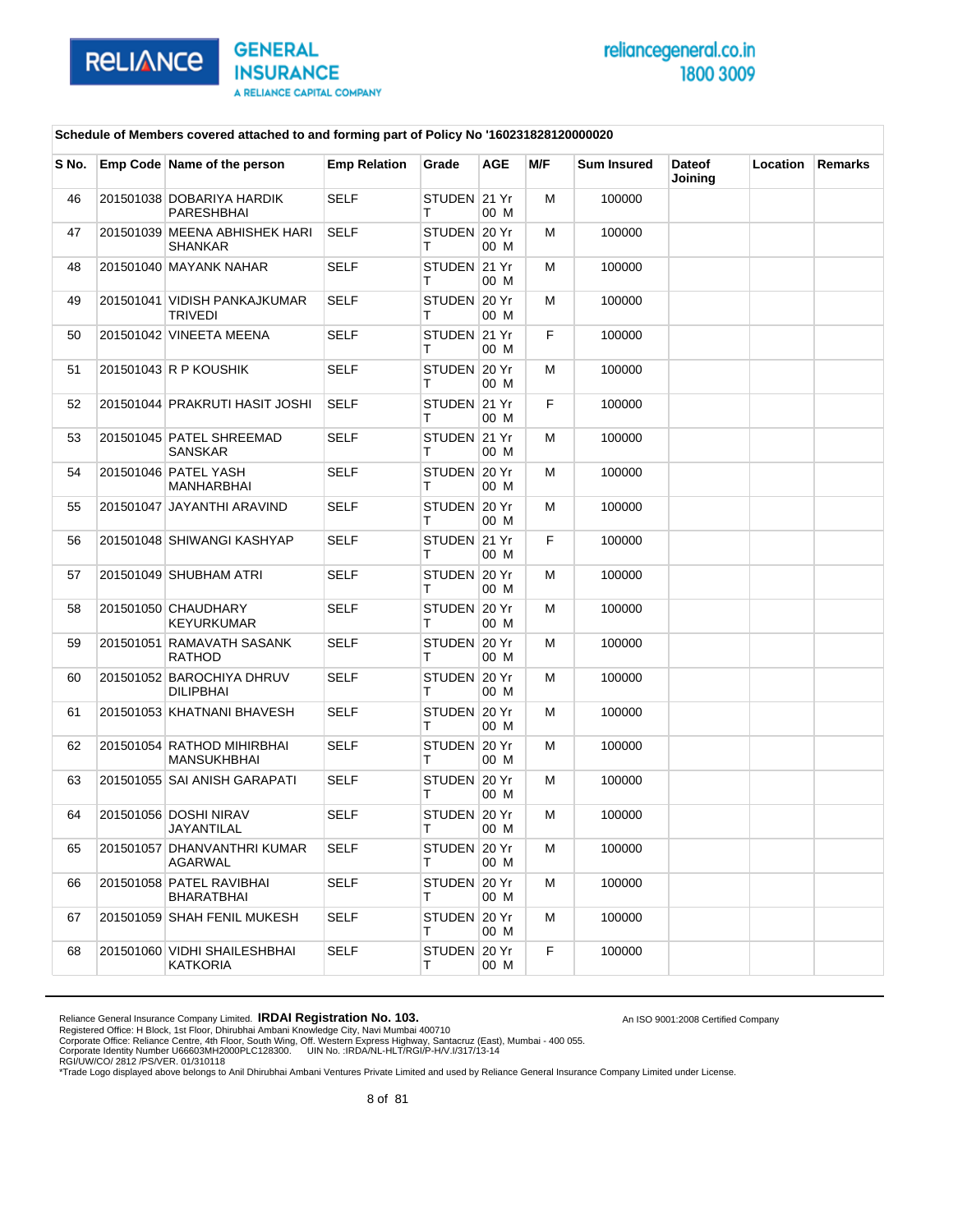

An ISO 9001:2008 Certified Company

#### **Schedule of Members covered attached to and forming part of Policy No '160231828120000020**

| S No. |                   | Emp Code Name of the person                       | <b>Emp Relation</b> | Grade             | <b>AGE</b> | M/F | <b>Sum Insured</b> | <b>Dateof</b><br>Joining | Location | <b>Remarks</b> |
|-------|-------------------|---------------------------------------------------|---------------------|-------------------|------------|-----|--------------------|--------------------------|----------|----------------|
| 69    |                   | 201501061 MAVURAPU UMESH<br><b>REDDY</b>          | <b>SELF</b>         | STUDEN 19 Yr<br>Τ | 00 M       | M   | 100000             |                          |          |                |
| 70    |                   | 201501062 BHATT RISHIKESH<br>JAYESHBHAI           | <b>SELF</b>         | STUDEN 20 Yr<br>т | 00 M       | м   | 100000             |                          |          |                |
| 71    |                   | 201501063 VIKANI PREMANG<br>BHARATBHAI            | <b>SELF</b>         | STUDEN 20 Yr<br>т | 00 M       | м   | 100000             |                          |          |                |
| 72    |                   | 201501065 GUNDAPANENI LOHITA                      | <b>SELF</b>         | STUDEN 20 Yr<br>т | 00 M       | F.  | 100000             |                          |          |                |
| 73    |                   | 201501066 CHINTALAPATI VENKATA SELF<br>RAMA RAHUL |                     | STUDEN 20 Yr<br>т | 00 M       | м   | 100000             |                          |          |                |
| 74    |                   | 201501067 UPPU KAAVYA                             | <b>SELF</b>         | STUDEN 20 Yr<br>т | 00 M       | F.  | 100000             |                          |          |                |
| 75    |                   | 201501068 RAM NIRBHAY JESABHAI SELF               |                     | STUDEN 21 Yr<br>т | 00 M       | м   | 100000             |                          |          |                |
| 76    | 201501069 KASHISH |                                                   | <b>SELF</b>         | STUDEN 22 Yr<br>т | 00 M       | м   | 100000             |                          |          |                |
| 77    |                   | 201501070 RISHAB ARORA                            | <b>SELF</b>         | STUDEN 21 Yr<br>т | 00 M       | м   | 100000             |                          |          |                |
| 78    |                   | 201501071 SHAH JAY<br><b>NILESHKUMAR</b>          | <b>SELF</b>         | STUDEN 20 Yr<br>т | 00 M       | м   | 100000             |                          |          |                |
| 79    |                   | 201501072 SOLANKI SHARVIL<br>ATULBHAI             | SELF                | STUDEN 20 Yr<br>т | 00 M       | м   | 100000             |                          |          |                |
| 80    |                   | 201501073 SHAH MALHAR BHARAT                      | <b>SELF</b>         | STUDEN 21 Yr<br>т | 00 M       | м   | 100000             |                          |          |                |
| 81    |                   | 201501074 RAJAT GARG                              | <b>SELF</b>         | STUDEN 22 Yr<br>т | 00 M       | м   | 100000             |                          |          |                |
| 82    |                   | 201501075 ASHUTOSH<br><b>MAHESHWARI</b>           | <b>SELF</b>         | STUDEN 21 Yr<br>т | 00 M       | м   | 100000             |                          |          |                |
| 83    |                   | 201501076 DHOLAKIA NINAD<br><b>SHIRISHBHAI</b>    | <b>SELF</b>         | STUDEN 21 Yr<br>т | 00 M       | м   | 100000             |                          |          |                |
| 84    |                   | 201501077 PATEL DARSHAN<br><b>BHARATKUMAR</b>     | <b>SELF</b>         | STUDEN 20 Yr<br>Τ | 00 M       | м   | 100000             |                          |          |                |
| 85    |                   | 201501078 KUNJAL RUPALA                           | SELF                | STUDEN 20 Yr<br>т | 00 M       | F.  | 100000             |                          |          |                |
| 86    |                   | 201501079 ANUPRIYA JAJU                           | <b>SELF</b>         | STUDEN 21 Yr<br>т | 00 M       | F.  | 100000             |                          |          |                |
| 87    |                   | 201501080 JADAV HARDIK<br><b>PRAVINBHAI</b>       | <b>SELF</b>         | STUDEN 20 Yr<br>т | 00 M       | м   | 100000             |                          |          |                |
| 88    |                   | 201501081 SHAH MEGH<br><b>RAJESHKUMAR</b>         | SELF                | STUDEN 20 Yr<br>т | 00 M       | м   | 100000             |                          |          |                |
| 89    |                   | 201501082 NASIT SAMARTH<br><b>GORDHANBHAI</b>     | <b>SELF</b>         | STUDEN 20 Yr<br>т | 00 M       | м   | 100000             |                          |          |                |
| 90    |                   | 201501083 RUTVIK SHAH                             | <b>SELF</b>         | STUDEN 21 Yr<br>Τ | 00 M       | м   | 100000             |                          |          |                |
| 91    |                   | 201501085 AKSHIT SONI                             | SELF                | STUDEN 21 Yr<br>Τ | 00 M       | м   | 100000             |                          |          |                |

Reliance General Insurance Company Limited. **IRDAI Registration No. 103.**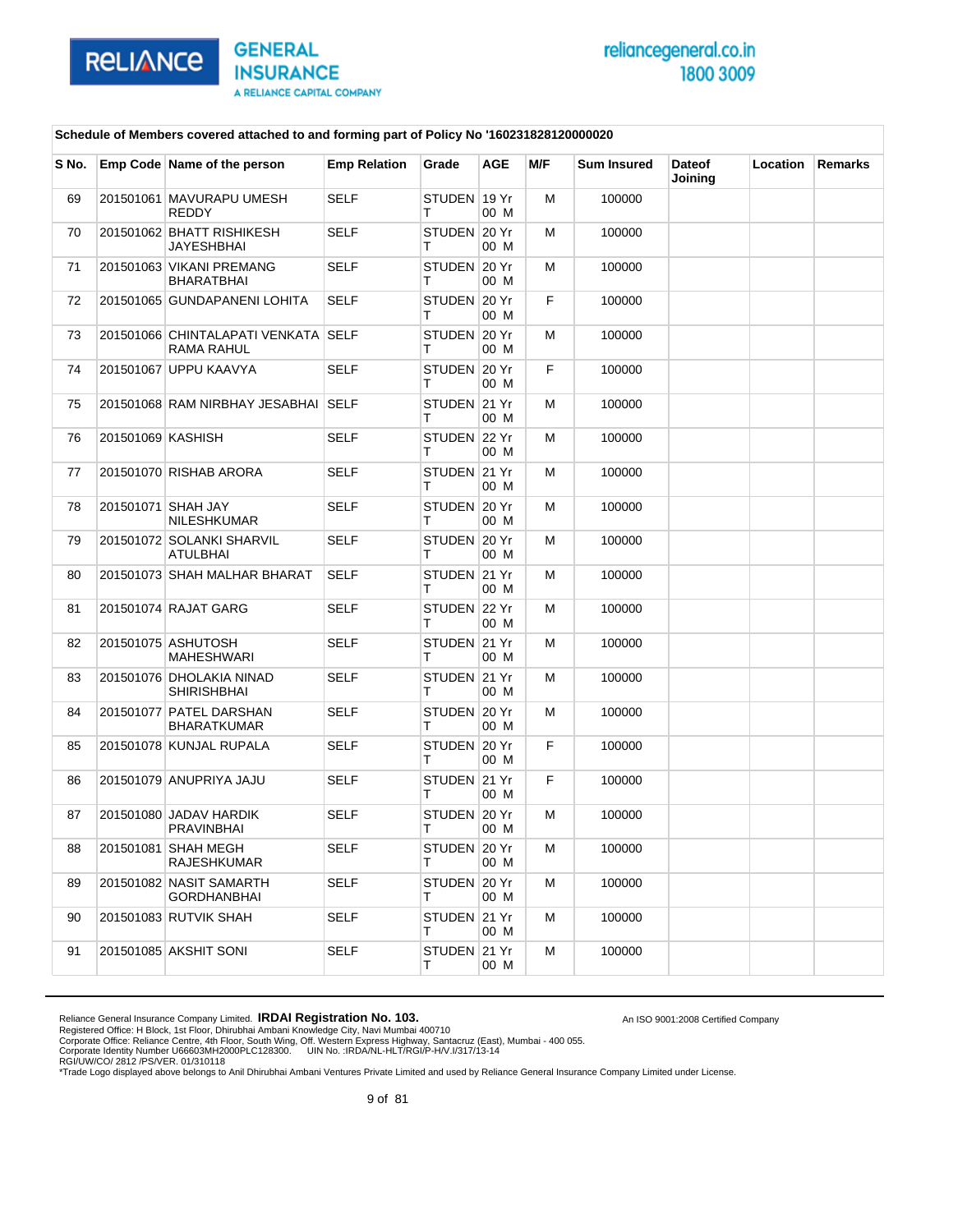

An ISO 9001:2008 Certified Company

### **Schedule of Members covered attached to and forming part of Policy No '160231828120000020**

| S No. | Emp Code Name of the person                  | <b>Emp Relation</b> | Grade             | AGE  | M/F | <b>Sum Insured</b> | <b>Dateof</b><br>Joining | Location | Remarks |
|-------|----------------------------------------------|---------------------|-------------------|------|-----|--------------------|--------------------------|----------|---------|
| 92    | 201501086 LILA DHAVALKUMAR<br>JAYANTILAL     | <b>SELF</b>         | STUDEN 20 Yr<br>т | 00 M | М   | 100000             |                          |          |         |
| 93    | 201501087 BHUVA JAYKUMAR<br><b>ANILKUMAR</b> | <b>SELF</b>         | STUDEN 20 Yr<br>т | 00 M | м   | 100000             |                          |          |         |
| 94    | 201501088 ETTA SRI POOJITHA                  | <b>SELF</b>         | STUDEN 20 Yr<br>т | 00 M | F.  | 100000             |                          |          |         |
| 95    | 201501089 SANGHANI ANILKUMAR<br>GOPALBHAI    | <b>SELF</b>         | STUDEN 20 Yr<br>т | 00 M | М   | 100000             |                          |          |         |
| 96    | 201501090 PIYUSH AJMERIA                     | <b>SELF</b>         | STUDEN 20 Yr<br>т | 00 M | м   | 100000             |                          |          |         |
| 97    | 201501091 DHOLIYA DHUMIL<br>ASHOK            | <b>SELF</b>         | STUDEN 21 Yr<br>т | 00 M | м   | 100000             |                          |          |         |
| 98    | 201501092 CHIRANG MALVIYA                    | <b>SELF</b>         | STUDEN 22 Yr<br>т | 00 M | М   | 100000             |                          |          |         |
| 99    | 201501093 GOTI MEET<br><b>RAJENDRAKUMAR</b>  | <b>SELF</b>         | STUDEN 20 Yr<br>т | 00 M | м   | 100000             |                          |          |         |
| 100   | 201501095 DIVYANSHU SHEKHAR                  | <b>SELF</b>         | STUDEN 20 Yr<br>т | 00 M | м   | 100000             |                          |          |         |
| 101   | 201501096 PATEL SHASHANK<br>NARESHBHAI       | <b>SELF</b>         | STUDEN 20 Yr<br>Τ | 00 M | М   | 100000             |                          |          |         |
| 102   | 201501097 KRITI UPADHYAY                     | <b>SELF</b>         | STUDEN 20 Yr<br>т | 00 M | F.  | 100000             |                          |          |         |
| 103   | 201501098 THAKRANI POOJA<br>AMRUTLAL         | <b>SELF</b>         | STUDEN 21 Yr<br>т | 00 M | F   | 100000             |                          |          |         |
| 104   | 201501099 AGAM ALKESHKUMAR<br>SHAH           | <b>SELF</b>         | STUDEN 20 Yr<br>т | 00 M | М   | 100000             |                          |          |         |
| 105   | 201501100 AMIN MEET ANILKUMAR                | <b>SELF</b>         | STUDEN 21 Yr<br>т | 00 M | м   | 100000             |                          |          |         |
| 106   | 201501101 HARSH VYAS                         | SELF                | STUDEN 20 Yr<br>т | 00 M | м   | 100000             |                          |          |         |
| 107   | 201501102 SAKET JAJOO                        | <b>SELF</b>         | STUDEN 21 Yr<br>т | 00 M | М   | 100000             |                          |          |         |
| 108   | 201501103 HITESH KAUSHIK<br>KORABATHINA      | <b>SELF</b>         | STUDEN 20 Yr<br>т | 00 M | м   | 100000             |                          |          |         |
| 109   | 201501104 KALANGI SRAVANI                    | <b>SELF</b>         | STUDEN 20 Yr<br>т | 00 M | F   | 100000             |                          |          |         |
| 110   | 201501105 SAINI KARAN RAJSINGH               | <b>SELF</b>         | STUDEN 21 Yr<br>т | 00 M | М   | 100000             |                          |          |         |
| 111   | 201501107 SHRIMALI JAY                       | SELF                | STUDEN 20 Yr<br>т | 00 M | м   | 100000             |                          |          |         |
| 112   | 201501108 SOLANKI DIVYAKUMAR<br>BIPINKUMAR   | <b>SELF</b>         | STUDEN 20 Yr<br>Τ | 00 M | м   | 100000             |                          |          |         |
| 113   | 201501109 MADHURYA SANKHLA                   | SELF                | STUDEN 22 Yr<br>т | 00 M | м   | 100000             |                          |          |         |
| 114   | 201501110 MISTRY DARREN<br>JAYKANT           | <b>SELF</b>         | STUDEN 20 Yr<br>т | 00 M | м   | 100000             |                          |          |         |

Reliance General Insurance Company Limited. **IRDAI Registration No. 103.**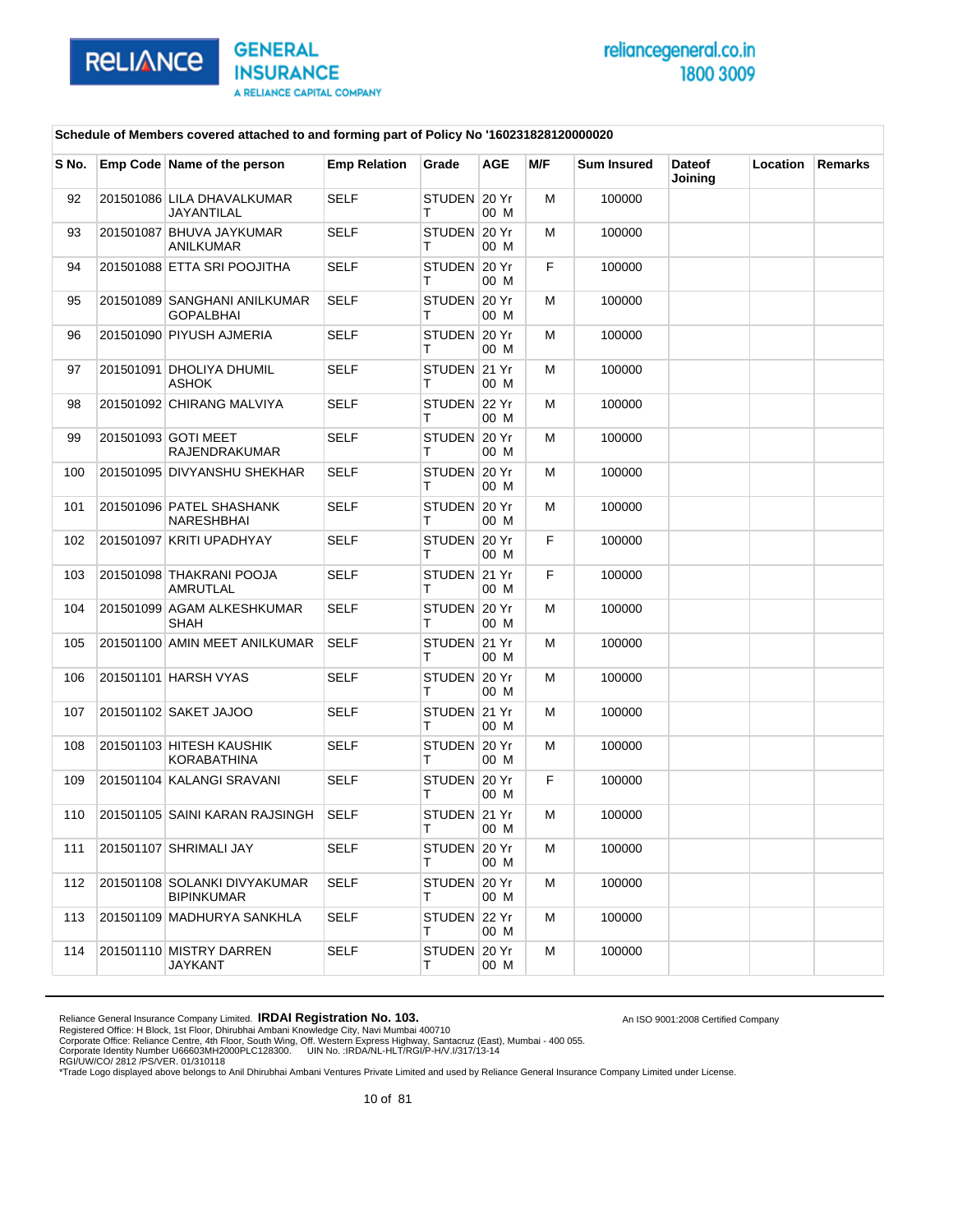

An ISO 9001:2008 Certified Company

### **Schedule of Members covered attached to and forming part of Policy No '160231828120000020**

| S No. | Emp Code Name of the person                   | <b>Emp Relation</b> | Grade             | AGE  | M/F | <b>Sum Insured</b> | <b>Dateof</b><br>Joining | Location | Remarks |
|-------|-----------------------------------------------|---------------------|-------------------|------|-----|--------------------|--------------------------|----------|---------|
| 115   | 201501111 MITESH KAPASIA                      | <b>SELF</b>         | STUDEN 21 Yr<br>т | 00 M | М   | 100000             |                          |          |         |
| 116   | 201501112 SAKSHI SHARMA                       | <b>SELF</b>         | STUDEN 21 Yr<br>т | 00 M | F   | 100000             |                          |          |         |
| 117   | 201501113 SHAH SHREY<br><b>MANISHBHAI</b>     | SELF                | STUDEN 21 Yr<br>т | 00 M | м   | 100000             |                          |          |         |
| 118   | 201501114 VAGHELA BHARAT<br>JETHALAL          | <b>SELF</b>         | STUDEN 21 Yr<br>т | 00 M | М   | 100000             |                          |          |         |
| 119   | 201501115 MAKWANA VIRAJ                       | <b>SELF</b>         | STUDEN 21 Yr<br>т | 00 M | м   | 100000             |                          |          |         |
| 120   | 201501116 VADALIYA KARN<br>KAUSHIK            | <b>SELF</b>         | STUDEN 20 Yr<br>т | 00 M | м   | 100000             |                          |          |         |
| 121   | 201501117 GANATRA HARMISH<br>SANDIPBHAI       | <b>SELF</b>         | STUDEN 21 Yr<br>т | 00 M | М   | 100000             |                          |          |         |
| 122   | 201501118 KAUSHIK P MAKWANA                   | SELF                | STUDEN 20 Yr<br>т | 00 M | м   | 100000             |                          |          |         |
| 123   | 201501119 PATIL TEJASKUMAR<br><b>RAVINDRA</b> | <b>SELF</b>         | STUDEN 21 Yr<br>т | 00 M | м   | 100000             |                          |          |         |
| 124   | 201501120 ETTA MADHUMITHA                     | <b>SELF</b>         | STUDEN 20 Yr<br>Τ | 00 M | F.  | 100000             |                          |          |         |
| 125   | 201501121 ANDHARIA DHAVAL<br>KALPESHKUMAR     | <b>SELF</b>         | STUDEN 20 Yr<br>т | 00 M | м   | 100000             |                          |          |         |
| 126   | 201501122 HIMANSHU GUPTA                      | <b>SELF</b>         | STUDEN 21 Yr<br>т | 00 M | м   | 100000             |                          |          |         |
| 127   | 201501123 ASHRAY BHARAMBE                     | <b>SELF</b>         | STUDEN 21 Yr<br>т | 00 M | М   | 100000             |                          |          |         |
| 128   | 201501124 SHUBHANGI MEHROTRA SELF             |                     | STUDEN 21 Yr<br>т | 00 M | F.  | 100000             |                          |          |         |
| 129   | 201501125 PATEL POOJA<br>KALPESHBHAI          | <b>SELF</b>         | STUDEN 20 Yr<br>т | 00 M | F.  | 100000             |                          |          |         |
| 130   | 201501126 ATKURI SRI DUTTA SAI<br>SANDEEP     | <b>SELF</b>         | STUDEN 21 Yr<br>т | 00 M | М   | 100000             |                          |          |         |
| 131   | 201501127 GAJERA MIHIR<br>HASMUKHBHAI         | <b>SELF</b>         | STUDEN 20 Yr<br>т | 00 M | м   | 100000             |                          |          |         |
| 132   | 201501128 SHIRISH JAIN                        | <b>SELF</b>         | STUDEN 22 Yr<br>т | 00 M | м   | 100000             |                          |          |         |
| 133   | 201501129 PRATIK N WANKHEDE                   | <b>SELF</b>         | STUDEN 20 Yr<br>т | 00 M | М   | 100000             |                          |          |         |
| 134   | 201501130 RAVAL PARTH<br>SANJAYBHAI           | SELF                | STUDEN 21 Yr<br>т | 00 M | м   | 100000             |                          |          |         |
| 135   | 201501131 ADITI SOGRA                         | <b>SELF</b>         | STUDEN 22 Yr<br>Τ | 00 M | F   | 100000             |                          |          |         |
| 136   | 201501132 SHAH MAULI NILESH                   | <b>SELF</b>         | STUDEN 20 Yr<br>Τ | 00 M | F.  | 100000             |                          |          |         |
| 137   | 201501133 MEHTA AAGAM<br>PARESHBHAI           | <b>SELF</b>         | STUDEN 21 Yr<br>т | 00 M | м   | 100000             |                          |          |         |

Reliance General Insurance Company Limited. **IRDAI Registration No. 103.**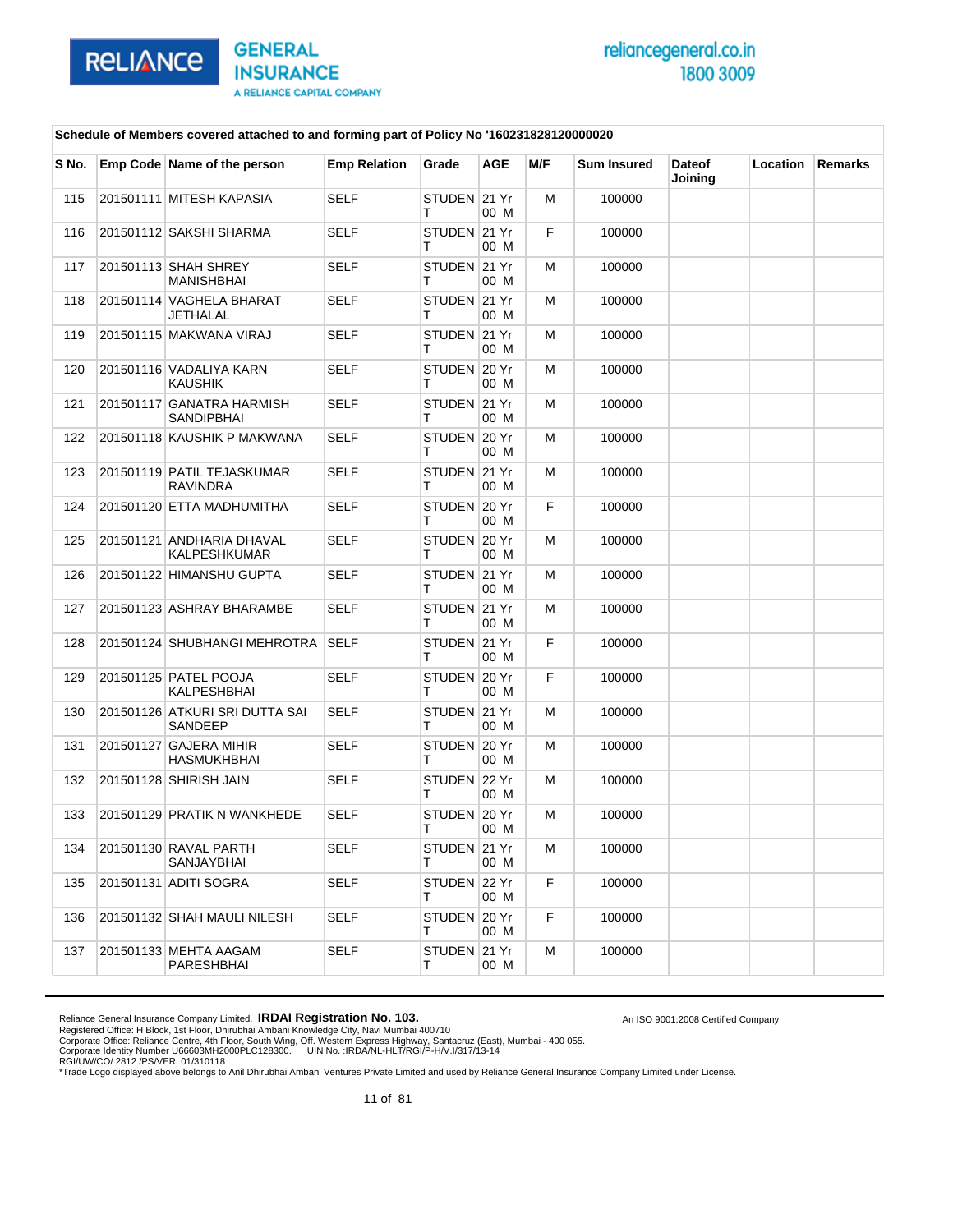

An ISO 9001:2008 Certified Company

### **Schedule of Members covered attached to and forming part of Policy No '160231828120000020**

| S No. | Emp Code Name of the person                    | <b>Emp Relation</b> | Grade              | <b>AGE</b> | M/F | <b>Sum Insured</b> | <b>Dateof</b><br>Joining | Location | Remarks |
|-------|------------------------------------------------|---------------------|--------------------|------------|-----|--------------------|--------------------------|----------|---------|
| 138   | 201501134 NISARG PATEL                         | <b>SELF</b>         | STUDEN 21 Yr<br>т  | 00 M       | M   | 100000             |                          |          |         |
| 139   | 201501135 GADHVI VEDANT                        | <b>SELF</b>         | STUDEN 20 Yr<br>т  | 00 M       | м   | 100000             |                          |          |         |
| 140   | 201501136 MEHTA YASH DIPAK                     | <b>SELF</b>         | STUDEN 20 Yr<br>т  | 00 M       | м   | 100000             |                          |          |         |
| 141   | 201501137 RATHOD KAUSTUK<br>AJAYBHAI           | <b>SELF</b>         | STUDEN 21 Yr<br>т  | 00 M       | M   | 100000             |                          |          |         |
| 142   | 201501138 PRIYANKKUMAR<br><b>PRAJAPATI</b>     | <b>SELF</b>         | STUDEN 20 Yr<br>т  | 00 M       | м   | 100000             |                          |          |         |
| 143   | 201501139 AGRAWAL AAYUSH<br>KAILASH            | <b>SELF</b>         | STUDEN 21 Yr<br>т  | 00 M       | м   | 100000             |                          |          |         |
| 144   | 201501140 MACHIRAJU UNNATHI                    | <b>SELF</b>         | STUDEN 21 Yr<br>т  | 00 M       | F.  | 100000             |                          |          |         |
| 145   | 201501141 ENGINEER TIRTH<br><b>JIGNESHBHAI</b> | <b>SELF</b>         | STUDEN 20 Yr<br>т  | 00 M       | м   | 100000             |                          |          |         |
| 146   | 201501142 SHAH LABDHI<br>JIGNESHKUMAR          | <b>SELF</b>         | STUDEN 20 Yr<br>т  | 00 M       | F   | 100000             |                          |          |         |
| 147   | 201501143 ONKAR PANDIT                         | <b>SELF</b>         | STUDEN 20 Yr<br>T. | 00 M       | M   | 100000             |                          |          |         |
| 148   | 201501144 KHOKHAR SOHIL<br>ABDULRASID          | <b>SELF</b>         | STUDEN 20 Yr<br>т  | 00 M       | м   | 100000             |                          |          |         |
| 149   | 201501145 CHANDNANI CHIRAG<br>KHUSHIRAM        | <b>SELF</b>         | STUDEN 21 Yr<br>т  | 00 M       | м   | 100000             |                          |          |         |
| 150   | 201501146 AKSHAY MARU                          | <b>SELF</b>         | STUDEN 20 Yr<br>т  | 00 M       | M   | 100000             |                          |          |         |
| 151   | 201501147 PATEL KISHANKUMAR<br>HASMUKHBHAI     | <b>SELF</b>         | STUDEN 20 Yr<br>т  | 00 M       | м   | 100000             |                          |          |         |
| 152   | 201501148 RATHOD ANKITKUMAR<br>DHIRAJLAL       | <b>SELF</b>         | STUDEN 20 Yr<br>т  | 00 M       | м   | 100000             |                          |          |         |
| 153   | 201501149 PANCHAL UMANG<br>HASMUKHBHAI         | <b>SELF</b>         | STUDEN 21 Yr<br>T. | 00 M       | M   | 100000             |                          |          |         |
| 154   | 201501150 SAJAL TIWARI                         | <b>SELF</b>         | STUDEN 22 Yr<br>т  | 00 M       | м   | 100000             |                          |          |         |
| 155   | 201501151 VIKASH KUMAR                         | <b>SELF</b>         | STUDEN 21 Yr<br>т  | 00 M       | м   | 100000             |                          |          |         |
| 156   | 201501152 MUKUL JOSHI                          | <b>SELF</b>         | STUDEN 20 Yr<br>т  | 00 M       | M   | 100000             |                          |          |         |
| 157   | 201501153 TIWARI RAVIKUMAR<br><b>VYAS</b>      | SELF                | STUDEN 21 Yr<br>т  | 00 M       | M   | 100000             |                          |          |         |
| 158   | 201501154 RIYA TALWAR                          | SELF                | STUDEN 21 Yr<br>T. | 00 M       | F   | 100000             |                          |          |         |
| 159   | 201501155 AASHAY BINAYKIA                      | <b>SELF</b>         | STUDEN 21 Yr<br>T. | 00 M       | м   | 100000             |                          |          |         |
| 160   | 201501156 VAISHNAV ASHISH<br>ANIRUDHBHAI       | SELF                | STUDEN 20 Yr<br>т  | 00 M       | м   | 100000             |                          |          |         |

Reliance General Insurance Company Limited. **IRDAI Registration No. 103.**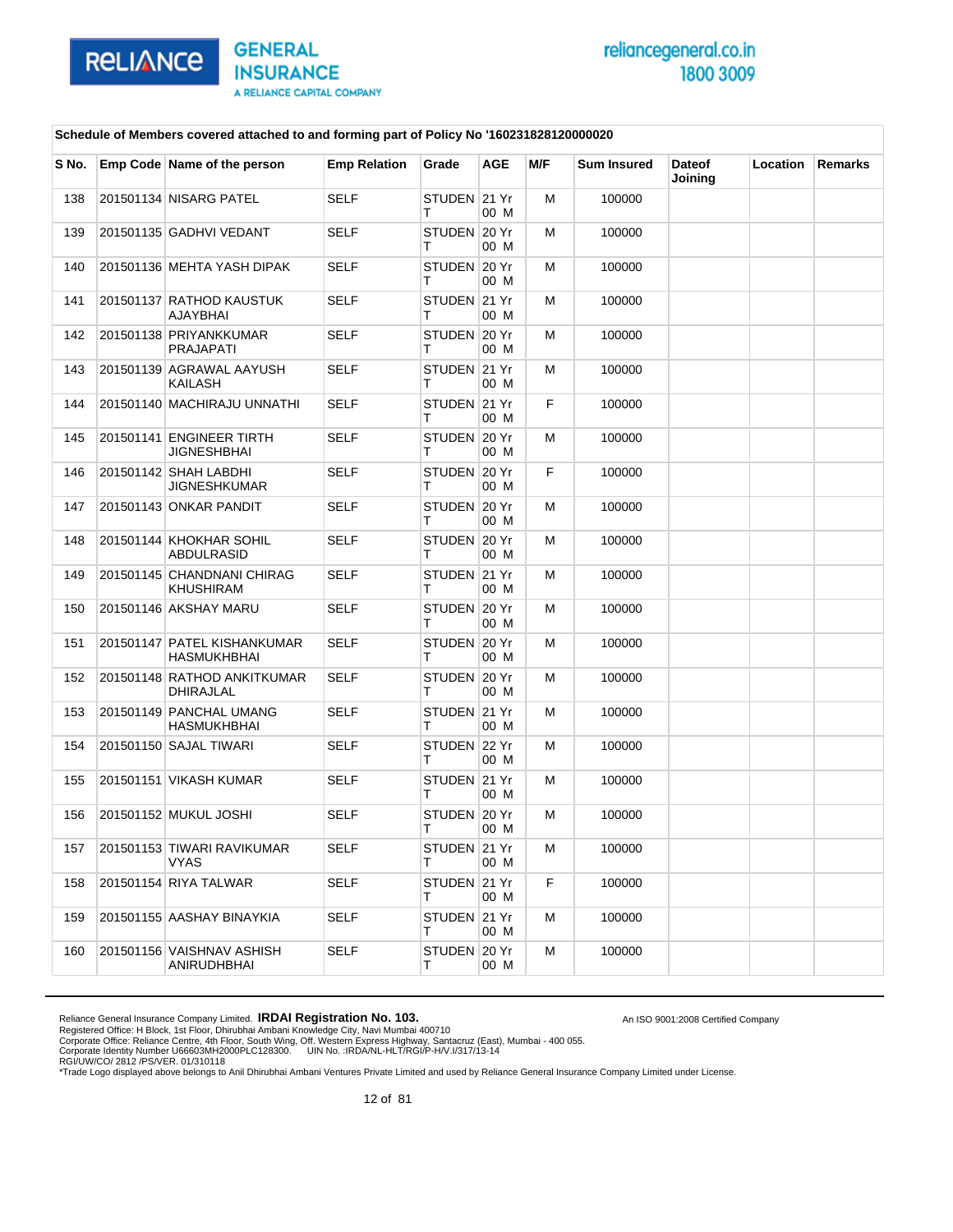

An ISO 9001:2008 Certified Company

#### **Schedule of Members covered attached to and forming part of Policy No '160231828120000020**

| S No. | Emp Code Name of the person             | <b>Emp Relation</b> | Grade             | <b>AGE</b> | M/F | <b>Sum Insured</b> | <b>Dateof</b><br>Joining | Location | Remarks |
|-------|-----------------------------------------|---------------------|-------------------|------------|-----|--------------------|--------------------------|----------|---------|
| 161   | 201501157 PATEL NIKISHA                 | <b>SELF</b>         | STUDEN 21 Yr<br>т | 00 M       | F   | 100000             |                          |          |         |
| 162   | 201501158 BRINDA JENA                   | <b>SELF</b>         | STUDEN 29 Yr<br>т | 00 M       | F   | 100000             |                          |          |         |
| 163   | 201501159 KIRTANKUMAR A PATEL           | <b>SELF</b>         | STUDEN 21 Yr<br>т | 00 M       | м   | 100000             |                          |          |         |
| 164   | 201501160 SIDDHARTH MISHRA              | <b>SELF</b>         | STUDEN 20 Yr<br>т | 00 M       | м   | 100000             |                          |          |         |
| 165   | 201501163 CHINMAY V GAMETI              | <b>SELF</b>         | STUDEN 21 Yr<br>т | 00 M       | м   | 100000             |                          |          |         |
| 166   | 201501164 PATEL DHVANI<br>PRASHANT      | <b>SELF</b>         | STUDEN 21 Yr<br>т | 00 M       | F   | 100000             |                          |          |         |
| 167   | 201501165 AJAYKUMAR SHAMLA              | <b>SELF</b>         | STUDEN 22 Yr<br>т | 00 M       | м   | 100000             |                          |          |         |
| 168   | 201501171 RAJ AJITKUMAR GAMIT           | <b>SELF</b>         | STUDEN 21 Yr<br>т | 00 M       | м   | 100000             |                          |          |         |
| 169   | 201501172 CHAUDHARI DVEEP<br>PARESHBHAI | <b>SELF</b>         | STUDEN 20 Yr<br>т | 00 M       | м   | 100000             |                          |          |         |
| 170   | 201501173 GAMIT DEEP KANALAL            | <b>SELF</b>         | STUDEN 20 Yr<br>т | 00 M       | м   | 100000             |                          |          |         |
| 171   | 201501174 KARTIK MUDGAL                 | <b>SELF</b>         | STUDEN 20 Yr<br>т | 00 M       | м   | 100000             |                          |          |         |
| 172   | 201501175 PATEL MAULIK<br>BHARATKUMAR   | <b>SELF</b>         | STUDEN 21 Yr<br>т | 00 M       | м   | 100000             |                          |          |         |
| 173   | 201501176 SHAH HET<br>PRASHANTBHAI      | <b>SELF</b>         | STUDEN 20 Yr<br>т | 00 M       | м   | 100000             |                          |          |         |
| 174   | 201501177 DODIA NAITIK                  | <b>SELF</b>         | STUDEN 20 Yr<br>т | 00 M       | м   | 100000             |                          |          |         |
| 175   | 201501178 BHAGYASHREE SOLANKI SELF      |                     | STUDEN 21 Yr<br>т | 00 M       | F   | 100000             |                          |          |         |
| 176   | 201501179 SHAH ADIT<br>JAYESHKUMAR      | <b>SELF</b>         | STUDEN 20 Yr<br>т | 00 M       | м   | 100000             |                          |          |         |
| 177   | 201501180 KRUTI VYOMESH SHETH SELF      |                     | STUDEN 20 Yr<br>т | 00 M       | F   | 100000             |                          |          |         |
| 178   | 201501181 PRIYAM MALAYKUMAR<br>VORA     | SELF                | STUDEN 20 Yr<br>т | 00 M       | м   | 100000             |                          |          |         |
| 179   | 201501182 LUKHI DRASHTI<br>DHIRAJLAL    | <b>SELF</b>         | STUDEN 20 Yr<br>т | 00 M       | F   | 100000             |                          |          |         |
| 180   | 201501183 AMAN VANGANI                  | SELF                | STUDEN 20 Yr<br>т | 00 M       | м   | 100000             |                          |          |         |
| 181   | 201501184 HEMIL HASMUKHBHAI<br>JAIN     | <b>SELF</b>         | STUDEN 20 Yr<br>т | 00 M       | М   | 100000             |                          |          |         |
| 182   | 201501185 SHAH MEET<br>DIMPLEKUMAR      | <b>SELF</b>         | STUDEN 20 Yr<br>Τ | 00 M       | м   | 100000             |                          |          |         |
| 183   | 201501186 PATEL JAY RASIKBHAI           | SELF                | STUDEN 21 Yr<br>Τ | 00 M       | м   | 100000             |                          |          |         |

Reliance General Insurance Company Limited. **IRDAI Registration No. 103.**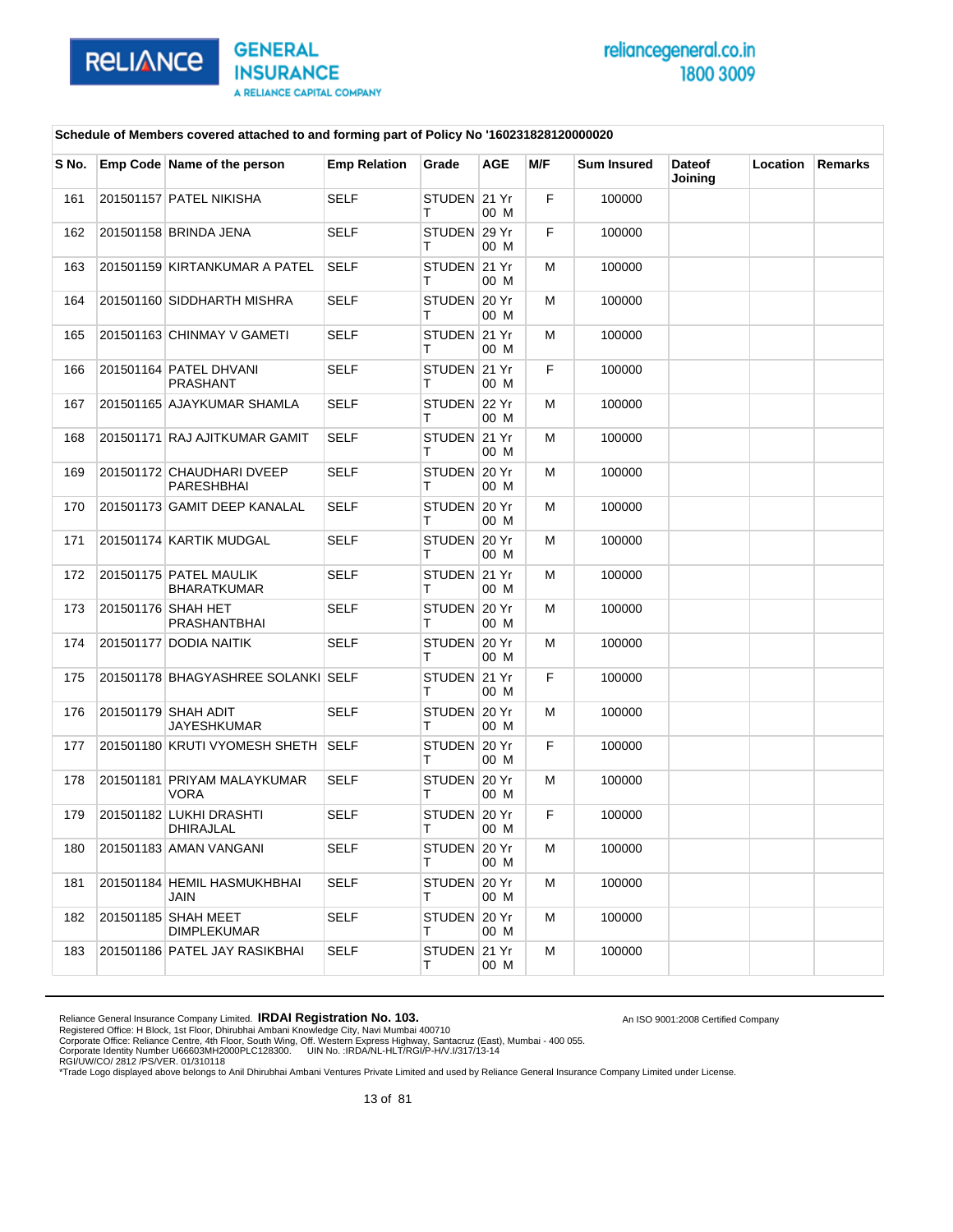

An ISO 9001:2008 Certified Company

#### **Schedule of Members covered attached to and forming part of Policy No '160231828120000020**

| S No. | Emp Code Name of the person                                    | <b>Emp Relation</b> | Grade              | <b>AGE</b> | M/F | <b>Sum Insured</b> | <b>Dateof</b><br>Joining | Location | <b>Remarks</b> |
|-------|----------------------------------------------------------------|---------------------|--------------------|------------|-----|--------------------|--------------------------|----------|----------------|
| 184   | 201501187 KAPADIA AASHKA<br><b>BHADRESH KUMAR</b>              | SELF                | STUDEN 21 Yr<br>Τ  | 00 M       | F   | 100000             |                          |          |                |
| 185   | 201501188 PRAJAPATI<br><b>DHAVALKUMAR</b><br><b>GOVINDBHAI</b> | <b>SELF</b>         | STUDEN 20 Yr<br>т  | 00 M       | M   | 100000             |                          |          |                |
| 186   | 201501189 PATEL NIRMAL<br>JAGDISHBHAI                          | <b>SELF</b>         | STUDEN 20 Yr<br>т  | 00 M       | М   | 100000             |                          |          |                |
| 187   | 201501190 VORA DARSHIT<br><b>GIRISHBHAI</b>                    | SELF                | STUDEN 20 Yr<br>т  | 00 M       | м   | 100000             |                          |          |                |
| 188   | 201501191 MAKWANA HARSH<br>JAYVEERBHAI                         | SELF                | STUDEN 20 Yr<br>т  | 00 M       | м   | 100000             |                          |          |                |
| 189   | 201501192 PARMAR MIHIR                                         | <b>SELF</b>         | STUDEN 20 Yr<br>т  | 00 M       | М   | 100000             |                          |          |                |
| 190   | 201501193 BAMBHANIA PRATIK<br>JAYANTI                          | SELF                | STUDEN 21 Yr<br>т  | 00 M       | м   | 100000             |                          |          |                |
| 191   | 201501194 NAIK DHAIWAT                                         | <b>SELF</b>         | STUDEN 21 Yr<br>т  | 00 M       | м   | 100000             |                          |          |                |
| 192   | 201501195 CHAUHAN HIRENKUMAR<br><b>JITENDRA</b>                | <b>SELF</b>         | STUDEN 21 Yr<br>т  | 00 M       | м   | 100000             |                          |          |                |
| 193   | 201501196 DARJI CHIRAG<br><b>BHAVESHBHAI</b>                   | SELF                | STUDEN 20 Yr<br>т  | 00 M       | м   | 100000             |                          |          |                |
| 194   | 201501197 MODI SMIT<br><b>JIGNESHKUMAR</b>                     | <b>SELF</b>         | STUDEN 20 Yr<br>т  | 00 M       | м   | 100000             |                          |          |                |
| 195   | 201501198 PRAJAPATI PRATIK<br>ARVINDBHAI                       | <b>SELF</b>         | STUDEN 20 Yr<br>т  | 00 M       | М   | 100000             |                          |          |                |
| 196   | 201501199 MODI TAPAN RAJNIKANT SELF                            |                     | STUDEN 20 Yr<br>т  | 00 M       | м   | 100000             |                          |          |                |
| 197   | 201501200 SACHIN CHAUHAN                                       | SELF                | STUDEN 21 Yr<br>т  | 00 M       | м   | 100000             |                          |          |                |
| 198   | 201501201 GOHIL AJAY<br><b>ASHOKKUMAR</b>                      | <b>SELF</b>         | STUDEN 22 Yr<br>т  | 00 M       | м   | 100000             |                          |          |                |
| 199   | 201501203 SHUKLA ADARSH<br>DWARIKANATH                         | SELF                | STUDEN 20 Yr<br>т  | 00 M       | м   | 100000             |                          |          |                |
| 200   | 201501204 MISTRY KHUSHIL<br><b>BHADRESHKUMAR</b>               | SELF                | STUDEN 20 Yr<br>т  | 00 M       | м   | 100000             |                          |          |                |
| 201   | 201501205 PATEL SKENY<br><b>SATISHCHANDRA</b>                  | <b>SELF</b>         | STUDEN 20 Yr<br>т  | 00 M       | F   | 100000             |                          |          |                |
| 202   | 201501206 CHAUHAN YAGNESH<br><b>SURESHBHAI</b>                 | SELF                | STUDEN 21 Yr<br>T. | 00 M       | м   | 100000             |                          |          |                |
| 203   | 201501207 GOHIL AVANIBEN<br><b>ASHOKKUMAR</b>                  | SELF                | STUDEN 21 Yr<br>T. | 00 M       | F   | 100000             |                          |          |                |
| 204   | 201501208 VRAJ JITENDRA MEHTA                                  | <b>SELF</b>         | STUDEN 20 Yr<br>T. | 00 M       | м   | 100000             |                          |          |                |
| 205   | 201501210 BHAT KOPAL VIR KUMAR SELF                            |                     | STUDEN 21 Yr<br>т  | 00 M       | F   | 100000             |                          |          |                |

Reliance General Insurance Company Limited. **IRDAI Registration No. 103.**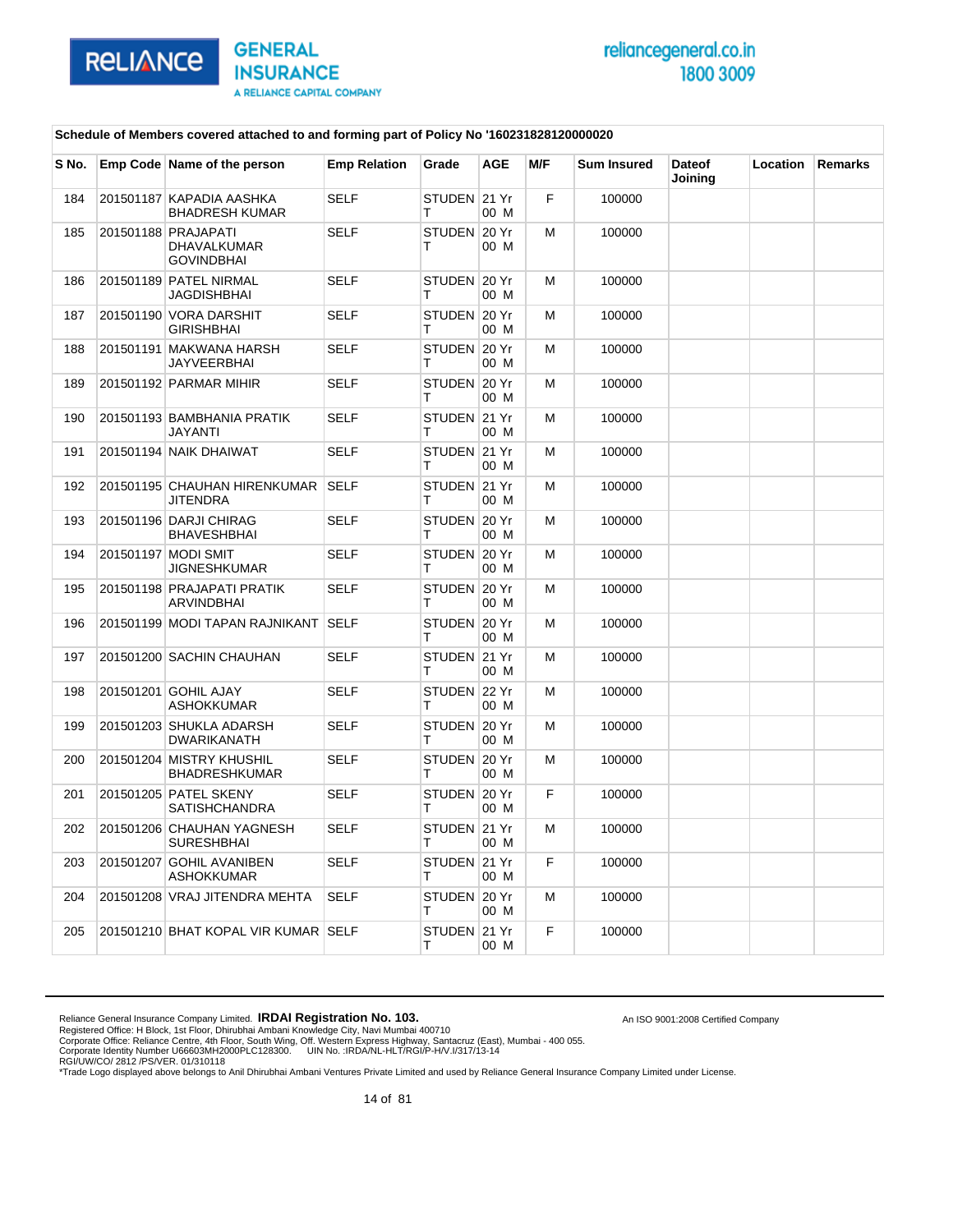

An ISO 9001:2008 Certified Company

#### **Schedule of Members covered attached to and forming part of Policy No '160231828120000020**

| S No. | Emp Code Name of the person                        | <b>Emp Relation</b> | Grade             | <b>AGE</b> | M/F | <b>Sum Insured</b> | <b>Dateof</b><br>Joining | Location | <b>Remarks</b> |
|-------|----------------------------------------------------|---------------------|-------------------|------------|-----|--------------------|--------------------------|----------|----------------|
| 206   | 201501211 PRAJAPATI PARTH<br><b>RAMESHCHANDRA</b>  | <b>SELF</b>         | STUDEN 20 Yr<br>т | 00 M       | M   | 100000             |                          |          |                |
| 207   | 201501212 GAJJAR AKASHKUMAR<br>ASHOKBHAI           | <b>SELF</b>         | STUDEN 20 Yr<br>т | 00 M       | M   | 100000             |                          |          |                |
| 208   | 201501213 PRAJAPATI JEELKUMAR<br>MAHENDRABHAI      | <b>SELF</b>         | STUDEN 20 Yr<br>т | 00 M       | М   | 100000             |                          |          |                |
| 209   | 201501214 DARJI ATMAN<br>JAYESHKUMAR               | <b>SELF</b>         | STUDEN 21 Yr<br>т | 00 M       | м   | 100000             |                          |          |                |
| 210   | 201501215 VADHAIYA NIRAJKUMAR<br><b>SURESHBHAI</b> | <b>SELF</b>         | STUDEN 20 Yr<br>т | 00 M       | м   | 100000             |                          |          |                |
| 211   | 201501216 DARJI JAYMINKUMAR<br>NAVINBHAI           | SELF                | STUDEN 21 Yr<br>т | 00 M       | M   | 100000             |                          |          |                |
| 212   | 201501217 APPURVA MURAWAT                          | <b>SELF</b>         | STUDEN 20 Yr<br>т | 00 M       | М   | 100000             |                          |          |                |
| 213   | 201501218 HIMANSHU AGARWAL                         | <b>SELF</b>         | STUDEN 22 Yr<br>т | 00 M       | M   | 100000             |                          |          |                |
| 214   | 201501219 PATEL KAUSHAL<br>PANKAJKUMAR             | <b>SELF</b>         | STUDEN 20 Yr<br>т | 00 M       | M   | 100000             |                          |          |                |
| 215   | 201501220 DOSHI SAVAN DIXESH                       | <b>SELF</b>         | STUDEN 20 Yr<br>т | 00 M       | М   | 100000             |                          |          |                |
| 216   | 201501221 KALYANI RISHABH<br>SANJAYKUMAR           | <b>SELF</b>         | STUDEN 20 Yr<br>т | 00 M       | M   | 100000             |                          |          |                |
| 217   | 201501223 MEGHPARA RAJKUMAR<br>PRAVINBHAI          | <b>SELF</b>         | STUDEN 20 Yr<br>т | 00 M       | м   | 100000             |                          |          |                |
| 218   | 201501224 SHAH ROMIL<br>RAJESHBHAI                 | <b>SELF</b>         | STUDEN 21 Yr<br>т | 00 M       | м   | 100000             |                          |          |                |
| 219   | 201501225 OZA DHRUMIL<br>UMESHBHAI                 | <b>SELF</b>         | STUDEN 20 Yr<br>т | 00 M       | м   | 100000             |                          |          |                |
| 220   | 201501226 PATEL NILKUMAR<br>BABUBHAI               | <b>SELF</b>         | STUDEN 20 Yr<br>т | 00 M       | M   | 100000             |                          |          |                |
| 221   | 201501227 PATEL AMAN<br><b>MUKESHBHAI</b>          | <b>SELF</b>         | STUDEN 20 Yr<br>т | 00 M       | М   | 100000             |                          |          |                |
| 222   | 201501228 KAHODARIYA MAHARSHI SELF<br>MAHESHBHAI   |                     | STUDEN 20 Yr<br>т | 00 M       | м   | 100000             |                          |          |                |
| 223   | 201501229 DOSHI PARTH                              | <b>SELF</b>         | STUDEN 20 Yr<br>т | 00 M       | м   | 100000             |                          |          |                |
| 224   | 201501230 PATEL PRITHVI<br>VIJAYKUMAR              | <b>SELF</b>         | STUDEN 20 Yr<br>т | 00 M       | F   | 100000             |                          |          |                |
| 225   | 201501231 PATEL HELLY<br>JIGNESHBHAI               | SELF                | STUDEN 20 Yr<br>Τ | 00 M       | F   | 100000             |                          |          |                |
| 226   | 201501232 SHAH ANURAG<br>AJAYKUMAR                 | <b>SELF</b>         | STUDEN 20 Yr<br>т | 00 M       | м   | 100000             |                          |          |                |
| 227   | 201501234 PATEL KAVAN                              | <b>SELF</b>         | STUDEN 20 Yr<br>т | 00 M       | м   | 100000             |                          |          |                |
| 228   | 201501235 JEEL SANTOKI                             | <b>SELF</b>         | STUDEN 20 Yr<br>Τ | 00 M       | м   | 100000             |                          |          |                |

Reliance General Insurance Company Limited. **IRDAI Registration No. 103.**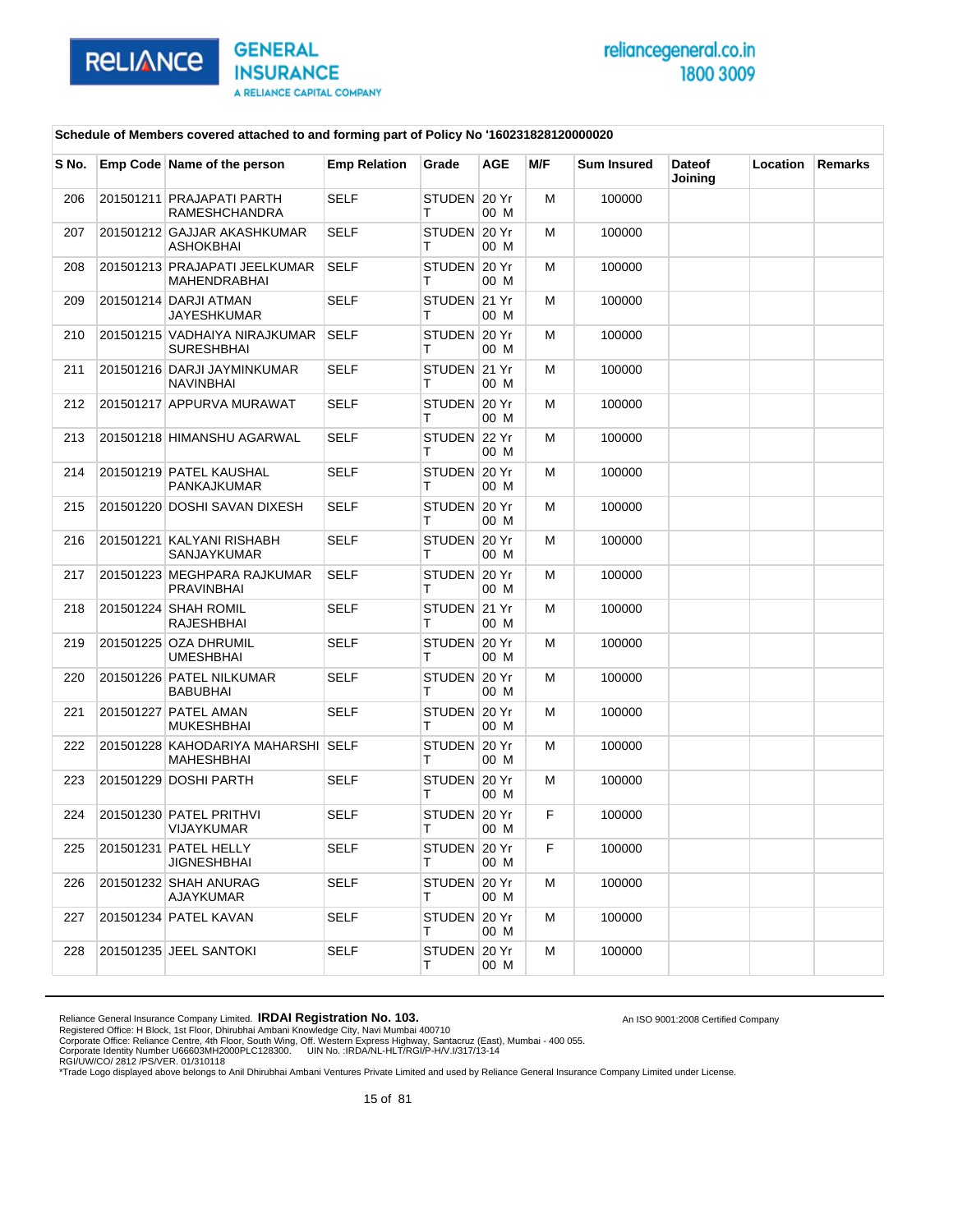

An ISO 9001:2008 Certified Company

#### **Schedule of Members covered attached to and forming part of Policy No '160231828120000020**

| S No. | Emp Code Name of the person                      | <b>Emp Relation</b> | Grade              | <b>AGE</b> | M/F | <b>Sum Insured</b> | <b>Dateof</b><br>Joining | Location | <b>Remarks</b> |
|-------|--------------------------------------------------|---------------------|--------------------|------------|-----|--------------------|--------------------------|----------|----------------|
| 229   | 201501236 ARNAV KAUSHIK<br>SHARMA                | <b>SELF</b>         | STUDEN 21 Yr<br>т  | 00 M       | м   | 100000             |                          |          |                |
| 230   | 201501237 DARSH BHARAT<br>VAJARIA                | <b>SELF</b>         | STUDEN 20 Yr<br>т  | 00 M       | м   | 100000             |                          |          |                |
| 231   | 201501238 PATEL BRIJESHKUMAR                     | SELF                | STUDEN 20 Yr<br>т  | 00 M       | м   | 100000             |                          |          |                |
| 232   | 201501240 BHUPTANI DHRUVIL<br><b>MITESHBHAI</b>  | <b>SELF</b>         | STUDEN 20 Yr<br>т  | 00 M       | м   | 100000             |                          |          |                |
| 233   | 201501241 KASUNDRA TEJAS<br>RAJESHBHAI           | <b>SELF</b>         | STUDEN 20 Yr<br>т  | 00 M       | м   | 100000             |                          |          |                |
| 234   | 201501242 KAVAR RUSHIKESH<br>PRAFULBHAI          | <b>SELF</b>         | STUDEN 20 Yr<br>т  | 00 M       | м   | 100000             |                          |          |                |
| 235   | 201501243 GOSALIYA KAJAL<br>PARESH               | <b>SELF</b>         | STUDEN 20 Yr<br>т  | 00 M       | F   | 100000             |                          |          |                |
| 236   | 201501244 PATEL RUTUL                            | <b>SELF</b>         | STUDEN 20 Yr<br>т  | 00 M       | м   | 100000             |                          |          |                |
| 237   | 201501245 PATEL KADAMKUMAR<br>BHARATBHAI         | SELF                | STUDEN 21 Yr<br>т  | 00 M       | м   | 100000             |                          |          |                |
| 238   | 201501246 PATEL MANTHAN<br><b>DILIPBHAI</b>      | <b>SELF</b>         | STUDEN 20 Yr<br>т  | 00 M       | м   | 100000             |                          |          |                |
| 239   | 201501247 LAD GAURAVKUMAR<br><b>JAYESHBHAI</b>   | <b>SELF</b>         | STUDEN 20 Yr<br>т  | 00 M       | м   | 100000             |                          |          |                |
| 240   | 201501248 KAYASTHA PRATIK<br>JAYESH              | SELF                | STUDEN 20 Yr<br>т  | 00 M       | м   | 100000             |                          |          |                |
| 241   | 201501249 SUTHAR PRIYAM<br>DIPAKBHAI             | <b>SELF</b>         | STUDEN 20 Yr<br>т  | 00 M       | м   | 100000             |                          |          |                |
| 242   | 201501250 PATEL KUSH<br><b>DIPESHBHAI</b>        | <b>SELF</b>         | STUDEN 20 Yr<br>т  | 00 M       | м   | 100000             |                          |          |                |
| 243   | 201501251 MIT SWAMI                              | SELF                | STUDEN 20 Yr<br>т  | 00 M       | м   | 100000             |                          |          |                |
| 244   | 201501401 JIVANI KARAN<br>PRAFULBHAI             | <b>SELF</b>         | STUDEN 21 Yr<br>т  | 00 M       | м   | 100000             |                          |          |                |
| 245   | 201501402 BHORANIYA EKTA<br><b>NITINBHAI</b>     | SELF                | STUDEN 20 Yr<br>Т  | 00 M       | F.  | 100000             |                          |          |                |
| 246   | 201501403 BHATT UJAVAL<br>GUNVANTBHAI            | SELF                | STUDEN 20 Yr<br>т  | 00 M       | м   | 100000             |                          |          |                |
| 247   | 201501404 VINEET MEHTA                           | <b>SELF</b>         | STUDEN 21 Yr<br>т  | 00 M       | м   | 100000             |                          |          |                |
| 248   | 201501405 VASOYA HARSH<br><b>DINESHBHAI</b>      | <b>SELF</b>         | STUDEN 21 Yr<br>т  | 00 M       | M   | 100000             |                          |          |                |
| 249   | 201501406 UNNATI PARESHBHAI<br>PAREKH            | SELF                | STUDEN 21 Yr<br>T. | 00 M       | F.  | 100000             |                          |          |                |
| 250   | 201501407 SAVALIYA SAGARKUMAR SELF<br>NAVNITBHAI |                     | STUDEN 20 Yr<br>T. | 00 M       | м   | 100000             |                          |          |                |
| 251   | 201501408 RAJ ASHOKBHAI<br>JAKASANIYA            | <b>SELF</b>         | STUDEN 21 Yr<br>т  | 00 M       | м   | 100000             |                          |          |                |

Reliance General Insurance Company Limited. **IRDAI Registration No. 103.**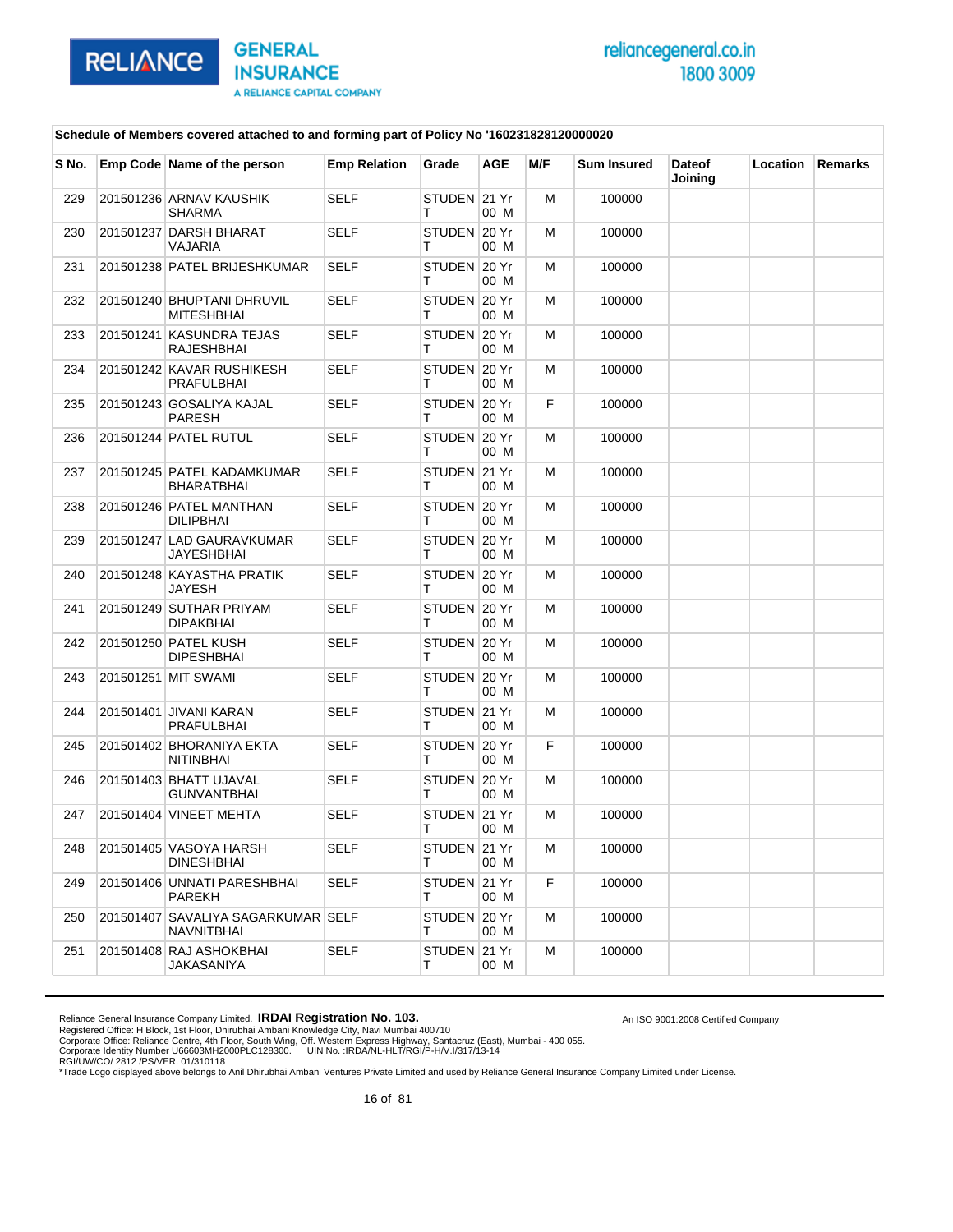

An ISO 9001:2008 Certified Company

### **Schedule of Members covered attached to and forming part of Policy No '160231828120000020**

| S No. | Emp Code Name of the person                   | <b>Emp Relation</b> | Grade               | <b>AGE</b> | M/F | <b>Sum Insured</b> | <b>Dateof</b><br>Joining | Location | Remarks |
|-------|-----------------------------------------------|---------------------|---------------------|------------|-----|--------------------|--------------------------|----------|---------|
| 252   | 201501409 THESIYA KISHAN<br><b>MOHANBHAI</b>  | <b>SELF</b>         | STUDEN 20 Yr<br>т   | 00 M       | M   | 100000             |                          |          |         |
| 253   | 201501410 PATEL SMIT<br>JASHVANTBHAI          | <b>SELF</b>         | STUDEN 20 Yr<br>т   | 00 M       | M   | 100000             |                          |          |         |
| 254   | 201501411 JOSHI RUTVIK<br><b>BHARATKUMAR</b>  | <b>SELF</b>         | STUDEN 20 Yr<br>т   | 00 M       | M   | 100000             |                          |          |         |
| 255   | 201501412 MANVAR KRISHNA<br>ARVINDBHAI        | <b>SELF</b>         | STUDEN 21 Yr<br>т   | 00 M       | F   | 100000             |                          |          |         |
| 256   | 201501413 KOTHARI YASH<br>SANJAYBHAI          | SELF                | STUDEN 20 Yr<br>т   | 00 M       | м   | 100000             |                          |          |         |
| 257   | 201501414 PATEL GAURANG<br>SURESHBHAI         | <b>SELF</b>         | STUDEN 20 Yr<br>т   | 00 M       | M   | 100000             |                          |          |         |
| 258   | 201501415 DOSHI SAUMYA<br>PARESHBHAI          | <b>SELF</b>         | STUDEN 20 Yr<br>т   | 00 M       | M   | 100000             |                          |          |         |
| 259   | 201501416 HASNAIN AKIL GANDHI                 | SELF                | STUDEN 20 Yr<br>т   | 00 M       | м   | 100000             |                          |          |         |
| 260   | 201501417 RAMRAKHIA YASH<br>RAJENDRA          | <b>SELF</b>         | STUDEN 20 Yr<br>т   | 00 M       | M   | 100000             |                          |          |         |
| 261   | 201501418 MAKADIYA SAVAN<br><b>MAHESHBHAI</b> | <b>SELF</b>         | STUDEN 21 Yr<br>т   | 00 M       | M   | 100000             |                          |          |         |
| 262   | 201501419 KAKKAD ABHIN KETAN                  | <b>SELF</b>         | STUDEN 20 Yr<br>т   | 00 M       | M   | 100000             |                          |          |         |
| 263   | 201501420 MEHTA MANTHAN<br>DHARMESHKUMAR      | <b>SELF</b>         | STUDEN 20 Yr<br>т   | 00 M       | M   | 100000             |                          |          |         |
| 264   | 201501421 GOYAL VISHAL<br><b>NARENDRABHAI</b> | <b>SELF</b>         | STUDEN 21 Yr<br>т   | 00 M       | M   | 100000             |                          |          |         |
| 265   | 201501422 MEHTA CHAHAK PARAS                  | SELF                | STUDEN 20 Yr<br>т   | 00 M       | м   | 100000             |                          |          |         |
| 266   | 201501423 SWASTIKA SATISH<br><b>NAYAK</b>     | <b>SELF</b>         | STUDEN 20 Yr<br>т   | 00 M       | F.  | 100000             |                          |          |         |
| 267   | 201501424 PATEL ANERI ASHISH                  | <b>SELF</b>         | STUDEN 20 Yr<br>т   | 00 M       | F   | 100000             |                          |          |         |
| 268   | 201501425 DARSHAN Y MAKWANA                   | SELF                | STUDEN 20 Yr<br>т   | 00 M       | м   | 100000             |                          |          |         |
| 269   | 201501426 CHAVDA JAKSHIL<br>DHIRUBHAI         | <b>SELF</b>         | STUDEN 20 Yr<br>т   | 00 M       | M   | 100000             |                          |          |         |
| 270   | 201501427 PARMAR EKTA<br>PANKAJBHAI           | <b>SELF</b>         | STUDEN 20 Yr<br>Т   | 00 M       | F   | 100000             |                          |          |         |
| 271   | 201501428 MAHESHWARI ROHAN<br>PREMJI          | SELF                | STUDEN   20 Yr<br>т | 00 M       | M   | 100000             |                          |          |         |
| 272   | 201501429 PARMAR VYOM<br><b>JAYSUKHLAL</b>    | <b>SELF</b>         | STUDEN 20 Yr<br>T.  | 00 M       | м   | 100000             |                          |          |         |
| 273   | 201501430 PRAJEET THAKUR                      | <b>SELF</b>         | STUDEN 20 Yr<br>T.  | 00 M       | м   | 100000             |                          |          |         |
| 274   | 201501431 AKRITI THAKUR                       | SELF                | STUDEN 21 Yr<br>т   | 00 M       | F.  | 100000             |                          |          |         |

Reliance General Insurance Company Limited. **IRDAI Registration No. 103.**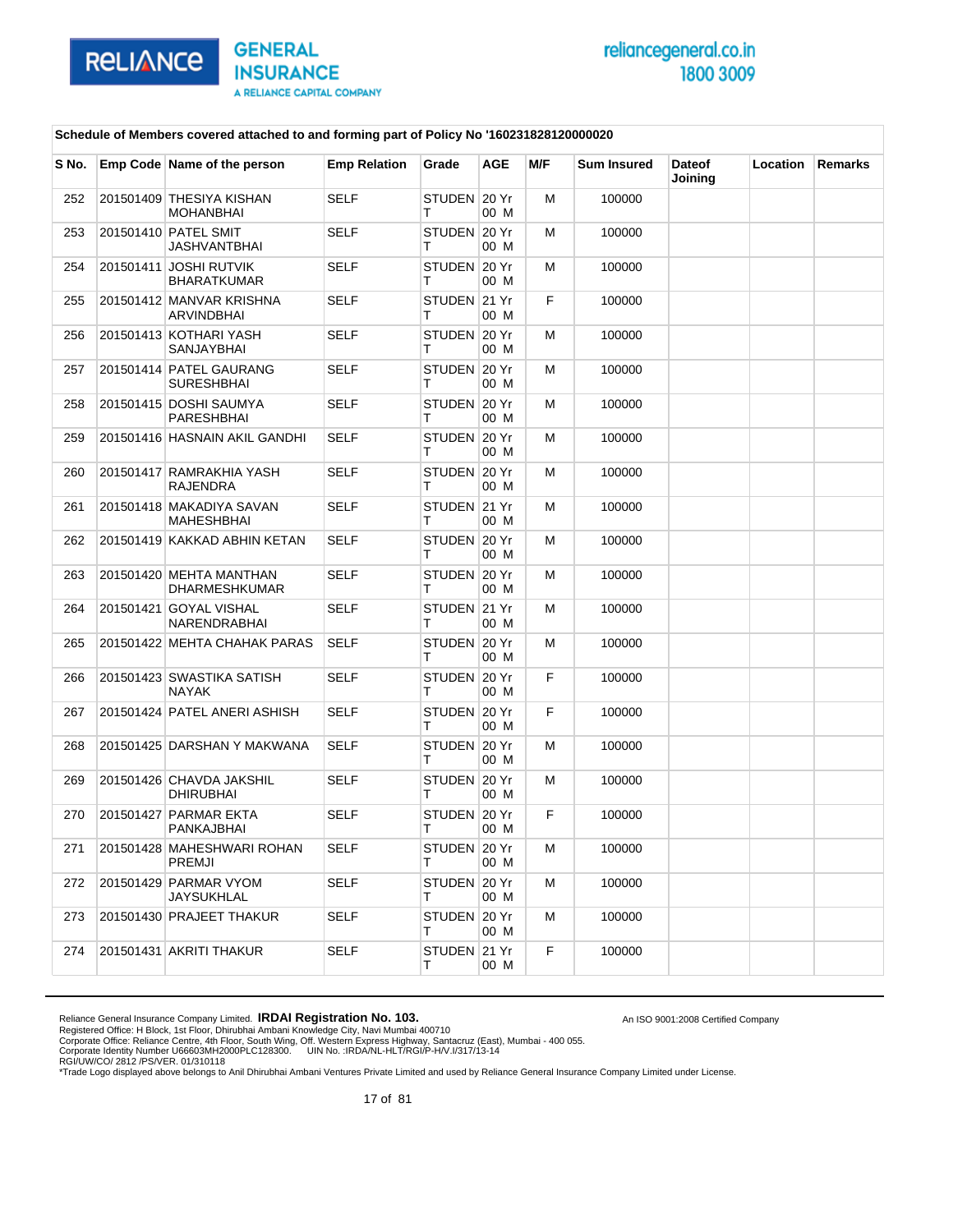

An ISO 9001:2008 Certified Company

#### **Schedule of Members covered attached to and forming part of Policy No '160231828120000020**

| S No. | Emp Code Name of the person                                 | <b>Emp Relation</b> | Grade             | <b>AGE</b> | M/F | <b>Sum Insured</b> | <b>Dateof</b><br>Joining | <b>Location</b> | <b>Remarks</b> |
|-------|-------------------------------------------------------------|---------------------|-------------------|------------|-----|--------------------|--------------------------|-----------------|----------------|
| 275   | 201501432 MAKWANA BHARGAV<br><b>MAHESHKUMAR</b>             | <b>SELF</b>         | STUDEN 21 Yr<br>т | 00 M       | M   | 100000             |                          |                 |                |
| 276   | 201501433 SUBHANIYA AYUB<br><b>ANWER</b>                    | <b>SELF</b>         | STUDEN 21 Yr<br>т | 00 M       | м   | 100000             |                          |                 |                |
| 277   | 201501434 SISODIYA SIDDHARAJ<br><b>SADURBHAI</b>            | <b>SELF</b>         | STUDEN 22 Yr<br>т | 00 M       | м   | 100000             |                          |                 |                |
| 278   | 201501435 CHAUDHARY<br>MAULIKKUMAR                          | <b>SELF</b>         | STUDEN 20 Yr<br>т | 00 M       | М   | 100000             |                          |                 |                |
| 279   | 201501436 KALASWA<br>RAJDEEPKUMAR<br>CHANDULAL              | <b>SELF</b>         | STUDEN 20 Yr<br>т | 00 M       | M   | 100000             |                          |                 |                |
| 280   | 201501437 SELOT PRIYANSHIBEN                                | <b>SELF</b>         | STUDEN 20 Yr<br>т | 00 M       | F   | 100000             |                          |                 |                |
| 281   | 201501438 PATEL HIRAL<br>ASHVINKUMAR                        | <b>SELF</b>         | STUDEN 20 Yr<br>т | 00 M       | F   | 100000             |                          |                 |                |
| 282   | 201501439 KARNAVAT<br><b>PRADIPKUMAR</b><br>MAHESHBHAI      | <b>SELF</b>         | STUDEN 20 Yr<br>т | 00 M       | M   | 100000             |                          |                 |                |
| 283   | 201501440 THAKKAR SMIT<br><b>RAJESHKUMAR</b>                | <b>SELF</b>         | STUDEN 20 Yr<br>т | 00 M       | м   | 100000             |                          |                 |                |
| 284   | 201501441 THAKKER DHRUV<br><b>VIKRAM</b>                    | <b>SELF</b>         | STUDEN 21 Yr<br>т | 00 M       | м   | 100000             |                          |                 |                |
| 285   | 201501442 JOSHI ISHANI<br>BHASKARBHAI                       | <b>SELF</b>         | STUDEN 21 Yr<br>т | 00 M       | F   | 100000             |                          |                 |                |
| 286   | 201501443 PATEL UTSAV<br>PRAHLADBHAI                        | <b>SELF</b>         | STUDEN 20 Yr<br>т | 00 M       | M   | 100000             |                          |                 |                |
| 287   | 201501444 RAYVADERA MEET<br>HITESHKUMAR                     | <b>SELF</b>         | STUDEN 20 Yr<br>т | 00 M       | M   | 100000             |                          |                 |                |
| 288   | 201501445 PARMAR UMANG<br>JASHVANTBHAI                      | <b>SELF</b>         | STUDEN 20 Yr<br>т | 00 M       | м   | 100000             |                          |                 |                |
| 289   | 201501446 MASTER KARAN<br>RAJENDRABHAI                      | <b>SELF</b>         | STUDEN 21 Yr<br>т | 00 M       | м   | 100000             |                          |                 |                |
| 290   | 201501447 MORI ABHIJITSINH<br>SHAILESHBHAI                  | <b>SELF</b>         | STUDEN 20 Yr<br>т | 00 M       | M   | 100000             |                          |                 |                |
| 291   | 201501448 PRAJAPATI KAVI<br>YAGNESHBHAI                     | <b>SELF</b>         | STUDEN 20 Yr<br>т | 00 M       | M   | 100000             |                          |                 |                |
| 292   | 201501449 GANDHI DHARMIL                                    | <b>SELF</b>         | STUDEN 20 Yr<br>т | 00 M       | м   | 100000             |                          |                 |                |
| 293   | 201501450 SHINGALA<br><b>VISHALKUMAR</b><br><b>BABUBHAI</b> | <b>SELF</b>         | STUDEN 20 Yr<br>т | 00 M       | м   | 100000             |                          |                 |                |
| 294   | 201501452 PATEL DHRUV<br>MAHESHBHAI                         | <b>SELF</b>         | STUDEN 20 Yr<br>т | 00 M       | м   | 100000             |                          |                 |                |
| 295   | 201501453 PATEL TIRTH JITENDRA                              | <b>SELF</b>         | STUDEN 21 Yr<br>т | 00 M       | M   | 100000             |                          |                 |                |

Reliance General Insurance Company Limited. **IRDAI Registration No. 103.**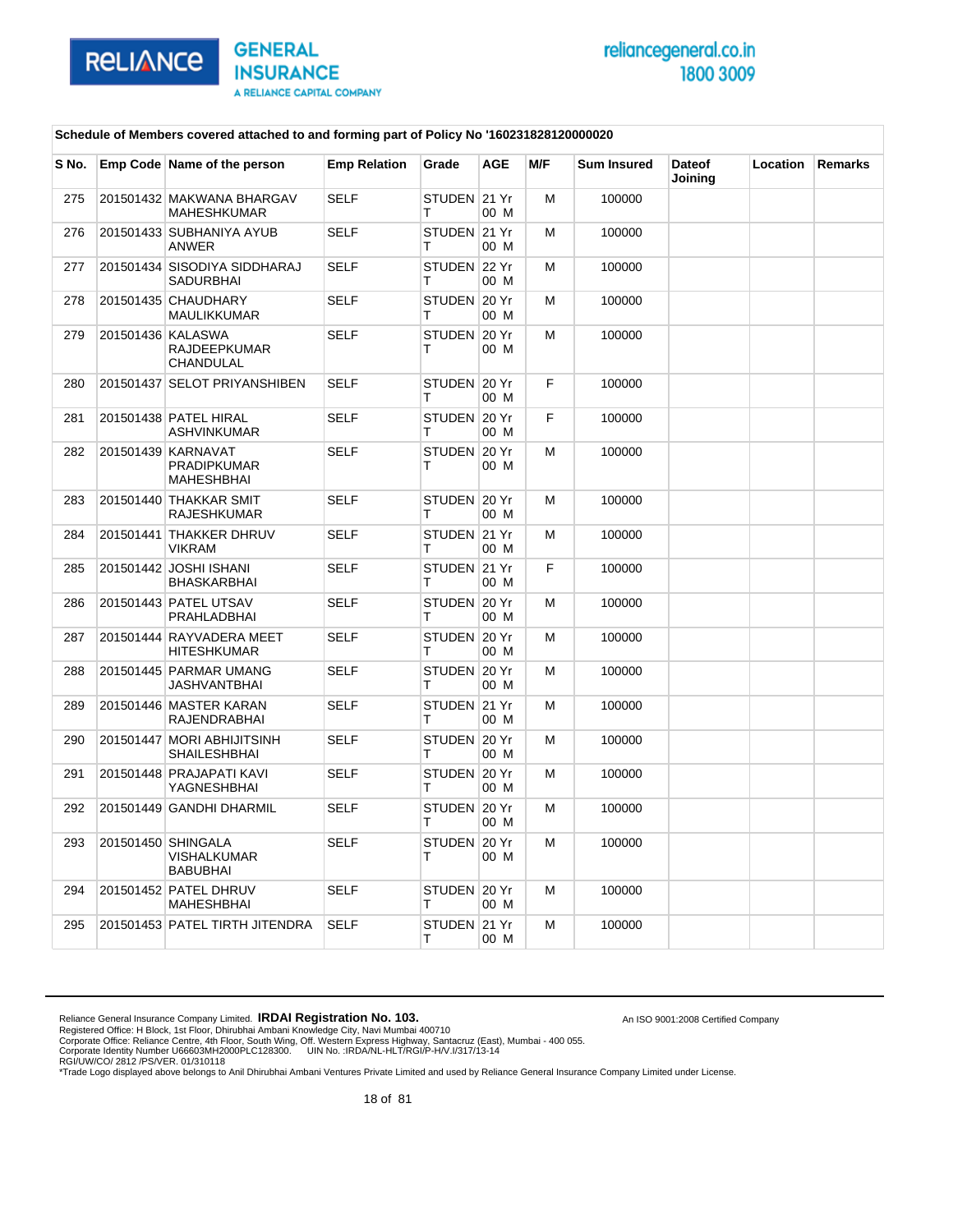

An ISO 9001:2008 Certified Company

#### **Schedule of Members covered attached to and forming part of Policy No '160231828120000020**

| S No. |                  | Emp Code Name of the person                              | <b>Emp Relation</b> | Grade              | <b>AGE</b> | M/F | <b>Sum Insured</b> | <b>Dateof</b><br>Joining | Location | Remarks |
|-------|------------------|----------------------------------------------------------|---------------------|--------------------|------------|-----|--------------------|--------------------------|----------|---------|
| 296   |                  | 201501454 ANUSHRUTI PANDEY                               | <b>SELF</b>         | STUDEN 21 Yr<br>т  | 00 M       | F   | 100000             |                          |          |         |
| 297   |                  | 201501456 DHARAK CHANDUBHAI<br><b>GAMETI</b>             | <b>SELF</b>         | STUDEN 19 Yr<br>т  | 00 M       | м   | 100000             |                          |          |         |
| 298   |                  | 201501457 GAMIT PROMIL<br>LAXMANBHAI                     | SELF                | STUDEN 21 Yr<br>т  | 00 M       | M   | 100000             |                          |          |         |
| 299   |                  | 201501458 UPADHYAY UMANGBHAI                             | <b>SELF</b>         | STUDEN 20 Yr<br>т  | 00 M       | м   | 100000             |                          |          |         |
| 300   |                  | 201501459 PATEL LUV DIPESHBHAI                           | <b>SELF</b>         | STUDEN 20 Yr<br>т  | 00 M       | M   | 100000             |                          |          |         |
| 301   |                  | 201501460 CHAUDHARY<br><b>VISHNUKUMAR</b><br>BHARMALBHAI | SELF                | STUDEN 21 Yr<br>т  | 00 M       | M   | 100000             |                          |          |         |
| 302   |                  | 201501461 KHODIFAD HARSHAL<br>VALLABHBHAI                | <b>SELF</b>         | STUDEN 20 Yr<br>т  | 00 M       | M   | 100000             |                          |          |         |
| 303   |                  | 201521001 CHAUDHARY PANKAJ<br><b>PRABHUBHAI</b>          | <b>SELF</b>         | STUDEN 28 Yr<br>т  | 00 M       | м   | 100000             |                          |          |         |
| 304   | 201521003 SUJATA |                                                          | <b>SELF</b>         | STUDEN 25 Yr<br>т  | 00 M       | F   | 100000             |                          |          |         |
| 305   |                  | 201521004 SANKHAVARA JAINISHA                            | <b>SELF</b>         | STUDEN 25 Yr<br>т  | 00 M       | F   | 100000             |                          |          |         |
| 306   |                  | 201521005 KAMBLE MADHU<br><b>RAYAPPA</b>                 | <b>SELF</b>         | STUDEN 27 Yr<br>т  | 00 M       | F   | 100000             |                          |          |         |
| 307   |                  | 201521006 RISHIKANT RAJDEEPAK                            | <b>SELF</b>         | STUDEN 26 Yr<br>т  | 00 M       | м   | 100000             |                          |          |         |
| 308   |                  | 201521008 PATEL PURVIBEN<br><b>JAYPRAKASH</b>            | <b>SELF</b>         | STUDEN 26 Yr<br>т  | 00 M       | F   | 100000             |                          |          |         |
| 309   | 201521009 SHAIKH | MOHAMMEDSAYEEMUD<br>DIN KALIMUDDIN                       | <b>SELF</b>         | STUDEN 40 Yr<br>т  | 00 M       | м   | 100000             |                          |          |         |
| 310   |                  | 201521010 DOMADIYA PRASHANT<br>MANSHUKHBHAI              | SELF                | STUDEN 28 Yr<br>т  | 00 M       | M   | 100000             |                          |          |         |
| 311   |                  | 201521011 PATEL JIGNESH<br>RAMESHCHANDRA                 | <b>SELF</b>         | STUDEN 30 Yr<br>т  | 00 M       | M   | 100000             |                          |          |         |
| 312   |                  | 201521012 PATEL MAYANKKUMAR<br>LALABHAI                  | <b>SELF</b>         | STUDEN 28 Yr<br>т  | 00 M       | м   | 100000             |                          |          |         |
| 313   |                  | 201521013 ANJALI DIWAN                                   | SELF                | STUDEN 41 Yr<br>т  | 00 M       | F   | 100000             |                          |          |         |
|       |                  | 314 201601001 SHIVANI BHANDARI                           | <b>SELF</b>         | STUDEN 20 Yr<br>т  | 00 M       | F.  | 100000             |                          |          |         |
| 315   |                  | 201601002 SHETH VISHWA<br>VILPESHKUMAR                   | SELF                | STUDEN 20 Yr<br>T. | 00 M       | F.  | 100000             |                          |          |         |
| 316   |                  | 201601003 VIDHIN HITESH PARMAR                           | SELF                | STUDEN 19 Yr<br>Τ  | 00 M       | м   | 100000             |                          |          |         |
| 317   |                  | 201601004 ADARSH MISRA                                   | <b>SELF</b>         | STUDEN 20 Yr<br>T. | 00 M       | м   | 100000             |                          |          |         |

Reliance General Insurance Company Limited. **IRDAI Registration No. 103.**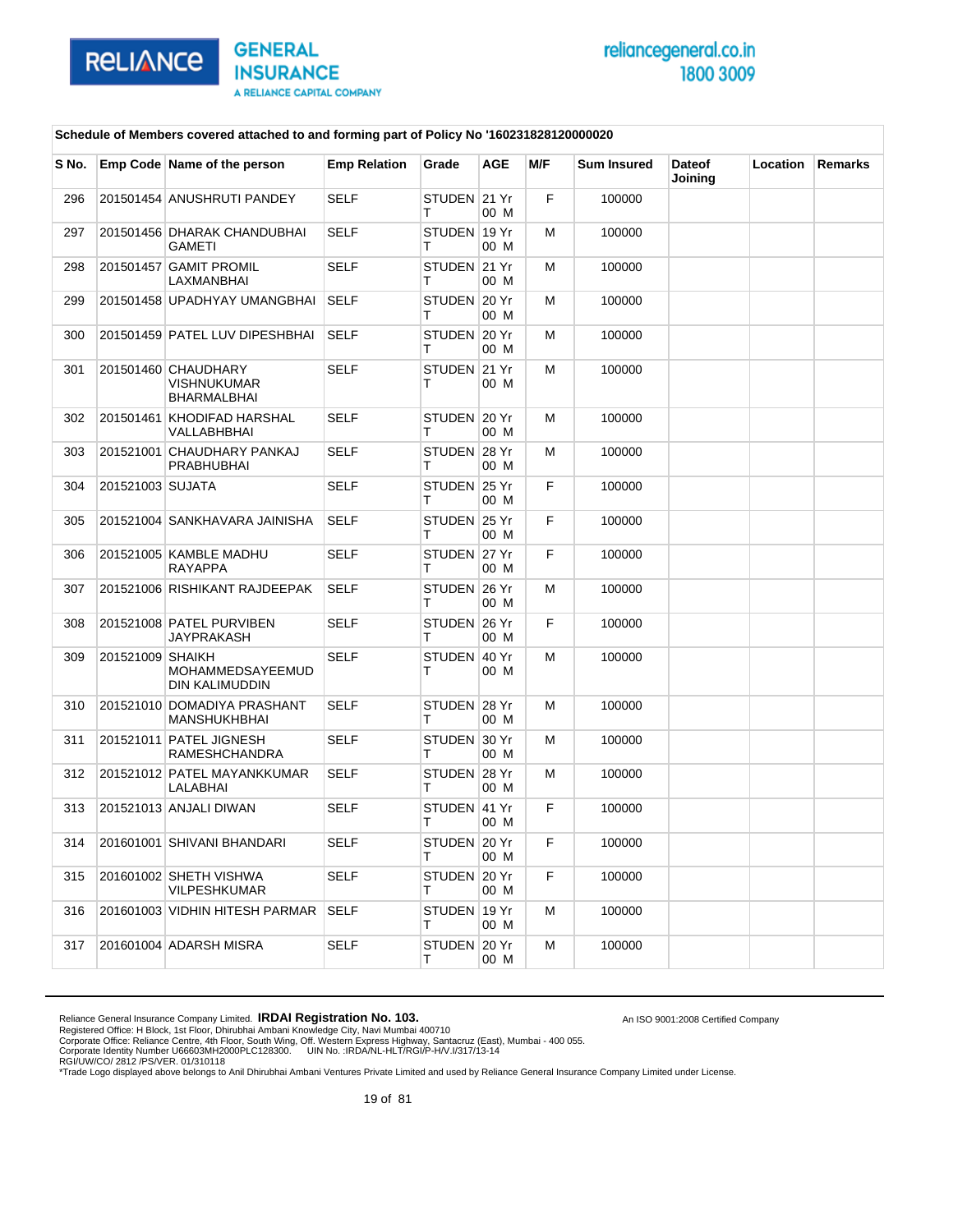

An ISO 9001:2008 Certified Company

#### **Schedule of Members covered attached to and forming part of Policy No '160231828120000020**

| S No. | Emp Code Name of the person                     | <b>Emp Relation</b> | Grade               | <b>AGE</b> | M/F | <b>Sum Insured</b> | <b>Dateof</b><br>Joining | Location | Remarks |
|-------|-------------------------------------------------|---------------------|---------------------|------------|-----|--------------------|--------------------------|----------|---------|
| 318   | 201601005 RAVAL DEVARSHI<br><b>JAGATKISHORE</b> | <b>SELF</b>         | STUDEN 19 Yr<br>т   | 00 M       | M   | 100000             |                          |          |         |
| 319   | 201601006 SWAPNIL DHIMMAR                       | <b>SELF</b>         | STUDEN 19 Yr<br>т   | 00 M       | M   | 100000             |                          |          |         |
| 320   | 201601007 PONAKA PRAYAG<br><b>REDDY</b>         | <b>SELF</b>         | STUDEN 20 Yr<br>т   | 00 M       | M   | 100000             |                          |          |         |
| 321   | 201601008 BHUMITRA SAHWAL                       | <b>SELF</b>         | STUDEN 21 Yr<br>т   | 00 M       | M   | 100000             |                          |          |         |
| 322   | 201601009 TIRTH BHAVESHBHAI<br>SHAH             | <b>SELF</b>         | STUDEN 19 Yr<br>т   | 00 M       | м   | 100000             |                          |          |         |
| 323   | 201601011 SHAH DHRUVIL MANISH                   | <b>SELF</b>         | STUDEN 19 Yr<br>т   | 00 M       | M   | 100000             |                          |          |         |
| 324   | 201601012 AJINKYA JEETENDRA<br><b>MATSAWAR</b>  | <b>SELF</b>         | STUDEN 20 Yr<br>т   | 00 M       | M   | 100000             |                          |          |         |
| 325   | 201601013 PATEL SMIT<br><b>BHAVESHKUMAR</b>     | <b>SELF</b>         | STUDEN 19 Yr<br>т   | 00 M       | м   | 100000             |                          |          |         |
| 326   | 201601014 JOSHI SHIVANG<br>GIRISHKUMAR          | <b>SELF</b>         | STUDEN 20 Yr<br>т   | 00 M       | M   | 100000             |                          |          |         |
| 327   | 201601015 SHREYA SANJAYKUMAR<br>SAGAR           | <b>SELF</b>         | STUDEN 19 Yr<br>т   | 00 M       | F   | 100000             |                          |          |         |
| 328   | 201601016 SASTRY SRIKUMAR                       | <b>SELF</b>         | STUDEN 20 Yr<br>т   | 00 M       | M   | 100000             |                          |          |         |
| 329   | 201601017 BADIYANI GAURANG<br>KAMLESHKUMAR      | <b>SELF</b>         | STUDEN 19 Yr<br>т   | 00 M       | M   | 100000             |                          |          |         |
| 330   | 201601018 PATEL RIDDHI<br><b>DIPAKBHAI</b>      | <b>SELF</b>         | STUDEN 19 Yr<br>т   | 00 M       | F   | 100000             |                          |          |         |
| 331   | 201601019 SHETH PARITA<br><b>MANOJBHAI</b>      | SELF                | STUDEN 19 Yr<br>т   | 00 M       | F   | 100000             |                          |          |         |
| 332   | 201601020 PRAPTI TRIVEDI                        | <b>SELF</b>         | STUDEN 19 Yr<br>т   | 00 M       | F.  | 100000             |                          |          |         |
| 333   | 201601021 JANI VISHVESH<br><b>MUKESHKUMAR</b>   | <b>SELF</b>         | STUDEN 20 Yr<br>т   | 00 M       | M   | 100000             |                          |          |         |
| 334   | 201601022 ARNAV SAHA                            | SELF                | STUDEN 20 Yr<br>т   | 00 M       | м   | 100000             |                          |          |         |
| 335   | 201601023 ASHWIN PORWAL                         | <b>SELF</b>         | STUDEN 21 Yr<br>т   | 00 M       | M   | 100000             |                          |          |         |
| 336   | 201601024 PATEL PARTHKUMAR<br>VASUDEVBHAI       | <b>SELF</b>         | STUDEN 19 Yr<br>Т   | 00 M       | M   | 100000             |                          |          |         |
| 337   | 201601025 MAYANK SHANTILAL<br>SAVALIYA          | SELF                | STUDEN   20 Yr<br>т | 00 M       | м   | 100000             |                          |          |         |
| 338   | 201601026 MANSI OD                              | <b>SELF</b>         | STUDEN 19 Yr<br>т   | 00 M       | F.  | 100000             |                          |          |         |
| 339   | 201601027 ZANZARUKIYA ABHI<br>RAJENDRABHAI      | <b>SELF</b>         | STUDEN 19 Yr<br>т   | 00 M       | м   | 100000             |                          |          |         |
| 340   | 201601029 MALONDKAR VISMAY<br>JAYDIP            | SELF                | STUDEN 21 Yr<br>т   | 00 M       | M   | 100000             |                          |          |         |

Reliance General Insurance Company Limited. **IRDAI Registration No. 103.**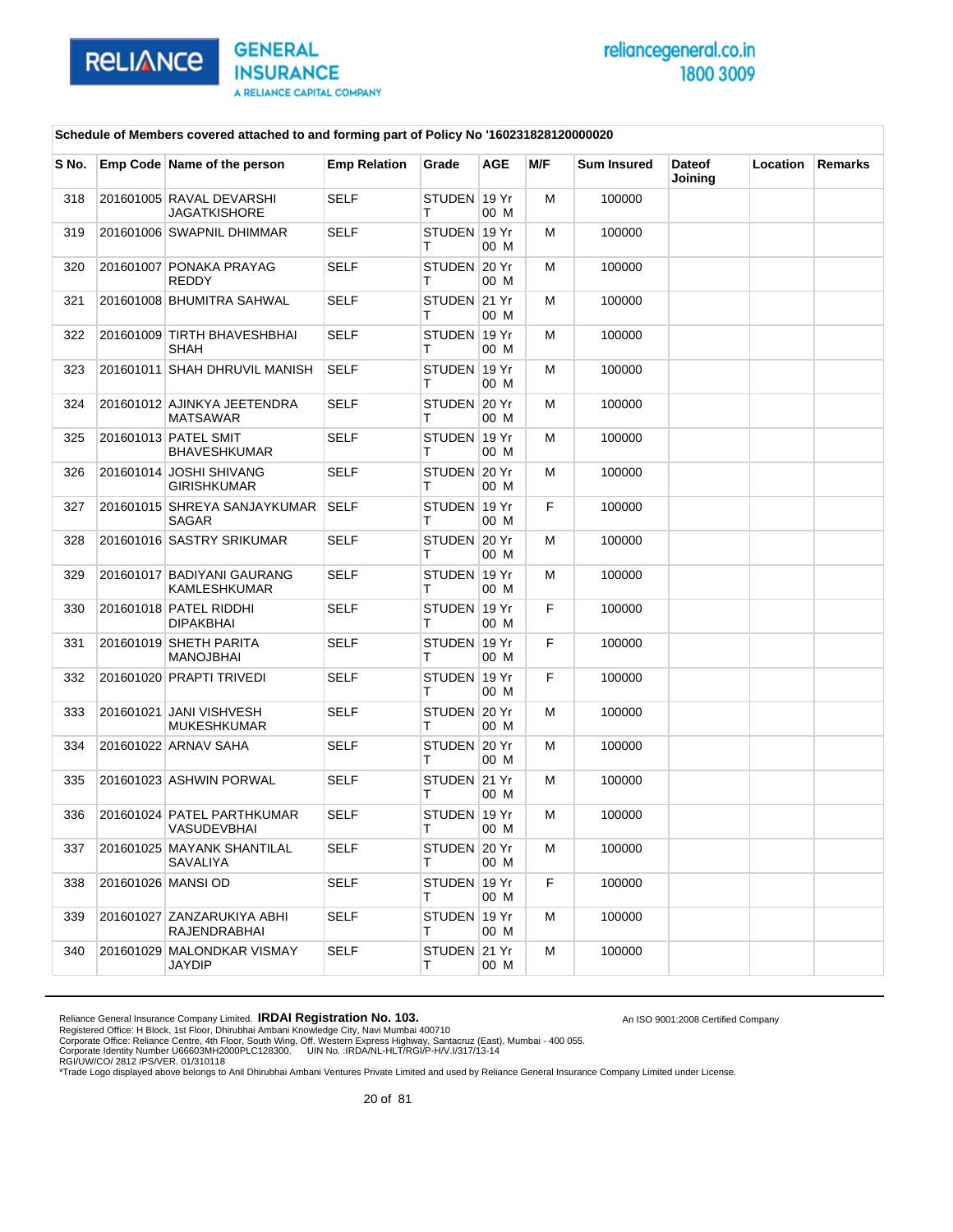

An ISO 9001:2008 Certified Company

#### **Schedule of Members covered attached to and forming part of Policy No '160231828120000020**

| S No. | Emp Code Name of the person                 | <b>Emp Relation</b> | Grade             | <b>AGE</b> | M/F | <b>Sum Insured</b> | <b>Dateof</b><br>Joining | Location | Remarks |
|-------|---------------------------------------------|---------------------|-------------------|------------|-----|--------------------|--------------------------|----------|---------|
| 341   | 201601030 TIKAM ALMA                        | <b>SELF</b>         | STUDEN 20 Yr<br>т | 00 M       | м   | 100000             |                          |          |         |
| 342   | 201601031 SHAH HILLONI HITESH               | <b>SELF</b>         | STUDEN 20 Yr<br>т | 00 M       | F   | 100000             |                          |          |         |
| 343   | 201601032 JAINIL MANOJKUMAR<br>PARIYA       | SELF                | STUDEN 20 Yr<br>т | 00 M       | M   | 100000             |                          |          |         |
| 344   | 201601033 TANYA PUSHKIN GARG                | <b>SELF</b>         | STUDEN 20 Yr<br>т | 00 M       | F   | 100000             |                          |          |         |
| 345   | 201601034 HET THAKKAR                       | <b>SELF</b>         | STUDEN 19 Yr<br>т | 00 M       | м   | 100000             |                          |          |         |
| 346   | 201601035 SANJOLI CHAUHAN                   | <b>SELF</b>         | STUDEN 19 Yr<br>т | 00 M       | F   | 100000             |                          |          |         |
| 347   | 201601036 PATEL ARPITKUMAR<br>JAYESHBHAI    | <b>SELF</b>         | STUDEN 19 Yr<br>т | 00 M       | м   | 100000             |                          |          |         |
| 348   | 201601037 DIVAKAR BHARGAV<br>JAGDISHCHANDRA | <b>SELF</b>         | STUDEN 19 Yr<br>т | 00 M       | м   | 100000             |                          |          |         |
| 349   | 201601038 DESAI ANUSHKA<br><b>BHUPENDRA</b> | SELF                | STUDEN 19 Yr<br>т | 00 M       | F   | 100000             |                          |          |         |
| 350   | 201601039 MAVANI TARUN<br>JAYESHBHAI        | <b>SELF</b>         | STUDEN 19 Yr<br>т | 00 M       | м   | 100000             |                          |          |         |
| 351   | 201601040 BHAVSAR SHACHI<br><b>DIVYANG</b>  | <b>SELF</b>         | STUDEN 19 Yr<br>т | 00 M       | F   | 100000             |                          |          |         |
| 352   | 201601041 SHAH MANISH RASIKLAL SELF         |                     | STUDEN 20 Yr<br>т | 00 M       | м   | 100000             |                          |          |         |
| 353   | 201601042 MUNSHI JALANSH<br>SAUMIL          | <b>SELF</b>         | STUDEN 19 Yr<br>т | 00 M       | м   | 100000             |                          |          |         |
| 354   | 201601043 DOSHI PRITHVISH<br>RAKESH         | <b>SELF</b>         | STUDEN 19 Yr<br>т | 00 M       | м   | 100000             |                          |          |         |
| 355   | 201601044 MIRANI YASH<br>NILESHKUMAR        | <b>SELF</b>         | STUDEN 20 Yr<br>т | 00 M       | M   | 100000             |                          |          |         |
| 356   | 201601045 JAIN ISHITA HEMENDRA              | <b>SELF</b>         | STUDEN 19 Yr<br>т | 00 M       | F   | 100000             |                          |          |         |
| 357   | 201601046 PAREKH YASH<br>ATULBHAI           | <b>SELF</b>         | STUDEN 19 Yr<br>т | 00 M       | м   | 100000             |                          |          |         |
| 358   | 201601047 SARANGI PATEL                     | SELF                | STUDEN 20 Yr<br>т | 00 M       | F   | 100000             |                          |          |         |
| 359   | 201601048 NIDHI GUPTA                       | <b>SELF</b>         | STUDEN 19 Yr<br>т | 00 M       | F   | 100000             |                          |          |         |
| 360   | 201601049 SONI MONIL PINAKIN                | SELF                | STUDEN 19 Yr<br>т | 00 M       | M   | 100000             |                          |          |         |
| 361   | 201601050 VAGHELA MAULIK<br>JITENDRA        | <b>SELF</b>         | STUDEN 19 Yr<br>т | 00 M       | м   | 100000             |                          |          |         |
| 362   | 201601051 PARTH ARUN DADHANIA               | <b>SELF</b>         | STUDEN 19 Yr<br>Τ | 00 M       | м   | 100000             |                          |          |         |
| 363   | 201601052 SHRUTI ARVIND<br>CHAUDHARI        | SELF                | STUDEN 19 Yr<br>Τ | 00 M       | F.  | 100000             |                          |          |         |

Reliance General Insurance Company Limited. **IRDAI Registration No. 103.**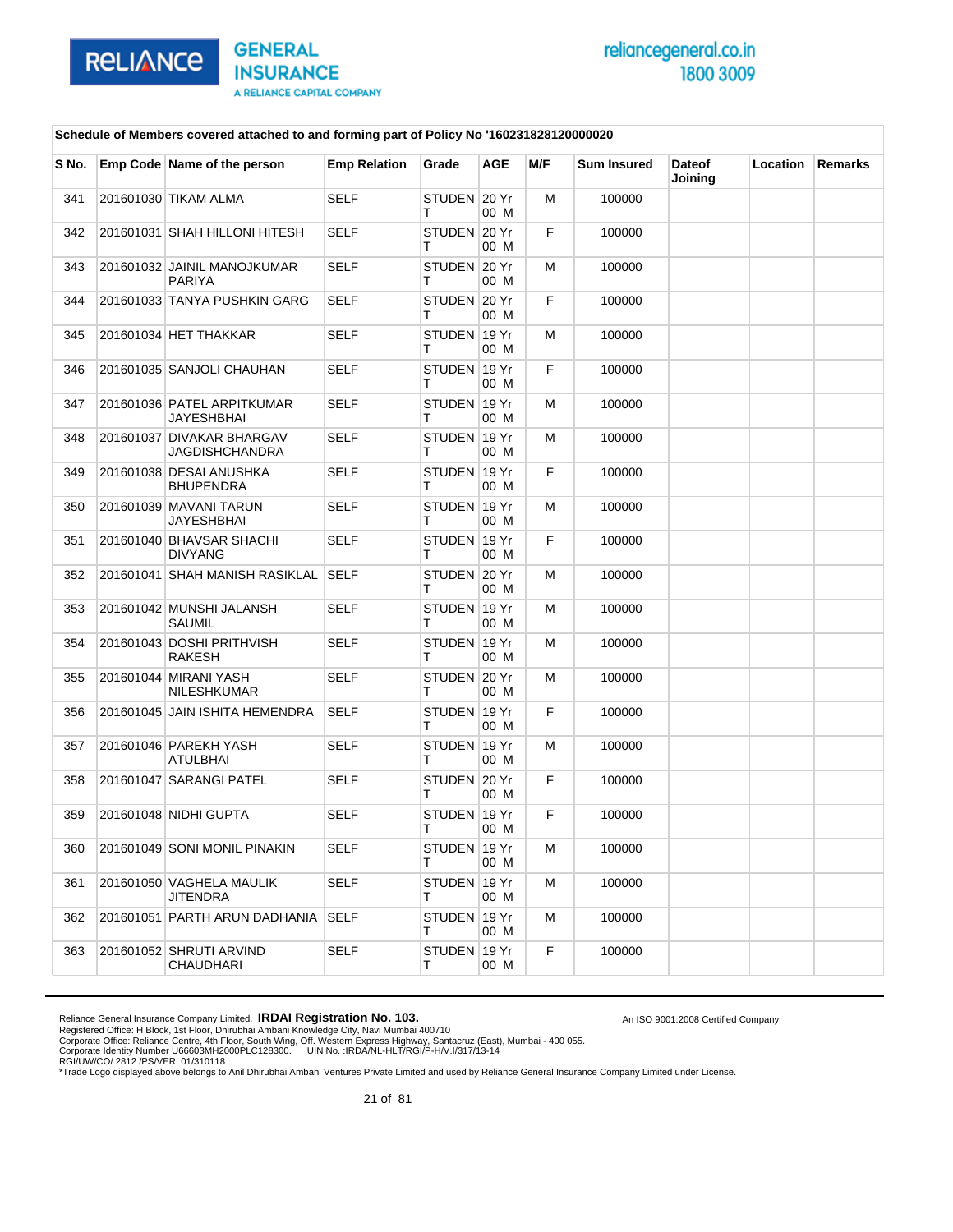

An ISO 9001:2008 Certified Company

### **Schedule of Members covered attached to and forming part of Policy No '160231828120000020**

| S No. |                   | Emp Code Name of the person                     | <b>Emp Relation</b> | Grade              | <b>AGE</b>    | M/F | <b>Sum Insured</b> | <b>Dateof</b><br>Joining | Location | <b>Remarks</b> |
|-------|-------------------|-------------------------------------------------|---------------------|--------------------|---------------|-----|--------------------|--------------------------|----------|----------------|
| 364   |                   | 201601053 BHAVSAR MAHER                         | <b>SELF</b>         | STUDEN 19 Yr<br>т  | 00 M          | м   | 100000             |                          |          |                |
| 365   |                   | 201601054 VANDAN SONI                           | <b>SELF</b>         | STUDEN 19 Yr<br>т  | 00 M          | м   | 100000             |                          |          |                |
| 366   |                   | 201601055 RANK RAKSHA<br><b>ARVINDBHAI</b>      | <b>SELF</b>         | STUDEN 20 Yr<br>т  | 00 M          | F.  | 100000             |                          |          |                |
| 367   |                   | 201601056 MARU PRANJALI RAJIV                   | <b>SELF</b>         | STUDEN 20 Yr<br>т  | 00 M          | F.  | 100000             |                          |          |                |
| 368   |                   | 201601057 SHEREKAR VAIBHAV<br>RAJU              | <b>SELF</b>         | STUDEN 20 Yr<br>т  | 00 M          | м   | 100000             |                          |          |                |
| 369   |                   | 201601058 PRAJAPATI NISHIT<br>PRAHLADBHAI       | <b>SELF</b>         | STUDEN 20 Yr<br>т  | 00 M          | м   | 100000             |                          |          |                |
| 370   | 201601059 ROSHANI |                                                 | <b>SELF</b>         | STUDEN 19 Yr<br>т  | 00 M          | F.  | 100000             |                          |          |                |
| 371   |                   | 201601060 DHRUV JADAV                           | <b>SELF</b>         | STUDEN 20 Yr       | 00 M          | м   | 100000             |                          |          |                |
| 372   |                   | 201601061 PAREKH NIKESH<br>BHARAT               | <b>SELF</b>         | STUDEN 20 Yr<br>т  | 00 M          | м   | 100000             |                          |          |                |
| 373   |                   | 201601062 SHIVAM AGARWAL                        | <b>SELF</b>         | STUDEN 21 Yr<br>т  | 00 M          | м   | 100000             |                          |          |                |
| 374   |                   | 201601063 CHIRAG PODDAR                         | <b>SELF</b>         | STUDEN 20 Yr<br>т  | 00 M          | м   | 100000             |                          |          |                |
| 375   |                   | 201601064 SHAH RIYA HEMENDRA                    | <b>SELF</b>         | STUDEN 19 Yr<br>т  | 00 M          | F.  | 100000             |                          |          |                |
| 376   |                   | 201601065 GUNDAM SAMHITHA                       | <b>SELF</b>         | STUDEN 19 Yr<br>т  | 00 M          | F.  | 100000             |                          |          |                |
| 377   |                   | 201601067 ROHIT CHAKU                           | <b>SELF</b>         | STUDEN 19 Yr<br>т  | 00 M          | м   | 100000             |                          |          |                |
| 378   |                   | 201601068 THANKI DEEP JAYSUKH                   | <b>SELF</b>         | STUDEN 20 Yr<br>т  | 00 M          | м   | 100000             |                          |          |                |
| 379   |                   | 201601069 GHATE AMEY ABHAY                      | <b>SELF</b>         | STUDEN 20 Yr<br>т  | 00 M          | м   | 100000             |                          |          |                |
| 380   |                   | 201601072 RAJANI PRATIK<br>PRAVINBHAI           | <b>SELF</b>         | STUDEN 19 Yr<br>т  | 00 M          | м   | 100000             |                          |          |                |
| 381   |                   | 201601073 JAYATI AMRUTBHAI<br><b>PATEL</b>      | <b>SELF</b>         | STUDEN 20 Yr<br>т  | 00 M          | F.  | 100000             |                          |          |                |
| 382   |                   | 201601074 BRIJESH PANARA                        | <b>SELF</b>         | <b>STUDEN</b><br>т | 20 Yr<br>00 M | м   | 100000             |                          |          |                |
| 383   |                   | 201601075 MAYANK KUMAR<br>JETHWA                | <b>SELF</b>         | STUDEN 20 Yr<br>т  | 00 M          | M   | 100000             |                          |          |                |
| 384   |                   | 201601076 NILESH MEENA                          | SELF                | STUDEN 20 Yr<br>т  | 00 M          | м   | 100000             |                          |          |                |
| 385   |                   | 201601077 ANERY KIRTIBHAI PATEL SELF            |                     | STUDEN 20 Yr<br>т  | 00 M          | F.  | 100000             |                          |          |                |
| 386   |                   | 201601078 KALLAKURI N V S<br>PUSHPA RAMA MANASA | <b>SELF</b>         | STUDEN 19 Yr<br>т  | 00 M          | F.  | 100000             |                          |          |                |

Reliance General Insurance Company Limited. **IRDAI Registration No. 103.**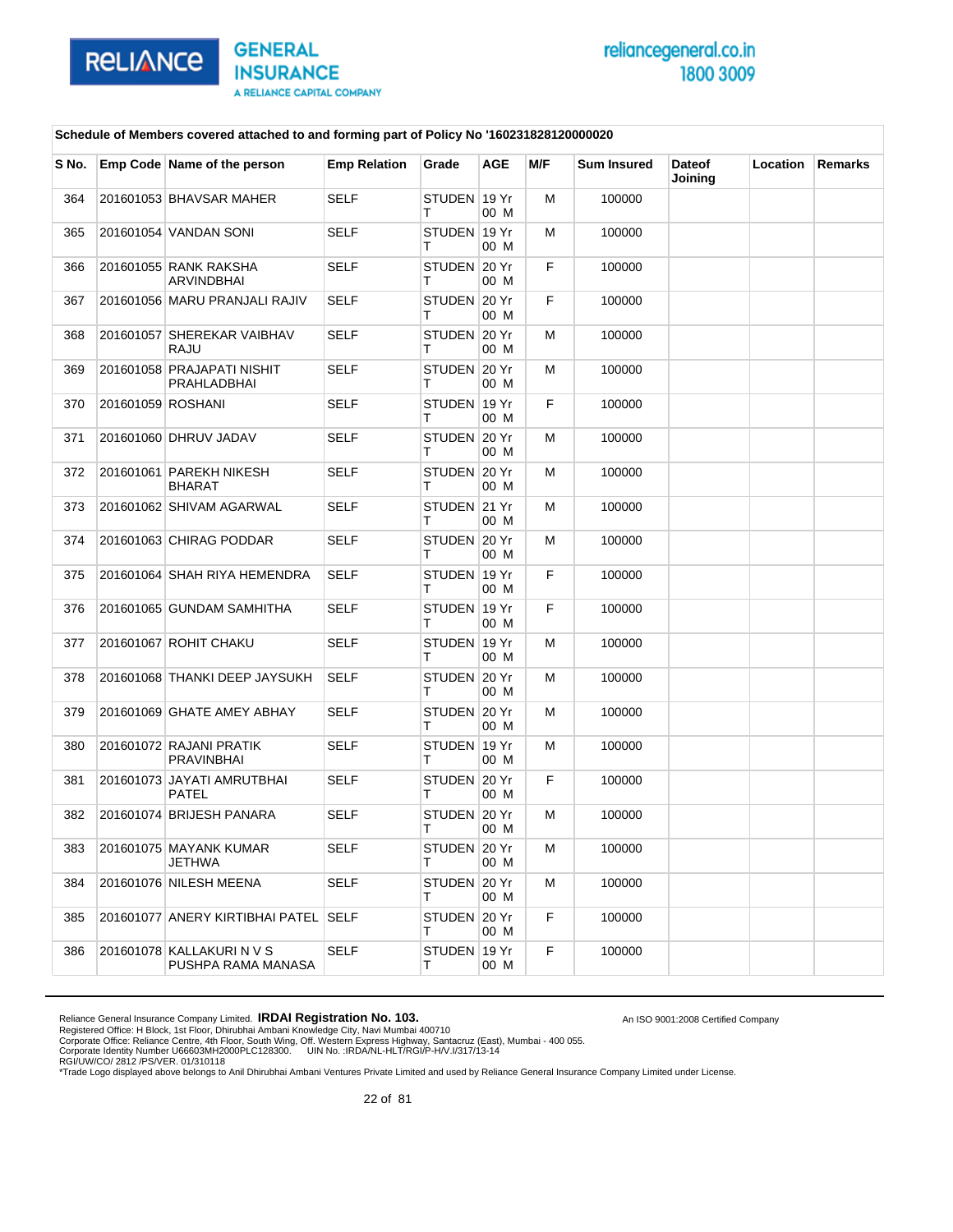

An ISO 9001:2008 Certified Company

### **Schedule of Members covered attached to and forming part of Policy No '160231828120000020**

| S No. | Emp Code Name of the person                             | <b>Emp Relation</b> | Grade             | <b>AGE</b> | M/F | <b>Sum Insured</b> | <b>Dateof</b><br>Joining | Location | <b>Remarks</b> |
|-------|---------------------------------------------------------|---------------------|-------------------|------------|-----|--------------------|--------------------------|----------|----------------|
| 387   | 201601079 RITWIK BHARADWAJ                              | <b>SELF</b>         | STUDEN 20 Yr<br>т | 00 M       | M   | 100000             |                          |          |                |
| 388   | 201601080 HARSHA MAHAVER                                | <b>SELF</b>         | STUDEN 20 Yr<br>т | 00 M       | F   | 100000             |                          |          |                |
| 389   | 201601081 PATEL KIRTAN<br><b>DARSHANKUMAR</b>           | <b>SELF</b>         | STUDEN 19 Yr<br>т | 00 M       | м   | 100000             |                          |          |                |
| 390   | 201601082 PURVA MAKARAND<br><b>MHASAKAR</b>             | <b>SELF</b>         | STUDEN 20 Yr<br>т | 00 M       | F   | 100000             |                          |          |                |
| 391   | 201601083 GARIKIPATI GANESHSAI                          | <b>SELF</b>         | STUDEN 19 Yr<br>т | 00 M       | M   | 100000             |                          |          |                |
| 392   | 201601084 PATEL KSHITIJ<br><b>DINESHBHAI</b>            | <b>SELF</b>         | STUDEN 19 Yr<br>т | 00 M       | М   | 100000             |                          |          |                |
| 393   | 201601085 PANDIT ADITYA<br><b>SHIRISHBHAI</b>           | <b>SELF</b>         | STUDEN 18 Yr<br>т | 00 M       | M   | 100000             |                          |          |                |
| 394   | 201601086 PARTH RAJESHBHAI<br>SHAH                      | <b>SELF</b>         | STUDEN 20 Yr<br>т | 00 M       | м   | 100000             |                          |          |                |
| 395   | 201601087 HIMANSHU KUMAR                                | <b>SELF</b>         | STUDEN 18 Yr<br>т | 00 M       | M   | 100000             |                          |          |                |
| 396   | 201601088 VISHNU KANDURI<br><b>SREENIVAS</b>            | <b>SELF</b>         | STUDEN 20 Yr<br>т | 00 M       | M   | 100000             |                          |          |                |
| 397   | 201601089 HARDIK MODI                                   | <b>SELF</b>         | STUDEN 20 Yr<br>т | 00 M       | м   | 100000             |                          |          |                |
| 398   | 201601090 JANI SMEET<br><b>BHAVESHBHAI</b>              | <b>SELF</b>         | STUDEN 20 Yr<br>т | 00 M       | M   | 100000             |                          |          |                |
| 399   | 201601091 GAURAV SOFAT                                  | <b>SELF</b>         | STUDEN 20 Yr<br>т | 00 M       | M   | 100000             |                          |          |                |
| 400   | 201601092 NONGHANVADRA<br><b>PRAGNESH</b><br>BHARATBHAI | <b>SELF</b>         | STUDEN 20 Yr<br>т | 00 M       | M   | 100000             |                          |          |                |
| 401   | 201601093 MEGH MAHESHKUMAR<br><b>CHOKSI</b>             | <b>SELF</b>         | STUDEN 21 Yr<br>т | 00 M       | M   | 100000             |                          |          |                |
| 402   | 201601094 CHANDAN VATSAL<br>VISHALBHAI                  | <b>SELF</b>         | STUDEN 19 Yr<br>т | 00 M       | M   | 100000             |                          |          |                |
| 403   | 201601095 KHATRI HARSH<br><b>RAVINDRA</b>               | <b>SELF</b>         | STUDEN 20 Yr<br>т | 00 M       | м   | 100000             |                          |          |                |
| 404   | 201601096 DUNGARANI MILAN<br>VINODKUMAR                 | <b>SELF</b>         | STUDEN 19 Yr<br>т | 00 M       | м   | 100000             |                          |          |                |
| 405   | 201601097 KEYUR GARSONDIYA                              | <b>SELF</b>         | STUDEN 20 Yr<br>т | 00 M       | м   | 100000             |                          |          |                |
| 406   | 201601098 DESAI MUDRA PIYUSH                            | <b>SELF</b>         | STUDEN 19 Yr<br>т | 00 M       | F   | 100000             |                          |          |                |
| 407   | 201601099 SANMUKHANI DHWANI<br><b>GOPAL</b>             | <b>SELF</b>         | STUDEN 19 Yr<br>т | 00 M       | F   | 100000             |                          |          |                |
| 408   | 201601100 AVINASH AREKATLA                              | <b>SELF</b>         | STUDEN 19 Yr<br>т | 00 M       | M   | 100000             |                          |          |                |

Reliance General Insurance Company Limited. **IRDAI Registration No. 103.**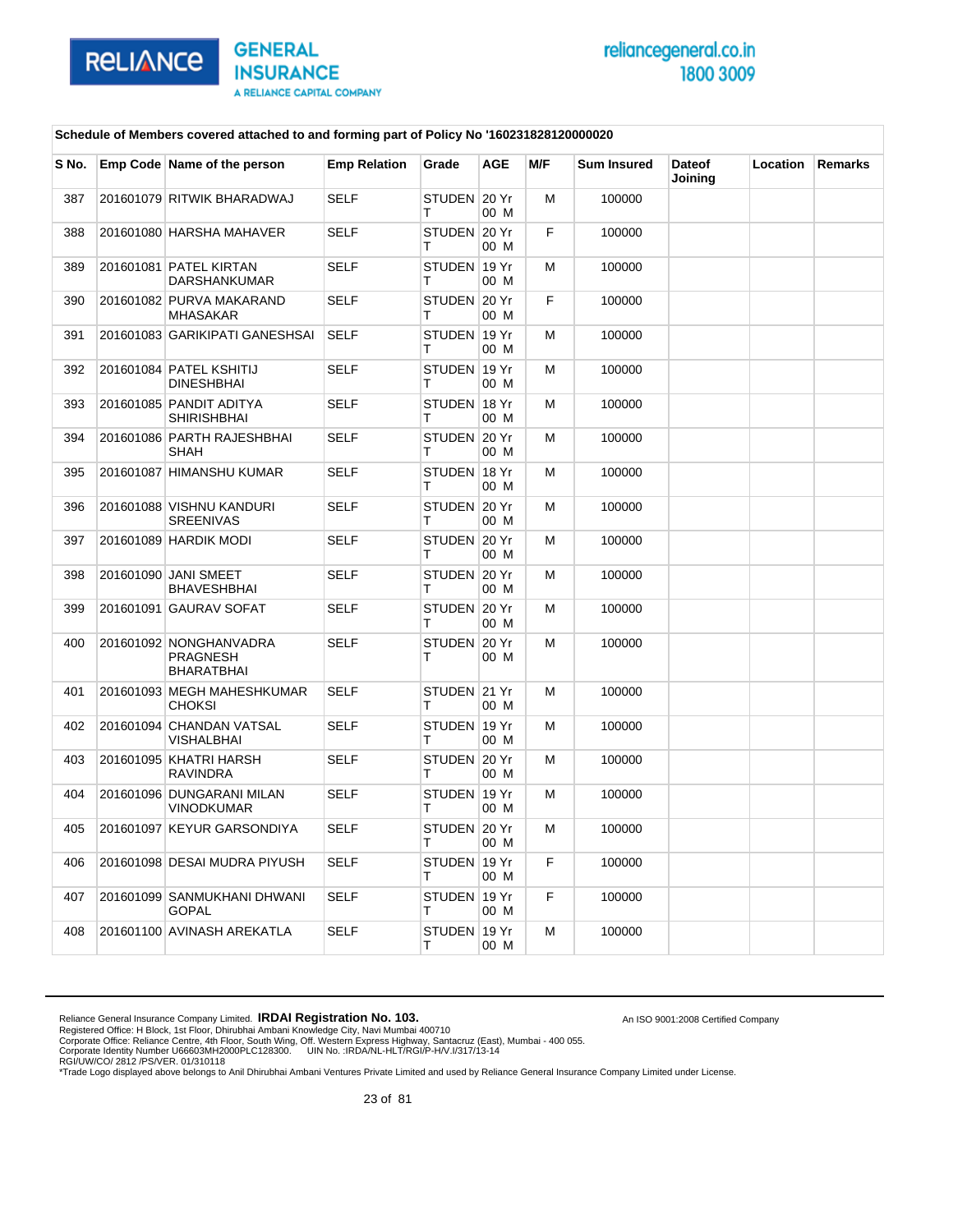

An ISO 9001:2008 Certified Company

#### **Schedule of Members covered attached to and forming part of Policy No '160231828120000020**

| S No. | Emp Code Name of the person                            | <b>Emp Relation</b> | Grade             | <b>AGE</b> | M/F | <b>Sum Insured</b> | <b>Dateof</b><br>Joining | <b>Location</b> | <b>Remarks</b> |
|-------|--------------------------------------------------------|---------------------|-------------------|------------|-----|--------------------|--------------------------|-----------------|----------------|
| 409   | 201601102 PATEL NISHARG<br>SHANKARBHAI                 | <b>SELF</b>         | STUDEN 19 Yr<br>т | 00 M       | M   | 100000             |                          |                 |                |
| 410   | 201601103 PATEL DHARMIL<br><b>CHANDRESHBHAI</b>        | SELF                | STUDEN 19 Yr<br>т | 00 M       | м   | 100000             |                          |                 |                |
| 411   | 201601104 PAREEK CHHAVI<br><b>SURESH</b>               | <b>SELF</b>         | STUDEN 19 Yr<br>т | 00 M       | F   | 100000             |                          |                 |                |
| 412   | 201601105 TANGIRALA SUMANTH                            | <b>SELF</b>         | STUDEN 19 Yr<br>т | 00 M       | M   | 100000             |                          |                 |                |
| 413   | 201601107 AARUSH SINGH                                 | <b>SELF</b>         | STUDEN 20 Yr<br>т | 00 M       | м   | 100000             |                          |                 |                |
| 414   | 201601108 SAI ADITYA PARUCHURI                         | <b>SELF</b>         | STUDEN 20 Yr<br>т | 00 M       | М   | 100000             |                          |                 |                |
| 415   | 201601110 YASH PANWAR                                  | <b>SELF</b>         | STUDEN 18 Yr<br>т | 00 M       | M   | 100000             |                          |                 |                |
| 416   | 201601111 RAJKOTIYA DIVYESH<br>SHAILESHBHAI            | <b>SELF</b>         | STUDEN 20 Yr<br>т | 00 M       | м   | 100000             |                          |                 |                |
| 417   | 201601112 SHREYANSH KUMAR                              | <b>SELF</b>         | STUDEN 19 Yr<br>т | 00 M       | м   | 100000             |                          |                 |                |
| 418   | 201601113 DETROJA SMIT<br>CHANDULAL                    | <b>SELF</b>         | STUDEN 19 Yr<br>т | 00 M       | M   | 100000             |                          |                 |                |
| 419   | 201601114 RUPAPARA ANKIT<br>NARANBHAI                  | <b>SELF</b>         | STUDEN 19 Yr<br>т | 00 M       | M   | 100000             |                          |                 |                |
| 420   | 201601115 RADADIYA<br><b>GAUTAMKUMAR</b><br>HIMMATBHAI | <b>SELF</b>         | STUDEN 19 Yr<br>т | 00 M       | м   | 100000             |                          |                 |                |
| 421   | 201601116 DOBARIYA NIRAV<br><b>CHATURBHAI</b>          | <b>SELF</b>         | STUDEN 19 Yr<br>т | 00 M       | м   | 100000             |                          |                 |                |
| 422   | 201601118 DHAMELIYA DIPESH<br><b>SHAMJIBHAI</b>        | <b>SELF</b>         | STUDEN 19 Yr<br>т | 00 M       | M   | 100000             |                          |                 |                |
| 423   | 201601119 JADHWANI RISHABH<br><b>KAMAL</b>             | <b>SELF</b>         | STUDEN 19 Yr<br>т | 00 M       | м   | 100000             |                          |                 |                |
| 424   | 201601120 SAWLANI RAVI<br><b>GHANSHYAMDAS</b>          | <b>SELF</b>         | STUDEN 20 Yr<br>т | 00 M       | М   | 100000             |                          |                 |                |
| 425   | 201601121 SAMARTH SAXENA                               | <b>SELF</b>         | STUDEN 19 Yr<br>т | 00 M       | M   | 100000             |                          |                 |                |
| 426   | 201601122 PATEL DARSHANKUMAR                           | <b>SELF</b>         | STUDEN 19 Yr<br>т | 00 M       | M   | 100000             |                          |                 |                |
| 427   | 201601124 THAKKER RIDDHI                               | <b>SELF</b>         | STUDEN 19 Yr<br>т | 00 M       | F.  | 100000             |                          |                 |                |
| 428   | 201601126 MEET PRAVINBHAI<br>SINOJIA                   | <b>SELF</b>         | STUDEN 20 Yr<br>т | 00 M       | м   | 100000             |                          |                 |                |
| 429   | 201601127 JETHWA SWAPNIL                               | <b>SELF</b>         | STUDEN 20 Yr<br>т | 00 M       | м   | 100000             |                          |                 |                |
| 430   | 201601129 KRITIKA GUPTA                                | <b>SELF</b>         | STUDEN 20 Yr<br>т | 00 M       | F   | 100000             |                          |                 |                |

Reliance General Insurance Company Limited. **IRDAI Registration No. 103.**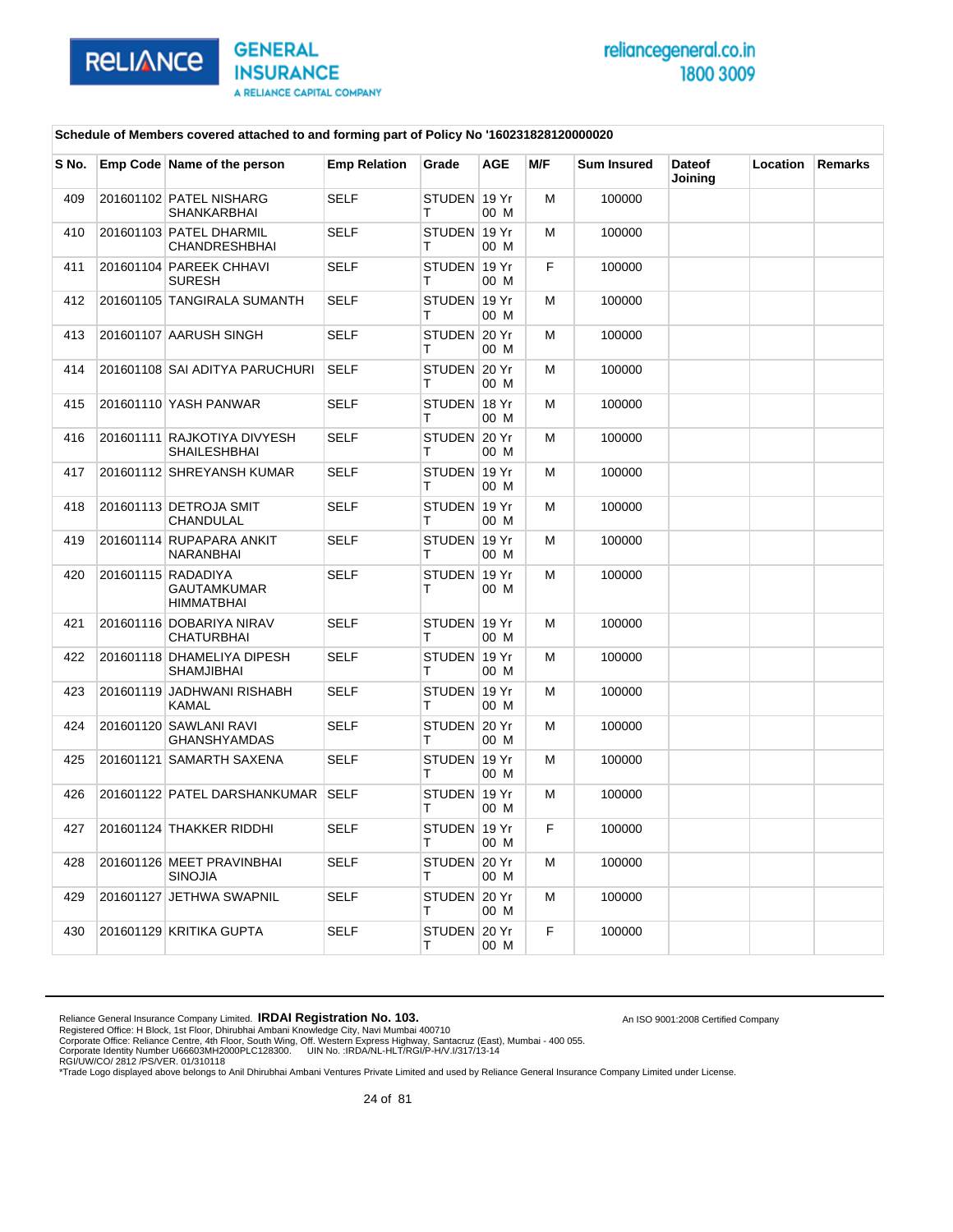

An ISO 9001:2008 Certified Company

#### **Schedule of Members covered attached to and forming part of Policy No '160231828120000020**

| S No. | Emp Code Name of the person                       | <b>Emp Relation</b> | Grade              | AGE  | M/F | <b>Sum Insured</b> | <b>Dateof</b><br>Joining | Location | <b>Remarks</b> |
|-------|---------------------------------------------------|---------------------|--------------------|------|-----|--------------------|--------------------------|----------|----------------|
| 431   | 201601130 JAY PATEL                               | <b>SELF</b>         | STUDEN 20 Yr<br>т  | 00 M | м   | 100000             |                          |          |                |
| 432   | 201601131 SHAH BHAVYA BIMAL                       | SELF                | STUDEN 19 Yr<br>т  | 00 M | м   | 100000             |                          |          |                |
| 433   | 201601132 PATEL SAKSHEE                           | <b>SELF</b>         | STUDEN 19 Yr<br>т  | 00 M | F.  | 100000             |                          |          |                |
| 434   | 201601133 AAYUSH BHAT                             | <b>SELF</b>         | STUDEN 20 Yr<br>T. | 00 M | м   | 100000             |                          |          |                |
| 435   | 201601134 BHALANI UMANG<br>GANESHBHAI             | <b>SELF</b>         | STUDEN 19 Yr<br>т  | 00 M | м   | 100000             |                          |          |                |
| 436   | 201601135 ABHISHEK BHOWMIK                        | <b>SELF</b>         | STUDEN 21 Yr<br>т  | 00 M | м   | 100000             |                          |          |                |
| 437   | 201601136 AJUDIYA BHARGAV<br>GIRDHARBHAI          | <b>SELF</b>         | STUDEN 19 Yr<br>т  | 00 M | м   | 100000             |                          |          |                |
| 438   | 201601139 PATEL GEET                              | <b>SELF</b>         | STUDEN 19 Yr<br>т  | 00 M | м   | 100000             |                          |          |                |
| 439   | 201601140 YASH DEVANG SHAH                        | SELF                | STUDEN 20 Yr<br>т  | 00 M | м   | 100000             |                          |          |                |
| 440   | 201601141 PANCHAL PANKIL                          | <b>SELF</b>         | STUDEN 19 Yr<br>T. | 00 M | м   | 100000             |                          |          |                |
| 441   | 201601142 KUNIYA SANJAY<br>BHAVANBHAI             | <b>SELF</b>         | STUDEN 19 Yr<br>т  | 00 M | м   | 100000             |                          |          |                |
| 442   | 201601143 PATEL VISHVAKUMARI<br><b>BHARATBHAI</b> | <b>SELF</b>         | STUDEN 19 Yr<br>т  | 00 M | F.  | 100000             |                          |          |                |
| 443   | 201601144 SHIKHAR DUBEY                           | <b>SELF</b>         | STUDEN 19 Yr<br>т  | 00 M | м   | 100000             |                          |          |                |
| 444   | 201601145 VEDANT GUPTA                            | <b>SELF</b>         | STUDEN 19 Yr<br>т  | 00 M | м   | 100000             |                          |          |                |
| 445   | 201601146 ERANIYA JAYDEEP                         | SELF                | STUDEN 19 Yr<br>т  | 00 M | м   | 100000             |                          |          |                |
| 446   | 201601147 MALAVIYA HARSHIT                        | <b>SELF</b>         | STUDEN 19 Yr<br>т  | 00 M | м   | 100000             |                          |          |                |
| 447   | 201601148 PATEL MAYURBHAI<br>JAGDISHBHAI          | <b>SELF</b>         | STUDEN 20 Yr<br>т  | 00 M | м   | 100000             |                          |          |                |
| 448   | 201601149 MOTIYANI HARSHIL                        | <b>SELF</b>         | STUDEN 19 Yr<br>т  | 00 M | М   | 100000             |                          |          |                |
| 449   | 201601150 KACHHADIYA RAVI                         | <b>SELF</b>         | STUDEN 19 Yr<br>т  | 00 M | м   | 100000             |                          |          |                |
| 450   | 201601152 MAVANI RUTVIK<br><b>MUKESHBHAI</b>      | SELF                | STUDEN 19 Yr<br>Τ  | 00 M | м   | 100000             |                          |          |                |
| 451   | 201601153 PATEL YOGESH                            | <b>SELF</b>         | STUDEN 19 Yr<br>т  | 00 M | м   | 100000             |                          |          |                |
| 452   | 201601154 PANDYA SHLOKA<br><b>MANISH</b>          | <b>SELF</b>         | STUDEN 19 Yr<br>T. | 00 M | F   | 100000             |                          |          |                |
| 453   | 201601157 PARMAR NAYAN                            | SELF                | STUDEN 19 Yr<br>T. | 00 M | м   | 100000             |                          |          |                |

Reliance General Insurance Company Limited. **IRDAI Registration No. 103.**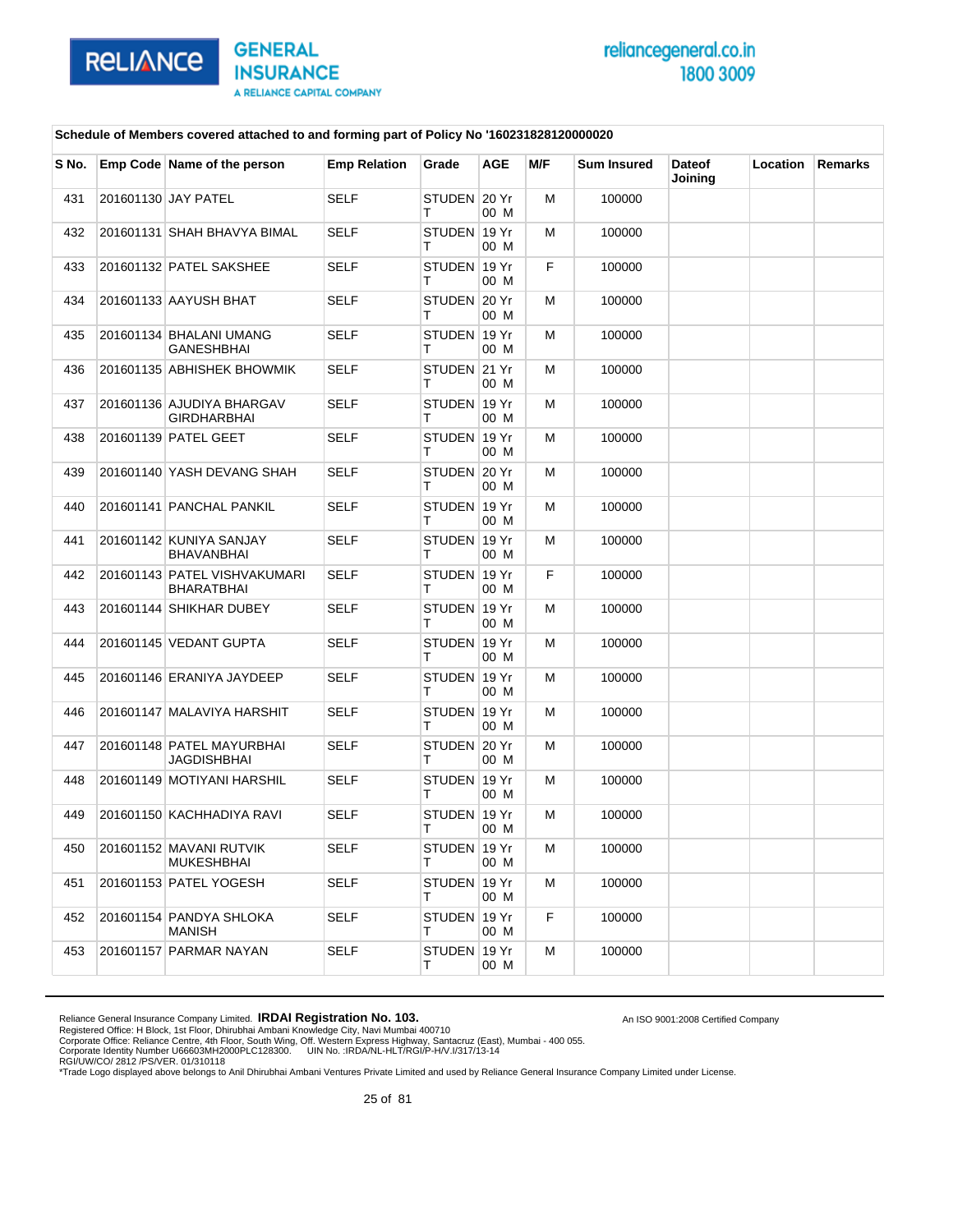

An ISO 9001:2008 Certified Company

#### **Schedule of Members covered attached to and forming part of Policy No '160231828120000020**

| S No. | Emp Code Name of the person                            | <b>Emp Relation</b> | Grade             | <b>AGE</b> | M/F | <b>Sum Insured</b> | <b>Dateof</b><br>Joining | Location | <b>Remarks</b> |
|-------|--------------------------------------------------------|---------------------|-------------------|------------|-----|--------------------|--------------------------|----------|----------------|
| 454   | 201601158 MEHTA MAUSAM                                 | <b>SELF</b>         | STUDEN 20 Yr<br>т | 00 M       | F   | 100000             |                          |          |                |
| 455   | 201601159 SATBHAI NIHAL                                | <b>SELF</b>         | STUDEN 20 Yr<br>т | 00 M       | M   | 100000             |                          |          |                |
| 456   | 201601160 PATEL MAITREYA                               | <b>SELF</b>         | STUDEN 20 Yr<br>т | 00 M       | м   | 100000             |                          |          |                |
| 457   | 201601161 HARSH KOTTA                                  | <b>SELF</b>         | STUDEN 20 Yr<br>т | 00 M       | M   | 100000             |                          |          |                |
| 458   | 201601162 RATHOD SONALI<br>RAJESHBHAI                  | <b>SELF</b>         | STUDEN 19 Yr<br>т | 00 M       | F   | 100000             |                          |          |                |
| 459   | 201601163 PATEL JEET                                   | <b>SELF</b>         | STUDEN 19 Yr<br>т | 00 M       | M   | 100000             |                          |          |                |
| 460   | 201601164 CHAUDHARY NEEL                               | <b>SELF</b>         | STUDEN 20 Yr<br>т | 00 M       | м   | 100000             |                          |          |                |
| 461   | 201601165 MODI CHIRAG<br><b>NARESHKUMAR</b>            | <b>SELF</b>         | STUDEN 19 Yr<br>т | 00 M       | м   | 100000             |                          |          |                |
| 462   | 201601166 PANCHASARA MILIT<br><b>DIXITBHAI</b>         | <b>SELF</b>         | STUDEN 19 Yr<br>т | 00 M       | M   | 100000             |                          |          |                |
| 463   | 201601167 RABADIYA JINAL                               | <b>SELF</b>         | STUDEN 19 Yr<br>т | 00 M       | F   | 100000             |                          |          |                |
| 464   | 201601168 DASA VISHAL<br><b>MENANDBHAI</b>             | <b>SELF</b>         | STUDEN 19 Yr<br>т | 00 M       | м   | 100000             |                          |          |                |
| 465   | 201601169 GOHIL KASHYAP<br><b>DINESHBHAI</b>           | <b>SELF</b>         | STUDEN 19 Yr<br>т | 00 M       | M   | 100000             |                          |          |                |
| 466   | 201601170 DAVE KEVAL                                   | <b>SELF</b>         | STUDEN 19 Yr<br>т | 00 M       | м   | 100000             |                          |          |                |
| 467   | 201601171 CHOTALIYA KARAN<br><b>NITINBHAI</b>          | <b>SELF</b>         | STUDEN 19 Yr<br>т | 00 M       | M   | 100000             |                          |          |                |
| 468   | 201601172 GOVER VIVEK                                  | <b>SELF</b>         | STUDEN 19 Yr<br>т | 00 M       | м   | 100000             |                          |          |                |
| 469   | 201601173 POPAT ABHISHEK<br><b>JAGDISHBHAI</b>         | <b>SELF</b>         | STUDEN 19 Yr<br>т | 00 M       | м   | 100000             |                          |          |                |
| 470   | 201601174 MODI PRAHAR                                  | <b>SELF</b>         | STUDEN 19 Yr<br>т | 00 M       | M   | 100000             |                          |          |                |
| 471   | 201601175 SUTHAR DHRUVAL<br><b>MINESH KUMAR</b>        | <b>SELF</b>         | STUDEN 19 Yr<br>т | 00 M       | M   | 100000             |                          |          |                |
| 472   | 201601176 KAVIT AMIT SHAH                              | <b>SELF</b>         | STUDEN 20 Yr<br>т | 00 M       | M   | 100000             |                          |          |                |
| 473   | 201601177 PRAJAPATI DEVEN                              | <b>SELF</b>         | STUDEN 19 Yr<br>т | 00 M       | м   | 100000             |                          |          |                |
| 474   | 201601178 PATEL HARSHILKUMAR<br><b>VIPULKUMAR</b>      | <b>SELF</b>         | STUDEN 19 Yr<br>т | 00 M       | м   | 100000             |                          |          |                |
| 475   | 201601179 KAPADIYA<br><b>DARSHANKUMAR</b><br>MADHABHAI | <b>SELF</b>         | STUDEN 19 Yr<br>T | 00 M       | M   | 100000             |                          |          |                |

Reliance General Insurance Company Limited. **IRDAI Registration No. 103.**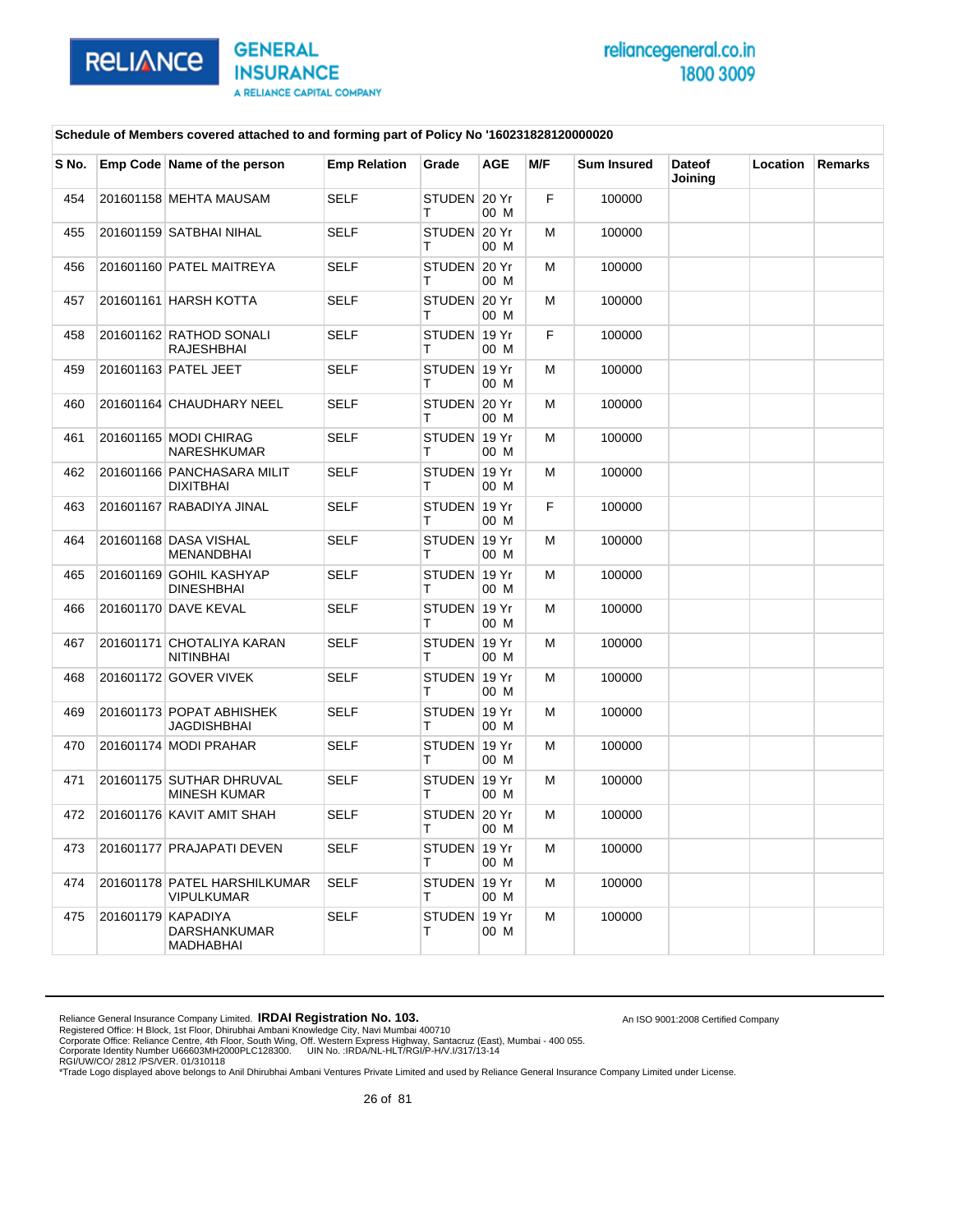

An ISO 9001:2008 Certified Company

#### **Schedule of Members covered attached to and forming part of Policy No '160231828120000020**

| S No. |                   | Emp Code Name of the person                     | <b>Emp Relation</b> | Grade             | <b>AGE</b> | M/F | <b>Sum Insured</b> | <b>Dateof</b><br>Joining | Location | Remarks |
|-------|-------------------|-------------------------------------------------|---------------------|-------------------|------------|-----|--------------------|--------------------------|----------|---------|
| 476   |                   | 201601180 CHAUHAN SUJITSINH<br><b>SUNILSINH</b> | <b>SELF</b>         | STUDEN 19 Yr<br>т | 00 M       | м   | 100000             |                          |          |         |
| 477   |                   | 201601181 PRAJAPATI NAMRA<br><b>BHARATKUMAR</b> | <b>SELF</b>         | STUDEN 19 Yr<br>т | 00 M       | м   | 100000             |                          |          |         |
| 478   |                   | 201601183 CHAUDHARI<br>ARPITKUMAR               | <b>SELF</b>         | STUDEN 19 Yr<br>т | 00 M       | м   | 100000             |                          |          |         |
| 479   |                   | 201601185 PATEL RAVIKUMAR<br><b>BALKRISHNA</b>  | <b>SELF</b>         | STUDEN 20 Yr<br>т | 00 M       | м   | 100000             |                          |          |         |
| 480   |                   | 201601186 PARDASANI HITESH                      | <b>SELF</b>         | STUDEN 19 Yr<br>т | 00 M       | м   | 100000             |                          |          |         |
| 481   |                   | 201601187 CHAUDHARI<br>VAISHVIKKUMAR            | <b>SELF</b>         | STUDEN 20 Yr<br>т | 00 M       | м   | 100000             |                          |          |         |
| 482   |                   | 201601188 PRANAV PARIMALBHAI<br>CHAUDHARI       | <b>SELF</b>         | STUDEN 20 Yr<br>т | 00 M       | м   | 100000             |                          |          |         |
| 483   |                   | 201601190 GAMAR VISHNUBHAI                      | <b>SELF</b>         | STUDEN 20 Yr<br>т | 00 M       | м   | 100000             |                          |          |         |
| 484   |                   | 201601191 CHARPOT KAUSHIL                       | <b>SELF</b>         | STUDEN 19 Yr<br>т | 00 M       | м   | 100000             |                          |          |         |
| 485   |                   | 201601192 NAJA MAKWANA                          | <b>SELF</b>         | STUDEN 20 Yr<br>т | 00 M       | м   | 100000             |                          |          |         |
| 486   |                   | 201601193 BHAVESH K DAMOR                       | <b>SELF</b>         | STUDEN 20 Yr<br>т | 00 M       | м   | 100000             |                          |          |         |
| 487   | 201601194 PRIYANK | ASHWINKUMAR PATEL                               | <b>SELF</b>         | STUDEN 19 Yr<br>т | 00 M       | м   | 100000             |                          |          |         |
| 488   |                   | 201601198 TRIVEDI DISHANT                       | <b>SELF</b>         | STUDEN 19 Yr<br>т | 00 M       | м   | 100000             |                          |          |         |
| 489   |                   | 201601201 GANDHI PIYUSH                         | <b>SELF</b>         | STUDEN 20 Yr<br>т | 00 M       | м   | 100000             |                          |          |         |
| 490   |                   | 201601202 JOGI YASH                             | SELF                | STUDEN 19 Yr<br>т | 00 M       | м   | 100000             |                          |          |         |
| 491   |                   | 201601203 VAGHELA HIREN                         | <b>SELF</b>         | STUDEN 19 Yr<br>т | 00 M       | м   | 100000             |                          |          |         |
| 492   |                   | 201601204 MAINAK CHAUDHURI                      | <b>SELF</b>         | STUDEN 19 Yr<br>т | 00 M       | м   | 100000             |                          |          |         |
| 493   |                   | 201601205 NISHTHA DHARMESH<br>PANDYA            | <b>SELF</b>         | STUDEN 20 Yr<br>т | 00 M       | F   | 100000             |                          |          |         |
| 494   |                   | 201601206 PANKTI B SHAH                         | <b>SELF</b>         | STUDEN 19 Yr<br>т | 00 M       | F   | 100000             |                          |          |         |
| 495   |                   | 201601207 VRAJ SWETAL<br>MASHRUWALA             | SELF                | STUDEN 19 Yr<br>Τ | 00 M       | м   | 100000             |                          |          |         |
| 496   |                   | 201601208 PATEL MITULKUMAR<br>RAJENDRAKUMAR     | <b>SELF</b>         | STUDEN 20 Yr<br>т | 00 M       | м   | 100000             |                          |          |         |
| 497   |                   | 201601209 AAKLIT TANEJA                         | <b>SELF</b>         | STUDEN 20 Yr<br>т | 00 M       | м   | 100000             |                          |          |         |
| 498   |                   | 201601210 KIRTANA SUNIL<br>PHATNANI             | <b>SELF</b>         | STUDEN 19 Yr<br>т | 00 M       | F   | 100000             |                          |          |         |

Reliance General Insurance Company Limited. **IRDAI Registration No. 103.**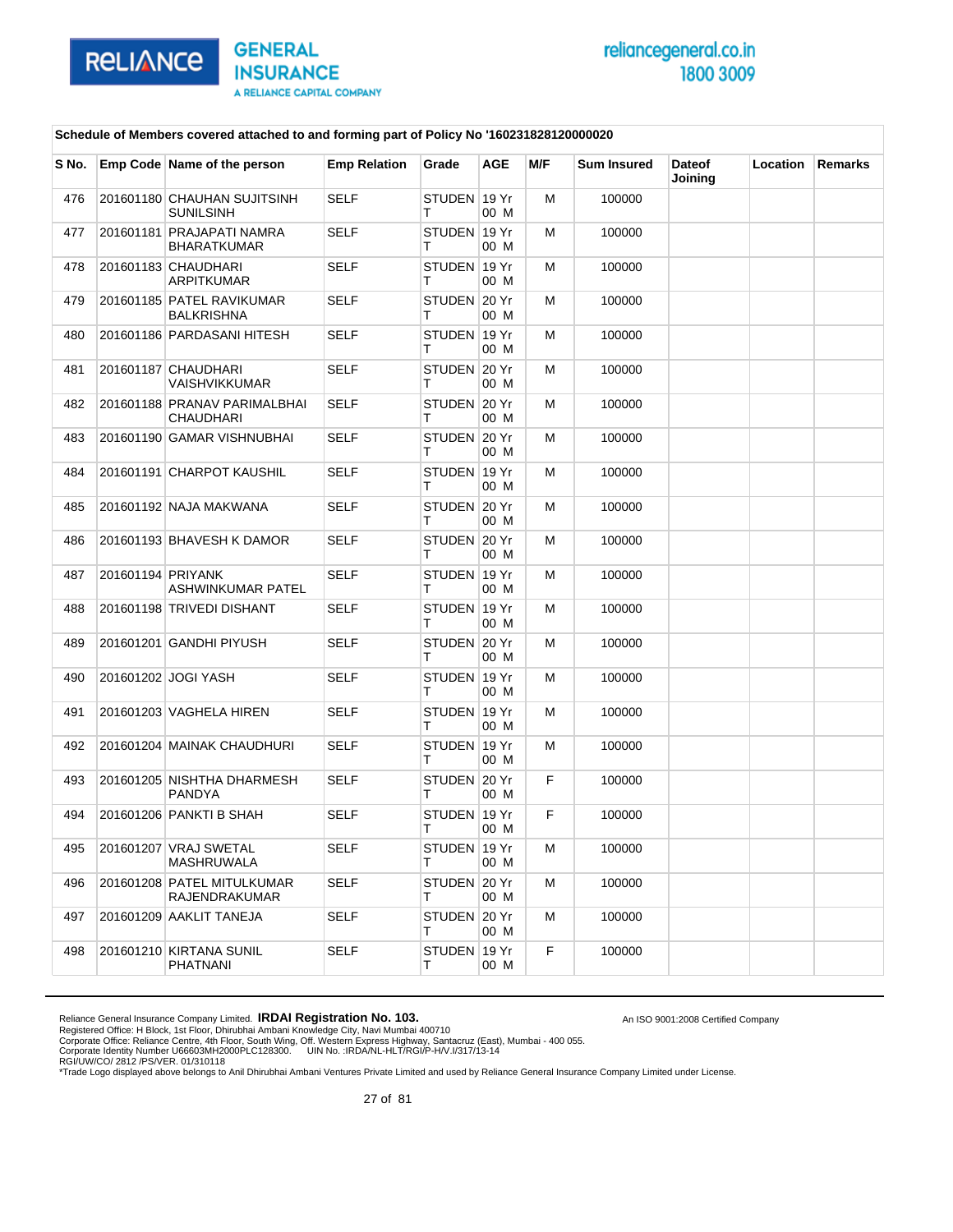

An ISO 9001:2008 Certified Company

#### **Schedule of Members covered attached to and forming part of Policy No '160231828120000020**

| S No. |                    | Emp Code Name of the person                             | <b>Emp Relation</b> | Grade              | AGE  | M/F | <b>Sum Insured</b> | <b>Dateof</b><br>Joining | Location | Remarks |
|-------|--------------------|---------------------------------------------------------|---------------------|--------------------|------|-----|--------------------|--------------------------|----------|---------|
| 499   |                    | 201601211 MOHAMED SHADAB                                | <b>SELF</b>         | STUDEN 20 Yr<br>т  | 00 M | м   | 100000             |                          |          |         |
| 500   |                    | 201601212 AKSHAT GAUTAM                                 | <b>SELF</b>         | STUDEN 20 Yr<br>т  | 00 M | М   | 100000             |                          |          |         |
| 501   |                    | 201601213 MOHMEDSAIF<br>MOHMEDHABIB KOTWAL              | <b>SELF</b>         | STUDEN 20 Yr<br>т  | 00 M | м   | 100000             |                          |          |         |
| 502   |                    | 201601214 RAGHAV MATTAD                                 | <b>SELF</b>         | STUDEN 19 Yr<br>т  | 00 M | М   | 100000             |                          |          |         |
| 503   |                    | 201601215 GUPTA ARNAB ARUP                              | <b>SELF</b>         | STUDEN 20 Yr<br>т  | 00 M | м   | 100000             |                          |          |         |
| 504   |                    | 201601216 BHARDA PRASHANT<br>PARESHBHAI                 | <b>SELF</b>         | STUDEN 19 Yr<br>т  | 00 M | м   | 100000             |                          |          |         |
| 505   |                    | 201601217 SIDDHANT JAIN                                 | <b>SELF</b>         | STUDEN 19 Yr<br>т  | 00 M | м   | 100000             |                          |          |         |
| 506   |                    | 201601218 MEHTA YASH<br><b>BHUPENDRABHAI</b>            | <b>SELF</b>         | STUDEN 19 Yr<br>т  | 00 M | м   | 100000             |                          |          |         |
| 507   |                    | 201601219 PATEL NAISHAL                                 | <b>SELF</b>         | STUDEN 19 Yr<br>т  | 00 M | м   | 100000             |                          |          |         |
| 508   |                    | 201601220 PATEL JEET                                    | <b>SELF</b>         | STUDEN 19 Yr<br>Τ  | 00 M | М   | 100000             |                          |          |         |
| 509   |                    | 201601221 KALATHIYA NIMESH                              | SELF                | STUDEN 19 Yr<br>т  | 00 M | м   | 100000             |                          |          |         |
| 510   |                    | 201601222 CHHATRALA<br>HARDIKKUMAR<br><b>KANTILAL</b>   | <b>SELF</b>         | STUDEN 19 Yr<br>т  | 00 M | м   | 100000             |                          |          |         |
| 511   |                    | 201601223 MEHTA BHAVIK                                  | <b>SELF</b>         | STUDEN 19 Yr<br>т  | 00 M | M   | 100000             |                          |          |         |
| 512   | 201601224 DAVE JAY |                                                         | <b>SELF</b>         | STUDEN 19 Yr<br>т  | 00 M | м   | 100000             |                          |          |         |
| 513   |                    | 201601225 RANA MANOHARSINH<br>BABUJI                    | <b>SELF</b>         | STUDEN 19 Yr<br>т  | 00 M | м   | 100000             |                          |          |         |
| 514   |                    | 201601226 PATEL MOHIL                                   | <b>SELF</b>         | STUDEN 19 Yr<br>т  | 00 M | м   | 100000             |                          |          |         |
| 515   |                    | 201601227 PATEL DHRUVIL<br>KAMLESHKUMAR                 | <b>SELF</b>         | STUDEN 19 Yr<br>т  | 00 M | м   | 100000             |                          |          |         |
| 516   |                    | 201601228 PATEL DHRUMIL<br>BHUPENDRAKUMAR               | <b>SELF</b>         | STUDEN 19 Yr<br>т  | 00 M | м   | 100000             |                          |          |         |
| 517   |                    | 201601229 VAGHASIYA<br>PRIYANKABEN<br><b>ISHWARBHAI</b> | <b>SELF</b>         | STUDEN 19 Yr<br>T. | 00 M | F   | 100000             |                          |          |         |
| 518   |                    | 201601230 SHAH NILAY                                    | SELF                | STUDEN 19 Yr<br>T. | 00 M | м   | 100000             |                          |          |         |
| 519   |                    | 201601231 THAKKAR AVAN                                  | <b>SELF</b>         | STUDEN 20 Yr<br>T. | 00 M | м   | 100000             |                          |          |         |
| 520   |                    | 201601232 JOBANPUTRA YASH                               | <b>SELF</b>         | STUDEN 19 Yr<br>T. | 00 M | м   | 100000             |                          |          |         |

Reliance General Insurance Company Limited. **IRDAI Registration No. 103.**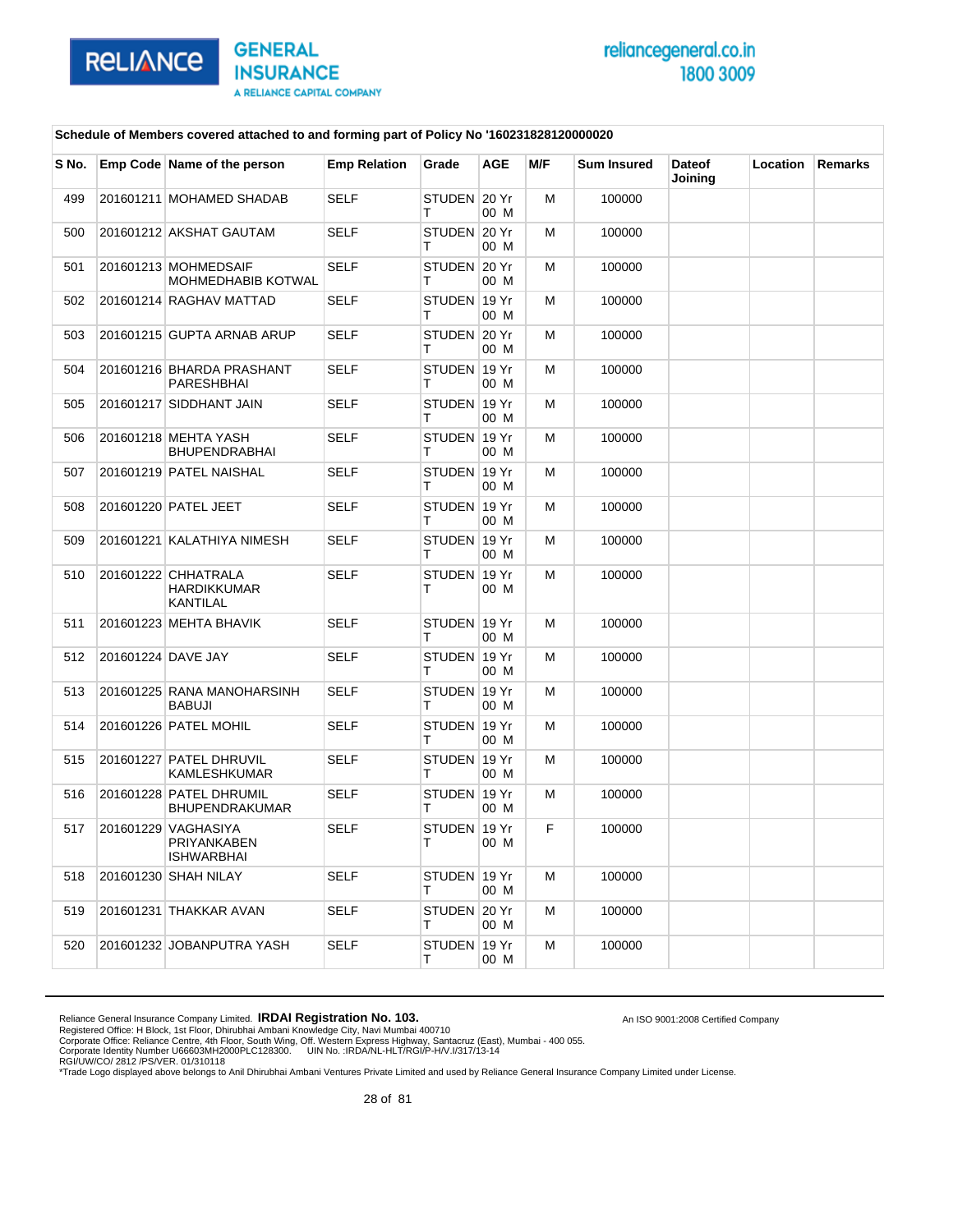

An ISO 9001:2008 Certified Company

### **Schedule of Members covered attached to and forming part of Policy No '160231828120000020**

| S No. | Emp Code Name of the person                                   | <b>Emp Relation</b> | Grade             | <b>AGE</b> | M/F | <b>Sum Insured</b> | <b>Dateof</b><br>Joining | <b>Location</b> | <b>Remarks</b> |
|-------|---------------------------------------------------------------|---------------------|-------------------|------------|-----|--------------------|--------------------------|-----------------|----------------|
| 521   | 201601233 MALHOTRA AYUSHI<br>SANJIV                           | <b>SELF</b>         | STUDEN 19 Yr<br>т | 00 M       | F   | 100000             |                          |                 |                |
| 522   | 201601234 PATEL UJJVAL                                        | <b>SELF</b>         | STUDEN 20 Yr<br>т | 00 M       | м   | 100000             |                          |                 |                |
| 523   | 201601235 PATEL VISHWA<br><b>HITESHBHAI</b>                   | <b>SELF</b>         | STUDEN 19 Yr<br>т | 00 M       | M   | 100000             |                          |                 |                |
| 524   | 201601236 RADIA KISHAN<br><b>BHUPENDRABHAI</b>                | <b>SELF</b>         | STUDEN 20 Yr<br>т | 00 M       | M   | 100000             |                          |                 |                |
| 525   | 201601237 VALA MEETRAJSINH<br><b>HARESHKUMAR</b>              | <b>SELF</b>         | STUDEN 19 Yr<br>т | 00 M       | м   | 100000             |                          |                 |                |
| 526   | 201601238 SHAH MEET                                           | <b>SELF</b>         | STUDEN 19 Yr<br>Τ | 00 M       | M   | 100000             |                          |                 |                |
| 527   | 201601239 HIRPARA VATSAL<br><b>PARESHBHAI</b>                 | <b>SELF</b>         | STUDEN 19 Yr<br>т | 00 M       | M   | 100000             |                          |                 |                |
| 528   | 201601240 PANCHANI MEET<br>ASHOKBHAI                          | <b>SELF</b>         | STUDEN 19 Yr<br>т | 00 M       | м   | 100000             |                          |                 |                |
| 529   | 201601241 SOLANKI KETUL                                       | <b>SELF</b>         | STUDEN 19 Yr<br>т | 00 M       | M   | 100000             |                          |                 |                |
| 530   | 201601242 KANERIA AKSHAT                                      | <b>SELF</b>         | STUDEN 20 Yr<br>т | 00 M       | M   | 100000             |                          |                 |                |
| 531   | 201601243 ABHI RATNMAN                                        | <b>SELF</b>         | STUDEN 20 Yr<br>т | 00 M       | M   | 100000             |                          |                 |                |
| 532   | 201601244 PARMAR DARSHAN<br>VINODBHAI                         | <b>SELF</b>         | STUDEN 19 Yr<br>т | 00 M       | м   | 100000             |                          |                 |                |
| 533   | 201601245 PANCHAL HAVYAKUMAR SELF                             |                     | STUDEN 19 Yr<br>т | 00 M       | M   | 100000             |                          |                 |                |
| 534   | 201601246 MADAKIYA FAIZAN                                     | <b>SELF</b>         | STUDEN 19 Yr<br>т | 00 M       | M   | 100000             |                          |                 |                |
| 535   | 201601247 PATEL KRIT                                          | <b>SELF</b>         | STUDEN 19 Yr<br>т | 00 M       | м   | 100000             |                          |                 |                |
| 536   | 201601248 POGUL SIDDHARTH                                     | <b>SELF</b>         | STUDEN 19 Yr<br>Т | 00 M       | M   | 100000             |                          |                 |                |
| 537   | 201601249 SHAH YASH                                           | <b>SELF</b>         | STUDEN 20 Yr<br>т | 00 M       | M   | 100000             |                          |                 |                |
| 538   | 201601250 TADHA NILESHBHAI                                    | <b>SELF</b>         | STUDEN 19 Yr<br>т | 00 M       | м   | 100000             |                          |                 |                |
| 539   | 201601251 AGRAWAL MAHIN                                       | <b>SELF</b>         | STUDEN 20 Yr<br>т | 00 M       | M   | 100000             |                          |                 |                |
| 540   | 201601253 CHAUDHARI<br><b>JAIMINKUMAR</b><br><b>ASHOKBHAI</b> | <b>SELF</b>         | STUDEN 19 Yr<br>т | 00 M       | M   | 100000             |                          |                 |                |
| 541   | 201601254 VADHER DHAVALKUMAR SELF<br><b>MATHURDAS</b>         |                     | STUDEN 19 Yr<br>Τ | 00 M       | M   | 100000             |                          |                 |                |
| 542   | 201601255 PANCHAL VISHVESH<br>ASHWINBHAI                      | <b>SELF</b>         | STUDEN 19 Yr<br>т | 00 M       | M   | 100000             |                          |                 |                |

Reliance General Insurance Company Limited. **IRDAI Registration No. 103.**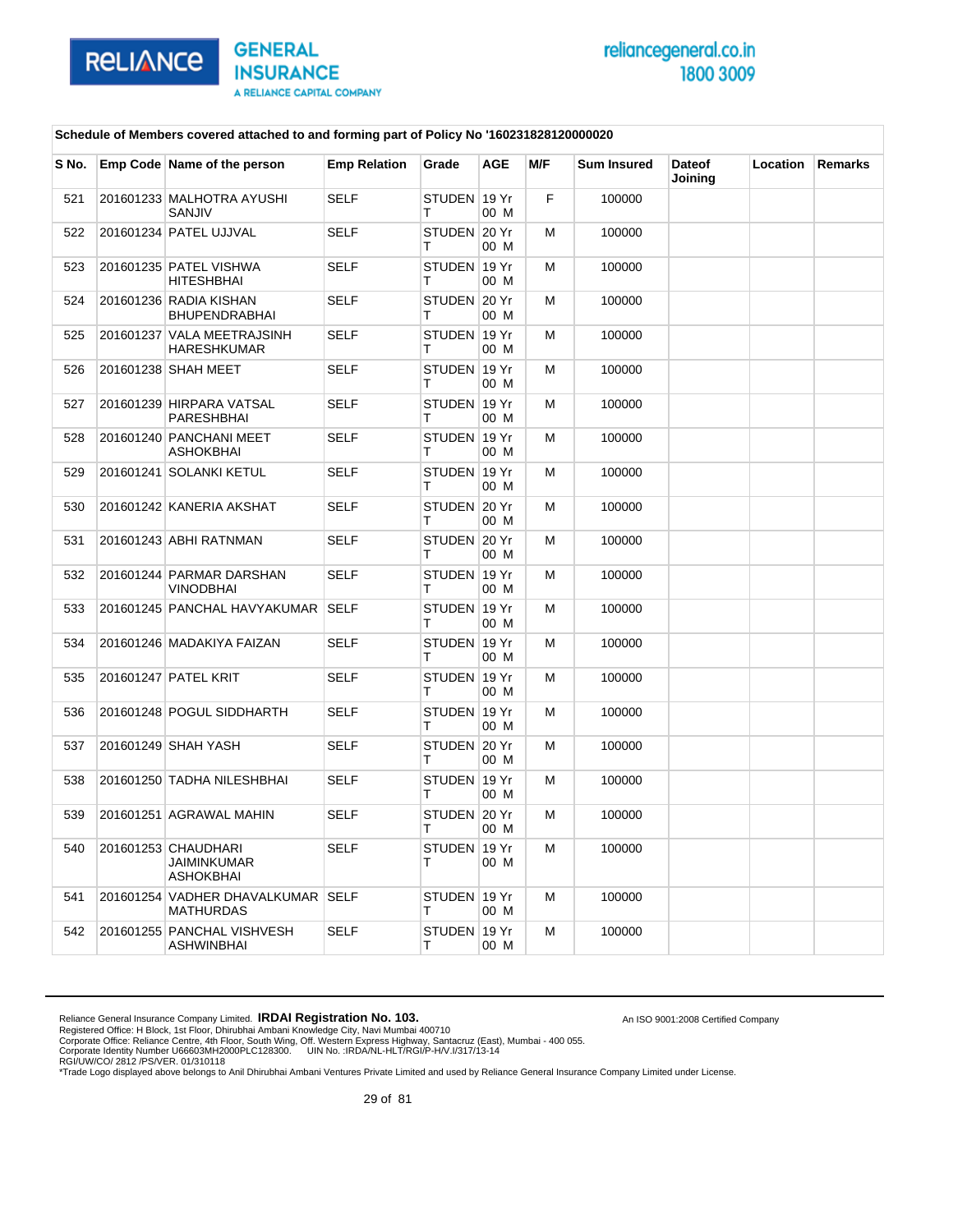

An ISO 9001:2008 Certified Company

### **Schedule of Members covered attached to and forming part of Policy No '160231828120000020**

| S No. | Emp Code Name of the person                     | <b>Emp Relation</b> | Grade              | AGE  | M/F | <b>Sum Insured</b> | <b>Dateof</b><br>Joining | Location | Remarks |
|-------|-------------------------------------------------|---------------------|--------------------|------|-----|--------------------|--------------------------|----------|---------|
| 543   | 201601256 PRAJAPATI<br><b>ASHOKKUMAR</b>        | <b>SELF</b>         | STUDEN 19 Yr<br>т  | 00 M | M   | 100000             |                          |          |         |
| 544   | 201601257 CHAVDA HIMANSHU                       | <b>SELF</b>         | STUDEN 19 Yr<br>т  | 00 M | м   | 100000             |                          |          |         |
| 545   | 201601258 PATEL ADIT<br>KAMLESHKUMAR            | <b>SELF</b>         | STUDEN 19 Yr<br>т  | 00 M | м   | 100000             |                          |          |         |
| 546   | 201601259 PATEL HARDIK                          | <b>SELF</b>         | STUDEN 20 Yr<br>т  | 00 M | M   | 100000             |                          |          |         |
| 547   | 201601260 PATEL VISHVA<br>DAYALJIBHAI           | <b>SELF</b>         | STUDEN 19 Yr<br>т  | 00 M | м   | 100000             |                          |          |         |
| 548   | 201601261 KALAVADIYA ABHISHEK<br>MAHENDRAKUMAR  | <b>SELF</b>         | STUDEN 20 Yr<br>т  | 00 M | M   | 100000             |                          |          |         |
| 549   | 201601401 VASANI MIT<br>PADMANABHBHAI           | <b>SELF</b>         | STUDEN 20 Yr<br>т  | 00 M | M   | 100000             |                          |          |         |
| 550   | 201601402 SANGHVI JITESH<br>HEMANSHUBHAI        | <b>SELF</b>         | STUDEN 20 Yr<br>т  | 00 M | м   | 100000             |                          |          |         |
| 551   | 201601403 ABHIGNYANA LAKSHMI<br>CHALAMCHARLA    | <b>SELF</b>         | STUDEN 19 Yr<br>т  | 00 M | F   | 100000             |                          |          |         |
| 552   | 201601404 AYUSH JAIN                            | <b>SELF</b>         | STUDEN 19 Yr<br>т  | 00 M | M   | 100000             |                          |          |         |
| 553   | 201601405 PANDYA KALPESH ARUN SELF              |                     | STUDEN 20 Yr<br>т  | 00 M | м   | 100000             |                          |          |         |
| 554   | 201601406 SHAH SULAY<br>ANANDBHAI               | <b>SELF</b>         | STUDEN 19 Yr<br>т  | 00 M | м   | 100000             |                          |          |         |
| 555   | 201601407 CELLY PRATEEK KAPIL                   | <b>SELF</b>         | STUDEN 20 Yr<br>т  | 00 M | M   | 100000             |                          |          |         |
| 556   | 201601408 DOSHI NISHI<br><b>MITESHKUMAR</b>     | <b>SELF</b>         | STUDEN 19 Yr<br>т  | 00 M | F   | 100000             |                          |          |         |
| 557   | 201601409 PATEL HIMILKUMAR<br>JITENDRABHAI      | <b>SELF</b>         | STUDEN 19 Yr<br>т  | 00 M | м   | 100000             |                          |          |         |
| 558   | 201601410 SMIT SHAH                             | <b>SELF</b>         | STUDEN 19 Yr<br>т  | 00 M | M   | 100000             |                          |          |         |
| 559   | 201601411 SAKSENA DEVANSH<br>JAYANTKUMAR        | <b>SELF</b>         | STUDEN 19 Yr<br>т  | 00 M | м   | 100000             |                          |          |         |
| 560   | 201601412 RINDANI KHANTI<br><b>NISHCHALBHAI</b> | <b>SELF</b>         | STUDEN 19 Yr<br>т  | 00 M | F   | 100000             |                          |          |         |
| 561   | 201601413 BISHESH ORAM                          | <b>SELF</b>         | STUDEN 20 Yr<br>т  | 00 M | M   | 100000             |                          |          |         |
| 562   | 201601414 BHAVSAR SHIVAM<br>RAKESHKUMAR         | SELF                | STUDEN ∣19 Yr<br>т | 00 M | M   | 100000             |                          |          |         |
| 563   | 201601415 PATEL PARVA<br><b>CHANDUBHAI</b>      | <b>SELF</b>         | STUDEN 19 Yr<br>T. | 00 M | м   | 100000             |                          |          |         |
| 564   | 201601416 RUTVIK SHAH                           | <b>SELF</b>         | STUDEN 19 Yr<br>T. | 00 M | м   | 100000             |                          |          |         |
| 565   | 201601417 RUTVIK JAYESHBHAI<br>KOTHARI          | <b>SELF</b>         | STUDEN 19 Yr<br>т  | 00 M | м   | 100000             |                          |          |         |

Reliance General Insurance Company Limited. **IRDAI Registration No. 103.**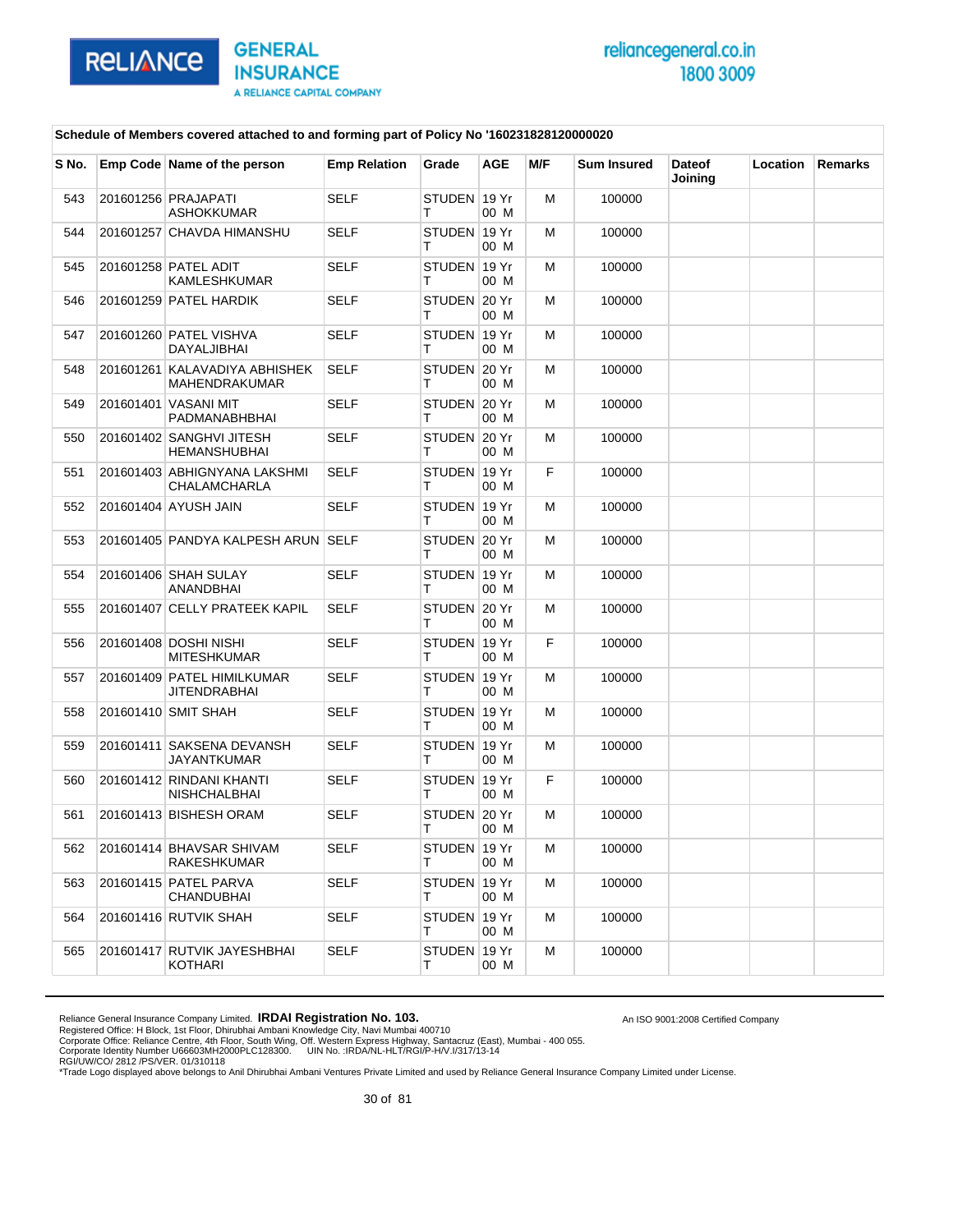

#### **Schedule of Members covered attached to and forming part of Policy No '160231828120000020**

| S No. | Emp Code Name of the person                           | <b>Emp Relation</b> | Grade              | <b>AGE</b> | M/F | <b>Sum Insured</b> | <b>Dateof</b><br>Joining | Location | <b>Remarks</b> |
|-------|-------------------------------------------------------|---------------------|--------------------|------------|-----|--------------------|--------------------------|----------|----------------|
| 566   | 201601418 SARDHARA<br><b>PREETKUMAR</b><br>JAYSUKHLAL | <b>SELF</b>         | STUDEN 19 Yr<br>т  | 00 M       | M   | 100000             |                          |          |                |
| 567   | 201601419 KARAN JAIN                                  | <b>SELF</b>         | STUDEN 20 Yr<br>т  | 00 M       | M   | 100000             |                          |          |                |
| 568   | 201601420 MEHTA DHVANEE<br><b>MANISH</b>              | <b>SELF</b>         | STUDEN 19 Yr<br>т  | 00 M       | F   | 100000             |                          |          |                |
| 569   | 201601421 ROHAN DHANWANI                              | SELF                | STUDEN 20 Yr<br>т  | 00 M       | м   | 100000             |                          |          |                |
| 570   | 201601422 VACHHANI RUSHI<br>UMANGBHAI                 | <b>SELF</b>         | STUDEN 20 Yr<br>т  | 00 M       | M   | 100000             |                          |          |                |
| 571   | 201601423 ASNANI DHRUVESH<br>PAHARJIT                 | <b>SELF</b>         | STUDEN 19 Yr<br>т  | 00 M       | M   | 100000             |                          |          |                |
| 572   | 201601424 VRUND SHAH                                  | SELF                | STUDEN 19 Yr<br>т  | 00 M       | м   | 100000             |                          |          |                |
| 573   | 201601425 MALLAVARAPU ROHIT                           | <b>SELF</b>         | STUDEN 19 Yr<br>т  | 00 M       | M   | 100000             |                          |          |                |
| 574   | 201601426 RAJPARA UTSAV<br>RASHMIKANT                 | <b>SELF</b>         | STUDEN 19 Yr<br>т  | 00 M       | M   | 100000             |                          |          |                |
| 575   | 201601427 SAVANI DEEP<br><b>DEEPAKKUMAR</b>           | SELF                | STUDEN 20 Yr<br>т  | 00 M       | м   | 100000             |                          |          |                |
| 576   | 201601428 KATBA YOGI<br><b>RAJESHBHAI</b>             | <b>SELF</b>         | STUDEN 19 Yr<br>т  | 00 M       | м   | 100000             |                          |          |                |
| 577   | 201601429 MIHIR THAKKAR                               | <b>SELF</b>         | STUDEN 19 Yr<br>т  | 00 M       | M   | 100000             |                          |          |                |
| 578   | 201601431 PATEL PARTHKUMAR                            | SELF                | STUDEN 20 Yr<br>т  | 00 M       | м   | 100000             |                          |          |                |
| 579   | 201601432 KISHAN KUMAR PATEL                          | <b>SELF</b>         | STUDEN 20 Yr<br>т  | 00 M       | M   | 100000             |                          |          |                |
| 580   | 201601433 VADGAMA MAITREY<br><b>NAVINCHANDRA</b>      | <b>SELF</b>         | STUDEN 19 Yr<br>т  | 00 M       | м   | 100000             |                          |          |                |
| 581   | 201601434 VANSHIKA DARBARI                            | SELF                | STUDEN 19 Yr<br>т  | 00 M       | F   | 100000             |                          |          |                |
| 582   | 201601435 PATEL UMANG                                 | <b>SELF</b>         | STUDEN 19 Yr<br>т  | 00 M       | м   | 100000             |                          |          |                |
| 583   | 201601436 DETROJA SAKET<br><b>SANJAYKUMAR</b>         | <b>SELF</b>         | STUDEN 20 Yr<br>т  | 00 M       | м   | 100000             |                          |          |                |
| 584   | 201601437 JETHWA BHARGAV<br><b>HARISHKUMAR</b>        | <b>SELF</b>         | STUDEN 19 Yr<br>T. | 00 M       | м   | 100000             |                          |          |                |
| 585   | 201601438 CHAVDA VIVEK                                | SELF                | STUDEN 19 Yr<br>T. | 00 M       | м   | 100000             |                          |          |                |
| 586   | 201601439 MEHTA SHYAMKUMAR<br>CHANDRAKANTBHAI         | <b>SELF</b>         | STUDEN 19 Yr<br>T. | 00 M       | м   | 100000             |                          |          |                |
| 587   | 201601440 CHUDASAMA SATISH<br>MAHESHBHAI              | SELF                | STUDEN 20 Yr<br>т  | 00 M       | M   | 100000             |                          |          |                |

Reliance General Insurance Company Limited. **IRDAI Registration No. 103.** 

Registered Office: H Block, 1st Floor, Dhirubhai Ambani Knowledge City, Navi Mumbai 400710<br>Corporate Office: Reliance Centre, 4th Floor, South Wing, Off. Western Express Highway, Santacruz (East), Mumbai - 400 055.<br>Corpor

An ISO 9001:2008 Certified Company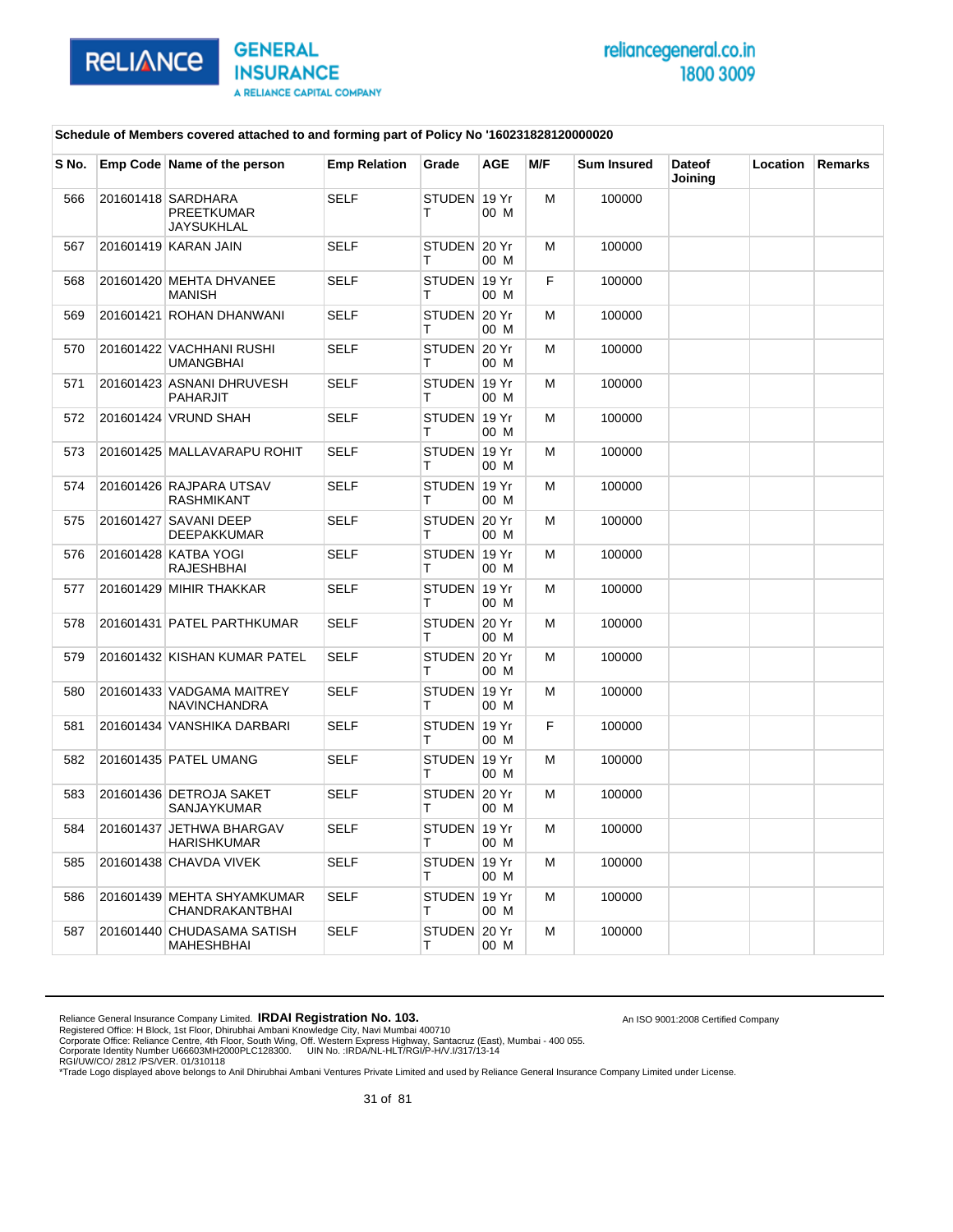

An ISO 9001:2008 Certified Company

### **Schedule of Members covered attached to and forming part of Policy No '160231828120000020**

| S No. | Emp Code Name of the person                   | <b>Emp Relation</b> | Grade              | <b>AGE</b> | M/F | <b>Sum Insured</b> | <b>Dateof</b><br>Joining | Location | <b>Remarks</b> |
|-------|-----------------------------------------------|---------------------|--------------------|------------|-----|--------------------|--------------------------|----------|----------------|
| 588   | 201601441 SHAH KALPIT                         | <b>SELF</b>         | STUDEN 19 Yr<br>т  | 00 M       | м   | 100000             |                          |          |                |
| 589   | 201601442 VASAVA DHAVALKUMAR                  | <b>SELF</b>         | STUDEN 19 Yr<br>т  | 00 M       | м   | 100000             |                          |          |                |
| 590   | 201601443 HARDIKI MUKESH<br>DEVRE             | <b>SELF</b>         | STUDEN 20 Yr<br>т  | 00 M       | F.  | 100000             |                          |          |                |
| 591   | 201601444 KUNAL MANISH JANI                   | <b>SELF</b>         | STUDEN 20 Yr<br>т  | 00 M       | м   | 100000             |                          |          |                |
| 592   | 201601445 ANERI PIYUSH KUMAR<br>PATEL         | <b>SELF</b>         | STUDEN 20 Yr<br>т  | 00 M       | F.  | 100000             |                          |          |                |
| 593   | 201601446 KSHITIZ SAREEN                      | <b>SELF</b>         | STUDEN 20 Yr<br>т  | 00 M       | м   | 100000             |                          |          |                |
| 594   | 201601447 PATEL ANSHU                         | <b>SELF</b>         | STUDEN 19 Yr<br>т  | 00 M       | м   | 100000             |                          |          |                |
| 595   | 201601448 ACHARYA ADITI                       | <b>SELF</b>         | STUDEN 19 Yr<br>т  | 00 M       | F.  | 100000             |                          |          |                |
| 596   | 201601449 VISHRUT CHETAN JETLY SELF           |                     | STUDEN 20 Yr<br>т  | 00 M       | м   | 100000             |                          |          |                |
| 597   | 201601450 DHAMELIYA POOJAN                    | <b>SELF</b>         | STUDEN 20 Yr<br>т  | 00 M       | м   | 100000             |                          |          |                |
| 598   | 201601451 KAMARIA PARTH                       | <b>SELF</b>         | STUDEN 20 Yr<br>т  | 00 M       | м   | 100000             |                          |          |                |
| 599   | 201601452 PADARIYA ABHISHEK                   | SELF                | STUDEN 19 Yr<br>т  | 00 M       | м   | 100000             |                          |          |                |
| 600   | 201601453 BABRIYA RAVIKUMAR                   | <b>SELF</b>         | STUDEN 19 Yr<br>т  | 00 M       | м   | 100000             |                          |          |                |
| 601   | 201601454 PATEL YATINKUMAR<br>SHASHIVADANBHAI | <b>SELF</b>         | STUDEN 19 Yr<br>т  | 00 M       | M   | 100000             |                          |          |                |
| 602   | 201601455 KALAVADIYA ANKIT                    | SELF                | STUDEN 20 Yr<br>т  | 00 M       | м   | 100000             |                          |          |                |
| 603   | 201601457 PIPALIYA ANAND<br>JAYSUKHBHAI       | <b>SELF</b>         | STUDEN 19 Yr<br>т  | 00 M       | м   | 100000             |                          |          |                |
| 604   | 201601458 PARMAR JAYKISHAN                    | SELF                | STUDEN 19 Yr<br>т  | 00 M       | M   | 100000             |                          |          |                |
| 605   | 201601459 BRAHMBHATT VAISHVIK                 | SELF                | STUDEN 20 Yr<br>т  | 00 M       | м   | 100000             |                          |          |                |
| 606   | 201601460 BAROT KULDIPSINH                    | <b>SELF</b>         | STUDEN 19 Yr<br>т  | 00 M       | м   | 100000             |                          |          |                |
| 607   | 201601461 RANSARIYA DIVYESH                   | <b>SELF</b>         | STUDEN 20 Yr<br>т  | 00 M       | M   | 100000             |                          |          |                |
| 608   | 201601462 PANSURIYA TANIK                     | SELF                | STUDEN 19 Yr<br>т  | 00 M       | м   | 100000             |                          |          |                |
| 609   | 201601463 PATEL KAVAN                         | <b>SELF</b>         | STUDEN 19 Yr<br>T. | 00 M       | м   | 100000             |                          |          |                |
| 610   | 201601464 PATEL YASH<br>SATISHKUMAR           | <b>SELF</b>         | STUDEN 19 Yr<br>т  | 00 M       | м   | 100000             |                          |          |                |

Reliance General Insurance Company Limited. **IRDAI Registration No. 103.**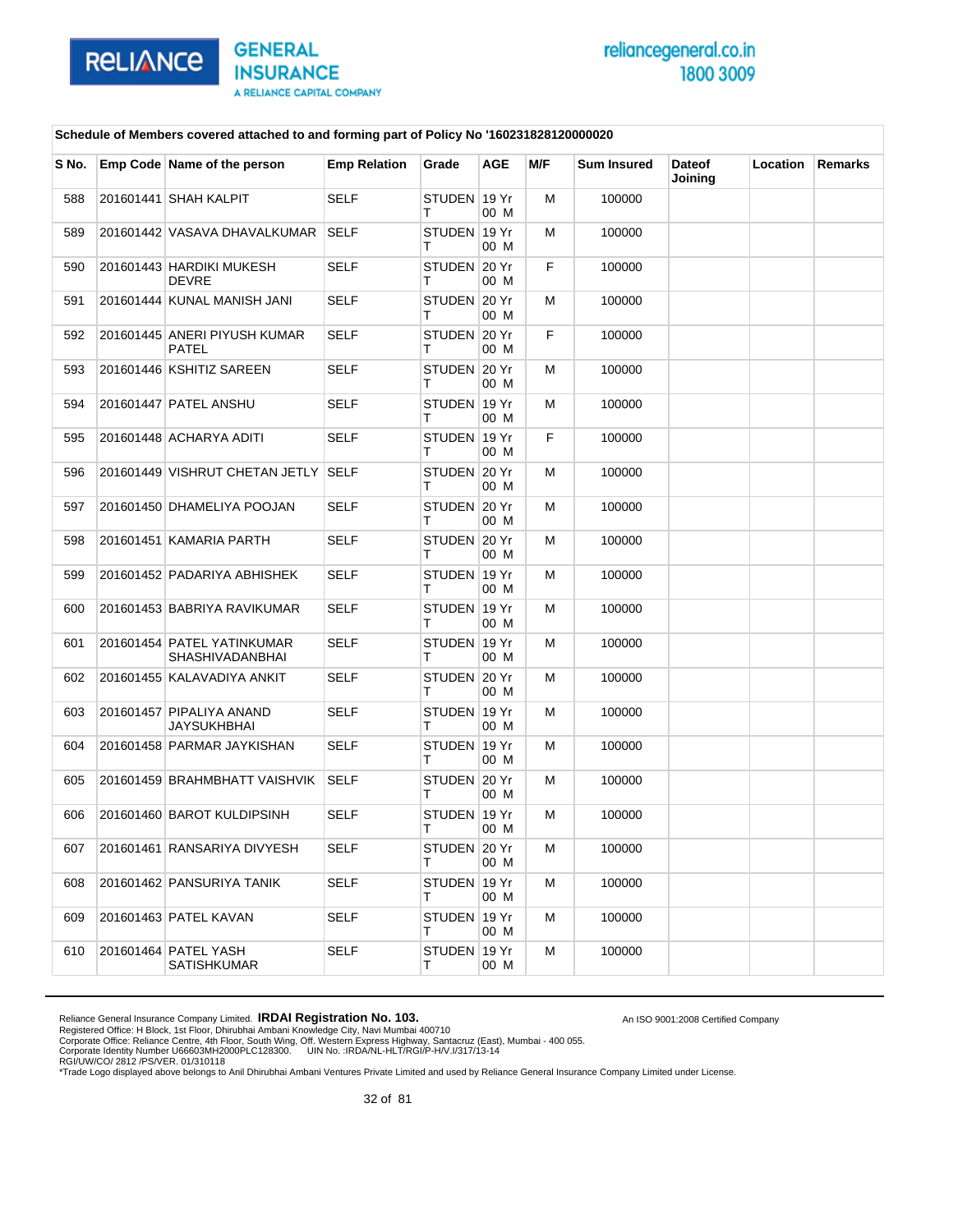

An ISO 9001:2008 Certified Company

### **Schedule of Members covered attached to and forming part of Policy No '160231828120000020**

| S No. |                    | Emp Code Name of the person                   | <b>Emp Relation</b> | Grade             | <b>AGE</b> | M/F | <b>Sum Insured</b> | <b>Dateof</b><br>Joining | Location | <b>Remarks</b> |
|-------|--------------------|-----------------------------------------------|---------------------|-------------------|------------|-----|--------------------|--------------------------|----------|----------------|
| 611   |                    | 201601465 VAIDYA KATHAN                       | <b>SELF</b>         | STUDEN 19 Yr<br>т | 00 M       | M   | 100000             |                          |          |                |
| 612   |                    | 201601466 KARAN PARDASANI                     | <b>SELF</b>         | STUDEN 20 Yr<br>т | 00 M       | м   | 100000             |                          |          |                |
| 613   |                    | 201611006 MORADIYA BHARGAV<br><b>DULABHAI</b> | <b>SELF</b>         | STUDEN 24 Yr<br>т | 00 M       | м   | 100000             |                          |          |                |
| 614   |                    | 201611023 PALAK THAKUR                        | <b>SELF</b>         | STUDEN 23 Yr<br>т | 00 M       | F   | 100000             |                          |          |                |
| 615   |                    | 201612005 RANADE SANKALP<br>PRASHANT          | <b>SELF</b>         | STUDEN 22 Yr<br>т | 00 M       | M   | 100000             |                          |          |                |
| 616   |                    | 201612053 RATHORE AKSHAY<br>PRADEEPSINGH      | <b>SELF</b>         | STUDEN 23 Yr<br>т | 00 M       | М   | 100000             |                          |          |                |
| 617   |                    | 201612061 LAKHANI ANKIT<br><b>RAJUBHAI</b>    | <b>SELF</b>         | STUDEN 23 Yr<br>т | 00 M       | М   | 100000             |                          |          |                |
| 618   |                    | 201612073 UNDHAD HEMANSHI<br>RASIKBHAI        | <b>SELF</b>         | STUDEN 23 Yr<br>T | 00 M       | F   | 100000             |                          |          |                |
| 619   |                    | 201612116 RATHOD AUDARYA<br>LALITNARAYAN      | <b>SELF</b>         | STUDEN 23 Yr<br>т | 00 M       | M   | 100000             |                          |          |                |
| 620   |                    | 201621003 JOSHI NIKITA<br>RAJESHBHAI          | <b>SELF</b>         | STUDEN 26 Yr<br>т | 00 M       | F   | 100000             |                          |          |                |
| 621   |                    | 201621005 MANAS SINGH<br><b>SAKRWAR</b>       | <b>SELF</b>         | STUDEN 28 Yr<br>т | 00 M       | м   | 100000             |                          |          |                |
| 622   |                    | 201621007 SHAH MIRAL<br>ASHOKKUMAR            | <b>SELF</b>         | STUDEN 32 Yr<br>т | 00 M       | F   | 100000             |                          |          |                |
| 623   |                    | 201621008 PATIL ANKUR TUKARAM                 | <b>SELF</b>         | STUDEN 30 Yr<br>т | 00 M       | M   | 100000             |                          |          |                |
| 624   | 201621009 GADHIYA  | TUSHARKUMAR<br><b>DAMJIBHAI</b>               | <b>SELF</b>         | STUDEN 27 Yr<br>т | 00 M       | М   | 100000             |                          |          |                |
| 625   | 201621010 SHAH AMI | <b>MAHENDRABHAI</b>                           | <b>SELF</b>         | STUDEN 25 Yr<br>т | 00 M       | F   | 100000             |                          |          |                |
| 626   |                    | 201621011 EKTA RAJPUT                         | <b>SELF</b>         | STUDEN 27 Yr<br>т | 00 M       | F   | 100000             |                          |          |                |
| 627   |                    | 201621012 NANDRE ASHISH GOKUL SELF            |                     | STUDEN 36 Yr<br>т | 00 M       | м   | 100000             |                          |          |                |
| 628   |                    | 201621013 PATHADE TAKSHASHILA<br><b>ANAND</b> | <b>SELF</b>         | STUDEN 34 Yr<br>т | 00 M       | F   | 100000             |                          |          |                |
| 629   |                    | 201621014 SWATI PRIYA                         | <b>SELF</b>         | STUDEN 29 Yr<br>т | 00 M       | F.  | 100000             |                          |          |                |
| 630   |                    | 201621017 PRANAV VERMA                        | <b>SELF</b>         | STUDEN 29 Yr<br>т | 00 M       | м   | 100000             |                          |          |                |
| 631   |                    | 201701001 ANKIT KUMAR                         | <b>SELF</b>         | STUDEN 19 Yr<br>т | 00 M       | M   | 100000             |                          |          |                |
| 632   |                    | 201701003 JAHNAVI GUPTA                       | <b>SELF</b>         | STUDEN 18 Yr<br>т | 00 M       | F   | 100000             |                          |          |                |

Reliance General Insurance Company Limited. **IRDAI Registration No. 103.**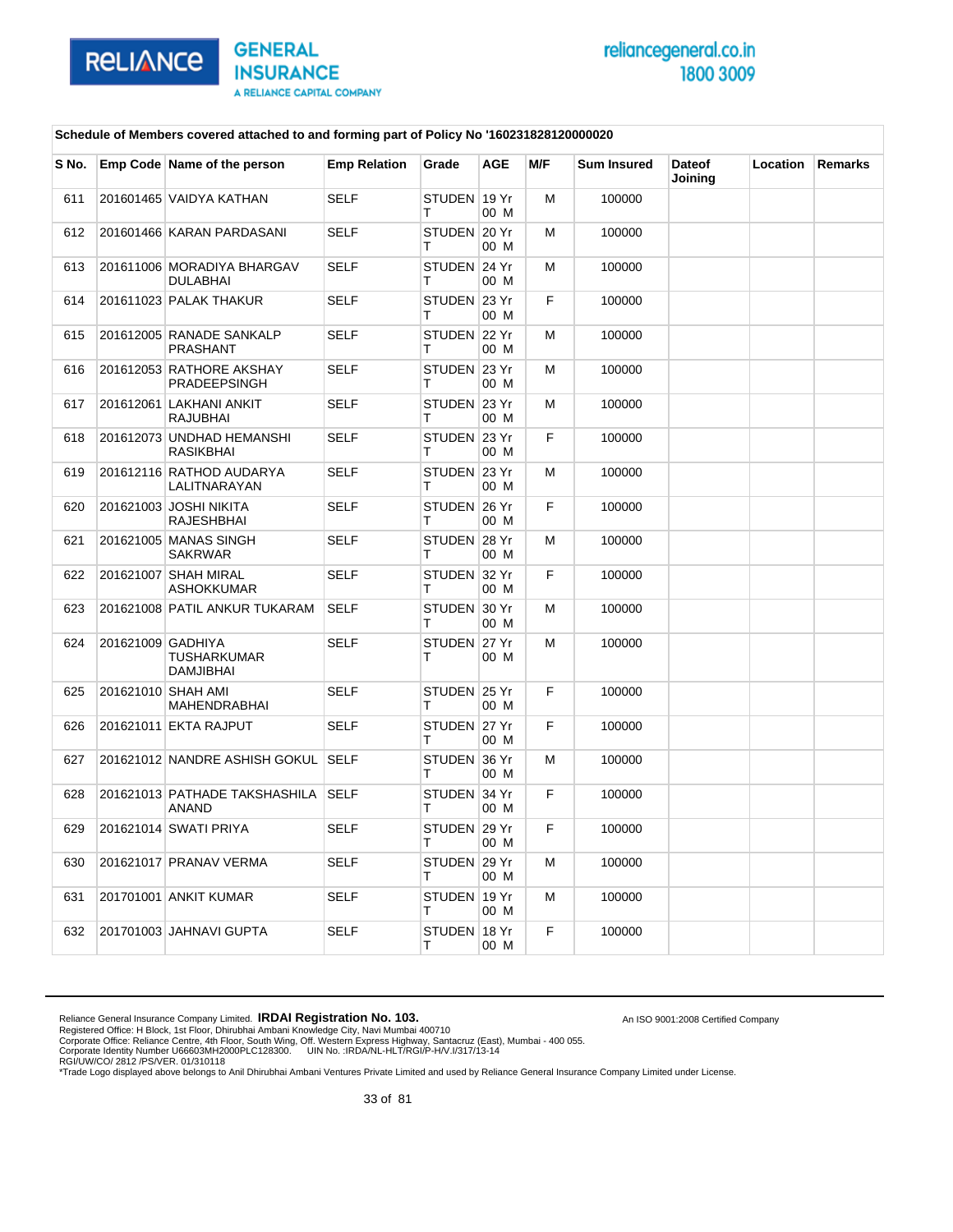

An ISO 9001:2008 Certified Company

### **Schedule of Members covered attached to and forming part of Policy No '160231828120000020**

| S No. | Emp Code Name of the person                 | <b>Emp Relation</b> | Grade              | <b>AGE</b> | M/F | <b>Sum Insured</b> | <b>Dateof</b><br>Joining | Location | Remarks |
|-------|---------------------------------------------|---------------------|--------------------|------------|-----|--------------------|--------------------------|----------|---------|
| 633   | 201701004 GURNANI JAY<br><b>MAHESHKUMAR</b> | <b>SELF</b>         | STUDEN 18 Yr<br>т  | 00 M       | M   | 100000             |                          |          |         |
| 634   | 201701005 KADUSKAR ANIKET<br><b>NITIN</b>   | <b>SELF</b>         | STUDEN 19 Yr<br>т  | 00 M       | м   | 100000             |                          |          |         |
| 635   | 201701006 SWARNADITYA<br>TAMONASH MAITRA    | <b>SELF</b>         | STUDEN 18 Yr<br>т  | 00 M       | м   | 100000             |                          |          |         |
| 636   | 201701007 DESAI SANYAM<br>GAURANG           | <b>SELF</b>         | STUDEN 18 Yr<br>т  | 00 M       | M   | 100000             |                          |          |         |
| 637   | 201701008 PATEL RAG NILESH                  | <b>SELF</b>         | STUDEN 18 Yr<br>т  | 00 M       | м   | 100000             |                          |          |         |
| 638   | 201701009 SHAH SMIT NILESH                  | <b>SELF</b>         | STUDEN 18 Yr<br>т  | 00 M       | м   | 100000             |                          |          |         |
| 639   | 201701010 MILAN NAGARIYA                    | <b>SELF</b>         | STUDEN 18 Yr<br>т  | 00 M       | M   | 100000             |                          |          |         |
| 640   | 201701011 DESHPANDE ANISH<br><b>MANGESH</b> | <b>SELF</b>         | STUDEN 19 Yr<br>т  | 00 M       | м   | 100000             |                          |          |         |
| 641   | 201701012 ABHISHEK SUTARIYA                 | <b>SELF</b>         | STUDEN 18 Yr<br>т  | 00 M       | м   | 100000             |                          |          |         |
| 642   | 201701013 ANIMESH RASTOGI                   | <b>SELF</b>         | STUDEN 19 Yr<br>T. | 00 M       | M   | 100000             |                          |          |         |
| 643   | 201701014 ROMIL JOSHI                       | SELF                | STUDEN 20 Yr<br>т  | 00 M       | м   | 100000             |                          |          |         |
| 644   | 201701015 RAGHAV KHANDELWAL                 | <b>SELF</b>         | STUDEN 20 Yr<br>т  | 00 M       | м   | 100000             |                          |          |         |
| 645   | 201701016 PATEL DAX<br>SHARADKUMAR          | <b>SELF</b>         | STUDEN 19 Yr<br>т  | 00 M       | M   | 100000             |                          |          |         |
| 646   | 201701017 SAGAR AJITKUMAR<br><b>SINGH</b>   | <b>SELF</b>         | STUDEN 20 Yr<br>т  | 00 M       | м   | 100000             |                          |          |         |
| 647   | 201701018 DEVESH AHUJA                      | <b>SELF</b>         | STUDEN 18 Yr<br>т  | 00 M       | м   | 100000             |                          |          |         |
| 648   | 201701019 SHAH MANN JIGNESH                 | <b>SELF</b>         | STUDEN 18 Yr<br>T. | 00 M       | M   | 100000             |                          |          |         |
| 649   | 201701020 JASANI SMIT<br><b>ASHOKBHAI</b>   | <b>SELF</b>         | STUDEN 18 Yr<br>т  | 00 M       | м   | 100000             |                          |          |         |
| 650   | 201701021 PATEL HARSH TARAK                 | <b>SELF</b>         | STUDEN 18 Yr<br>т  | 00 M       | м   | 100000             |                          |          |         |
| 651   | 201701022 IDIKA MITTAL                      | <b>SELF</b>         | STUDEN 18 Yr<br>т  | 00 M       | F.  | 100000             |                          |          |         |
| 652   | 201701023 DHRUV RAMKISHORE<br><b>CHARAN</b> | SELF                | STUDEN ∣18 Yr<br>т | 00 M       | M   | 100000             |                          |          |         |
| 653   | 201701024 SIDDHARTH<br><b>DESHPANDE</b>     | SELF                | STUDEN 19 Yr<br>T. | 00 M       | м   | 100000             |                          |          |         |
| 654   | 201701025 BALANI HUNNY NARESH               | <b>SELF</b>         | STUDEN 19 Yr<br>T. | 00 M       | F.  | 100000             |                          |          |         |
| 655   | 201701026 HARSH LUKKA                       | <b>SELF</b>         | STUDEN 19 Yr<br>т  | 00 M       | м   | 100000             |                          |          |         |

Reliance General Insurance Company Limited. **IRDAI Registration No. 103.**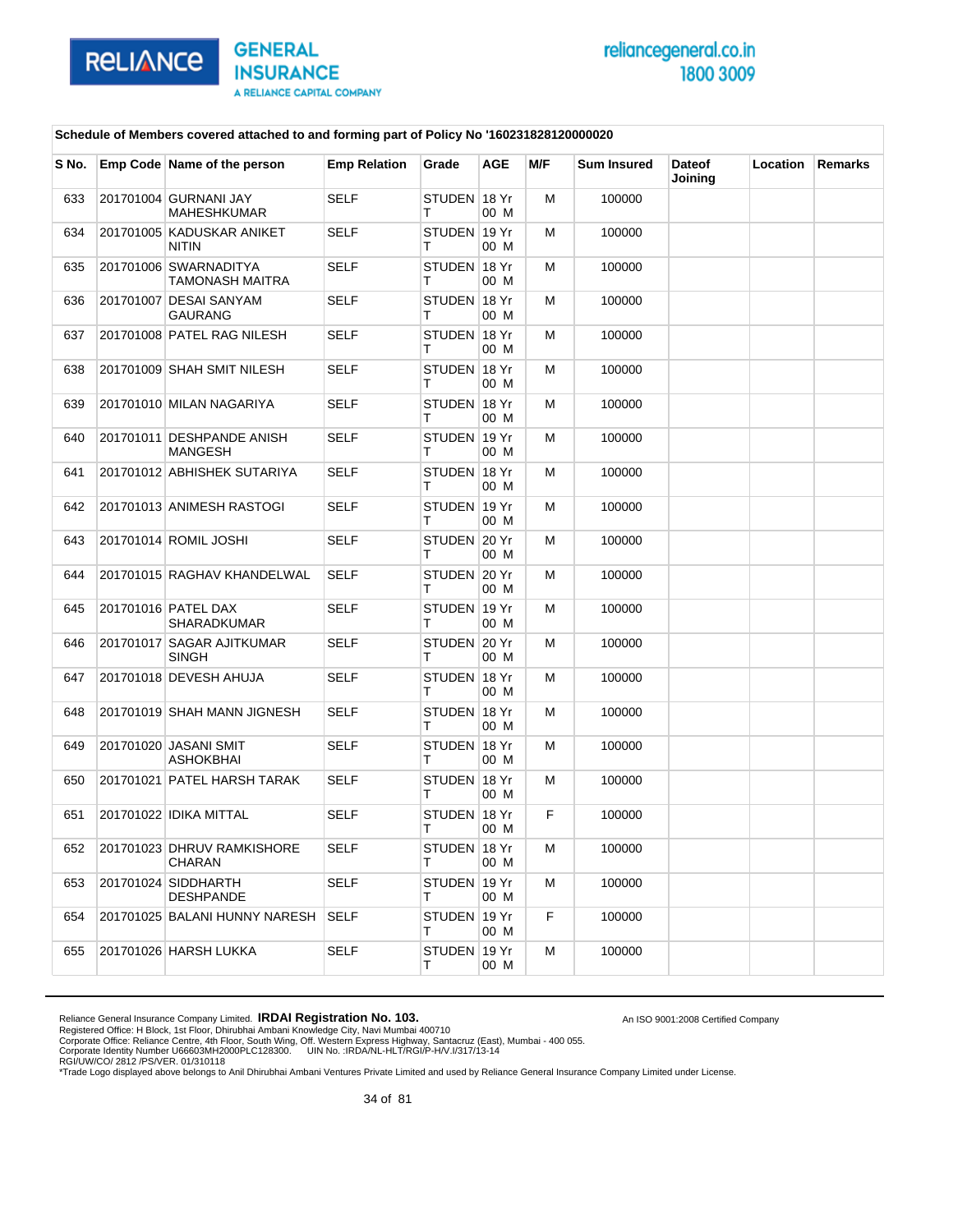

An ISO 9001:2008 Certified Company

### **Schedule of Members covered attached to and forming part of Policy No '160231828120000020**

| S No. | Emp Code Name of the person                      | <b>Emp Relation</b> | Grade             | <b>AGE</b>    | M/F | <b>Sum Insured</b> | <b>Dateof</b><br>Joining | Location | <b>Remarks</b> |
|-------|--------------------------------------------------|---------------------|-------------------|---------------|-----|--------------------|--------------------------|----------|----------------|
| 656   | 201701027 JANAM DEVANG VAIDYA                    | <b>SELF</b>         | STUDEN 19 Yr<br>т | 00 M          | м   | 100000             |                          |          |                |
| 657   | 201701028 SATBIR SINGH GHAI                      | <b>SELF</b>         | STUDEN 20 Yr<br>т | 00 M          | м   | 100000             |                          |          |                |
| 658   | 201701029 LADANI RAJAN<br>RAMNIKBHAI             | <b>SELF</b>         | STUDEN 18 Yr<br>т | 00 M          | м   | 100000             |                          |          |                |
| 659   | 201701030 PATEL MANTHANKUMAR SELF<br>JAYESHKUMAR |                     | STUDEN 18 Yr<br>т | 00 M          | м   | 100000             |                          |          |                |
| 660   | 201701031 AVI GUPTA                              | <b>SELF</b>         | STUDEN 20 Yr<br>т | 00 M          | м   | 100000             |                          |          |                |
| 661   | 201701032 SANTOKI NAYAN<br><b>DEVJIBHAI</b>      | <b>SELF</b>         | STUDEN 19 Yr<br>т | 00 M          | м   | 100000             |                          |          |                |
| 662   | 201701033 PATEL RUDRA<br>RAJESHBHAI              | <b>SELF</b>         | STUDEN 18 Yr<br>т | 00 M          | м   | 100000             |                          |          |                |
| 663   | 201701034 HARSH JAIN                             | <b>SELF</b>         | STUDEN 20 Yr<br>т | 00 M          | м   | 100000             |                          |          |                |
| 664   | 201701035 VACHHANI DEVASHISH<br><b>DEVIDAS</b>   | <b>SELF</b>         | STUDEN 19 Yr<br>т | 00 M          | м   | 100000             |                          |          |                |
| 665   | 201701036 SURAPANENI SRI AKHIL                   | <b>SELF</b>         | STUDEN 19 Yr<br>т | 00 M          | м   | 100000             |                          |          |                |
| 666   | 201701037 DONIKA JUTHANI                         | <b>SELF</b>         | STUDEN 18 Yr<br>т | 00 M          | F.  | 100000             |                          |          |                |
| 667   | 201701038 ANMOL DIXIT                            | <b>SELF</b>         | STUDEN 18 Yr<br>т | 00 M          | м   | 100000             |                          |          |                |
| 668   | 201701039 PURVA SINGHVI                          | <b>SELF</b>         | STUDEN 19 Yr<br>т | 00 M          | F.  | 100000             |                          |          |                |
| 669   | 201701040 KAMMA BINDU PRIYA                      | <b>SELF</b>         | STUDEN 18 Yr<br>т | 00 M          | F.  | 100000             |                          |          |                |
| 670   | 201701041 SOHAM CHANDUBHAI<br><b>SOJITRA</b>     | <b>SELF</b>         | STUDEN 19 Yr<br>т | 00 M          | м   | 100000             |                          |          |                |
| 671   | 201701042 YADAV AMIT BRIJESH                     | <b>SELF</b>         | STUDEN 18 Yr<br>т | 00 M          | м   | 100000             |                          |          |                |
| 672   | 201701043 AREX JAMBUSARWALA                      | <b>SELF</b>         | STUDEN 18 Yr<br>т | 00 M          | м   | 100000             |                          |          |                |
| 673   | 201701044 SHAH NIRMIT SACHIN                     | <b>SELF</b>         | STUDEN 18 Yr<br>т | 00 M          | м   | 100000             |                          |          |                |
| 674   | 201701045 SHAH YASHVI<br>RAJESHBHAI              | <b>SELF</b>         | STUDEN<br>т       | 18 Yr<br>00 M | F.  | 100000             |                          |          |                |
| 675   | 201701046 AYUSH GUPTA                            | <b>SELF</b>         | STUDEN 20 Yr<br>т | 00 M          | M   | 100000             |                          |          |                |
| 676   | 201701047 KARMADEEPSINH VALA                     | <b>SELF</b>         | STUDEN 18 Yr<br>т | 00 M          | м   | 100000             |                          |          |                |
| 677   | 201701048 RISHABH KRISHNAKANT<br>PANDAT          | <b>SELF</b>         | STUDEN 19 Yr<br>т | 00 M          | м   | 100000             |                          |          |                |
| 678   | 201701049 SHEIN SOPARIWALA                       | <b>SELF</b>         | STUDEN 19 Yr<br>т | 00 M          | м   | 100000             |                          |          |                |

Reliance General Insurance Company Limited. **IRDAI Registration No. 103.**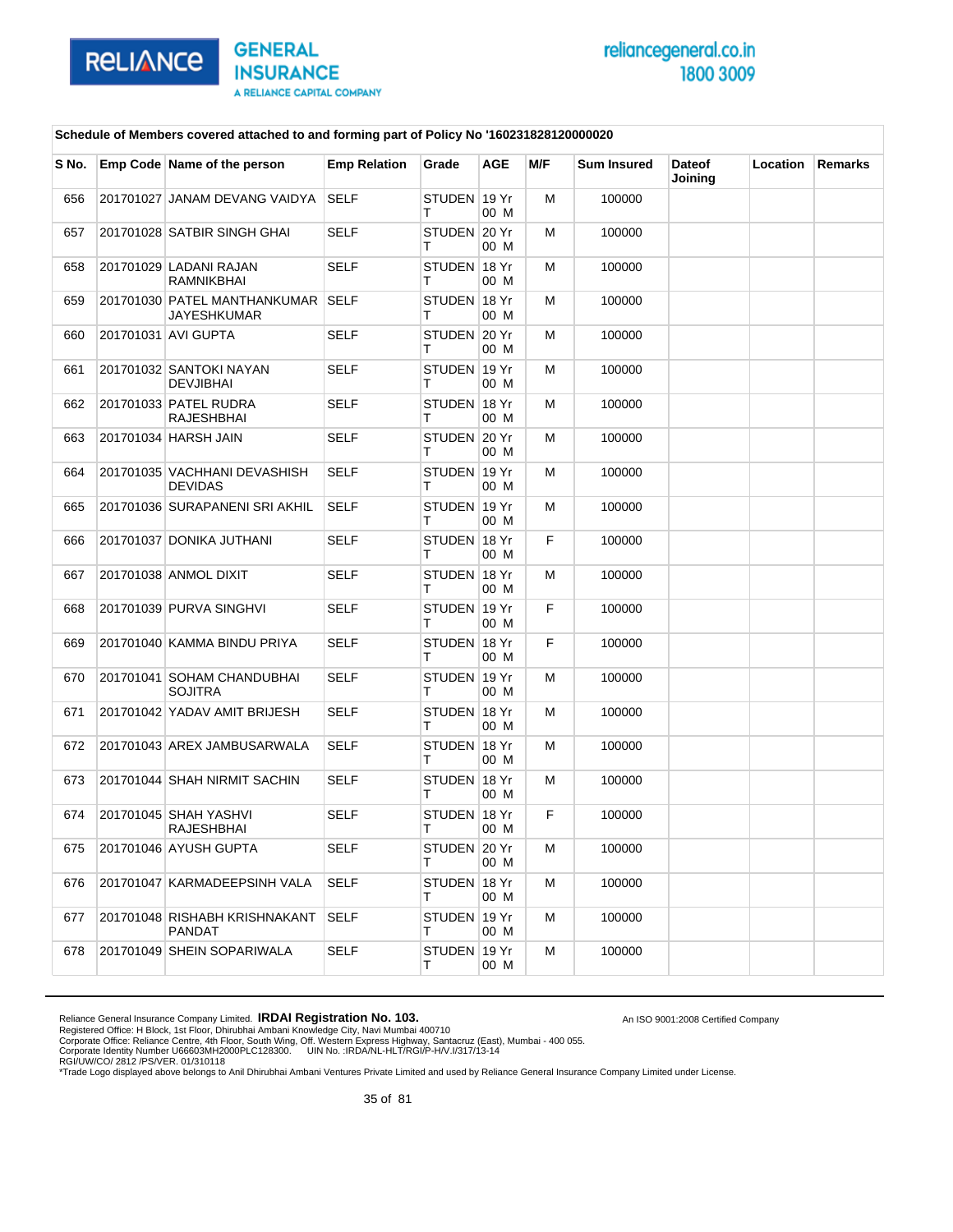

An ISO 9001:2008 Certified Company

### **Schedule of Members covered attached to and forming part of Policy No '160231828120000020**

| S No. | Emp Code Name of the person                   | <b>Emp Relation</b> | Grade             | AGE  | M/F | <b>Sum Insured</b> | <b>Dateof</b><br>Joining | Location | Remarks |
|-------|-----------------------------------------------|---------------------|-------------------|------|-----|--------------------|--------------------------|----------|---------|
| 679   | 201701050 VYAS ANIKET<br>CHETANKUMAR          | <b>SELF</b>         | STUDEN 19 Yr<br>т | 00 M | М   | 100000             |                          |          |         |
| 680   | 201701051 SAUMIL RAMNIKBHAI<br><b>BHALODI</b> | SELF                | STUDEN 19 Yr<br>т | 00 M | м   | 100000             |                          |          |         |
| 681   | 201701052 RISHI CHETANKUMAR<br>SANGHVI        | <b>SELF</b>         | STUDEN 19 Yr<br>т | 00 M | м   | 100000             |                          |          |         |
| 682   | 201701053 SHAH TATHAGAT AHAN                  | <b>SELF</b>         | STUDEN 18 Yr<br>т | 00 M | М   | 100000             |                          |          |         |
| 683   | 201701054 DEEPESH LUDHYANI                    | <b>SELF</b>         | STUDEN 20 Yr<br>т | 00 M | м   | 100000             |                          |          |         |
| 684   | 201701055 RASIK MAHAJAN                       | <b>SELF</b>         | STUDEN 19 Yr<br>т | 00 M | м   | 100000             |                          |          |         |
| 685   | 201701056 HASTIN MODI                         | <b>SELF</b>         | STUDEN 19 Yr<br>т | 00 M | М   | 100000             |                          |          |         |
| 686   | 201701057 PATEL KAVIN<br>ASHOKKUMAR           | <b>SELF</b>         | STUDEN 18 Yr<br>т | 00 M | м   | 100000             |                          |          |         |
| 687   | 201701058 PRANAV PANDEY                       | <b>SELF</b>         | STUDEN 19 Yr<br>т | 00 M | м   | 100000             |                          |          |         |
| 688   | 201701059 RITVIK RAJESH SINGHVI               | SELF                | STUDEN 18 Yr<br>Τ | 00 M | М   | 100000             |                          |          |         |
| 689   | 201701060 AGARWAL AMIT                        | SELF                | STUDEN 18 Yr<br>т | 00 M | м   | 100000             |                          |          |         |
| 690   | 201701061 SPARSH GOIL                         | <b>SELF</b>         | STUDEN 19 Yr<br>т | 00 M | м   | 100000             |                          |          |         |
| 691   | 201701062 DUSHYANT KAMLESH<br>PATHAK          | <b>SELF</b>         | STUDEN 19 Yr<br>т | 00 M | М   | 100000             |                          |          |         |
| 692   | 201701063 MANTHAN<br>KHUBCHANDANI             | <b>SELF</b>         | STUDEN 18 Yr<br>т | 00 M | м   | 100000             |                          |          |         |
| 693   | 201701064 GAURAV UDIA                         | SELF                | STUDEN 20 Yr<br>т | 00 M | м   | 100000             |                          |          |         |
| 694   | 201701065 ABHINAV RAJ                         | <b>SELF</b>         | STUDEN 19 Yr<br>т | 00 M | М   | 100000             |                          |          |         |
| 695   | 201701066 MILEK AGRAWAL                       | <b>SELF</b>         | STUDEN 20 Yr<br>т | 00 M | м   | 100000             |                          |          |         |
| 696   | 201701067 ATHARVA BERGE                       | <b>SELF</b>         | STUDEN 19 Yr<br>т | 00 M | м   | 100000             |                          |          |         |
| 697   | 201701068 K V PANKAJ                          | <b>SELF</b>         | STUDEN 18 Yr<br>Τ | 00 M | М   | 100000             |                          |          |         |
| 698   | 201701069 PHALGUNI KHUDKHUDIA SELF            |                     | STUDEN 20 Yr<br>т | 00 M | F   | 100000             |                          |          |         |
| 699   | 201701070 VITHANI RUCHIT<br>JERAMBHAI         | SELF                | STUDEN 18 Yr<br>Τ | 00 M | м   | 100000             |                          |          |         |
| 700   | 201701071 PATEL SMIT                          | <b>SELF</b>         | STUDEN 19 Yr<br>Τ | 00 M | м   | 100000             |                          |          |         |
| 701   | 201701072 ROHAN MAHESHWARI                    | <b>SELF</b>         | STUDEN 19 Yr<br>т | 00 M | м   | 100000             |                          |          |         |

Reliance General Insurance Company Limited. **IRDAI Registration No. 103.**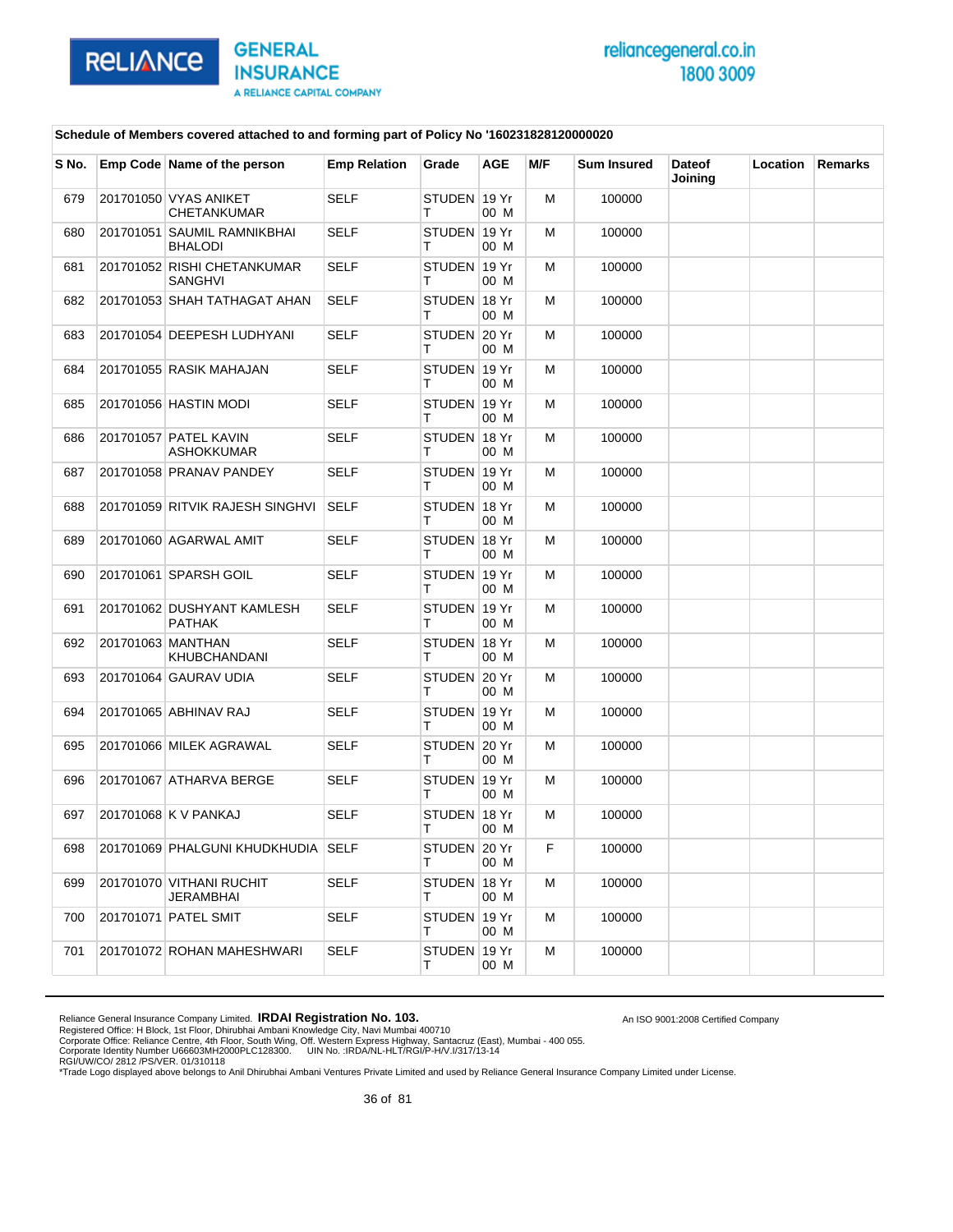

An ISO 9001:2008 Certified Company

### **Schedule of Members covered attached to and forming part of Policy No '160231828120000020**

| S No. |                  | Emp Code Name of the person                       | <b>Emp Relation</b> | Grade              | AGE  | M/F | <b>Sum Insured</b> | <b>Dateof</b><br>Joining | Location | Remarks |
|-------|------------------|---------------------------------------------------|---------------------|--------------------|------|-----|--------------------|--------------------------|----------|---------|
| 702   |                  | 201701073 MEHTA PURVIL<br>PRAMITBHAI              | <b>SELF</b>         | STUDEN 18 Yr<br>т  | 00 M | M   | 100000             |                          |          |         |
| 703   |                  | 201701074 MEHTA BHARGEY JAY                       | SELF                | STUDEN 19 Yr<br>т  | 00 M | м   | 100000             |                          |          |         |
| 704   |                  | 201701075 KAUSHIL PARAG SHAH                      | <b>SELF</b>         | STUDEN 18 Yr<br>т  | 00 M | м   | 100000             |                          |          |         |
| 705   |                  | 201701076 VEDANT VIJAYKUMAR<br><b>PARIKH</b>      | <b>SELF</b>         | STUDEN 19 Yr<br>т  | 00 M | M   | 100000             |                          |          |         |
| 706   |                  | 201701077 SHAH DHRUVI<br><b>DHARMESHBHAI</b>      | <b>SELF</b>         | STUDEN 18 Yr<br>т  | 00 M | F   | 100000             |                          |          |         |
| 707   |                  | 201701078 SAMYAK BAKLIWAL                         | <b>SELF</b>         | STUDEN 19 Yr<br>т  | 00 M | м   | 100000             |                          |          |         |
| 708   |                  | 201701079 YATRI PATEL                             | <b>SELF</b>         | STUDEN 18 Yr<br>т  | 00 M | F.  | 100000             |                          |          |         |
| 709   |                  | 201701081 MEDHANKITHA REDDY<br><b>CHENNAREDDY</b> | <b>SELF</b>         | STUDEN 18 Yr<br>т  | 00 M | F   | 100000             |                          |          |         |
| 710   |                  | 201701082 KOLLI BHAVANA                           | <b>SELF</b>         | STUDEN 18 Yr<br>т  | 00 M | F   | 100000             |                          |          |         |
| 711   |                  | 201701083 GUNTUR MANEESHA                         | <b>SELF</b>         | STUDEN 18 Yr<br>T. | 00 M | F.  | 100000             |                          |          |         |
| 712   |                  | 201701084 RAVAL AAYUSH MANISH                     | SELF                | STUDEN 18 Yr<br>т  | 00 M | м   | 100000             |                          |          |         |
| 713   |                  | 201701085 ISHA KAPOOR                             | <b>SELF</b>         | STUDEN 18 Yr<br>т  | 00 M | F   | 100000             |                          |          |         |
| 714   |                  | 201701086 ABHISHEK KUMAR JISHU SELF               |                     | STUDEN 19 Yr<br>т  | 00 M | M   | 100000             |                          |          |         |
| 715   |                  | 201701087 CHINWALA MEHER ATIF                     | <b>SELF</b>         | STUDEN 18 Yr<br>т  | 00 M | F   | 100000             |                          |          |         |
| 716   |                  | 201701088 ADITYA KANAUJIA                         | <b>SELF</b>         | STUDEN 19 Yr<br>т  | 00 M | м   | 100000             |                          |          |         |
| 717   |                  | 201701089 MODI PARAM JAIBHAI                      | <b>SELF</b>         | STUDEN 19 Yr<br>T. | 00 M | M   | 100000             |                          |          |         |
| 718   |                  | 201701090 HITI MITTAL                             | <b>SELF</b>         | STUDEN 18 Yr<br>т  | 00 M | F   | 100000             |                          |          |         |
| 719   |                  | 201701091 AYUSH NIRWAL                            | <b>SELF</b>         | STUDEN 19 Yr<br>т  | 00 M | м   | 100000             |                          |          |         |
| 720   |                  | 201701092 PARMAR KAUSHAL<br>PARESHKUMAR           | <b>SELF</b>         | STUDEN 18 Yr<br>т  | 00 M | M   | 100000             |                          |          |         |
| 721   |                  | 201701093 CHAUHAN VIKAS<br><b>GIRISHKUMAR</b>     | SELF                | STUDEN ∣18 Yr<br>т | 00 M | M   | 100000             |                          |          |         |
| 722   |                  | 201701094 VAGHELA PARTH<br>SANJAYKUMAR            | <b>SELF</b>         | STUDEN 18 Yr<br>T. | 00 M | м   | 100000             |                          |          |         |
| 723   | 201701095 DHRUVA | PRAKASHKUMAR VALA                                 | <b>SELF</b>         | STUDEN 20 Yr<br>T. | 00 M | F   | 100000             |                          |          |         |
| 724   |                  | 201701096 RANA KRISHNA<br><b>RAJESHBHAI</b>       | SELF                | STUDEN 19 Yr<br>т  | 00 M | F   | 100000             |                          |          |         |

Reliance General Insurance Company Limited. **IRDAI Registration No. 103.**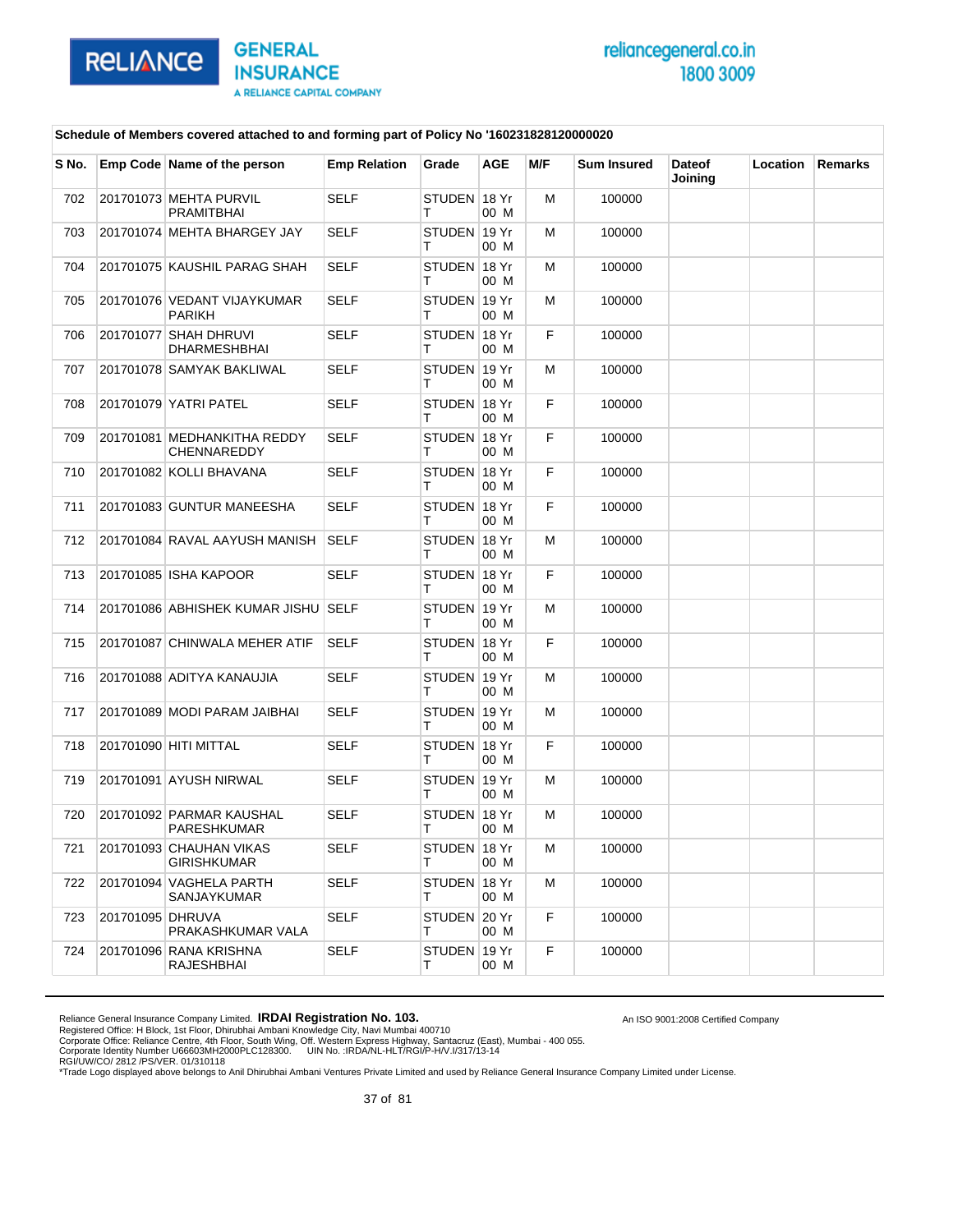

An ISO 9001:2008 Certified Company

### **Schedule of Members covered attached to and forming part of Policy No '160231828120000020**

| S No. | Emp Code Name of the person                   | <b>Emp Relation</b> | Grade              | <b>AGE</b> | M/F | <b>Sum Insured</b> | <b>Dateof</b><br>Joining | Location | Remarks |
|-------|-----------------------------------------------|---------------------|--------------------|------------|-----|--------------------|--------------------------|----------|---------|
| 725   | 201701097 VANIYA RAJ<br><b>JAYESHBHAI</b>     | <b>SELF</b>         | STUDEN 18 Yr<br>т  | 00 M       | M   | 100000             |                          |          |         |
| 726   | 201701098 PRANJAL GAWAI                       | SELF                | STUDEN 18 Yr<br>т  | 00 M       | м   | 100000             |                          |          |         |
| 727   | 201701099 PARIKH YASH<br><b>MAHENDRABHAI</b>  | <b>SELF</b>         | STUDEN 18 Yr<br>т  | 00 M       | M   | 100000             |                          |          |         |
| 728   | 201701100 MAHERIA KEYUR<br>SANJAY             | <b>SELF</b>         | STUDEN 18 Yr<br>т  | 00 M       | M   | 100000             |                          |          |         |
| 729   | 201701101 CHAITALI SHAILESH<br>ARLEKAR        | <b>SELF</b>         | STUDEN 18 Yr<br>т  | 00 M       | F   | 100000             |                          |          |         |
| 730   | 201701102 INDRESH KUMAR VERMA SELF            |                     | STUDEN 19 Yr<br>т  | 00 M       | м   | 100000             |                          |          |         |
| 731   | 201701103 PRASHANT BORANA                     | <b>SELF</b>         | STUDEN 18 Yr<br>т  | 00 M       | M   | 100000             |                          |          |         |
| 732   | 201701104 MOTAWAR RAJ INDRAJIT SELF           |                     | STUDEN 18 Yr<br>т  | 00 M       | м   | 100000             |                          |          |         |
| 733   | 201701105 VATSALYA BUDDHA                     | <b>SELF</b>         | STUDEN 18 Yr<br>т  | 00 M       | M   | 100000             |                          |          |         |
| 734   | 201701106 DEKKAPATI JAVIDRAJ                  | <b>SELF</b>         | STUDEN 18 Yr<br>т  | 00 M       | M   | 100000             |                          |          |         |
| 735   | 201701107 VAGHELA JAIMIN<br>ASHIKKUMAR        | <b>SELF</b>         | STUDEN 18 Yr<br>т  | 00 M       | M   | 100000             |                          |          |         |
| 736   | 201701108 MICHIKA GAYARI                      | <b>SELF</b>         | STUDEN 19 Yr<br>т  | 00 M       | F.  | 100000             |                          |          |         |
| 737   | 201701109 DEEPANSH RAJ                        | <b>SELF</b>         | STUDEN 20 Yr<br>т  | 00 M       | M   | 100000             |                          |          |         |
| 738   | 201701111 SHAH KUSHAL<br>RAJENDRABHAI         | SELF                | STUDEN 18 Yr<br>т  | 00 M       | м   | 100000             |                          |          |         |
| 739   | 201701112 BABITA BIRUA                        | <b>SELF</b>         | STUDEN 19 Yr<br>т  | 00 M       | F.  | 100000             |                          |          |         |
| 740   | 201701113 RAGINI MEENA                        | <b>SELF</b>         | STUDEN 19 Yr<br>т  | 00 M       | F.  | 100000             |                          |          |         |
| 741   | 201701114 GAMIT HETALKUMARI<br>AJITBHAI       | SELF                | STUDEN 18 Yr<br>т  | 00 M       | F   | 100000             |                          |          |         |
| 742   | 201701115 SAKARIA DAIVIK<br>VITTHALBHAI       | <b>SELF</b>         | STUDEN 18 Yr<br>т  | 00 M       | M   | 100000             |                          |          |         |
| 743   | 201701116 PRAGYA MAHESHWARI                   | <b>SELF</b>         | STUDEN 19 Yr<br>т  | 00 M       | F.  | 100000             |                          |          |         |
| 744   | 201701117 NEHA JAIN                           | SELF                | STUDEN ∣18 Yr<br>т | 00 M       | F   | 100000             |                          |          |         |
| 745   | 201701118 PRUTHA MILAPKUMAR<br>SHAHERAWALA    | <b>SELF</b>         | STUDEN 18 Yr<br>т  | 00 M       | F.  | 100000             |                          |          |         |
| 746   | 201701119 HARIYALI PRAVINKUMAR SELF<br>GAJERA |                     | STUDEN 18 Yr<br>т  | 00 M       | F.  | 100000             |                          |          |         |
| 747   | 201701121 HIMADRI VIJAYKUMAR<br>PATEL         | SELF                | STUDEN 19 Yr<br>т  | 00 M       | F.  | 100000             |                          |          |         |

Reliance General Insurance Company Limited. **IRDAI Registration No. 103.**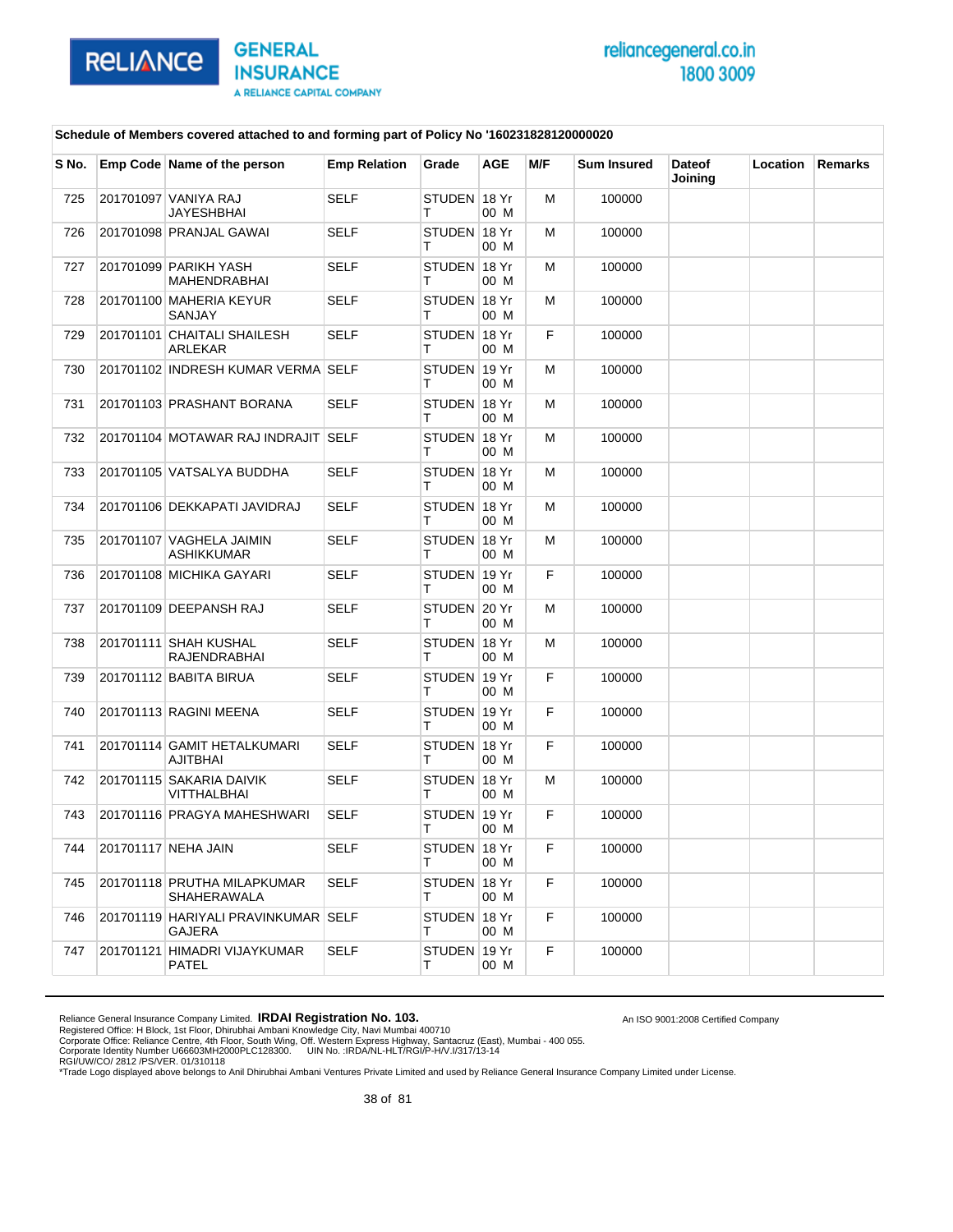

An ISO 9001:2008 Certified Company

#### **Schedule of Members covered attached to and forming part of Policy No '160231828120000020**

| S No. |                   | Emp Code Name of the person                             | <b>Emp Relation</b> | Grade             | <b>AGE</b> | M/F | <b>Sum Insured</b> | <b>Dateof</b><br>Joining | Location | <b>Remarks</b> |
|-------|-------------------|---------------------------------------------------------|---------------------|-------------------|------------|-----|--------------------|--------------------------|----------|----------------|
| 748   | 201701122 NISHTHA | JIGNESHKUMAR<br><b>DIWANJI</b>                          | <b>SELF</b>         | STUDEN 19 Yr<br>т | 00 M       | F   | 100000             |                          |          |                |
| 749   |                   | 201701123 AKSHAR JAYANT JOSHI                           | <b>SELF</b>         | STUDEN 19 Yr<br>т | 00 M       | M   | 100000             |                          |          |                |
| 750   |                   | 201701125 PONNAM SAI DEEPAK                             | <b>SELF</b>         | STUDEN 18 Yr<br>т | 00 M       | М   | 100000             |                          |          |                |
| 751   |                   | 201701126 DHRUVAM ASHISH<br>PANCHAL                     | <b>SELF</b>         | STUDEN 19 Yr<br>т | 00 M       | м   | 100000             |                          |          |                |
| 752   |                   | 201701128 SHAIL KRUPESHKUMAR<br>KOTHARI                 | <b>SELF</b>         | STUDEN 19 Yr<br>т | 00 M       | м   | 100000             |                          |          |                |
| 753   |                   | 201701129 SHOBHIT GOLA                                  | <b>SELF</b>         | STUDEN 19 Yr<br>т | 00 M       | м   | 100000             |                          |          |                |
| 754   |                   | 201701130 MOHUL SRIVASTAVA                              | <b>SELF</b>         | STUDEN 19 Yr<br>т | 00 M       | м   | 100000             |                          |          |                |
| 755   |                   | 201701131 MUKUND KALRA                                  | <b>SELF</b>         | STUDEN 18 Yr<br>т | 00 M       | м   | 100000             |                          |          |                |
| 756   |                   | 201701133 JOSHI KRUPA BHARAT                            | <b>SELF</b>         | STUDEN 19 Yr<br>т | 00 M       | F.  | 100000             |                          |          |                |
| 757   |                   | 201701134 YASHPAL SINGH<br>CHAUHAN                      | <b>SELF</b>         | STUDEN 18 Yr<br>т | 00 M       | м   | 100000             |                          |          |                |
| 758   |                   | 201701136 MAHEK RUPANI                                  | <b>SELF</b>         | STUDEN 20 Yr<br>т | 00 M       | F.  | 100000             |                          |          |                |
| 759   |                   | 201701137 SAUMYA AGHERA                                 | <b>SELF</b>         | STUDEN 19 Yr<br>т | 00 M       | F   | 100000             |                          |          |                |
| 760   |                   | 201701138 SWAPNIL DUBEY                                 | <b>SELF</b>         | STUDEN 19 Yr<br>т | 00 M       | м   | 100000             |                          |          |                |
| 761   |                   | 201701139 DHANDHALYA<br><b>SAGARKUMAR</b><br>DINESHBHAI | SELF                | STUDEN 18 Yr<br>т | 00 M       | м   | 100000             |                          |          |                |
| 762   |                   | 201701140 JARSANIA TIRTH<br>HARESHBHAI                  | <b>SELF</b>         | STUDEN 19 Yr<br>т | 00 M       | м   | 100000             |                          |          |                |
| 763   |                   | 201701141 THAKKAR CHINTAN<br>HARESHBHAI                 | <b>SELF</b>         | STUDEN 18 Yr<br>т | 00 M       | м   | 100000             |                          |          |                |
| 764   |                   | 201701142 PATEL TARALKUMAR<br>BHARATKUMAR               | <b>SELF</b>         | STUDEN 19 Yr<br>т | 00 M       | м   | 100000             |                          |          |                |
| 765   |                   | 201701143 SHAH MEET<br>SNEHALKUMAR                      | <b>SELF</b>         | STUDEN 18 Yr<br>т | 00 M       | м   | 100000             |                          |          |                |
| 766   |                   | 201701144 FICHADIYA ANURAG<br>ATUL                      | <b>SELF</b>         | STUDEN 19 Yr<br>т | 00 M       | M   | 100000             |                          |          |                |
| 767   |                   | 201701145 RAULJI YUVRAJSINH<br><b>HARBHADRASINH</b>     | <b>SELF</b>         | STUDEN 18 Yr<br>Τ | 00 M       | м   | 100000             |                          |          |                |
| 768   |                   | 201701146 MENDPARA DHRUV<br><b>HITESHBHAI</b>           | <b>SELF</b>         | STUDEN 18 Yr<br>Τ | 00 M       | м   | 100000             |                          |          |                |
| 769   |                   | 201701147 PATEL AVI<br>JITENDRABHAI                     | <b>SELF</b>         | STUDEN 18 Yr<br>Τ | 00 M       | М   | 100000             |                          |          |                |

Reliance General Insurance Company Limited. **IRDAI Registration No. 103.**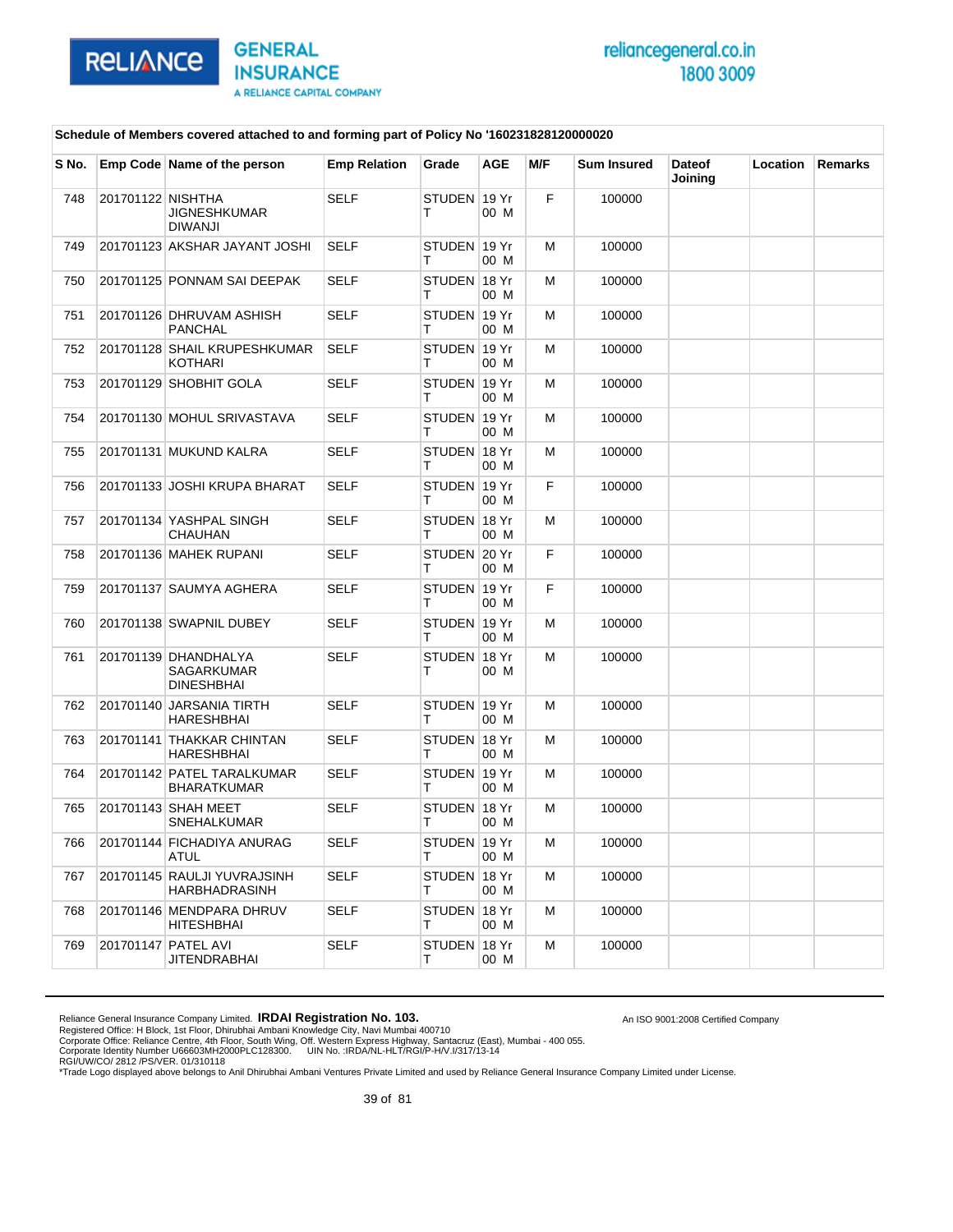

An ISO 9001:2008 Certified Company

### **Schedule of Members covered attached to and forming part of Policy No '160231828120000020**

| S No. |                   | Emp Code Name of the person                     | <b>Emp Relation</b> | Grade              | AGE  | M/F | <b>Sum Insured</b> | <b>Dateof</b><br>Joining | Location | Remarks |
|-------|-------------------|-------------------------------------------------|---------------------|--------------------|------|-----|--------------------|--------------------------|----------|---------|
| 770   |                   | 201701148 PATEL JAY<br><b>RAJENDRAKUMAR</b>     | <b>SELF</b>         | STUDEN 18 Yr<br>т  | 00 M | M   | 100000             |                          |          |         |
| 771   |                   | 201701149 KAKADIYA RAJ KANTILAL SELF            |                     | STUDEN 19 Yr<br>т  | 00 M | м   | 100000             |                          |          |         |
| 772   |                   | 201701150 KANTARIA DHAVAL<br>SHAILESHBHAI       | <b>SELF</b>         | STUDEN 18 Yr<br>т  | 00 M | м   | 100000             |                          |          |         |
| 773   |                   | 201701152 DAFTARI KEVAN<br>YATINBHAI            | <b>SELF</b>         | STUDEN 18 Yr<br>т  | 00 M | M   | 100000             |                          |          |         |
| 774   |                   | 201701153 MEHTA ADIT<br>PANKAJBHAI              | <b>SELF</b>         | STUDEN 19 Yr<br>т  | 00 M | м   | 100000             |                          |          |         |
| 775   |                   | 201701154 JHAVERI KARAN<br>PREYASHBHAI          | <b>SELF</b>         | STUDEN 18 Yr<br>т  | 00 M | M   | 100000             |                          |          |         |
| 776   |                   | 201701155 KAVATHIYA KISHAN<br>HASAMUKHBHAI      | <b>SELF</b>         | STUDEN 18 Yr<br>т  | 00 M | M   | 100000             |                          |          |         |
| 777   |                   | 201701156 RAVAL MEET KAMLESH                    | <b>SELF</b>         | STUDEN 18 Yr<br>т  | 00 M | м   | 100000             |                          |          |         |
| 778   |                   | 201701158 SAKDASARIYA KISHAN<br>PREMJIBHAI      | <b>SELF</b>         | STUDEN 18 Yr<br>т  | 00 M | M   | 100000             |                          |          |         |
| 779   |                   | 201701159 KOLADIYA BHAUTIK<br><b>ASHVINBHAI</b> | <b>SELF</b>         | STUDEN 18 Yr<br>т  | 00 M | M   | 100000             |                          |          |         |
| 780   |                   | 201701160 PATEL MEET<br>ARVINDBHAI              | <b>SELF</b>         | STUDEN 18 Yr<br>т  | 00 M | м   | 100000             |                          |          |         |
| 781   |                   | 201701161 PUROHIT RAHUL<br>SANJAY               | <b>SELF</b>         | STUDEN 18 Yr<br>т  | 00 M | м   | 100000             |                          |          |         |
| 782   |                   | 201701162 PATEL DRISHTI VIJAY                   | <b>SELF</b>         | STUDEN 18 Yr<br>т  | 00 M | F.  | 100000             |                          |          |         |
| 783   |                   | 201701163 PATEL AMAN<br>YOGESHBHAI              | <b>SELF</b>         | STUDEN 19 Yr<br>т  | 00 M | м   | 100000             |                          |          |         |
| 784   |                   | 201701164 PATEL JATIN<br>KIRITKUMAR             | <b>SELF</b>         | STUDEN 18 Yr<br>т  | 00 M | M   | 100000             |                          |          |         |
| 785   |                   | 201701165 KALAL KAUSHAL<br><b>SURESHKUMAR</b>   | <b>SELF</b>         | STUDEN 18 Yr<br>т  | 00 M | M   | 100000             |                          |          |         |
| 786   |                   | 201701166 PATEL MAHARSHI<br>RAJENDRAKUMAR       | <b>SELF</b>         | STUDEN 18 Yr<br>т  | 00 M | м   | 100000             |                          |          |         |
| 787   |                   | 201701167 VIKANI KUSHAL RATILAL                 | <b>SELF</b>         | STUDEN 18 Yr<br>т  | 00 M | м   | 100000             |                          |          |         |
| 788   |                   | 201701168 UGHAREJA<br>UMANGKUMAR<br>RAMESHBHAI  | <b>SELF</b>         | STUDEN 18 Yr<br>т  | 00 M | M   | 100000             |                          |          |         |
| 789   |                   | 201701169 SHAH SARTHAK<br>KETANKUMAR            | SELF                | STUDEN 18 Yr<br>T. | 00 M | м   | 100000             |                          |          |         |
| 790   |                   | 201701170 BAXI RUSHIRAJ ASHISH                  | SELF                | STUDEN 19 Yr<br>T. | 00 M | м   | 100000             |                          |          |         |
| 791   | 201701171 MANIYAR | <b>DHAIRYAKUMAR</b><br>BHAVESHBHAI              | <b>SELF</b>         | STUDEN 18 Yr<br>T. | 00 M | M   | 100000             |                          |          |         |

Reliance General Insurance Company Limited. **IRDAI Registration No. 103.**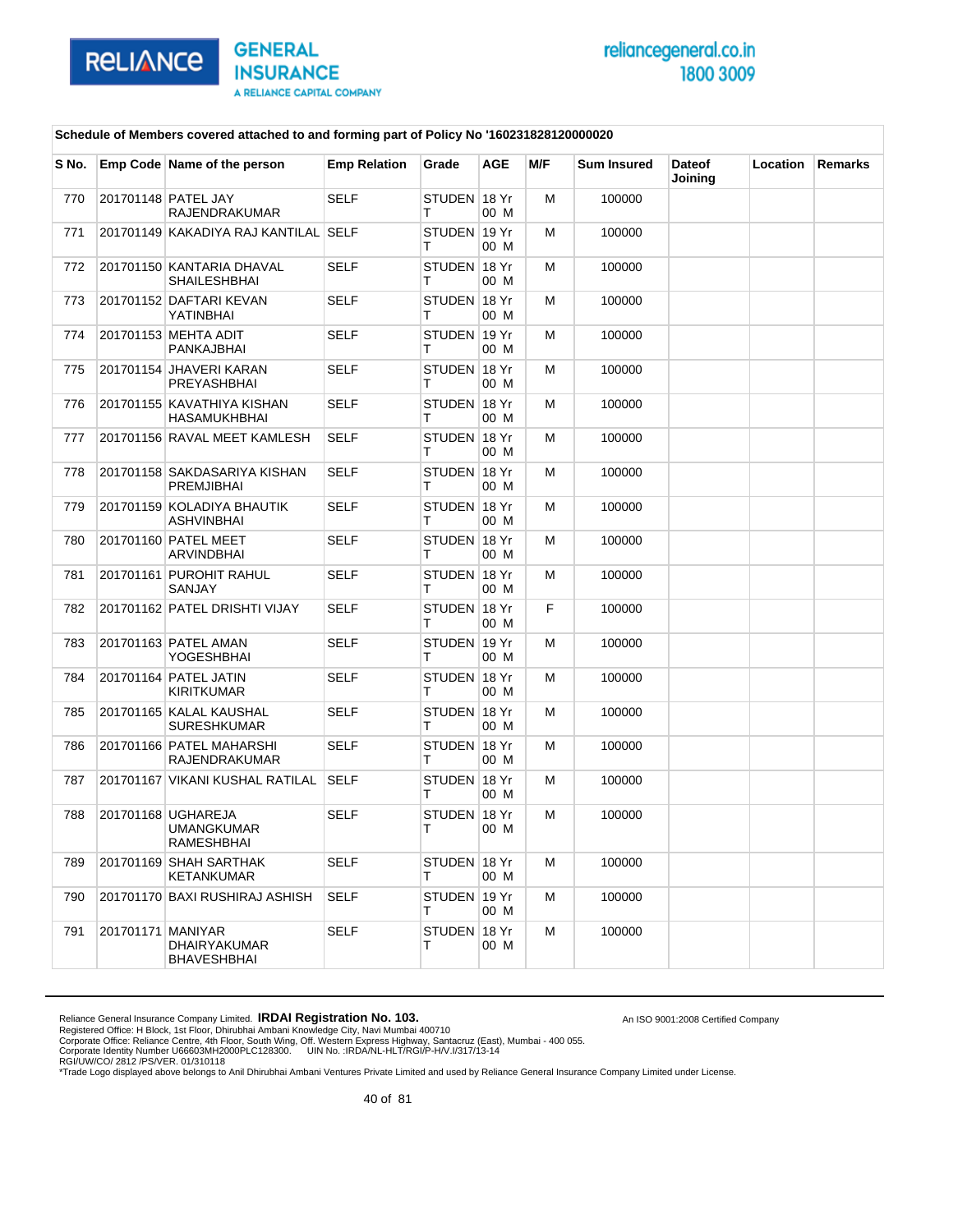

An ISO 9001:2008 Certified Company

### **Schedule of Members covered attached to and forming part of Policy No '160231828120000020**

| S No. |                    | Emp Code Name of the person                     | <b>Emp Relation</b> | Grade             | <b>AGE</b>    | M/F | <b>Sum Insured</b> | <b>Dateof</b><br>Joining | Location | <b>Remarks</b> |
|-------|--------------------|-------------------------------------------------|---------------------|-------------------|---------------|-----|--------------------|--------------------------|----------|----------------|
| 792   |                    | 201701172 SARVAIYA ROHINEEBA<br>VIRBHADRASINH   | <b>SELF</b>         | STUDEN 18 Yr<br>т | 00 M          | F.  | 100000             |                          |          |                |
| 793   |                    | 201701173 JANI CHINTAN<br>TRIKAMBHAI            | <b>SELF</b>         | STUDEN 19 Yr<br>т | 00 M          | м   | 100000             |                          |          |                |
| 794   |                    | 201701174 PATEL KARPIT<br>JAYENDRABHAI          | <b>SELF</b>         | STUDEN 18 Yr<br>т | 00 M          | м   | 100000             |                          |          |                |
| 795   |                    | 201701175 GOKHALE KARTIKEYA<br>SANDEEP          | <b>SELF</b>         | STUDEN 19 Yr<br>т | 00 M          | м   | 100000             |                          |          |                |
| 796   |                    | 201701176 PATEL JEEL MANOJBHAI                  | <b>SELF</b>         | STUDEN 19 Yr<br>т | 00 M          | м   | 100000             |                          |          |                |
| 797   |                    | 201701177 PATEL HARSHIL<br>HEMANTBHAI           | <b>SELF</b>         | STUDEN 18 Yr<br>т | 00 M          | м   | 100000             |                          |          |                |
| 798   |                    | 201701178 MISTRY ABHAY CHETAN                   | SELF                | STUDEN 18 Yr<br>т | 00 M          | м   | 100000             |                          |          |                |
| 799   |                    | 201701179 NAVAPARIYA YASH<br>SUBHASHBHAI        | <b>SELF</b>         | STUDEN 18 Yr<br>т | 00 M          | м   | 100000             |                          |          |                |
| 800   |                    | 201701180 BHENSDADIA DHAVAL<br>JITESHKUMAR      | <b>SELF</b>         | STUDEN 18 Yr<br>т | 00 M          | м   | 100000             |                          |          |                |
| 801   |                    | 201701181 HINSU MEET<br>TRIBHOVANBHAI           | <b>SELF</b>         | STUDEN 18 Yr<br>т | 00 M          | м   | 100000             |                          |          |                |
| 802   |                    | 201701182 NAKUM SAGARBHAI<br>JIVABHAI           | <b>SELF</b>         | STUDEN 18 Yr<br>т | 00 M          | м   | 100000             |                          |          |                |
| 803   |                    | 201701183 SATASIYA PRIYANK<br>JAYANTIBHAI       | <b>SELF</b>         | STUDEN 18 Yr<br>т | 00 M          | м   | 100000             |                          |          |                |
| 804   |                    | 201701184 KAMDAR NIRAJ<br>SHAILESHKUMAR         | <b>SELF</b>         | STUDEN 18 Yr<br>т | 00 M          | м   | 100000             |                          |          |                |
| 805   |                    | 201701185 BHUT HARSH<br>KISHORBHAI              | <b>SELF</b>         | STUDEN 19 Yr<br>т | 00 M          | м   | 100000             |                          |          |                |
| 806   |                    | 201701186 BHIMANI KESHVI<br><b>BIPINBHAI</b>    | <b>SELF</b>         | STUDEN 18 Yr<br>т | 00 M          | F.  | 100000             |                          |          |                |
| 807   | 201701187 SHAH NIL | PARESHKUMAR                                     | <b>SELF</b>         | STUDEN 18 Yr<br>т | 00 M          | м   | 100000             |                          |          |                |
| 808   |                    | 201701188 MAKWANA JAYKUMAR<br><b>DINESHBHAI</b> | <b>SELF</b>         | STUDEN 19 Yr<br>т | 00 M          | м   | 100000             |                          |          |                |
| 809   |                    | 201701189 TALAVIYA JAYDIP<br><b>DINESHBHAI</b>  | SELF                | STUDEN 19 Yr<br>т | 00 M          | м   | 100000             |                          |          |                |
| 810   |                    | 201701190 KHATRI MITUL<br>AMITKUMAR             | <b>SELF</b>         | STUDEN<br>т       | 19 Yr<br>00 M | м   | 100000             |                          |          |                |
| 811   |                    | 201701191 KAMBARIYA NIKUNJ<br>RAJUBHAI          | <b>SELF</b>         | STUDEN 18 Yr<br>т | 00 M          | M   | 100000             |                          |          |                |
| 812   |                    | 201701192 BHINGARADIYA VINAY<br>VIJAYBHAI       | <b>SELF</b>         | STUDEN 18 Yr<br>т | 00 M          | м   | 100000             |                          |          |                |
| 813   |                    | 201701193 PATEL NIRMALKUMAR<br>MANOJKUMAR       | <b>SELF</b>         | STUDEN 19 Yr<br>т | 00 M          | м   | 100000             |                          |          |                |
| 814   |                    | 201701194 PATEL HARSH<br><b>RAJESHKUMAR</b>     | <b>SELF</b>         | STUDEN 18 Yr<br>т | 00 M          | м   | 100000             |                          |          |                |

Reliance General Insurance Company Limited. **IRDAI Registration No. 103.**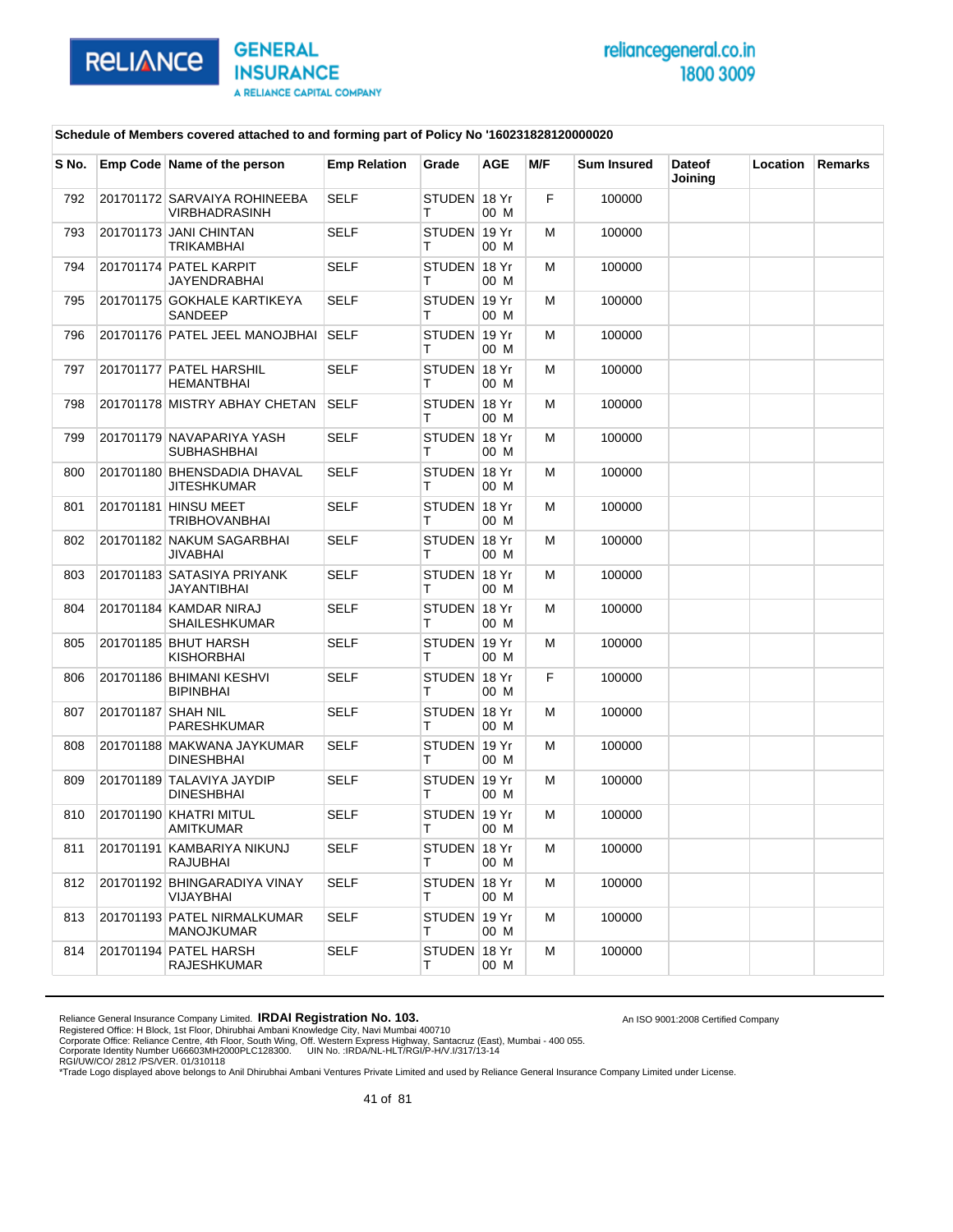

An ISO 9001:2008 Certified Company

### **Schedule of Members covered attached to and forming part of Policy No '160231828120000020**

| S No. |                   | Emp Code Name of the person                                 | <b>Emp Relation</b> | Grade             | <b>AGE</b> | M/F | <b>Sum Insured</b> | <b>Dateof</b><br>Joining | Location | <b>Remarks</b> |
|-------|-------------------|-------------------------------------------------------------|---------------------|-------------------|------------|-----|--------------------|--------------------------|----------|----------------|
| 815   |                   | 201701195 PATEL VAIDIK<br><b>RAJESHBHAI</b>                 | <b>SELF</b>         | STUDEN 18 Yr<br>т | 00 M       | M   | 100000             |                          |          |                |
| 816   |                   | 201701196 BALDANIYA PAVAN<br>JAGDISHBHAI                    | <b>SELF</b>         | STUDEN 18 Yr<br>Т | 00 M       | м   | 100000             |                          |          |                |
| 817   |                   | 201701197 PRAJAPATI DARSHAN<br>SHAILESHBHAI                 | <b>SELF</b>         | STUDEN 18 Yr<br>т | 00 M       | M   | 100000             |                          |          |                |
| 818   | 201701198 SOLANKI | <b>DHARMINKUMAR</b><br><b>RATILAL</b>                       | <b>SELF</b>         | STUDEN 19 Yr<br>т | 00 M       | M   | 100000             |                          |          |                |
| 819   |                   | 201701199 SOLANKI RUCHIT<br><b>HIRABHAI</b>                 | <b>SELF</b>         | STUDEN 18 Yr<br>т | 00 M       | M   | 100000             |                          |          |                |
| 820   |                   | 201701200 CHHTRALIYA<br>RAHULKUMAR<br><b>SHANKARBHAI</b>    | <b>SELF</b>         | STUDEN 19 Yr<br>т | 00 M       | M   | 100000             |                          |          |                |
| 821   |                   | 201701203 PARMAR JAYMIN<br>NARESHKUMAR                      | <b>SELF</b>         | STUDEN 18 Yr<br>т | 00 M       | M   | 100000             |                          |          |                |
| 822   |                   | 201701204 DAVE JAYKUMAR<br>PRAVINCHANDRA                    | <b>SELF</b>         | STUDEN 18 Yr<br>т | 00 M       | M   | 100000             |                          |          |                |
| 823   |                   | 201701205 PARMAR VINAY<br><b>BHARATBHAI</b>                 | <b>SELF</b>         | STUDEN 18 Yr<br>т | 00 M       | м   | 100000             |                          |          |                |
| 824   |                   | 201701206 CHAUDHARY AKSHAY<br><b>MULJIBHAI</b>              | <b>SELF</b>         | STUDEN 18 Yr<br>т | 00 M       | м   | 100000             |                          |          |                |
| 825   |                   | 201701207 GAJJAR YASHPAL<br><b>SHRIPAL</b>                  | <b>SELF</b>         | STUDEN 18 Yr<br>т | 00 M       | M   | 100000             |                          |          |                |
| 826   |                   | 201701208 MODI JAINIL<br>RAVINDRAKUMAR                      | <b>SELF</b>         | STUDEN 18 Yr<br>т | 00 M       | м   | 100000             |                          |          |                |
| 827   |                   | 201701209 SOLANKI MANAN<br>RAKESHKUMAR                      | <b>SELF</b>         | STUDEN 18 Yr<br>т | 00 M       | м   | 100000             |                          |          |                |
| 828   |                   | 201701210 CHAUHAN PARTH<br><b>PRAFULBHAI</b>                | <b>SELF</b>         | STUDEN 18 Yr<br>т | 00 M       | M   | 100000             |                          |          |                |
| 829   |                   | 201701211 GOHEL DHARMANG<br><b>MANOJKUMAR</b>               | <b>SELF</b>         | STUDEN 18 Yr<br>т | 00 M       | м   | 100000             |                          |          |                |
| 830   |                   | 201701212 SOLANKI MOHIT<br><b>AJAYBHAI</b>                  | <b>SELF</b>         | STUDEN 18 Yr<br>т | 00 M       | м   | 100000             |                          |          |                |
| 831   |                   | 201701213 MANDALIYA SAHILBHAI<br><b>MANOJBHAI</b>           | <b>SELF</b>         | STUDEN 18 Yr<br>т | 00 M       | м   | 100000             |                          |          |                |
| 832   |                   | 201701214 MODI ABHISHEK<br>HITENDRAKUMAR                    | <b>SELF</b>         | STUDEN 18 Yr<br>т | 00 M       | M   | 100000             |                          |          |                |
| 833   |                   | 201701215 MAKWANA PANKAJBHAI<br><b>PRAVINBHAI</b>           | <b>SELF</b>         | STUDEN 19 Yr<br>т | 00 M       | M   | 100000             |                          |          |                |
| 834   |                   | 201701216 PALSANAWALA OM<br><b>MUKESH</b>                   | <b>SELF</b>         | STUDEN 18 Yr<br>Т | 00 M       | M   | 100000             |                          |          |                |
| 835   |                   | 201701217 CHHOTALA<br><b>BHAVIKKUMAR</b><br><b>MANUBHAI</b> | <b>SELF</b>         | STUDEN 18 Yr<br>т | 00 M       | M   | 100000             |                          |          |                |

Reliance General Insurance Company Limited. **IRDAI Registration No. 103.**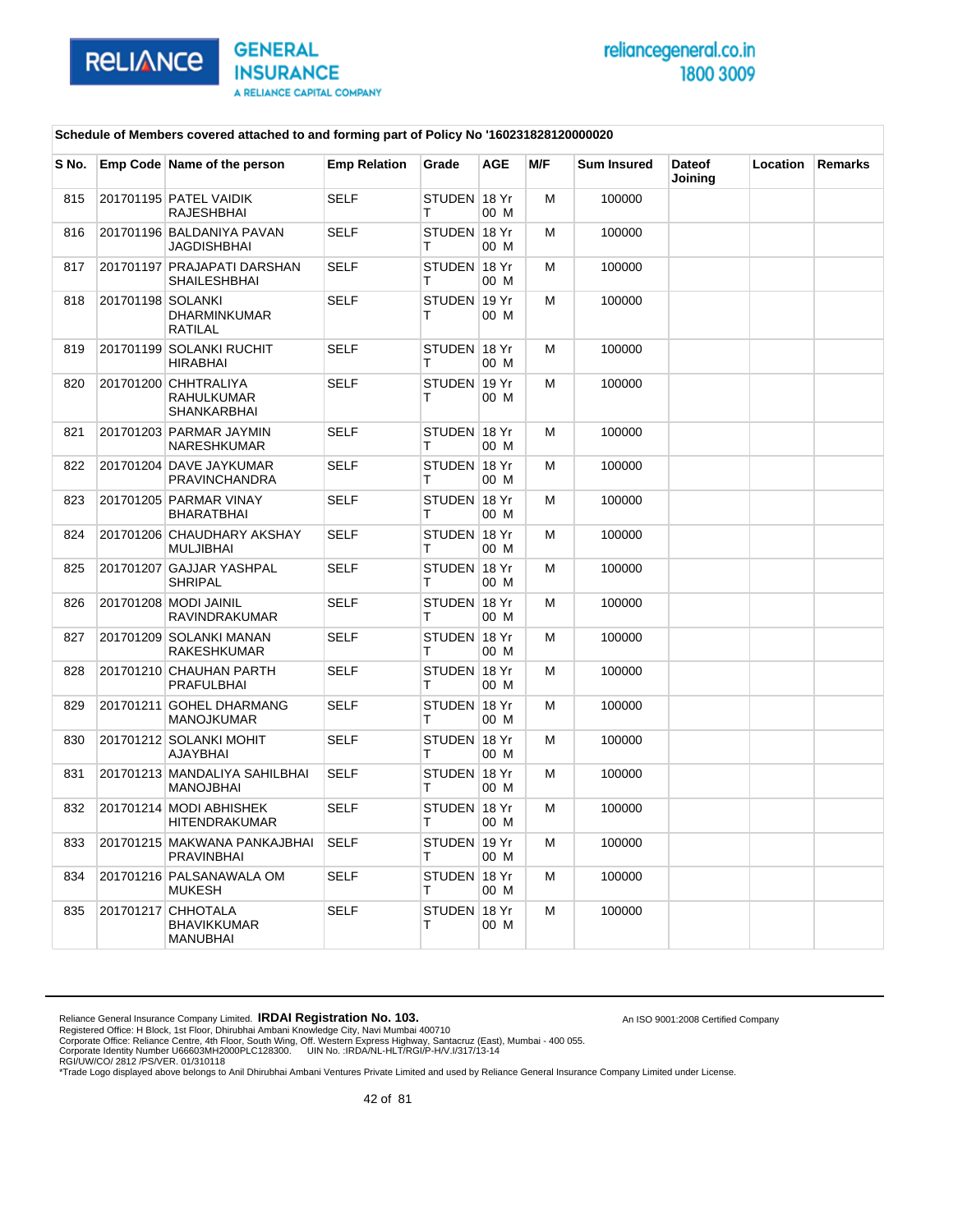

An ISO 9001:2008 Certified Company

#### **Schedule of Members covered attached to and forming part of Policy No '160231828120000020**

| S No. | Emp Code Name of the person                              | <b>Emp Relation</b> | Grade             | <b>AGE</b> | M/F | <b>Sum Insured</b> | <b>Dateof</b> | <b>Location</b> | <b>Remarks</b> |
|-------|----------------------------------------------------------|---------------------|-------------------|------------|-----|--------------------|---------------|-----------------|----------------|
| 836   | 201701218 PRAJAPATI<br>ROHANKUMAR                        | <b>SELF</b>         | STUDEN 18 Yr<br>т | 00 M       | м   | 100000             | Joining       |                 |                |
| 837   | BHAVESHBHAI<br>201701219 NANDANIYA GAURANG<br>RAJESHBHAI | <b>SELF</b>         | STUDEN 18 Yr<br>т | 00 M       | м   | 100000             |               |                 |                |
| 838   | 201701220 VAGHELA AXIL<br><b>GHANSHYAMBHAI</b>           | <b>SELF</b>         | STUDEN 19 Yr<br>т | 00 M       | м   | 100000             |               |                 |                |
| 839   | 201701221 CHAUHAN VAIBHAV<br>MAVJIBHAI                   | <b>SELF</b>         | STUDEN 18 Yr<br>т | 00 M       | м   | 100000             |               |                 |                |
| 840   | 201701222 MODI RUTVIK ASHIK                              | <b>SELF</b>         | STUDEN 18 Yr<br>т | 00 M       | м   | 100000             |               |                 |                |
| 841   | 201701223 BHARAD HITARTH<br>BHAVESHBHAI                  | <b>SELF</b>         | STUDEN 18 Yr<br>т | 00 M       | м   | 100000             |               |                 |                |
| 842   | 201701224 BERA JASVINKUMAR<br>MANISHBHAI                 | SELF                | STUDEN 18 Yr<br>т | 00 M       | м   | 100000             |               |                 |                |
| 843   | 201701225 KADIA JAY<br><b>DHARMENDRAKUMAR</b>            | <b>SELF</b>         | STUDEN 18 Yr<br>т | 00 M       | м   | 100000             |               |                 |                |
| 844   | 201701226 CHAUDHARY BHAVIK<br>RAMJIBHAI                  | <b>SELF</b>         | STUDEN 20 Yr<br>т | 00 M       | м   | 100000             |               |                 |                |
| 845   | 201701227 MOMIN MOHAMADSOHIL<br>JAFARHUSEN               | <b>SELF</b>         | STUDEN 18 Yr<br>т | 00 M       | M   | 100000             |               |                 |                |
| 846   | 201701228 PRAJAPATI<br>JAIMINKUMAR<br>KANTIBHAI          | <b>SELF</b>         | STUDEN 18 Yr<br>т | 00 M       | м   | 100000             |               |                 |                |
| 847   | 201701229 SOLANKI JAY<br>SANJAYBHAI                      | <b>SELF</b>         | STUDEN 18 Yr<br>т | 00 M       | м   | 100000             |               |                 |                |
| 848   | 201701230 CHAUHAN PARTH<br>PRAVINBHAI                    | SELF                | STUDEN 18 Yr<br>т | 00 M       | м   | 100000             |               |                 |                |
| 849   | 201701231 PATEL JESICA<br>SUNILBHAI                      | <b>SELF</b>         | STUDEN 18 Yr<br>т | 00 M       | F.  | 100000             |               |                 |                |
| 850   | 201701232 DARJI PARTHKUMAR<br>SANJAYBHAI                 | <b>SELF</b>         | STUDEN 18 Yr<br>т | 00 M       | м   | 100000             |               |                 |                |
| 851   | 201701234 BHAGAT SMIT<br>SANJAYBHAI                      | SELF                | STUDEN 18 Yr<br>т | 00 M       | м   | 100000             |               |                 |                |
| 852   | 201701235 VASAVA TEJAS<br>DINESHBHAI                     | <b>SELF</b>         | STUDEN 18 Yr<br>т | 00 M       | M   | 100000             |               |                 |                |
| 853   | 201701236 VASAVA RAKSHIT<br>AKSHAY V VASAVA              | <b>SELF</b>         | STUDEN 19 Yr<br>т | 00 M       | м   | 100000             |               |                 |                |
| 854   | 201701237 PATEL RAJKUMAR<br>MADHUBHAI                    | <b>SELF</b>         | STUDEN 18 Yr<br>т | 00 M       | M   | 100000             |               |                 |                |
| 855   | 201701238 PATEL RISHABH<br>GULABBHAI                     | <b>SELF</b>         | STUDEN 20 Yr<br>Τ | 00 M       | м   | 100000             |               |                 |                |
| 856   | 201701239 PARMAR MAULIKKUMAR<br><b>BHARATSINH</b>        | SELF                | STUDEN 18 Yr<br>Τ | 00 M       | м   | 100000             |               |                 |                |
| 857   | 201701240 VAGADIA SHIVANGI<br><b>BHAVESHBHAI</b>         | <b>SELF</b>         | STUDEN 18 Yr<br>Τ | 00 M       | F   | 100000             |               |                 |                |

Reliance General Insurance Company Limited. **IRDAI Registration No. 103.**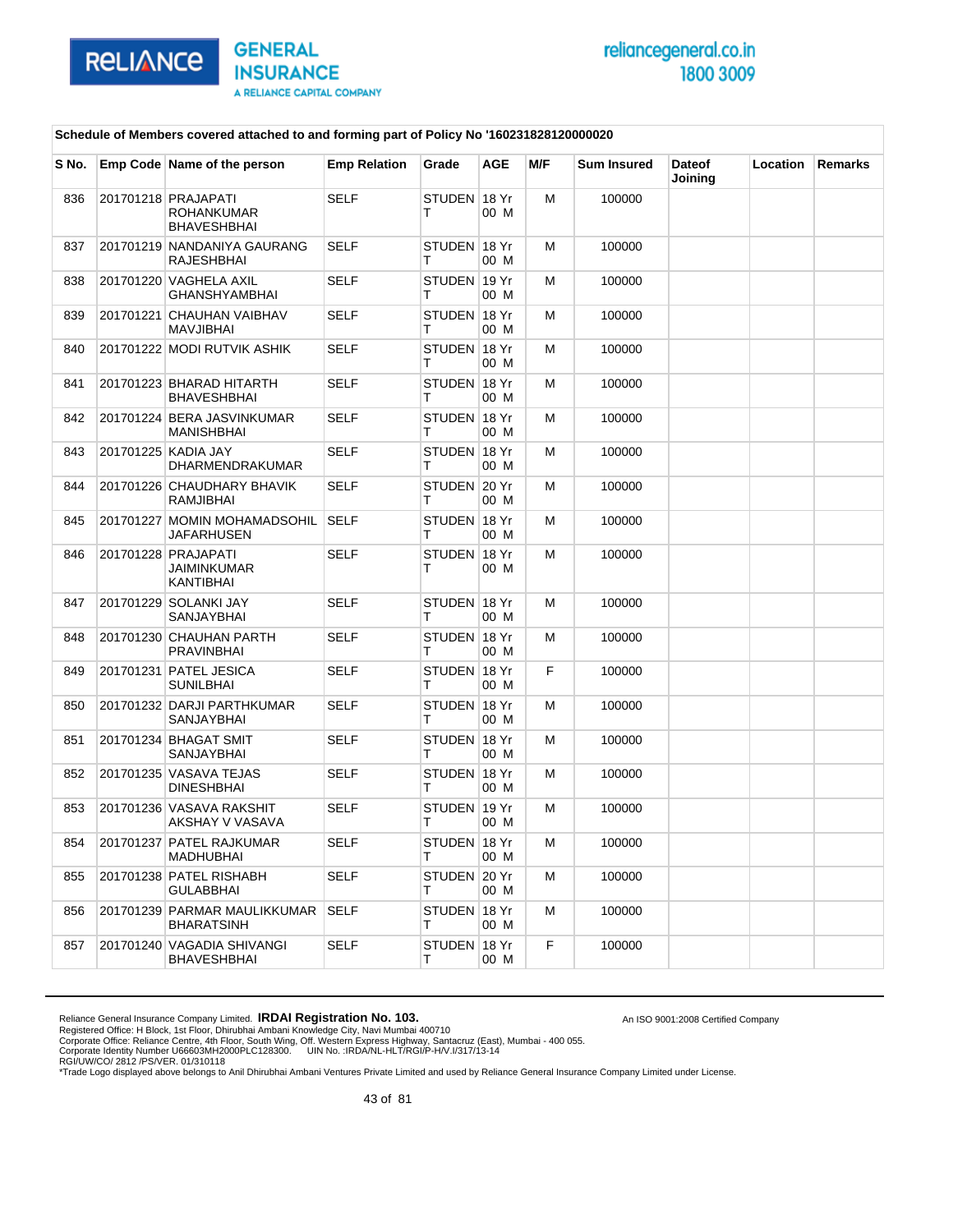

An ISO 9001:2008 Certified Company

### **Schedule of Members covered attached to and forming part of Policy No '160231828120000020**

| S No. | Emp Code Name of the person                        | <b>Emp Relation</b> | Grade             | <b>AGE</b>    | M/F | <b>Sum Insured</b> | <b>Dateof</b><br>Joining | Location | <b>Remarks</b> |
|-------|----------------------------------------------------|---------------------|-------------------|---------------|-----|--------------------|--------------------------|----------|----------------|
| 858   | 201701241 PATEL ANERI ROHITBHAI SELF               |                     | STUDEN 18 Yr<br>т | 00 M          | F.  | 100000             |                          |          |                |
| 859   | 201701242 PATEL ANVI<br>DIVYESHKUMAR               | <b>SELF</b>         | STUDEN 19 Yr<br>т | 00 M          | F   | 100000             |                          |          |                |
| 860   | 201701243 SANGADA JAYDEEP<br>VIKRAMSIGH            | SELF                | STUDEN 18 Yr<br>т | 00 M          | м   | 100000             |                          |          |                |
| 861   | 201701245 KAMOL VALAYKUMAR<br>VIMALBHAI            | <b>SELF</b>         | STUDEN 19 Yr<br>т | 00 M          | м   | 100000             |                          |          |                |
| 862   | 201701246 PATEL KINJAL<br><b>ASHOKBHAI</b>         | <b>SELF</b>         | STUDEN 18 Yr<br>т | 00 M          | F.  | 100000             |                          |          |                |
| 863   | 201701247 CHAUDHARI SANKET<br>ANILBHAI             | <b>SELF</b>         | STUDEN 18 Yr<br>т | 00 M          | м   | 100000             |                          |          |                |
| 864   | 201701248 MURI TAHIR SABBIRBHAI SELF               |                     | STUDEN 18 Yr<br>т | 00 M          | м   | 100000             |                          |          |                |
| 865   | 201701249 KACHA TUSHAL<br><b>SURESHBHAI</b>        | <b>SELF</b>         | STUDEN 18 Yr<br>т | 00 M          | м   | 100000             |                          |          |                |
| 866   | 201701250 SHETH CHIRAYU<br>TUSHARBHAI              | <b>SELF</b>         | STUDEN 18 Yr<br>т | 00 M          | м   | 100000             |                          |          |                |
| 867   | 201701251 SHAH KUSHAL<br>DHARMESHBHAI              | <b>SELF</b>         | STUDEN 18 Yr<br>т | 00 M          | м   | 100000             |                          |          |                |
| 868   | 201701252 SOJITRA CHINTAN<br>MAGANBHAI             | <b>SELF</b>         | STUDEN 18 Yr<br>т | 00 M          | м   | 100000             |                          |          |                |
| 869   | 201701253 NAGRANI SIMRAN<br><b>RAJKUMAR</b>        | <b>SELF</b>         | STUDEN 19 Yr<br>т | 00 M          | F.  | 100000             |                          |          |                |
| 870   | 201701254 ILASARIYA CHINTAN<br>DINESHBHAI          | <b>SELF</b>         | STUDEN 18 Yr<br>т | 00 M          | м   | 100000             |                          |          |                |
| 871   | 201701255 KUMBHANI YASH<br>RAMESHBHAI              | <b>SELF</b>         | STUDEN 18 Yr<br>т | 00 M          | м   | 100000             |                          |          |                |
| 872   | 201701256 BHAGIYA JANVI<br><b>SHAILESH</b>         | <b>SELF</b>         | STUDEN 18 Yr<br>т | 00 M          | F.  | 100000             |                          |          |                |
| 873   | 201701257 MONSARA PRAYAG<br>RAMESHBHAI             | <b>SELF</b>         | STUDEN 18 Yr<br>т | 00 M          | м   | 100000             |                          |          |                |
| 874   | 201701258 HARSHIL AJADIYA<br>UMESHBHAI             | <b>SELF</b>         | STUDEN 18 Yr<br>т | 00 M          | м   | 100000             |                          |          |                |
| 875   | 201701259 PRAJAPATI YOGESH<br><b>TRIBHUVANBHAI</b> | SELF                | STUDEN 18 Yr<br>т | 00 M          | м   | 100000             |                          |          |                |
| 876   | 201701261 PANDITA SHIVAM<br>SURINDER               | <b>SELF</b>         | STUDEN<br>т       | 19 Yr<br>00 M | м   | 100000             |                          |          |                |
| 877   | 201701262 PATEL ROM<br><b>RAJESHKUMAR</b>          | <b>SELF</b>         | STUDEN 18 Yr<br>т | 00 M          | M   | 100000             |                          |          |                |
| 878   | 201701263 PIPALIYA DHVANIL<br>MEHULKUMAR           | <b>SELF</b>         | STUDEN 18 Yr<br>т | 00 M          | м   | 100000             |                          |          |                |
| 879   | 201701264 JAIN AKASH GANPATLAL SELF                |                     | STUDEN 18 Yr<br>т | 00 M          | м   | 100000             |                          |          |                |
| 880   | 201701265 PATEL RUTUL<br>NITESHBHAI                | <b>SELF</b>         | STUDEN 18 Yr<br>т | 00 M          | м   | 100000             |                          |          |                |

Reliance General Insurance Company Limited. **IRDAI Registration No. 103.**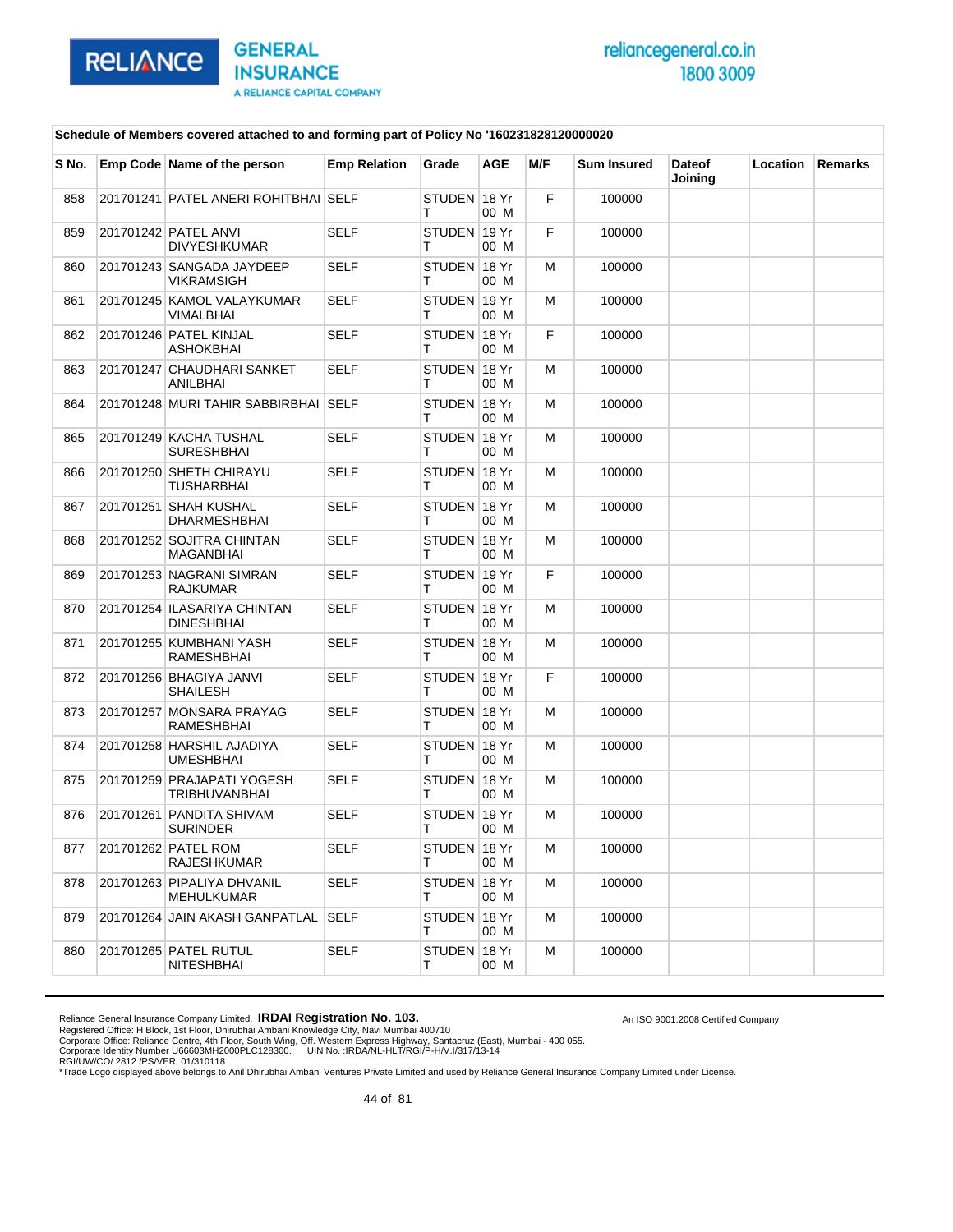

An ISO 9001:2008 Certified Company

### **Schedule of Members covered attached to and forming part of Policy No '160231828120000020**

| S No. | Emp Code Name of the person                   | <b>Emp Relation</b> | Grade              | <b>AGE</b> | M/F | <b>Sum Insured</b> | <b>Dateof</b><br>Joining | <b>Location</b> | <b>Remarks</b> |
|-------|-----------------------------------------------|---------------------|--------------------|------------|-----|--------------------|--------------------------|-----------------|----------------|
| 881   | 201701266 VIRADIYA YASHKUMAR<br>DINESHBHAI    | SELF                | STUDEN 19 Yr<br>т  | 00 M       | м   | 100000             |                          |                 |                |
| 882   | 201701267 LATHIYA JASMIT<br><b>SURESHBHAI</b> | <b>SELF</b>         | STUDEN 18 Yr<br>т  | 00 M       | м   | 100000             |                          |                 |                |
| 883   | 201701268 KAKADIYA JAYDEEP<br>ANILBHAI        | <b>SELF</b>         | STUDEN 18 Yr<br>т  | 00 M       | м   | 100000             |                          |                 |                |
| 884   | 201701269 PATEL DHRUVKUMAR<br>PANKAJBHAI      | <b>SELF</b>         | STUDEN 18 Yr<br>т  | 00 M       | м   | 100000             |                          |                 |                |
| 885   | 201701270 PATEL MIHIR<br>CHETANBHAI           | <b>SELF</b>         | STUDEN 19 Yr<br>т  | 00 M       | м   | 100000             |                          |                 |                |
| 886   | 201701271 PATEL DEVAM<br>SAMIRBHAI            | <b>SELF</b>         | STUDEN 19 Yr<br>т  | 00 M       | м   | 100000             |                          |                 |                |
| 887   | 201701272 PATEL PARTH<br>ASHVINBHAI           | <b>SELF</b>         | STUDEN 18 Yr<br>т  | 00 M       | м   | 100000             |                          |                 |                |
| 888   | 201701273 PATEL RHYTHM RAKESH SELF            |                     | STUDEN 19 Yr<br>т  | 00 M       | м   | 100000             |                          |                 |                |
| 889   | 201701274 DUBARIYA KISHAN<br>RAMESHBHAI       | <b>SELF</b>         | STUDEN 18 Yr<br>т  | 00 M       | м   | 100000             |                          |                 |                |
| 890   | 201701401 JUI BHAVESH SHAH                    | <b>SELF</b>         | STUDEN 18 Yr<br>т  | 00 M       | F.  | 100000             |                          |                 |                |
| 891   | 201701402 AARSH PRAVINBHAI<br><b>FEFAR</b>    | <b>SELF</b>         | STUDEN 18 Yr<br>т  | 00 M       | м   | 100000             |                          |                 |                |
| 892   | 201701403 MEGH SHAH                           | <b>SELF</b>         | STUDEN 19 Yr<br>т  | 00 M       | м   | 100000             |                          |                 |                |
| 893   | 201701404 KATARIA YASH INDER                  | <b>SELF</b>         | STUDEN 18 Yr<br>т  | 00 M       | м   | 100000             |                          |                 |                |
| 894   | 201701406 RATHVA RAJESHKUMAR<br>JETSINH       | <b>SELF</b>         | STUDEN 18 Yr<br>т  | 00 M       | м   | 100000             |                          |                 |                |
| 895   | 201701407 BHATT HARSH<br><b>GOPALBHAI</b>     | <b>SELF</b>         | STUDEN 18 Yr<br>т  | 00 M       | м   | 100000             |                          |                 |                |
| 896   | 201701408 SHAH DWISH HIMANSHU                 | SELF                | STUDEN 18 Yr<br>т  | 00 M       | м   | 100000             |                          |                 |                |
| 897   | 201701409 KHENI KAVIT<br><b>HASMUKHBHAI</b>   | <b>SELF</b>         | STUDEN 18 Yr<br>Т  | 00 M       | м   | 100000             |                          |                 |                |
| 898   | 201701410 RUSHABH Y AGRAWAL                   | SELF                | STUDEN 18 Yr<br>т  | 00 M       | м   | 100000             |                          |                 |                |
| 899   | 201701411 KASHYAPKUMAR<br>GOPALBHAI DAXINI    | <b>SELF</b>         | STUDEN 18 Yr<br>т  | 00 M       | м   | 100000             |                          |                 |                |
| 900   | 201701412 NASIT DARSHIT<br><b>JAYSUKHBHAI</b> | <b>SELF</b>         | STUDEN 19 Yr<br>т  | 00 M       | M   | 100000             |                          |                 |                |
| 901   | 201701413 PARAM AMIT SHAH                     | SELF                | STUDEN 19 Yr<br>т  | 00 M       | м   | 100000             |                          |                 |                |
| 902   | 201701414 SHAH HARSHIL<br>VIPULKUMAR          | <b>SELF</b>         | STUDEN 18 Yr<br>T. | 00 M       | м   | 100000             |                          |                 |                |
| 903   | 201701415 RAHIL VASUDEV PATEL                 | SELF                | STUDEN 19 Yr<br>т  | 00 M       | м   | 100000             |                          |                 |                |

Reliance General Insurance Company Limited. **IRDAI Registration No. 103.**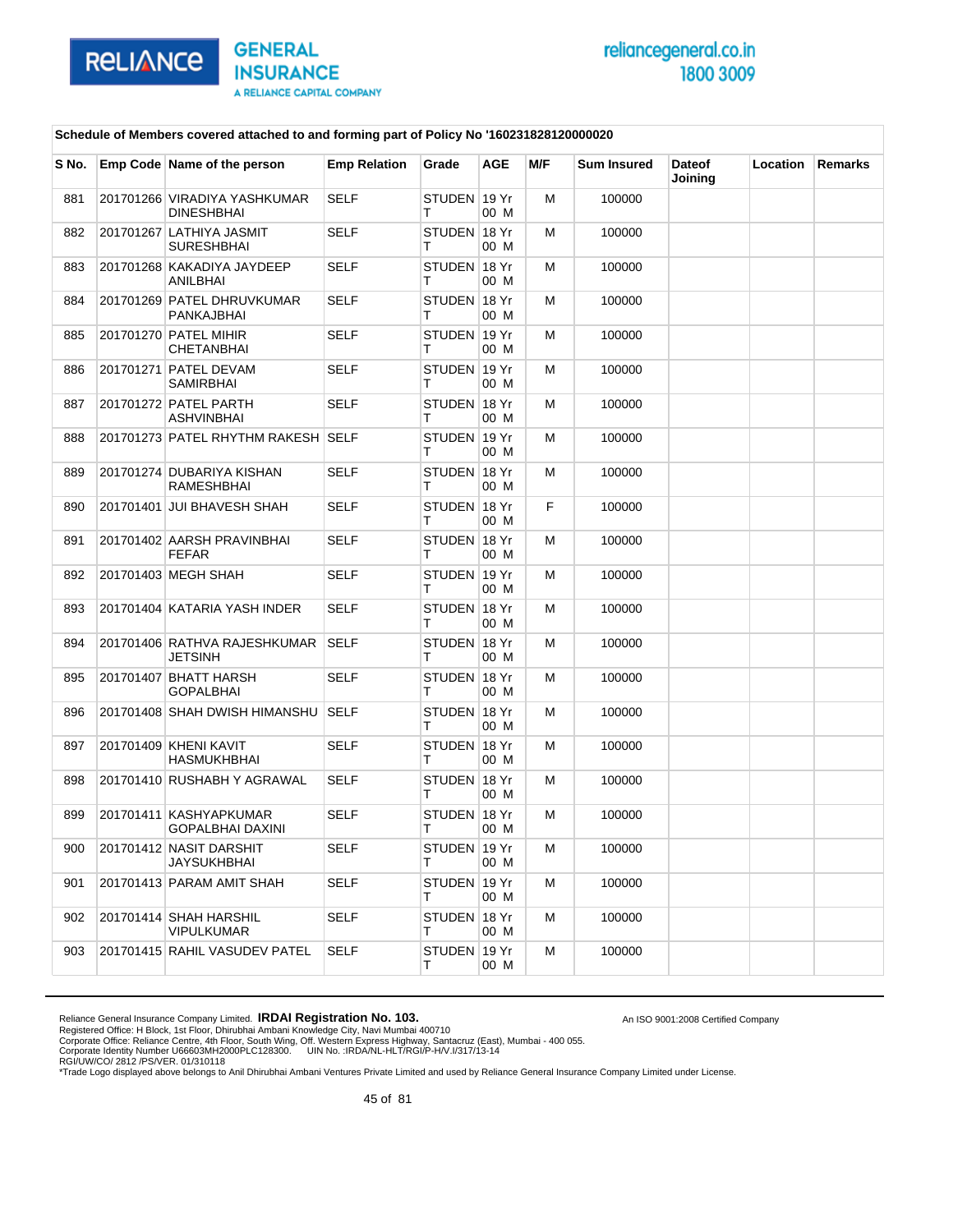

An ISO 9001:2008 Certified Company

### **Schedule of Members covered attached to and forming part of Policy No '160231828120000020**

| S No. |                  | Emp Code Name of the person                         | <b>Emp Relation</b> | Grade              | <b>AGE</b> | M/F | <b>Sum Insured</b> | <b>Dateof</b><br>Joining | Location | Remarks |
|-------|------------------|-----------------------------------------------------|---------------------|--------------------|------------|-----|--------------------|--------------------------|----------|---------|
| 904   |                  | 201701416 RONAK SANJAY NAHATA SELF                  |                     | STUDEN 19 Yr<br>т  | 00 M       | M   | 100000             |                          |          |         |
| 905   |                  | 201701417 MANAS KAUL                                | <b>SELF</b>         | STUDEN 18 Yr<br>т  | 00 M       | M   | 100000             |                          |          |         |
| 906   |                  | 201701418 GODHANI DEEP ASHWIN                       | <b>SELF</b>         | STUDEN 18 Yr<br>т  | 00 M       | M   | 100000             |                          |          |         |
| 907   |                  | 201701419 RONAK JAIN                                | <b>SELF</b>         | STUDEN 19 Yr<br>т  | 00 M       | M   | 100000             |                          |          |         |
| 908   |                  | 201701420 MAKASANA NIRAV<br><b>MAHESHBHAI</b>       | <b>SELF</b>         | STUDEN 19 Yr<br>т  | 00 M       | м   | 100000             |                          |          |         |
| 909   |                  | 201701421 JANI HARIN HIREN                          | <b>SELF</b>         | STUDEN 18 Yr<br>т  | 00 M       | м   | 100000             |                          |          |         |
| 910   |                  | 201701422 RAJ PATEL                                 | <b>SELF</b>         | STUDEN 19 Yr<br>т  | 00 M       | м   | 100000             |                          |          |         |
| 911   |                  | 201701423 JASH AJAY VITHLANI                        | SELF                | STUDEN 19 Yr<br>т  | 00 M       | м   | 100000             |                          |          |         |
| 912   |                  | 201701424 KAPADIA JIGAR<br><b>JITENDRA</b>          | <b>SELF</b>         | STUDEN 18 Yr<br>т  | 00 M       | м   | 100000             |                          |          |         |
| 913   |                  | 201701425 DEV JAY TAPANKUMAR                        | <b>SELF</b>         | STUDEN 18 Yr<br>т  | 00 M       | M   | 100000             |                          |          |         |
| 914   |                  | 201701427 KAPADIA KIRTAN<br><b>MUKHESH</b>          | <b>SELF</b>         | STUDEN 18 Yr<br>т  | 00 M       | M   | 100000             |                          |          |         |
| 915   |                  | 201701428 PATEL BRINDA<br>MAHESHBHAI                | <b>SELF</b>         | STUDEN 18 Yr<br>т  | 00 M       | F.  | 100000             |                          |          |         |
| 916   |                  | 201701429 DHAVALKUMAR<br>HASMUKHBHAI SOLANKI        | <b>SELF</b>         | STUDEN 19 Yr<br>т  | 00 M       | M   | 100000             |                          |          |         |
| 917   |                  | 201701432 RUSHABH JATIN GAJAB                       | SELF                | STUDEN 19 Yr<br>т  | 00 M       | м   | 100000             |                          |          |         |
| 918   | 201701433 SAIRAM | VENKATACHALAM                                       | <b>SELF</b>         | STUDEN 18 Yr<br>т  | 00 M       | M   | 100000             |                          |          |         |
| 919   |                  | 201701435 SHAH RUCHIT<br>JIGNESHBHAI                | <b>SELF</b>         | STUDEN 19 Yr<br>т  | 00 M       | M   | 100000             |                          |          |         |
| 920   |                  | 201701436 PATEL DARSHAN<br>JASHVANTBHAI             | SELF                | STUDEN 18 Yr<br>т  | 00 M       | м   | 100000             |                          |          |         |
| 921   |                  | 201701437 PANCHAL KISHAN<br>KALPESHBHAI             | <b>SELF</b>         | STUDEN 18 Yr<br>т  | 00 M       | M   | 100000             |                          |          |         |
| 922   |                  | 201701438 DALSANIA NIHARIKA<br>KAILESHKUMAR         | <b>SELF</b>         | STUDEN 19 Yr<br>т  | 00 M       | F   | 100000             |                          |          |         |
| 923   |                  | 201701439 PATEL VIRAJ<br><b>NRUPALKUMAR</b>         | SELF                | STUDEN ∣18 Yr<br>т | 00 M       | м   | 100000             |                          |          |         |
| 924   |                  | 201701440 PATEL KAUSHALKUMAR<br><b>JITENDRABHAI</b> | <b>SELF</b>         | STUDEN 18 Yr<br>т  | 00 M       | M   | 100000             |                          |          |         |
| 925   |                  | 201701441 SAPOLIYA JAHANVI<br>BHARATBHAI            | <b>SELF</b>         | STUDEN 18 Yr<br>т  | 00 M       | F   | 100000             |                          |          |         |
| 926   |                  | 201701442 SHAH SAUMYA<br>SAURABHBHAI                | SELF                | STUDEN 18 Yr<br>т  | 00 M       | M   | 100000             |                          |          |         |

Reliance General Insurance Company Limited. **IRDAI Registration No. 103.**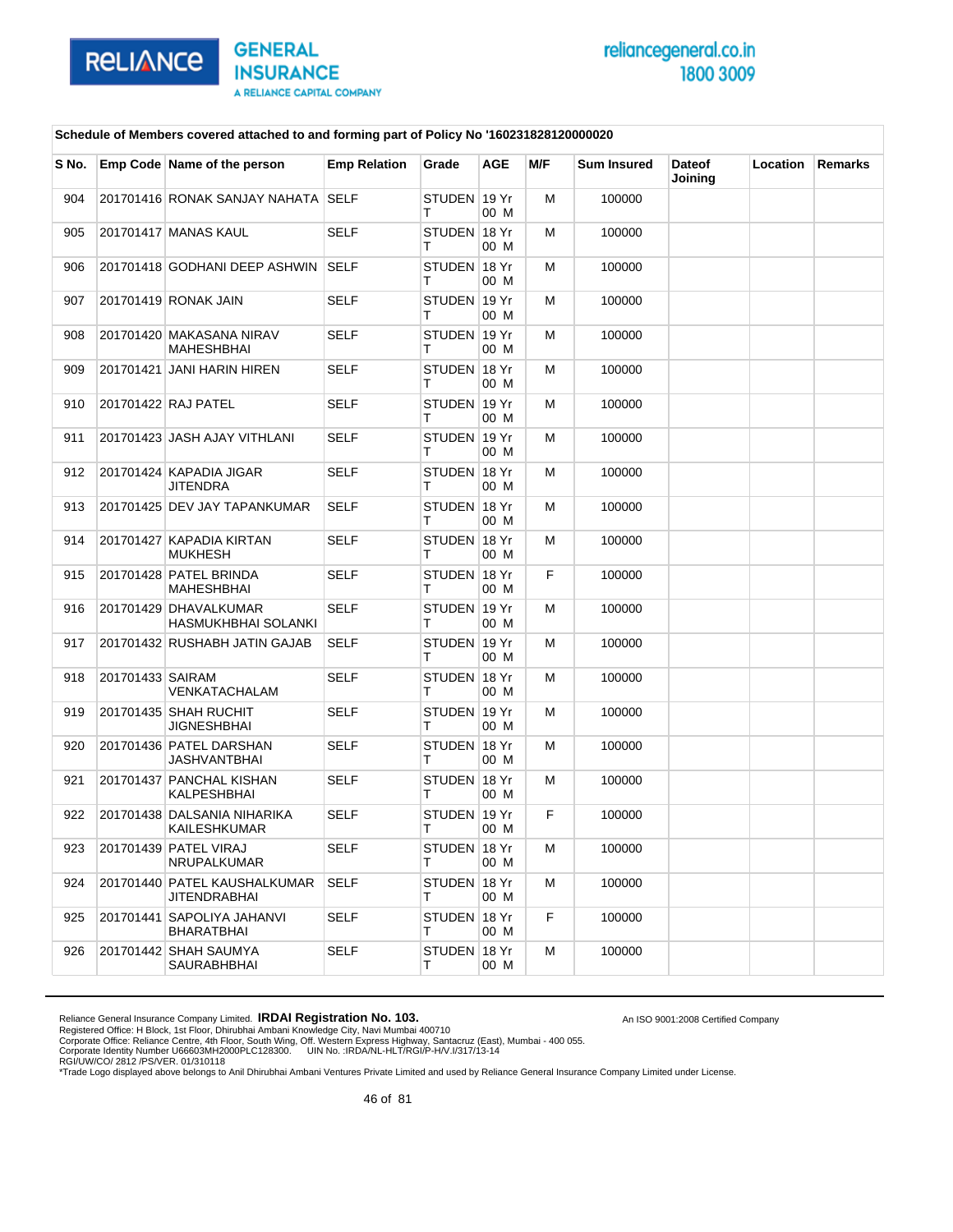

An ISO 9001:2008 Certified Company

### **Schedule of Members covered attached to and forming part of Policy No '160231828120000020**

| S No. | Emp Code Name of the person                        | <b>Emp Relation</b> | Grade              | <b>AGE</b> | M/F | <b>Sum Insured</b> | <b>Dateof</b><br>Joining | Location | Remarks |
|-------|----------------------------------------------------|---------------------|--------------------|------------|-----|--------------------|--------------------------|----------|---------|
| 927   | 201701443 PATEL ZEEL<br><b>SURESHBHAI</b>          | <b>SELF</b>         | STUDEN 18 Yr<br>т  | 00 M       | F.  | 100000             |                          |          |         |
| 928   | 201701444 PATEL SHREY<br>NARESHBHAI                | <b>SELF</b>         | STUDEN 18 Yr<br>т  | 00 M       | м   | 100000             |                          |          |         |
| 929   | 201701445 CHAUHAN JHANVI<br>JIGNASU                | SELF                | STUDEN 19 Yr<br>т  | 00 M       | F   | 100000             |                          |          |         |
| 930   | 201701446 MEHTA JAY<br><b>ARVINDKUMAR</b>          | <b>SELF</b>         | STUDEN 18 Yr<br>т  | 00 M       | М   | 100000             |                          |          |         |
| 931   | 201701447 PATEL KARAN PINTUSH                      | <b>SELF</b>         | STUDEN 18 Yr<br>т  | 00 M       | м   | 100000             |                          |          |         |
| 932   | 201701448 HIRANI HUSAIN<br>MOHAMMEDBHAI            | <b>SELF</b>         | STUDEN 17 Yr<br>т  | 00 M       | м   | 100000             |                          |          |         |
| 933   | 201701449 PARIKH ROMIL<br>NILESHKUMAR              | <b>SELF</b>         | STUDEN 18 Yr<br>т  | 00 M       | м   | 100000             |                          |          |         |
| 934   | 201701450 JASOLIYA PRANAV<br>MEHULBHAI             | SELF                | STUDEN 18 Yr<br>т  | 00 M       | м   | 100000             |                          |          |         |
| 935   | 201701451 SHAH NIKUNJ<br><b>CHIRAGBHAI</b>         | SELF                | STUDEN 18 Yr<br>т  | 00 M       | м   | 100000             |                          |          |         |
| 936   | 201701452 CHHATBAR HARSH<br>ANILKUMAR              | <b>SELF</b>         | STUDEN 18 Yr<br>т  | 00 M       | М   | 100000             |                          |          |         |
| 937   | 201701453 SAVANI KRUSHIKBHAI<br>JAYANTIBHAI        | SELF                | STUDEN 18 Yr<br>т  | 00 M       | м   | 100000             |                          |          |         |
| 938   | 201701454 BHALODI YASH<br>BHARATBHAI               | <b>SELF</b>         | STUDEN 21 Yr<br>т  | 00 M       | м   | 100000             |                          |          |         |
| 939   | 201701455 DHARVA SALONI<br>KISHORKUMAR             | <b>SELF</b>         | STUDEN 17 Yr<br>т  | 00 M       | F.  | 100000             |                          |          |         |
| 940   | 201701456 KALIYANI CHINTAN<br>CHANDRAKANTBHAI      | <b>SELF</b>         | STUDEN 18 Yr<br>т  | 00 M       | м   | 100000             |                          |          |         |
| 941   | 201701457 KARENA BIREN<br>NARANBHAI                | SELF                | STUDEN 18 Yr<br>т  | 00 M       | м   | 100000             |                          |          |         |
| 942   | 201701458 VALIYA DILIP KHIMJIBHAI SELF             |                     | STUDEN 18 Yr<br>т  | 00 M       | M   | 100000             |                          |          |         |
| 943   | 201701459 PATEL DARSHAK<br>AKASHBHAI               | <b>SELF</b>         | STUDEN 18 Yr<br>т  | 00 M       | м   | 100000             |                          |          |         |
| 944   | 201701460 TANK HARSH<br>ASHOKBHAI                  | <b>SELF</b>         | STUDEN 18 Yr<br>т  | 00 M       | м   | 100000             |                          |          |         |
| 945   | 201701461 BERIYA ANIRUDHDH<br>VIRAMBHAI            | <b>SELF</b>         | STUDEN 18 Yr<br>т  | 00 M       | М   | 100000             |                          |          |         |
| 946   | 201701462 PRAJAPATI MEETKUMAR SELF<br>PRAHALADBHAI |                     | STUDEN 18 Yr<br>т  | 00 M       | м   | 100000             |                          |          |         |
| 947   | 201701463 KATAKIYA<br>HARDIKKUMAR<br>MANASUKHBHAI  | <b>SELF</b>         | STUDEN 18 Yr<br>T. | 00 M       | м   | 100000             |                          |          |         |
| 948   | 201701464 MACHHAR<br>KULDIPKUMAR<br>MUKESHBHAI     | SELF                | STUDEN 18 Yr<br>T. | 00 M       | м   | 100000             |                          |          |         |

Reliance General Insurance Company Limited. **IRDAI Registration No. 103.**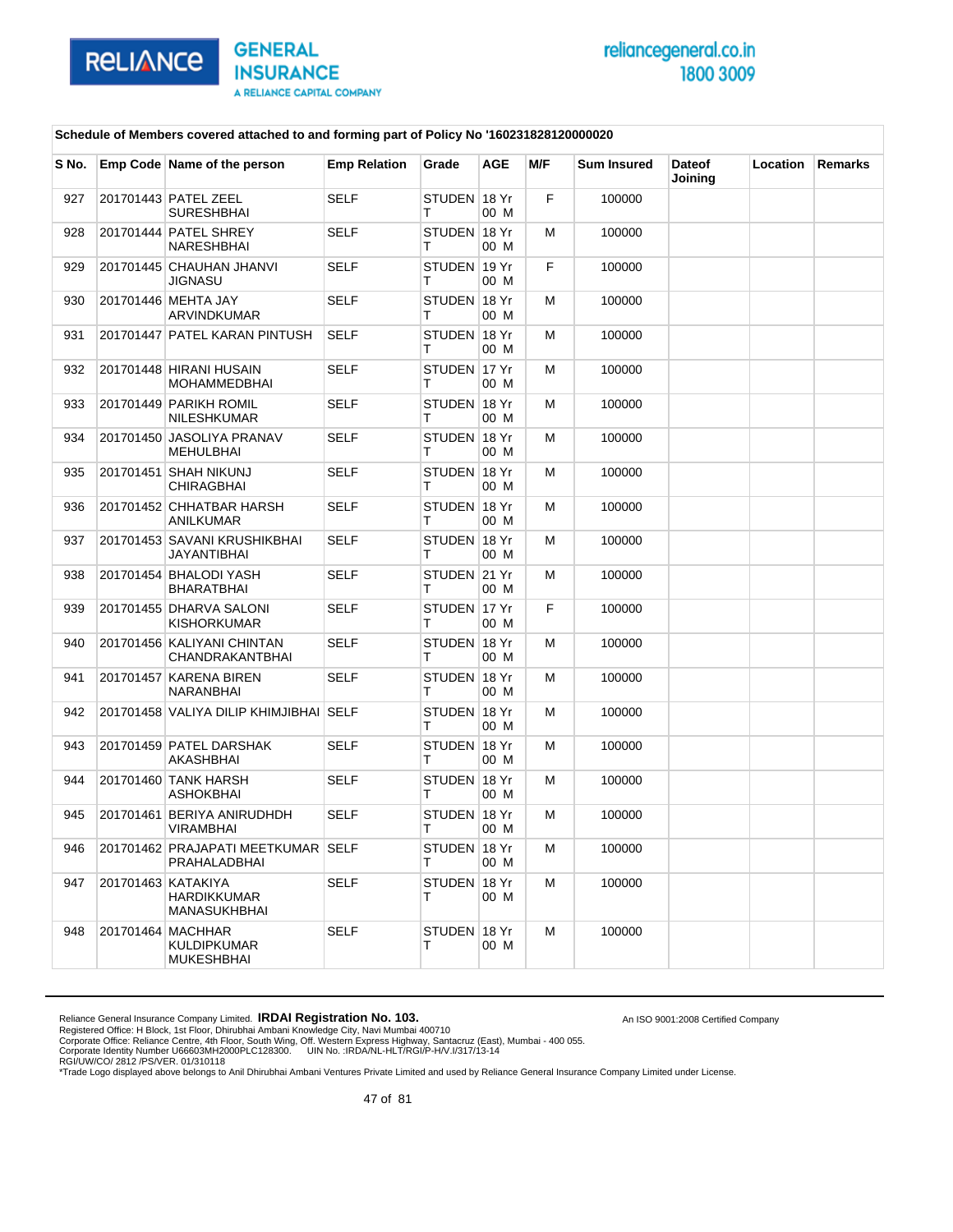

An ISO 9001:2008 Certified Company

### **Schedule of Members covered attached to and forming part of Policy No '160231828120000020**

| S No. |                  | Emp Code Name of the person                                 | <b>Emp Relation</b> | Grade              | <b>AGE</b> | M/F | <b>Sum Insured</b> | <b>Dateof</b><br>Joining | Location | <b>Remarks</b> |
|-------|------------------|-------------------------------------------------------------|---------------------|--------------------|------------|-----|--------------------|--------------------------|----------|----------------|
| 949   | 201701465 RATHVA | <b>DIVYESHKUMAR</b><br><b>ISHWARBHAI</b>                    | <b>SELF</b>         | STUDEN 19 Yr<br>т  | 00 M       | M   | 100000             |                          |          |                |
| 950   |                  | 201701466 DESAI SHUBH<br><b>HETALBHAI</b>                   | <b>SELF</b>         | STUDEN 18 Yr<br>т  | 00 M       | M   | 100000             |                          |          |                |
| 951   |                  | 201701467 BHATT BHAVYA<br><b>HITESHBHAI</b>                 | <b>SELF</b>         | STUDEN 18 Yr<br>т  | 00 M       | M   | 100000             |                          |          |                |
| 952   |                  | 201701468 SUTARIYA DHRUVIL<br>ASHOKBHAI                     | <b>SELF</b>         | STUDEN 18 Yr<br>т  | 00 M       | M   | 100000             |                          |          |                |
| 953   |                  | 201711001 SHAH DIMPLE<br>JAYENDRABHAI                       | <b>SELF</b>         | STUDEN 22 Yr<br>т  | 00 M       | F   | 100000             |                          |          |                |
| 954   |                  | 201711002 RISHABH GUPTA                                     | <b>SELF</b>         | STUDEN 24 Yr<br>т  | 00 M       | M   | 100000             |                          |          |                |
| 955   |                  | 201711004 PRAJAPATI<br><b>PRATIKKUMAR</b><br><b>KAMLESH</b> | <b>SELF</b>         | STUDEN 25 Yr<br>т  | 00 M       | M   | 100000             |                          |          |                |
| 956   |                  | 201711006 UDIT PRATAP SINGH<br><b>SENGAR</b>                | <b>SELF</b>         | STUDEN 24 Yr<br>т  | 00 M       | M   | 100000             |                          |          |                |
| 957   |                  | 201711007 PULAVWALA TASNEEM<br>SHABBIR                      | <b>SELF</b>         | STUDEN 22 Yr<br>т  | 00 M       | F   | 100000             |                          |          |                |
| 958   |                  | 201711008 BHATT PRANJALBEN<br><b>KETANBHAI</b>              | SELF                | STUDEN 24 Yr<br>т  | 00 M       | F   | 100000             |                          |          |                |
| 959   |                  | 201711009 BARANWAL SWEETY                                   | <b>SELF</b>         | STUDEN 25 Yr<br>т  | 00 M       | F   | 100000             |                          |          |                |
| 960   |                  | 201711010 SHAH JAINAM<br>VIRENDRABHAI                       | <b>SELF</b>         | STUDEN 23 Yr<br>т  | 00 M       | M   | 100000             |                          |          |                |
| 961   |                  | 201711012 JIVANI FORAM<br><b>PRAFULBHAI</b>                 | <b>SELF</b>         | STUDEN 26 Yr<br>т  | 00 M       | F   | 100000             |                          |          |                |
| 962   |                  | 201711013 THAKER VANDAN<br><b>BHARAT</b>                    | <b>SELF</b>         | STUDEN 23 Yr<br>т  | 00 M       | M   | 100000             |                          |          |                |
| 963   |                  | 201711014 MEHTA ARCHAN<br><b>DEVANG</b>                     | <b>SELF</b>         | STUDEN 23 Yr<br>т  | 00 M       | м   | 100000             |                          |          |                |
| 964   |                  | 201711015 SHINGALA MITALEE<br>RAMESHBHAI                    | <b>SELF</b>         | STUDEN 22 Yr<br>т  | 00 M       | F   | 100000             |                          |          |                |
| 965   |                  | 201711016 PRIYA AHUJA                                       | <b>SELF</b>         | STUDEN 25 Yr<br>т  | 00 M       | F   | 100000             |                          |          |                |
| 966   |                  | 201711017 SHAH KETUL TEJASBHAI SELF                         |                     | STUDEN 24 Yr<br>т  | 00 M       | M   | 100000             |                          |          |                |
| 967   |                  | 201711018 ETI MAHESHWARI                                    | <b>SELF</b>         | STUDEN 22 Yr<br>т  | 00 M       | F   | 100000             |                          |          |                |
| 968   |                  | 201711019 SMRITI CHANGULANI                                 | <b>SELF</b>         | STUDEN 25 Yr<br>T. | 00 M       | F.  | 100000             |                          |          |                |
| 969   |                  | 201711020 UPASANI ASHWINI<br>PARAG                          | <b>SELF</b>         | STUDEN 23 Yr<br>T. | 00 M       | F.  | 100000             |                          |          |                |
| 970   |                  | 201711021 SHAH VIRAL ANILKUMAR SELF                         |                     | STUDEN 24 Yr<br>T. | 00 M       | М   | 100000             |                          |          |                |

Reliance General Insurance Company Limited. **IRDAI Registration No. 103.**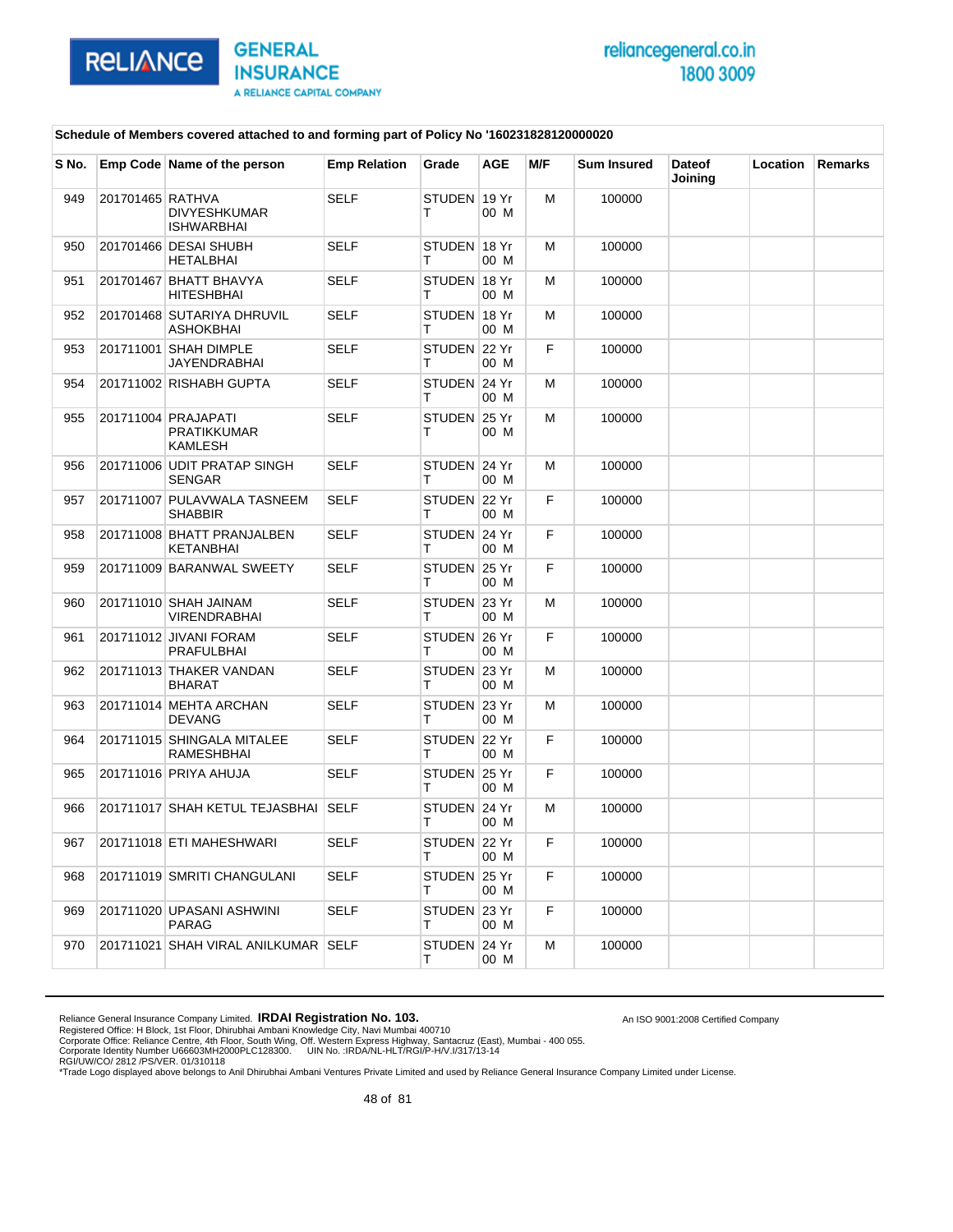

### **Schedule of Members covered attached to and forming part of Policy No '160231828120000020**

| S No. |                    | Emp Code Name of the person                             | <b>Emp Relation</b> | Grade             | <b>AGE</b> | M/F | <b>Sum Insured</b> | <b>Dateof</b><br>Joining | Location | Remarks |
|-------|--------------------|---------------------------------------------------------|---------------------|-------------------|------------|-----|--------------------|--------------------------|----------|---------|
| 971   |                    | 201711022 PARIKH DHARIT<br>TUSHARBHAI                   | <b>SELF</b>         | STUDEN 23 Yr<br>т | 00 M       | M   | 100000             |                          |          |         |
| 972   |                    | 201711023 MACWAN RINOY<br><b>RAVIKANT</b>               | <b>SELF</b>         | STUDEN 22 Yr<br>т | 00 M       | M   | 100000             |                          |          |         |
| 973   |                    | 201711024 SHAH DHRUVA<br><b>HIMANSHUBHAI</b>            | <b>SELF</b>         | STUDEN 22 Yr<br>т | 00 M       | F   | 100000             |                          |          |         |
| 974   |                    | 201711025 MALAVIYA<br>SHUBHAMKUMAR<br><b>MUKESHBHAI</b> | <b>SELF</b>         | STUDEN 22 Yr<br>т | 00 M       | M   | 100000             |                          |          |         |
| 975   |                    | 201711026 DIVYANSHU DIMRI                               | <b>SELF</b>         | STUDEN 24 Yr<br>т | 00 M       | м   | 100000             |                          |          |         |
| 976   |                    | 201711027 DOSHI TIRTH<br>ALKESHKUMAR                    | <b>SELF</b>         | STUDEN 22 Yr<br>т | 00 M       | M   | 100000             |                          |          |         |
| 977   |                    | 201711028 PRANAV SINGH                                  | <b>SELF</b>         | STUDEN 25 Yr<br>т | 00 M       | M   | 100000             |                          |          |         |
| 978   |                    | 201711029 PATEL KETUL<br>RAJESHKUMAR                    | <b>SELF</b>         | STUDEN 24 Yr<br>т | 00 M       | м   | 100000             |                          |          |         |
| 979   |                    | 201711030 VIDHIBEN RABADIYA                             | <b>SELF</b>         | STUDEN 24 Yr<br>т | 00 M       | F   | 100000             |                          |          |         |
| 980   |                    | 201711031 BHATIA AAKASH<br>JAGDISH                      | <b>SELF</b>         | STUDEN 22 Yr<br>т | 00 M       | M   | 100000             |                          |          |         |
| 981   |                    | 201711032 PANDAT AMIBEN<br>JITENDRAKUMAR                | <b>SELF</b>         | STUDEN 22 Yr<br>т | 00 M       | F   | 100000             |                          |          |         |
| 982   |                    | 201711033 DAVE DHATRI<br><b>ASHISHKUMAR</b>             | <b>SELF</b>         | STUDEN 22 Yr<br>T | 00 M       | F   | 100000             |                          |          |         |
| 983   |                    | 201711034 ANKUR SHARMA                                  | <b>SELF</b>         | STUDEN 27 Yr<br>т | 00 M       | M   | 100000             |                          |          |         |
| 984   |                    | 201711035 LAD PINAL BHARATBHAI                          | <b>SELF</b>         | STUDEN 22 Yr<br>т | 00 M       | F   | 100000             |                          |          |         |
| 985   |                    | 201711036 JAIN JIKET<br>VIKRAMKUMAR                     | <b>SELF</b>         | STUDEN 23 Yr<br>т | 00 M       | м   | 100000             |                          |          |         |
| 986   |                    | 201711037 SHAH URMI<br><b>MINESHKUMAR</b>               | <b>SELF</b>         | STUDEN 22 Yr<br>т | 00 M       | F   | 100000             |                          |          |         |
| 987   |                    | 201711038 THAKRAR AKASH<br><b>RAJESH</b>                | <b>SELF</b>         | STUDEN 22 Yr<br>т | 00 M       | м   | 100000             |                          |          |         |
| 988   |                    | 201711039 RACHESH TRIVEDI                               | <b>SELF</b>         | STUDEN 26 Yr<br>т | 00 M       | M   | 100000             |                          |          |         |
| 989   |                    | 201711040 GANGOPADHYAY<br>SURUPENDU PRAKASH             | <b>SELF</b>         | STUDEN 24 Yr<br>т | 00 M       | M   | 100000             |                          |          |         |
| 990   |                    | 201711041 SANGHAMITRA BANIK                             | <b>SELF</b>         | STUDEN 22 Yr<br>т | 00 M       | F   | 100000             |                          |          |         |
| 991   | 201711042 ABHIJEET | <b>GHODGAONKAR</b>                                      | <b>SELF</b>         | STUDEN 22 Yr<br>т | 00 M       | M   | 100000             |                          |          |         |
| 992   |                    | 201711043 VORA YASH AMITBHAI                            | <b>SELF</b>         | STUDEN 22 Yr<br>Τ | 00 M       | M   | 100000             |                          |          |         |

Reliance General Insurance Company Limited. **IRDAI Registration No. 103.** 

Registered Office: H Block, 1st Floor, Dhirubhai Ambani Knowledge City, Navi Mumbai 400710<br>Corporate Office: Reliance Centre, 4th Floor, South Wing, Off. Western Express Highway, Santacruz (East), Mumbai - 400 055.<br>Corpor

An ISO 9001:2008 Certified Company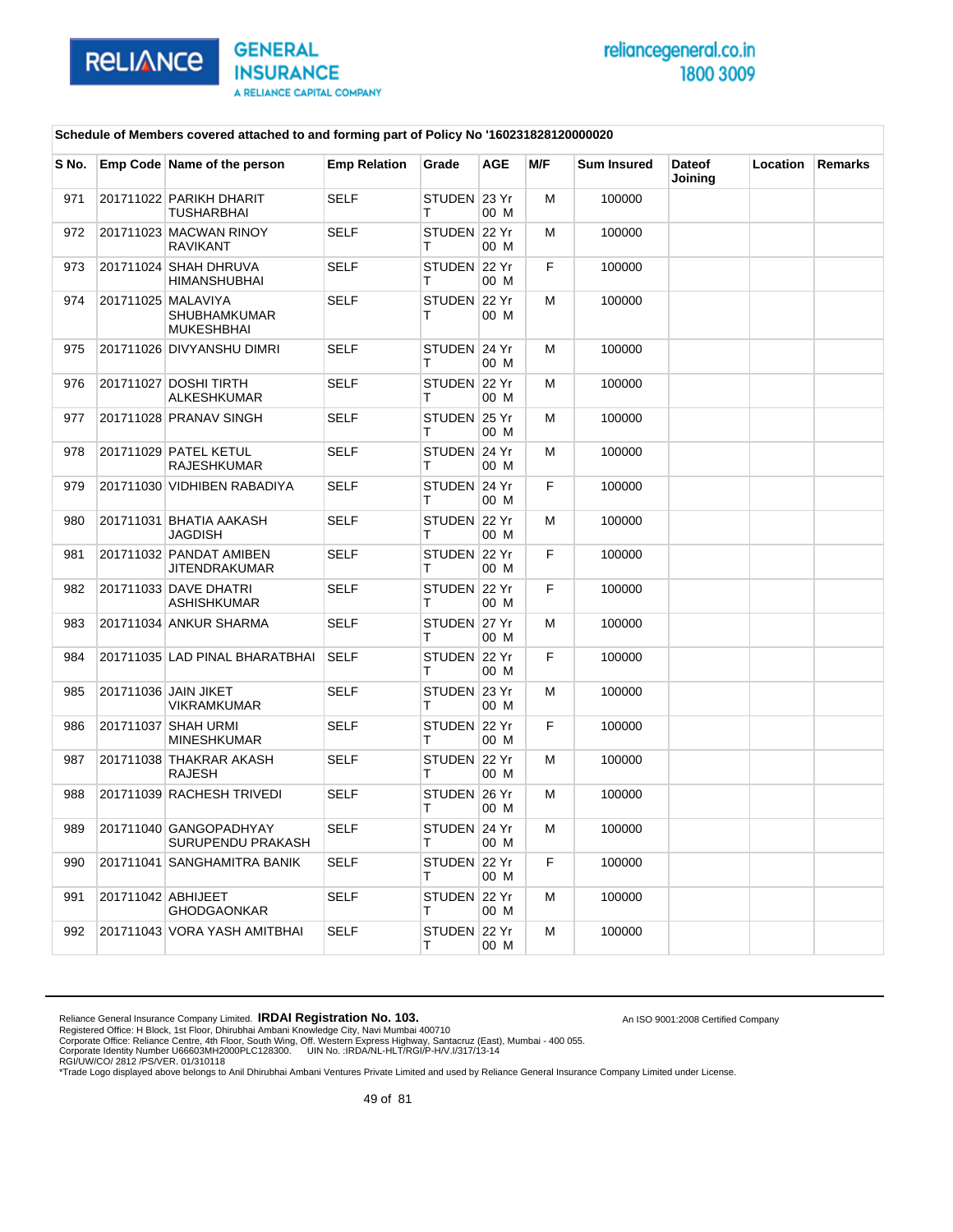

An ISO 9001:2008 Certified Company

### **Schedule of Members covered attached to and forming part of Policy No '160231828120000020**

| S No. | Emp Code Name of the person                       | <b>Emp Relation</b> | Grade              | <b>AGE</b> | M/F | <b>Sum Insured</b> | <b>Dateof</b><br>Joining | <b>Location</b> | <b>Remarks</b> |
|-------|---------------------------------------------------|---------------------|--------------------|------------|-----|--------------------|--------------------------|-----------------|----------------|
| 993   | 201711044 OZA URVI ARUNBHAI                       | <b>SELF</b>         | STUDEN 22 Yr<br>т  | 00 M       | F   | 100000             |                          |                 |                |
| 994   | 201711045 PATEL VENUS<br><b>ROHITKUMAR</b>        | <b>SELF</b>         | STUDEN 24 Yr<br>т  | 00 M       | м   | 100000             |                          |                 |                |
| 995   | 201711046 BATADA ARLENE PARVIZ SELF               |                     | STUDEN 25 Yr<br>т  | 00 M       | м   | 100000             |                          |                 |                |
| 996   | 201711047 BHOOMITI KAKRAN                         | <b>SELF</b>         | STUDEN 24 Yr<br>т  | 00 M       | F.  | 100000             |                          |                 |                |
| 997   | 201711049 ESHA NAGAICH                            | <b>SELF</b>         | STUDEN 25 Yr<br>т  | 00 M       | F   | 100000             |                          |                 |                |
| 998   | 201711050 SHARMA CHINMAY<br>SHASHIKANT            | <b>SELF</b>         | STUDEN 24 Yr<br>т  | 00 M       | м   | 100000             |                          |                 |                |
| 999   | 201711051 PATEL MAITRI<br><b>BHAVESHKUMAR</b>     | <b>SELF</b>         | STUDEN 22 Yr<br>т  | 00 M       | F   | 100000             |                          |                 |                |
| 1000  | 201711052 KOTADIA DHRUMIL<br>SANDIPKUMAR          | <b>SELF</b>         | STUDEN 22 Yr<br>т  | 00 M       | м   | 100000             |                          |                 |                |
| 1001  | 201711054 SOMAIYA ISHA<br>NALINBHAI               | <b>SELF</b>         | STUDEN 22 Yr<br>т  | 00 M       | F.  | 100000             |                          |                 |                |
| 1002  | 201711055 SANGANI CHINTAN<br>PRAFULBHAI           | <b>SELF</b>         | STUDEN 22 Yr<br>т  | 00 M       | м   | 100000             |                          |                 |                |
| 1003  | 201711056 PATEL MAUSAMEEBEN<br>PARESHKUMAR        | <b>SELF</b>         | STUDEN 22 Yr<br>т  | 00 M       | F   | 100000             |                          |                 |                |
| 1004  | 201711057 VIJAY VINAY CHAVDA                      | <b>SELF</b>         | STUDEN 22 Yr<br>т  | 00 M       | м   | 100000             |                          |                 |                |
| 1005  | 201711058 PANCHAL KARISHMA<br>VINODBHAI           | <b>SELF</b>         | STUDEN 24 Yr<br>т  | 00 M       | F.  | 100000             |                          |                 |                |
| 1006  | 201711059 MITALI SHARADKUMAR<br><b>NANDANI</b>    | <b>SELF</b>         | STUDEN 23 Yr<br>т  | 00 M       | F.  | 100000             |                          |                 |                |
| 1007  | 201711060 MANIAR SHAILJA<br>APURVABHAI            | <b>SELF</b>         | STUDEN 22 Yr<br>т  | 00 M       | F.  | 100000             |                          |                 |                |
| 1008  | 201711061 BITU KUMAR                              | <b>SELF</b>         | STUDEN 25 Yr<br>т  | 00 M       | м   | 100000             |                          |                 |                |
| 1009  | 201711063 SHAH RAJAT JATINBHAI                    | <b>SELF</b>         | STUDEN 23 Yr<br>Т  | 00 M       | м   | 100000             |                          |                 |                |
| 1010  | 201711065 GRISHMA SHAW                            | <b>SELF</b>         | STUDEN 27 Yr<br>т  | 00 M       | F.  | 100000             |                          |                 |                |
| 1011  | 201711066 AISHWARYA DINKAR<br>UPHAD               | <b>SELF</b>         | STUDEN 23 Yr<br>т  | 00 M       | F.  | 100000             |                          |                 |                |
| 1012  | 201711067 PUSHPENDRA PRATAP<br><b>SINGH</b>       | <b>SELF</b>         | STUDEN 24 Yr<br>т  | 00 M       | M   | 100000             |                          |                 |                |
| 1013  | 201711068 MAHAVADIA KRUTIKA<br><b>JAYDEVKUMAR</b> | SELF                | STUDEN 22 Yr<br>т  | 00 M       | F.  | 100000             |                          |                 |                |
| 1014  | 201711070 NANDAGIRI KRISHNA<br>TEJA               | SELF                | STUDEN 30 Yr<br>T. | 00 M       | м   | 100000             |                          |                 |                |
| 1015  | 201712001 RANADE ARCHAN<br>CHANDRASHEKHAR         | <b>SELF</b>         | STUDEN 21 Yr<br>т  | 00 M       | м   | 100000             |                          |                 |                |

Reliance General Insurance Company Limited. **IRDAI Registration No. 103.**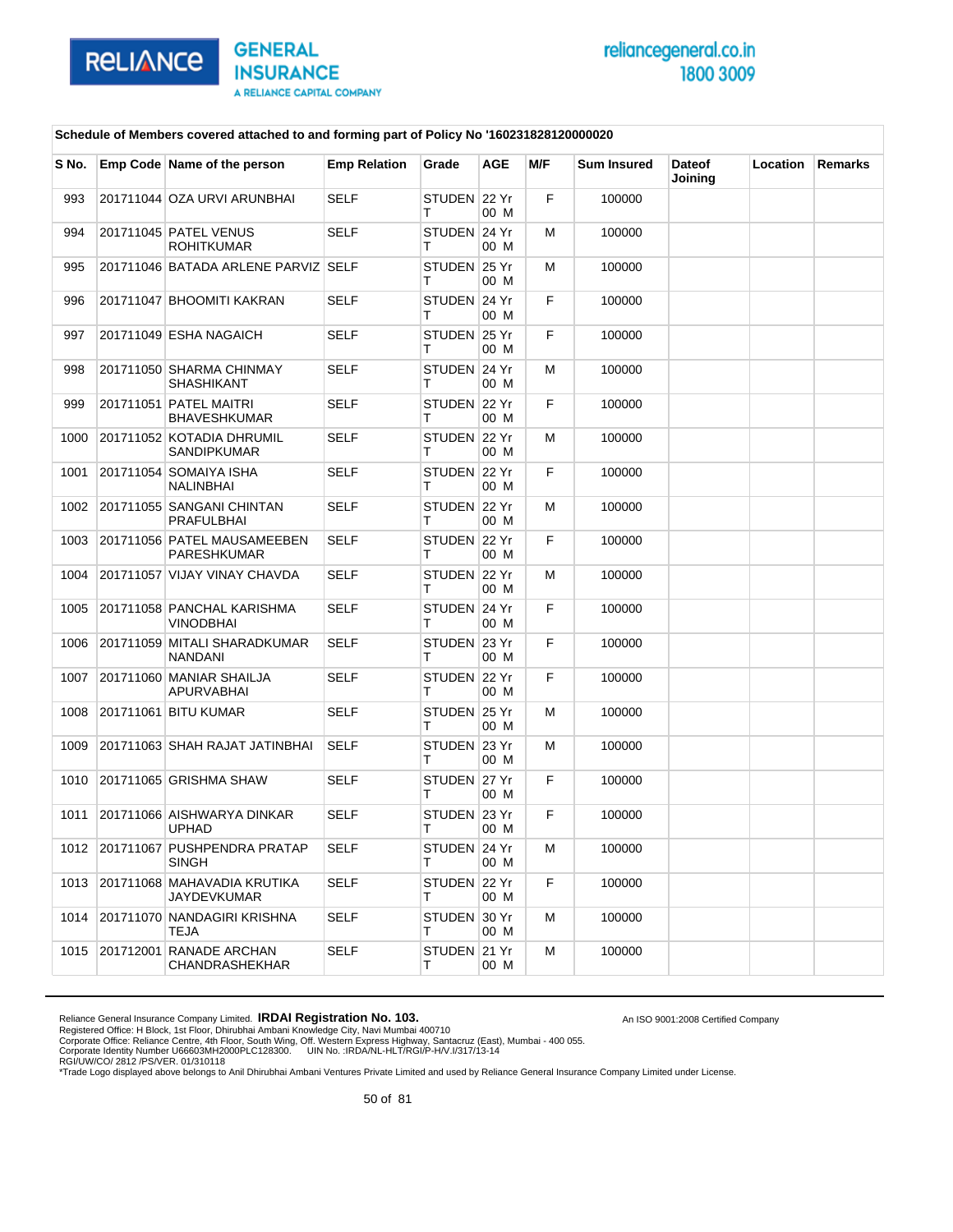

An ISO 9001:2008 Certified Company

### **Schedule of Members covered attached to and forming part of Policy No '160231828120000020**

| S No. |                  | Emp Code Name of the person                  | <b>Emp Relation</b> | Grade             | <b>AGE</b> | M/F | <b>Sum Insured</b> | <b>Dateof</b><br>Joining | <b>Location</b> | <b>Remarks</b> |
|-------|------------------|----------------------------------------------|---------------------|-------------------|------------|-----|--------------------|--------------------------|-----------------|----------------|
| 1016  |                  | 201712002 SHAH DHRUVIL                       | <b>SELF</b>         | STUDEN 21 Yr<br>т | 00 M       | M   | 100000             |                          |                 |                |
| 1017  |                  | 201712003 RAI SAHIL SANJAY                   | <b>SELF</b>         | STUDEN 22 Yr<br>т | 00 M       | м   | 100000             |                          |                 |                |
| 1018  |                  | 201712004 VANZARA YASH<br><b>NILESHKUMAR</b> | <b>SELF</b>         | STUDEN 21 Yr<br>т | 00 M       | M   | 100000             |                          |                 |                |
| 1019  |                  | 201712005 ACHARYA DHRUV<br><b>ROHITBHAI</b>  | <b>SELF</b>         | STUDEN 21 Yr<br>т | 00 M       | M   | 100000             |                          |                 |                |
| 1020  |                  | 201712006 HIMANSHU KUMAR<br><b>SAHU</b>      | <b>SELF</b>         | STUDEN 25 Yr<br>т | 00 M       | м   | 100000             |                          |                 |                |
| 1021  |                  | 201712007 SHAH KISHAN<br>ASHWINBHAI          | <b>SELF</b>         | STUDEN 21 Yr<br>т | 00 M       | M   | 100000             |                          |                 |                |
| 1022  |                  | 201712008 MEHTA YASH ANILBHAI                | <b>SELF</b>         | STUDEN 21 Yr<br>т | 00 M       | M   | 100000             |                          |                 |                |
| 1023  |                  | 201712009 PRABHU RASHMI JAIDEV SELF          |                     | STUDEN 21 Yr<br>т | 00 M       | F   | 100000             |                          |                 |                |
| 1024  |                  | 201712010 DHYANI SHASHANK<br><b>KESHAV</b>   | <b>SELF</b>         | STUDEN 21 Yr<br>т | 00 M       | м   | 100000             |                          |                 |                |
| 1025  |                  | 201712011 VALBHANI JAYESH<br><b>ASHOK</b>    | <b>SELF</b>         | STUDEN 21 Yr<br>т | 00 M       | м   | 100000             |                          |                 |                |
| 1026  |                  | 201712013 KOCHAR RISHABH<br><b>MAHENDRA</b>  | <b>SELF</b>         | STUDEN 21 Yr<br>т | 00 M       | M   | 100000             |                          |                 |                |
| 1027  |                  | 201712014 BAGADIA KRISHMA<br><b>CHIRAG</b>   | <b>SELF</b>         | STUDEN 21 Yr<br>т | 00 M       | F   | 100000             |                          |                 |                |
| 1028  |                  | 201712016 BUCH VIDVATA KIRAN                 | <b>SELF</b>         | STUDEN 21 Yr<br>т | 00 M       | F   | 100000             |                          |                 |                |
| 1029  |                  | 201712017 JAIN HARSH LOKESH                  | <b>SELF</b>         | STUDEN 21 Yr<br>т | 00 M       | M   | 100000             |                          |                 |                |
| 1030  |                  | 201712018 ADITYA PERIWAL                     | <b>SELF</b>         | STUDEN 19 Yr<br>т | 00 M       | м   | 100000             |                          |                 |                |
| 1031  | 201712019 SHAIKH | <b>SHAGUFTAANJUM</b><br><b>SHAKILAHEMAD</b>  | <b>SELF</b>         | STUDEN 23 Yr<br>т | 00 M       | F   | 100000             |                          |                 |                |
| 1032  |                  | 201712020 DUTTA MRINAL ARUP                  | <b>SELF</b>         | STUDEN 21 Yr<br>т | 00 M       | M   | 100000             |                          |                 |                |
| 1033  |                  | 201712021 JAIN SURABHI<br>SANJAYKUMAR        | <b>SELF</b>         | STUDEN 21 Yr<br>т | 00 M       | F   | 100000             |                          |                 |                |
| 1034  |                  | 201712022 MALVIYA VANEETA<br><b>MULCHAND</b> | <b>SELF</b>         | STUDEN 22 Yr<br>т | 00 M       | F   | 100000             |                          |                 |                |
| 1035  |                  | 201712023 BHOOTRA PALAK<br><b>ANILKUMAR</b>  | <b>SELF</b>         | STUDEN 21 Yr<br>т | 00 M       | F   | 100000             |                          |                 |                |
| 1036  |                  | 201712024 HINGORANI ABHISHEK<br>SHANKARLAL   | <b>SELF</b>         | STUDEN 22 Yr<br>т | 00 M       | M   | 100000             |                          |                 |                |
| 1037  |                  | 201712025 PATHAK CHARVI<br>PARESH            | <b>SELF</b>         | STUDEN 22 Yr<br>Τ | 00 M       | F   | 100000             |                          |                 |                |

Reliance General Insurance Company Limited. **IRDAI Registration No. 103.**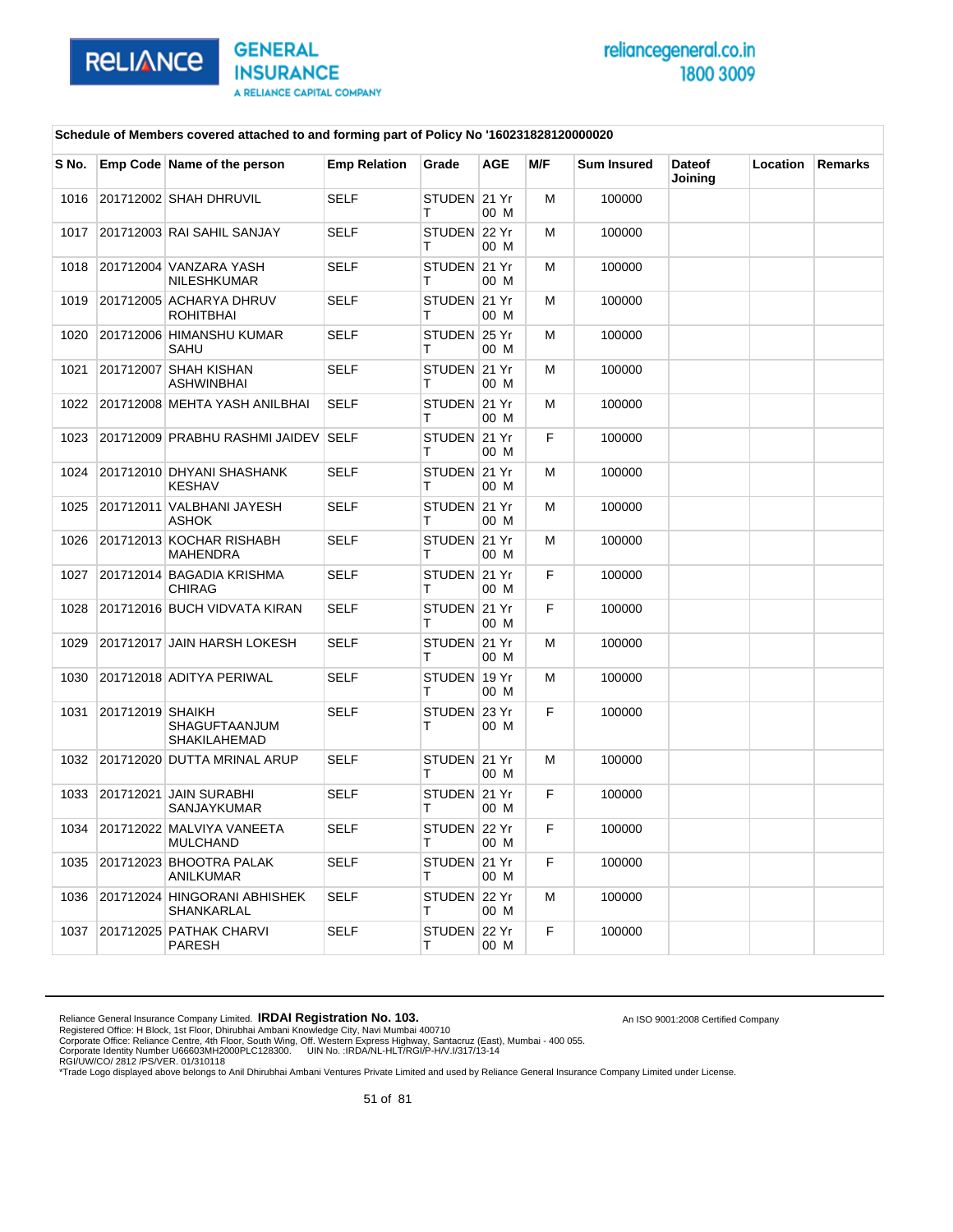

An ISO 9001:2008 Certified Company

### **Schedule of Members covered attached to and forming part of Policy No '160231828120000020**

| S No. |                  | Emp Code Name of the person                       | <b>Emp Relation</b> | Grade              | AGE  | M/F | <b>Sum Insured</b> | <b>Dateof</b><br>Joining | Location | Remarks |
|-------|------------------|---------------------------------------------------|---------------------|--------------------|------|-----|--------------------|--------------------------|----------|---------|
| 1038  |                  | 201712026 JAFRI SHEHBAZHAIDER<br><b>ZIAHAIDER</b> | <b>SELF</b>         | STUDEN 22 Yr<br>т  | 00 M | М   | 100000             |                          |          |         |
| 1039  |                  | 201712027 PRIYA HANDEKAR                          | <b>SELF</b>         | STUDEN 23 Yr<br>т  | 00 M | F   | 100000             |                          |          |         |
| 1040  |                  | 201712029 CHEVLI CHIRAG<br><b>URESHKUMAR</b>      | <b>SELF</b>         | STUDEN 21 Yr<br>т  | 00 M | м   | 100000             |                          |          |         |
| 1041  |                  | 201712030 SACHDEV HITESH<br>RAMNIKLAL             | <b>SELF</b>         | STUDEN 21 Yr<br>т  | 00 M | М   | 100000             |                          |          |         |
| 1042  |                  | 201712031 PANCHAL MAYUR<br><b>DINESHBHAI</b>      | <b>SELF</b>         | STUDEN 21 Yr<br>т  | 00 M | м   | 100000             |                          |          |         |
| 1043  |                  | 201712032 YATRI DHOLAKIA                          | <b>SELF</b>         | STUDEN 21 Yr<br>т  | 00 M | F   | 100000             |                          |          |         |
| 1044  |                  | 201712033 SHAH BHAKTI                             | <b>SELF</b>         | STUDEN 22 Yr<br>т  | 00 M | F   | 100000             |                          |          |         |
| 1045  |                  | 201712034 PRIYANSH CHINTAN<br><b>SHETH</b>        | <b>SELF</b>         | STUDEN 21 Yr<br>т  | 00 M | м   | 100000             |                          |          |         |
| 1046  |                  | 201712035 AMI VIJAYKUMAR BHATT                    | SELF                | STUDEN 22 Yr<br>т  | 00 M | F   | 100000             |                          |          |         |
| 1047  | 201712036 TULIKA |                                                   | <b>SELF</b>         | STUDEN 24 Yr<br>т  | 00 M | F   | 100000             |                          |          |         |
| 1048  |                  | 201712037 CHRISTIAN RICHA ROBIN SELF              |                     | STUDEN 23 Yr<br>т  | 00 M | F   | 100000             |                          |          |         |
| 1049  |                  | 201712038 DAVE NUPUR SANJAY                       | <b>SELF</b>         | STUDEN 21 Yr<br>т  | 00 M | F   | 100000             |                          |          |         |
| 1050  |                  | 201712039 SHAH RUTVI<br><b>BIRENKUMAR</b>         | <b>SELF</b>         | STUDEN 21 Yr<br>т  | 00 M | F   | 100000             |                          |          |         |
| 1051  |                  | 201712040 TAILOR RITESH<br><b>DAKSHESHKUMAR</b>   | <b>SELF</b>         | STUDEN 22 Yr<br>т  | 00 M | м   | 100000             |                          |          |         |
| 1052  |                  | 201712041 LALWANI DEEPAK<br><b>RAMESH</b>         | <b>SELF</b>         | STUDEN 21 Yr<br>т  | 00 M | м   | 100000             |                          |          |         |
| 1053  |                  | 201712042 PRIYANSHI PATSARIA                      | <b>SELF</b>         | STUDEN 23 Yr<br>т  | 00 M | F   | 100000             |                          |          |         |
| 1054  |                  | 201712043 SURANI SAHIL<br><b>SIRAJBHAI</b>        | SELF                | STUDEN 21 Yr<br>т  | 00 M | м   | 100000             |                          |          |         |
| 1055  |                  | 201712044 AMISHA FARKYA                           | <b>SELF</b>         | STUDEN 22 Yr<br>т  | 00 M | F   | 100000             |                          |          |         |
| 1056  |                  | 201712045 DOSHI SAHIL<br>JITENDRAKUMAR            | <b>SELF</b>         | STUDEN 21 Yr<br>т  | 00 M | м   | 100000             |                          |          |         |
| 1057  |                  | 201712046 SHAH KRUPALI<br><b>SUNILKUMAR</b>       | SELF                | STUDEN ∣21 Yr<br>т | 00 M | F   | 100000             |                          |          |         |
| 1058  |                  | 201712047 SHAH PARTH KINJAL                       | <b>SELF</b>         | STUDEN 22 Yr<br>т  | 00 M | м   | 100000             |                          |          |         |
| 1059  |                  | 201712048 NIKHIL JETHALAL PATEL                   | <b>SELF</b>         | STUDEN 22 Yr<br>т  | 00 M | м   | 100000             |                          |          |         |
| 1060  |                  | 201712049 SOLANKI ADITI<br>PIYUSHBHAI             | SELF                | STUDEN 20 Yr<br>т  | 00 M | м   | 100000             |                          |          |         |

Reliance General Insurance Company Limited. **IRDAI Registration No. 103.**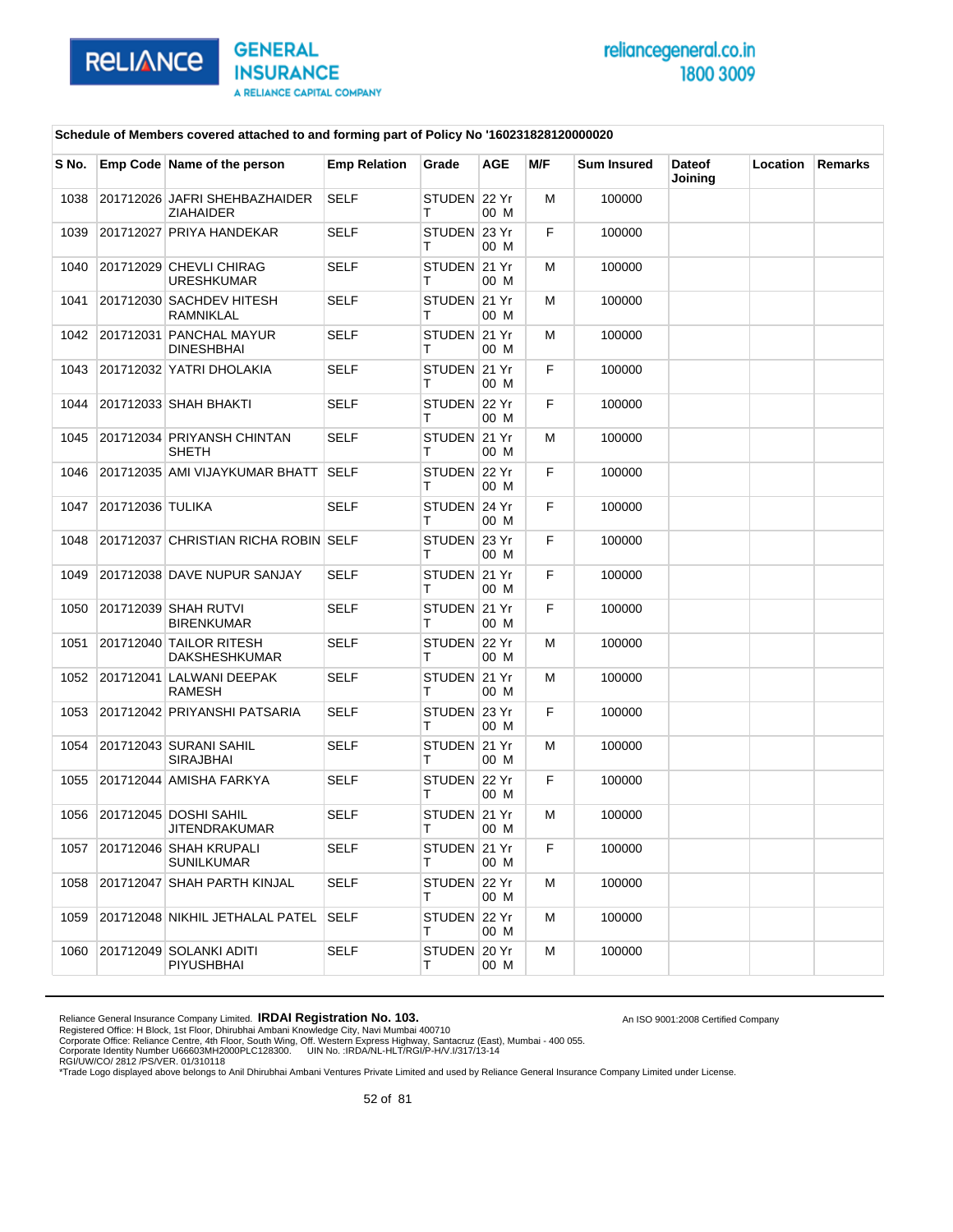

An ISO 9001:2008 Certified Company

### **Schedule of Members covered attached to and forming part of Policy No '160231828120000020**

| S No. |                    | Emp Code Name of the person                        | <b>Emp Relation</b> | Grade              | AGE  | M/F | <b>Sum Insured</b> | <b>Dateof</b><br>Joining | Location | <b>Remarks</b> |
|-------|--------------------|----------------------------------------------------|---------------------|--------------------|------|-----|--------------------|--------------------------|----------|----------------|
| 1061  |                    | 201712050 SHAH AYUSHI APURVA                       | <b>SELF</b>         | STUDEN 21 Yr<br>т  | 00 M | F   | 100000             |                          |          |                |
| 1062  |                    | 201712051 SONI SHILPI<br><b>NAINESHKUMAR</b>       | SELF                | STUDEN 21 Yr<br>т  | 00 M | F   | 100000             |                          |          |                |
| 1063  |                    | 201712052 PARIKH NISHA AMITBHAI                    | SELF                | STUDEN 21 Yr<br>т  | 00 M | F   | 100000             |                          |          |                |
| 1064  | 201712054 BACHANI  | KAMLESHKUMAR<br>THAKURBHAI                         | <b>SELF</b>         | STUDEN 21 Yr<br>т  | 00 M | м   | 100000             |                          |          |                |
| 1065  |                    | 201712055 SHAH DEEP<br><b>MANISHBHAI</b>           | <b>SELF</b>         | STUDEN 21 Yr<br>т  | 00 M | М   | 100000             |                          |          |                |
| 1066  |                    | 201712056 DEEPAK KUMAR                             | <b>SELF</b>         | STUDEN 22 Yr<br>т  | 00 M | м   | 100000             |                          |          |                |
| 1067  |                    | 201712057 DARJI RUTUL<br><b>MANISHBHAI</b>         | <b>SELF</b>         | STUDEN 21 Yr<br>т  | 00 M | м   | 100000             |                          |          |                |
| 1068  |                    | 201712058 CHINIWALA MOHAMED<br>AQUIB MIYAMOHAMED   | SELF                | STUDEN 22 Yr<br>т  | 00 M | м   | 100000             |                          |          |                |
| 1069  |                    | 201712059 JARIWALA PRIYANSHI<br><b>HITESHBHAI</b>  | <b>SELF</b>         | STUDEN 21 Yr<br>т  | 00 M | м   | 100000             |                          |          |                |
| 1070  |                    | 201712060 SAHIL KOTHARI                            | <b>SELF</b>         | STUDEN 23 Yr<br>т  | 00 M | м   | 100000             |                          |          |                |
| 1071  | 201712061 AVIK SEN |                                                    | <b>SELF</b>         | STUDEN 32 Yr<br>т  | 00 M | м   | 100000             |                          |          |                |
| 1072  |                    | 201712062 GUPTA HARSH<br>PRAKASHBHAI               | <b>SELF</b>         | STUDEN 21 Yr<br>т  | 00 M | м   | 100000             |                          |          |                |
| 1073  |                    | 201712063 SHAH AASHKA<br><b>SAMIRBHAI</b>          | <b>SELF</b>         | STUDEN 21 Yr<br>т  | 00 M | F   | 100000             |                          |          |                |
| 1074  |                    | 201712065 VORA RAJVEE APOORVA SELF                 |                     | STUDEN 21 Yr<br>т  | 00 M | F   | 100000             |                          |          |                |
| 1075  |                    | 201712066 SONI PRIT MANISHBHAI                     | <b>SELF</b>         | STUDEN 21 Yr<br>т  | 00 M | м   | 100000             |                          |          |                |
| 1076  |                    | 201712067 AMAN KUMAR GUPTA                         | <b>SELF</b>         | STUDEN 20 Yr<br>т  | 00 M | м   | 100000             |                          |          |                |
| 1077  |                    | 201712068 CHINIWALA SAMINA<br><b>MOHAMED AQUIB</b> | <b>SELF</b>         | STUDEN 22 Yr<br>т  | 00 M | F   | 100000             |                          |          |                |
| 1078  |                    | 201712069 SHILPI KANUBHAI<br>SHARMA                | <b>SELF</b>         | STUDEN 21 Yr<br>т  | 00 M | F.  | 100000             |                          |          |                |
| 1079  |                    | 201712070 SHIMPA SHARMA                            | <b>SELF</b>         | STUDEN 23 Yr       | 00 M | F   | 100000             |                          |          |                |
| 1080  |                    | 201712071 DODIYA PRIYANKA<br><b>KETANBHAI</b>      | SELF                | STUDEN 20 Yr<br>T. | 00 M | F   | 100000             |                          |          |                |
| 1081  |                    | 201712072 MAYUR LALWANI                            | <b>SELF</b>         | STUDEN 23 Yr<br>T. | 00 M | м   | 100000             |                          |          |                |
| 1082  |                    | 201712073 SHAH JANUSHI<br>PARAGBHAI                | <b>SELF</b>         | STUDEN 21 Yr<br>т  | 00 M | F.  | 100000             |                          |          |                |

Reliance General Insurance Company Limited. **IRDAI Registration No. 103.**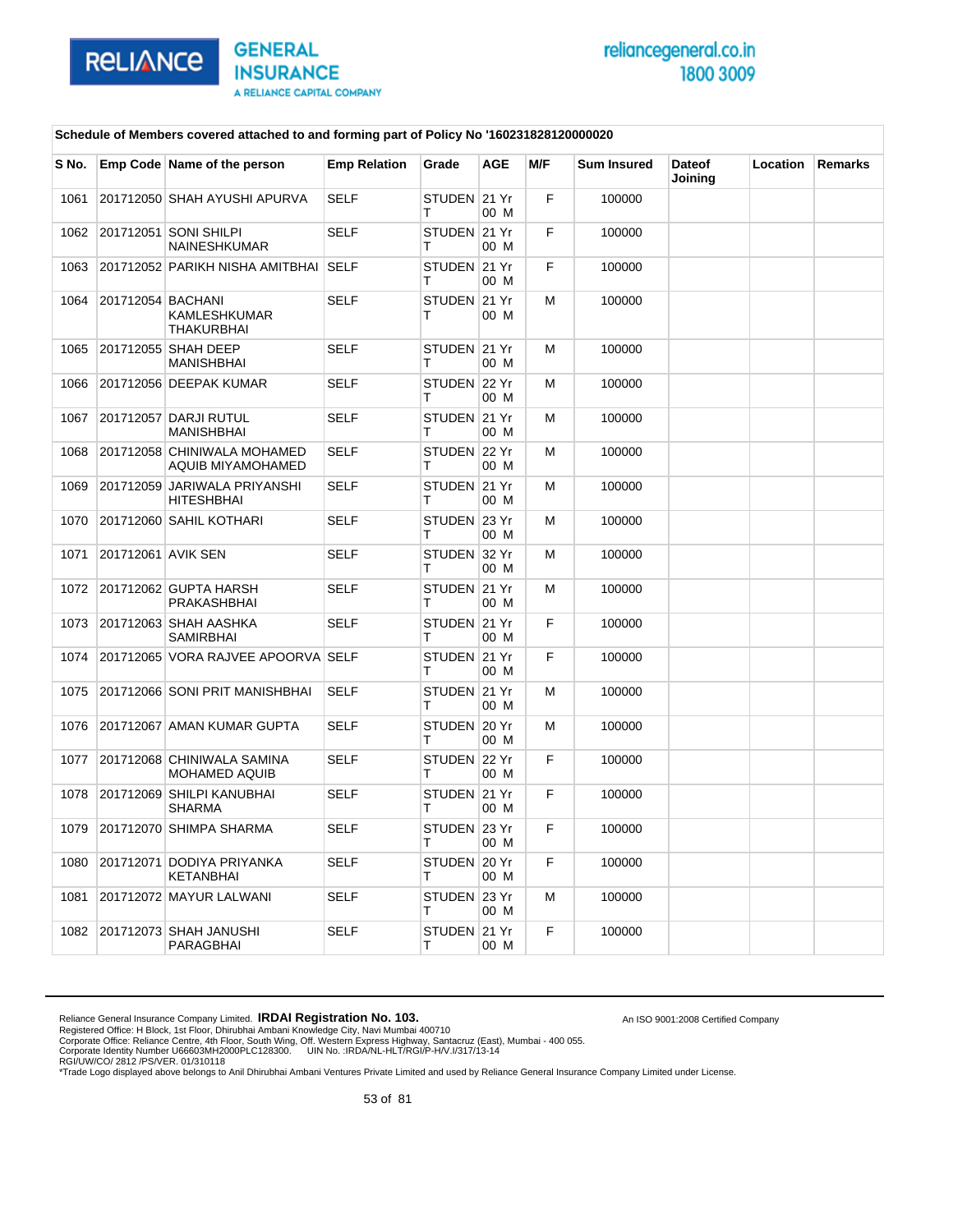

An ISO 9001:2008 Certified Company

#### **Schedule of Members covered attached to and forming part of Policy No '160231828120000020**

| S No. |           | Emp Code Name of the person                          | <b>Emp Relation</b> | Grade             | <b>AGE</b> | M/F | <b>Sum Insured</b> | <b>Dateof</b><br>Joining | Location | Remarks |
|-------|-----------|------------------------------------------------------|---------------------|-------------------|------------|-----|--------------------|--------------------------|----------|---------|
| 1083  |           | 201712074 SHAH PRASHAM<br><b>NILESHKUMAR</b>         | <b>SELF</b>         | STUDEN 21 Yr<br>т | 00 M       | м   | 100000             |                          |          |         |
| 1084  |           | 201712075 MAHESHWARI AKSHITA<br>MANOHARLAL           | <b>SELF</b>         | STUDEN 23 Yr<br>т | 00 M       | F   | 100000             |                          |          |         |
| 1085  |           | 201712076 RAJVIR UTSAV<br>CHANDRAKANT                | <b>SELF</b>         | STUDEN 22 Yr<br>т | 00 M       | M   | 100000             |                          |          |         |
| 1086  |           | 201712077 THAKKAR GAURAV<br><b>MANSUKHBHAI</b>       | <b>SELF</b>         | STUDEN 21 Yr<br>т | 00 M       | м   | 100000             |                          |          |         |
| 1087  |           | 201712078 NEBHANI LALIT<br>SHANKARLAL                | <b>SELF</b>         | STUDEN 23 Yr<br>т | 00 M       | M   | 100000             |                          |          |         |
| 1088  |           | 201712080 SAKSHI MITTAL                              | <b>SELF</b>         | STUDEN 22 Yr<br>т | 00 M       | F   | 100000             |                          |          |         |
| 1089  |           | 201712081 CHAUHAN TUFEL<br><b>RAFIKBHAI</b>          | <b>SELF</b>         | STUDEN 21 Yr<br>т | 00 M       | M   | 100000             |                          |          |         |
| 1090  |           | 201712082 SHIKHA ASHISH MANIAR                       | <b>SELF</b>         | STUDEN 21 Yr<br>т | 00 M       | F   | 100000             |                          |          |         |
| 1091  |           | 201712083 PATEL PARTH<br><b>NITESHBHAI</b>           | <b>SELF</b>         | STUDEN 21 Yr<br>т | 00 M       | M   | 100000             |                          |          |         |
| 1092  |           | 201712084 KIRTI PURSWANI                             | <b>SELF</b>         | STUDEN 21 Yr<br>т | 00 M       | F   | 100000             |                          |          |         |
| 1093  |           | 201712085 GAJJAR MADHAVI<br><b>MILAPBHAI</b>         | <b>SELF</b>         | STUDEN 21 Yr<br>т | 00 M       | F   | 100000             |                          |          |         |
| 1094  |           | 201712086 MENGHANI ANKITA<br><b>JAIKISHAN</b>        | <b>SELF</b>         | STUDEN 21 Yr<br>т | 00 M       | F   | 100000             |                          |          |         |
| 1095  |           | 201712087 BHALALA ANKIT<br>PARESHBHAI                | <b>SELF</b>         | STUDEN 22 Yr<br>т | 00 M       | м   | 100000             |                          |          |         |
| 1096  |           | 201712088 SHUKLA PIYUSH<br>KAMLESHBHAI               | <b>SELF</b>         | STUDEN 22 Yr<br>т | 00 M       | м   | 100000             |                          |          |         |
| 1097  |           | 201712089 VYAS NIDHI<br><b>MAYURKUMAR</b>            | <b>SELF</b>         | STUDEN 21 Yr<br>т | 00 M       | F   | 100000             |                          |          |         |
| 1098  |           | 201712090 MS. SHEJAL AGRAWAL                         | <b>SELF</b>         | STUDEN 20 Yr<br>т | 00 M       | F   | 100000             |                          |          |         |
| 1099  |           | 201712091 ABHIJNA PATHAK                             | <b>SELF</b>         | STUDEN 21 Yr<br>т | 00 M       | M   | 100000             |                          |          |         |
| 1100  |           | 201712092 SONI PRIYANK<br><b>BHAVIKKUMAR</b>         | <b>SELF</b>         | STUDEN 21 Yr<br>т | 00 M       | M   | 100000             |                          |          |         |
| 1101  |           | 201712093 DYER STUTI NIKUNJBHAI SELF                 |                     | STUDEN 21 Yr<br>т | 00 M       | F   | 100000             |                          |          |         |
| 1102  |           | 201712094 MAGNANI MANISH<br>NARENDRABHAI             | SELF                | STUDEN 20 Yr<br>т | 00 M       | M   | 100000             |                          |          |         |
| 1103  |           | 201712095 SHAH ANSHUL KAUSHAL SELF                   |                     | STUDEN 21 Yr<br>т | 00 M       | M   | 100000             |                          |          |         |
| 1104  |           | 201712096 BAGGA NAVDEEP SINGH SELF<br>AMARJEET SINGH |                     | STUDEN 22 Yr<br>т | 00 M       | м   | 100000             |                          |          |         |
| 1105  | 201712097 | <b>JAKHAR NISHA</b><br><b>RAJENDRASINGH</b>          | <b>SELF</b>         | STUDEN 22 Yr<br>т | 00 M       | F   | 100000             |                          |          |         |

Reliance General Insurance Company Limited. **IRDAI Registration No. 103.**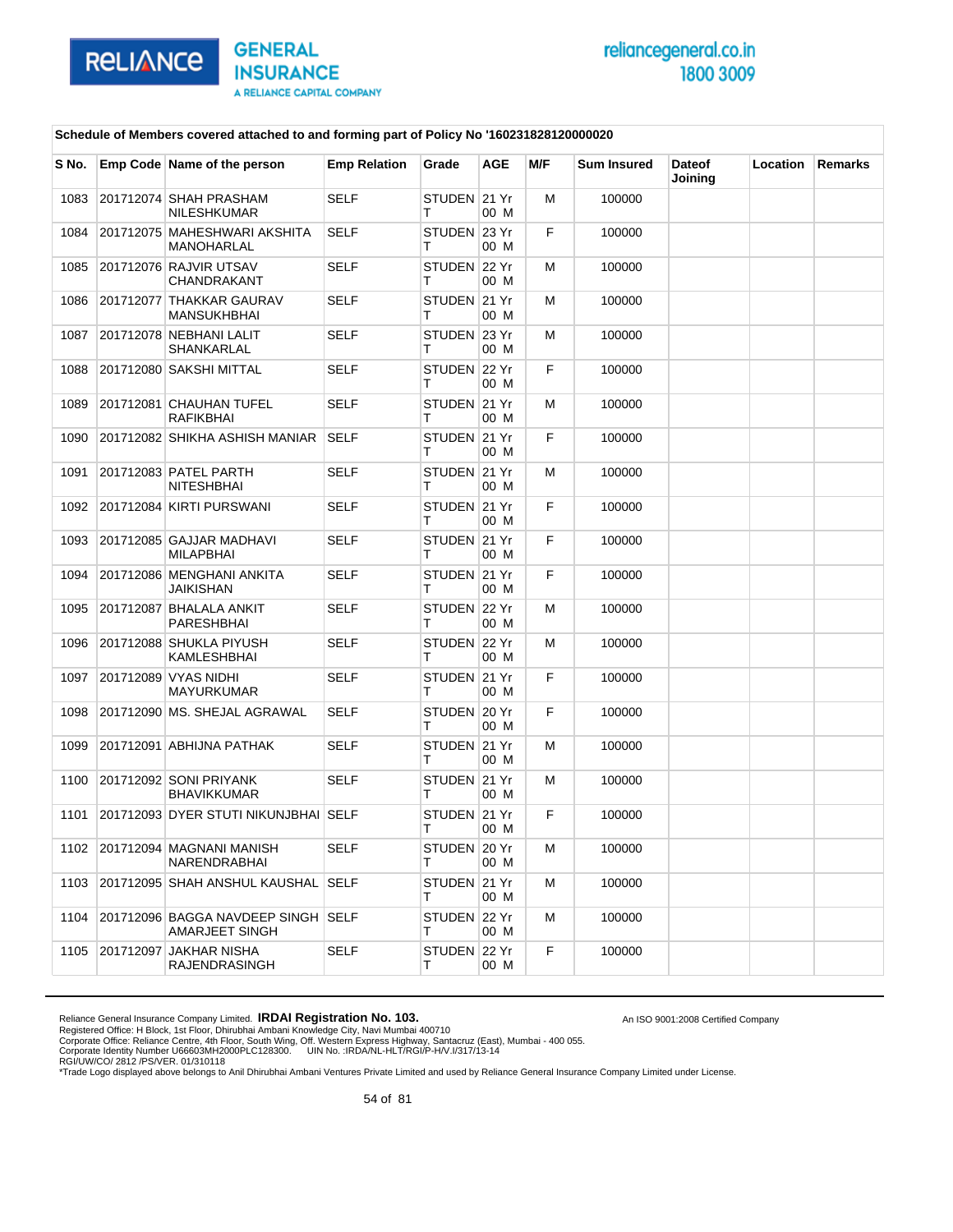

An ISO 9001:2008 Certified Company

### **Schedule of Members covered attached to and forming part of Policy No '160231828120000020**

| S No. | Emp Code Name of the person                           | <b>Emp Relation</b> | Grade             | AGE  | M/F | <b>Sum Insured</b> | <b>Dateof</b><br>Joining | Location | Remarks |
|-------|-------------------------------------------------------|---------------------|-------------------|------|-----|--------------------|--------------------------|----------|---------|
| 1106  | 201712099 KHATRI NILESH SURESH SELF                   |                     | STUDEN 21 Yr<br>т | 00 M | M   | 100000             |                          |          |         |
| 1107  | 201712100 SHAH KUNJAN<br><b>SHAILESHBHAI</b>          | <b>SELF</b>         | STUDEN 21 Yr<br>т | 00 M | М   | 100000             |                          |          |         |
| 1108  | 201712101 MEHTA DARSHIL<br>KALPESHBHAI                | SELF                | STUDEN 21 Yr<br>т | 00 M | м   | 100000             |                          |          |         |
| 1109  | 201712102 SURTI DEVISHA<br><b>VINAYBHAI</b>           | <b>SELF</b>         | STUDEN 21 Yr<br>т | 00 M | F   | 100000             |                          |          |         |
| 1110  | 201712103 BHAVSAR ASTHA<br><b>BIRENKUMAR</b>          | <b>SELF</b>         | STUDEN 21 Yr<br>т | 00 M | F.  | 100000             |                          |          |         |
| 1111  | 201712104 AKHANI VISHANTKUMAR<br><b>RAMESHCHANDRA</b> | <b>SELF</b>         | STUDEN 21 Yr<br>т | 00 M | м   | 100000             |                          |          |         |
| 1112  | 201712107 AABADANI ALIASGAR<br>SAIFUDDINBHAI          | <b>SELF</b>         | STUDEN 21 Yr<br>т | 00 M | м   | 100000             |                          |          |         |
| 1113  | 201712108 MALIVAD KANU<br><b>BABUBHAI</b>             | <b>SELF</b>         | STUDEN 21 Yr<br>т | 00 M | м   | 100000             |                          |          |         |
| 1114  | 201712109 DHANDHUKIYA<br><b>DARSHAN YOGESH</b>        | SELF                | STUDEN 21 Yr<br>т | 00 M | м   | 100000             |                          |          |         |
| 1115  | 201712110 SHAH KRUSHANG<br><b>MAYANKBHAI</b>          | <b>SELF</b>         | STUDEN 22 Yr<br>т | 00 M | м   | 100000             |                          |          |         |
| 1116  | 201712111 SONI NIRVISHA<br><b>KISHORBHAI</b>          | <b>SELF</b>         | STUDEN 21 Yr<br>т | 00 M | F   | 100000             |                          |          |         |
| 1117  | 201712112 KALOLIYA PARTH<br><b>DIPTESHBHAI</b>        | <b>SELF</b>         | STUDEN 21 Yr<br>т | 00 M | м   | 100000             |                          |          |         |
| 1118  | 201712113 SHAH AAYUSHI<br><b>DHARMESHBHAI</b>         | <b>SELF</b>         | STUDEN 21 Yr<br>т | 00 M | F   | 100000             |                          |          |         |
| 1119  | 201712114 CHAUHAN DRASHTI<br>JANAKBHAI                | <b>SELF</b>         | STUDEN 21 Yr<br>т | 00 M | F   | 100000             |                          |          |         |
| 1120  | 201712115 SONI MIHIR<br><b>DIPAKKUMAR</b>             | SELF                | STUDEN 21 Yr<br>т | 00 M | М   | 100000             |                          |          |         |
| 1121  | 201712116 PRAJAPATI LIPIBEN<br><b>SANJAYKUMAR</b>     | <b>SELF</b>         | STUDEN 21 Yr<br>т | 00 M | F   | 100000             |                          |          |         |
| 1122  | 201712117 ANKITKUMAR<br>PANKAJBHAI BOGHRA             | <b>SELF</b>         | STUDEN 21 Yr<br>т | 00 M | м   | 100000             |                          |          |         |
| 1123  | 201712118 PATEL BHUMI<br>DHARMENDRABHAI               | SELF                | STUDEN 21 Yr<br>т | 00 M | F   | 100000             |                          |          |         |
| 1124  | 201712119 SHAH RIYA<br><b>MINESHKUMAR</b>             | <b>SELF</b>         | STUDEN 21 Yr<br>т | 00 M | F   | 100000             |                          |          |         |
| 1125  | 201712120 DEEPAK KUMAR SINGH                          | SELF                | STUDEN 24 Yr<br>т | 00 M | м   | 100000             |                          |          |         |
| 1126  | 201712121 MITTAL PALAK<br>KAMALNAYAN                  | SELF                | STUDEN 21 Yr<br>т | 00 M | F   | 100000             |                          |          |         |
| 1127  | 201712122 SOURABH KOTHARI                             | <b>SELF</b>         | STUDEN 22 Yr<br>т | 00 M | м   | 100000             |                          |          |         |
| 1128  | 201714002 PATEL PARTH SUNIL                           | <b>SELF</b>         | STUDEN 25 Yr<br>т | 00 M | м   | 100000             |                          |          |         |

Reliance General Insurance Company Limited. **IRDAI Registration No. 103.**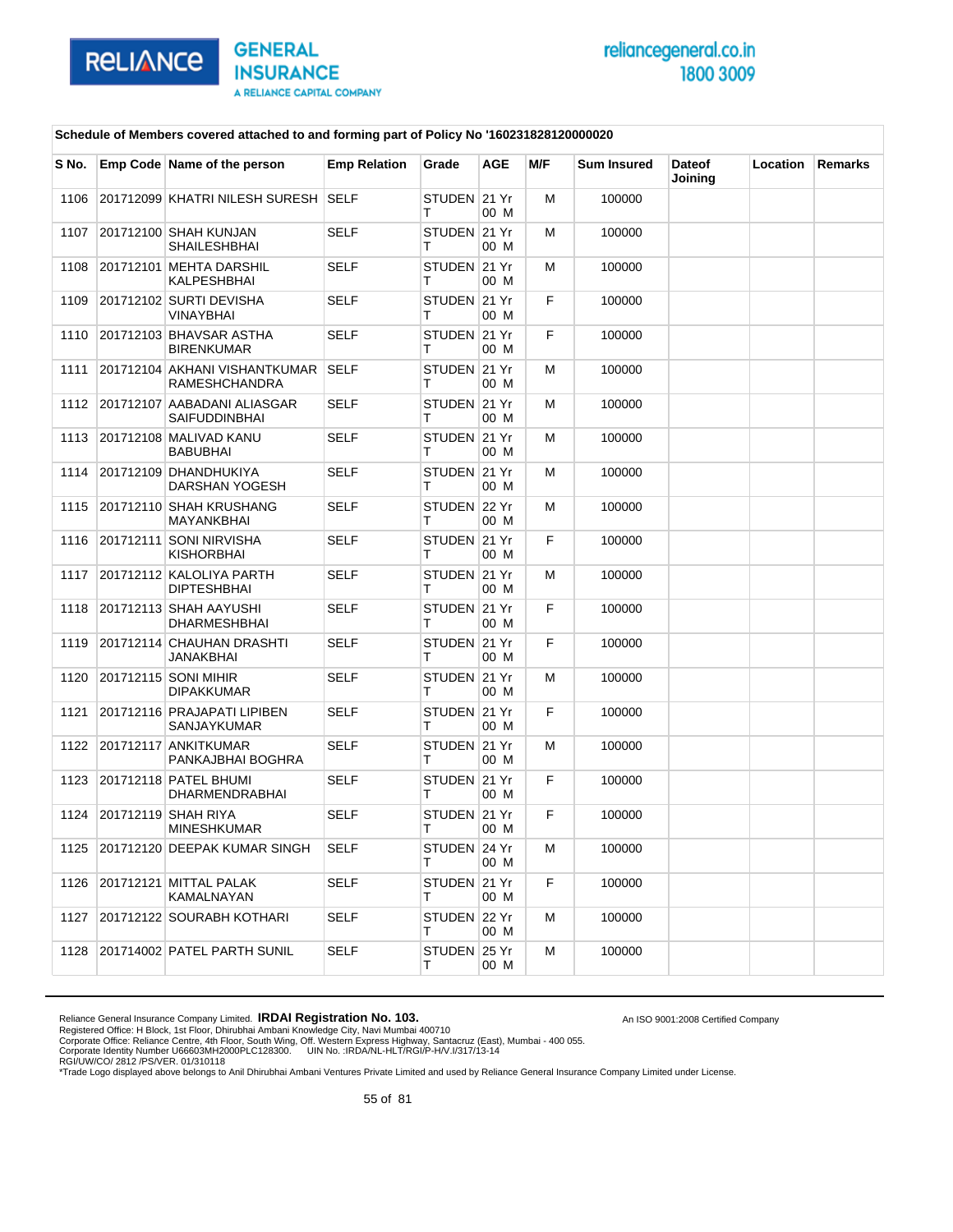

### **Schedule of Members covered attached to and forming part of Policy No '160231828120000020**

| S No. | Emp Code Name of the person                      | <b>Emp Relation</b> | Grade             | AGE  | M/F | <b>Sum Insured</b> | <b>Dateof</b><br>Joining | Location | Remarks |
|-------|--------------------------------------------------|---------------------|-------------------|------|-----|--------------------|--------------------------|----------|---------|
| 1129  | 201714004 ANUPRIYA AGNIHOTRI                     | <b>SELF</b>         | STUDEN 25 Yr<br>т | 00 M | F   | 100000             |                          |          |         |
| 1130  | 201714005 VIKAS YADAV                            | SELF                | STUDEN 24 Yr<br>т | 00 M | M   | 100000             |                          |          |         |
| 1131  | 201714008 DISHANT CHIRAG SHAH                    | SELF                | STUDEN 23 Yr<br>т | 00 M | M   | 100000             |                          |          |         |
| 1132  | 201714009 SHWETA SINWAL                          | <b>SELF</b>         | STUDEN 24 Yr<br>т | 00 M | F   | 100000             |                          |          |         |
| 1133  | 201714010 AAKANKSHA A<br><b>AGARWAL</b>          | <b>SELF</b>         | STUDEN 24 Yr<br>т | 00 M | F   | 100000             |                          |          |         |
| 1134  | 201714011 KADEGIA BHAVIK<br>JETHABHAI            | <b>SELF</b>         | STUDEN 24 Yr<br>т | 00 M | M   | 100000             |                          |          |         |
| 1135  | 201721001 PRIYANKA GUPTA                         | <b>SELF</b>         | STUDEN 26 Yr<br>т | 00 M | F   | 100000             |                          |          |         |
| 1136  | 201721002 SURYA PRAKASH                          | <b>SELF</b>         | STUDEN 31 Yr<br>т | 00 M | M   | 100000             |                          |          |         |
| 1137  | 201721003 PRAMOD TRIPATHI                        | <b>SELF</b>         | STUDEN 30 Yr<br>т | 00 M | M   | 100000             |                          |          |         |
| 1138  | 201721004 KALGI GANDHI                           | <b>SELF</b>         | STUDEN 26 Yr<br>т | 00 M | F   | 100000             |                          |          |         |
| 1139  | 201721005 VAGHELA MAITRI<br><b>MAHENDRAKUMAR</b> | SELF                | STUDEN 25 Yr<br>т | 00 M | F   | 100000             |                          |          |         |
| 1140  | 201721006 MEVADA PRATIK<br><b>BABULAL</b>        | <b>SELF</b>         | STUDEN 29 Yr<br>т | 00 M | M   | 100000             |                          |          |         |
| 1141  | 201721007 NEHA ARORA                             | <b>SELF</b>         | STUDEN 32 Yr<br>т | 00 M | F   | 100000             |                          |          |         |
| 1142  | 201721010 PRATIK GHOSH                           | <b>SELF</b>         | STUDEN 28 Yr<br>т | 00 M | м   | 100000             |                          |          |         |
| 1143  | 201721011 RAMRAKHIYANI MADHVI<br><b>NITIN</b>    | <b>SELF</b>         | STUDEN 31 Yr<br>т | 00 M | F   | 100000             |                          |          |         |
| 1144  | 201721012 SOURAV DEB                             | <b>SELF</b>         | STUDEN 26 Yr<br>т | 00 M | м   | 100000             |                          |          |         |
| 1145  | 201721013 ANKITA MEHROTRA                        | <b>SELF</b>         | STUDEN 28 Yr<br>т | 00 M | F   | 100000             |                          |          |         |
| 1146  | 201721015 DAVE VIRALKUMAR<br><b>ASHOKKUMAR</b>   | <b>SELF</b>         | STUDEN 30 Yr<br>т | 00 M | M   | 100000             |                          |          |         |
| 1147  | 201721016 SHANTI SWAROOP<br><b>MOHARANA</b>      | <b>SELF</b>         | STUDEN 28 Yr<br>т | 00 M | м   | 100000             |                          |          |         |
| 1148  | 201721017 BIBIN BABY JOHN                        | SELF                | STUDEN 28 Yr<br>Т | 00 M | Μ   | 100000             |                          |          |         |
| 1149  | 201801001 ASHISH SHARMA                          | <b>SELF</b>         | STUDEN 17 Yr<br>т | 00 M | M   | 100000             |                          |          |         |
| 1150  | 201801002 MADDURI SRIRAM                         | <b>SELF</b>         | STUDEN 18 Yr<br>Τ | 00 M | м   | 100000             |                          |          |         |
| 1151  | 201801003 POPAT JAYESH<br>CHANDRESHKUMAR         | SELF                | STUDEN 17 Yr<br>т | 00 M | м   | 100000             |                          |          |         |

Reliance General Insurance Company Limited. **IRDAI Registration No. 103.** 

Registered Office: H Block, 1st Floor, Dhirubhai Ambani Knowledge City, Navi Mumbai 400710<br>Corporate Office: Reliance Centre, 4th Floor, South Wing, Off. Western Express Highway, Santacruz (East), Mumbai - 400 055.<br>Corpor

An ISO 9001:2008 Certified Company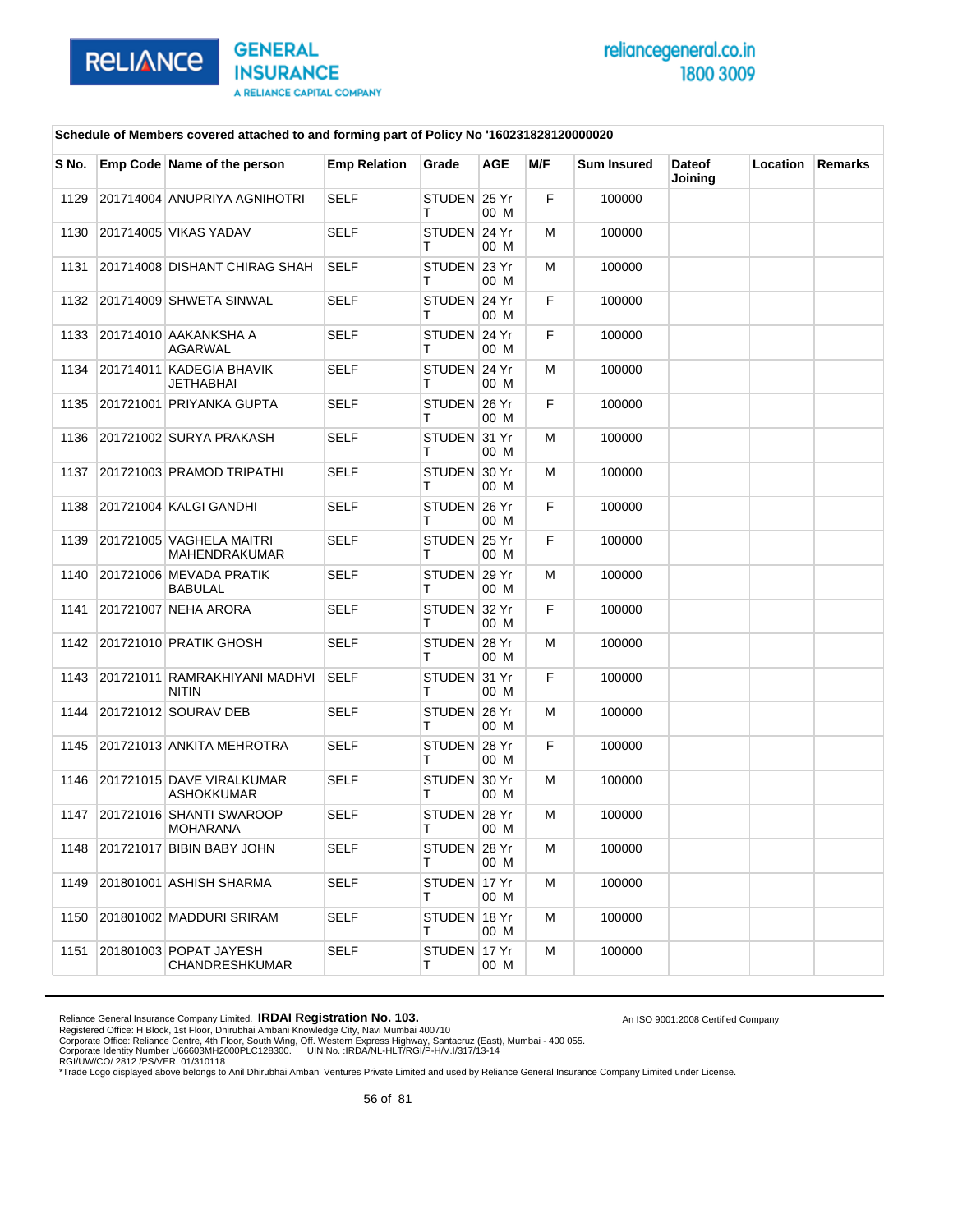

An ISO 9001:2008 Certified Company

### **Schedule of Members covered attached to and forming part of Policy No '160231828120000020**

| S No. |           | Emp Code Name of the person                    | <b>Emp Relation</b> | Grade             | <b>AGE</b> | M/F | <b>Sum Insured</b> | <b>Dateof</b><br>Joining | <b>Location</b> | <b>Remarks</b> |
|-------|-----------|------------------------------------------------|---------------------|-------------------|------------|-----|--------------------|--------------------------|-----------------|----------------|
| 1152  |           | 201801004 RATANPARA MAHIR<br>YOGESHBHAI        | <b>SELF</b>         | STUDEN 17 Yr<br>т | 00 M       | м   | 100000             |                          |                 |                |
| 1153  |           | 201801005 KUSHAGRA PATHAK                      | <b>SELF</b>         | STUDEN 17 Yr<br>т | 00 M       | м   | 100000             |                          |                 |                |
| 1154  |           | 201801006 SUVAGIYA RIDHAM<br>RAJESHBHAI        | <b>SELF</b>         | STUDEN 17 Yr<br>т | 00 M       | м   | 100000             |                          |                 |                |
| 1155  |           | 201801008 SHAH ADITYA ARPIT                    | <b>SELF</b>         | STUDEN 18 Yr<br>т | 00 M       | м   | 100000             |                          |                 |                |
| 1156  |           | 201801009 RAMANI NAYAN<br>GOBARBHAI            | <b>SELF</b>         | STUDEN 17 Yr<br>т | 00 M       | м   | 100000             |                          |                 |                |
| 1157  |           | 201801010 SANKET JAIN                          | <b>SELF</b>         | STUDEN 18 Yr<br>т | 00 M       | м   | 100000             |                          |                 |                |
| 1158  |           | 201801011 PRASHANTH VEJANDLA                   | <b>SELF</b>         | STUDEN 17 Yr<br>т | 00 M       | м   | 100000             |                          |                 |                |
| 1159  |           | 201801012 DIVYANSH KHATRI                      | <b>SELF</b>         | STUDEN 18 Yr<br>т | 00 M       | м   | 100000             |                          |                 |                |
| 1160  |           | 201801013 PATEL NISARG<br><b>HIMANSHUKUMAR</b> | <b>SELF</b>         | STUDEN 18 Yr<br>т | 00 M       | м   | 100000             |                          |                 |                |
| 1161  |           | 201801014 MARGI HINGRAJIA                      | <b>SELF</b>         | STUDEN 19 Yr<br>т | 00 M       | F.  | 100000             |                          |                 |                |
| 1162  |           | 201801015 SHANTANU TYAGI                       | <b>SELF</b>         | STUDEN 18 Yr<br>т | 00 M       | м   | 100000             |                          |                 |                |
| 1163  |           | 201801016 VISAJ NIRAV SHAH                     | <b>SELF</b>         | STUDEN 18 Yr<br>т | 00 M       | м   | 100000             |                          |                 |                |
| 1164  |           | 201801017 KORADIA MITESH<br>HITESHBHAI         | <b>SELF</b>         | STUDEN 17 Yr<br>т | 00 M       | м   | 100000             |                          |                 |                |
| 1165  |           | 201801018 MAHAVEER BOHRA                       | <b>SELF</b>         | STUDEN 18 Yr<br>т | 00 M       | м   | 100000             |                          |                 |                |
| 1166  |           | 201801019 ROHAN JASORIA                        | <b>SELF</b>         | STUDEN 17 Yr<br>т | 00 M       | м   | 100000             |                          |                 |                |
| 1167  |           | 201801020 KIRTAN HITESH<br>DELWADIA            | <b>SELF</b>         | STUDEN 18 Yr<br>т | 00 M       | м   | 100000             |                          |                 |                |
| 1168  |           | 201801021 DAVE PRAYUSH MANISH SELF             |                     | STUDEN 17 Yr<br>Т | 00 M       | м   | 100000             |                          |                 |                |
| 1169  |           | 201801022 JOSHI HARSHIL<br><b>MANISHKUMAR</b>  | <b>SELF</b>         | STUDEN 18 Yr<br>т | 00 M       | м   | 100000             |                          |                 |                |
| 1170  |           | 201801023 ARIHANT PRATAP SINGH SELF            |                     | STUDEN 17 Yr<br>т | 00 M       | м   | 100000             |                          |                 |                |
| 1171  |           | 201801024 AKSHAY ASHVINBHAI<br>MUNGALPARA      | <b>SELF</b>         | STUDEN 17 Yr<br>т | 00 M       | M   | 100000             |                          |                 |                |
| 1172  |           | 201801025 HEMANG SHRIMALI                      | SELF                | STUDEN 18 Yr<br>т | 00 M       | м   | 100000             |                          |                 |                |
| 1173  |           | 201801026 HARSHIL MANISH<br>GANDHI             | <b>SELF</b>         | STUDEN 18 Yr<br>т | 00 M       | M   | 100000             |                          |                 |                |
| 1174  | 201801027 | JAGETIA NISHIT<br>VASANTKUMAR                  | <b>SELF</b>         | STUDEN 17 Yr<br>т | 00 M       | М   | 100000             |                          |                 |                |

Reliance General Insurance Company Limited. **IRDAI Registration No. 103.**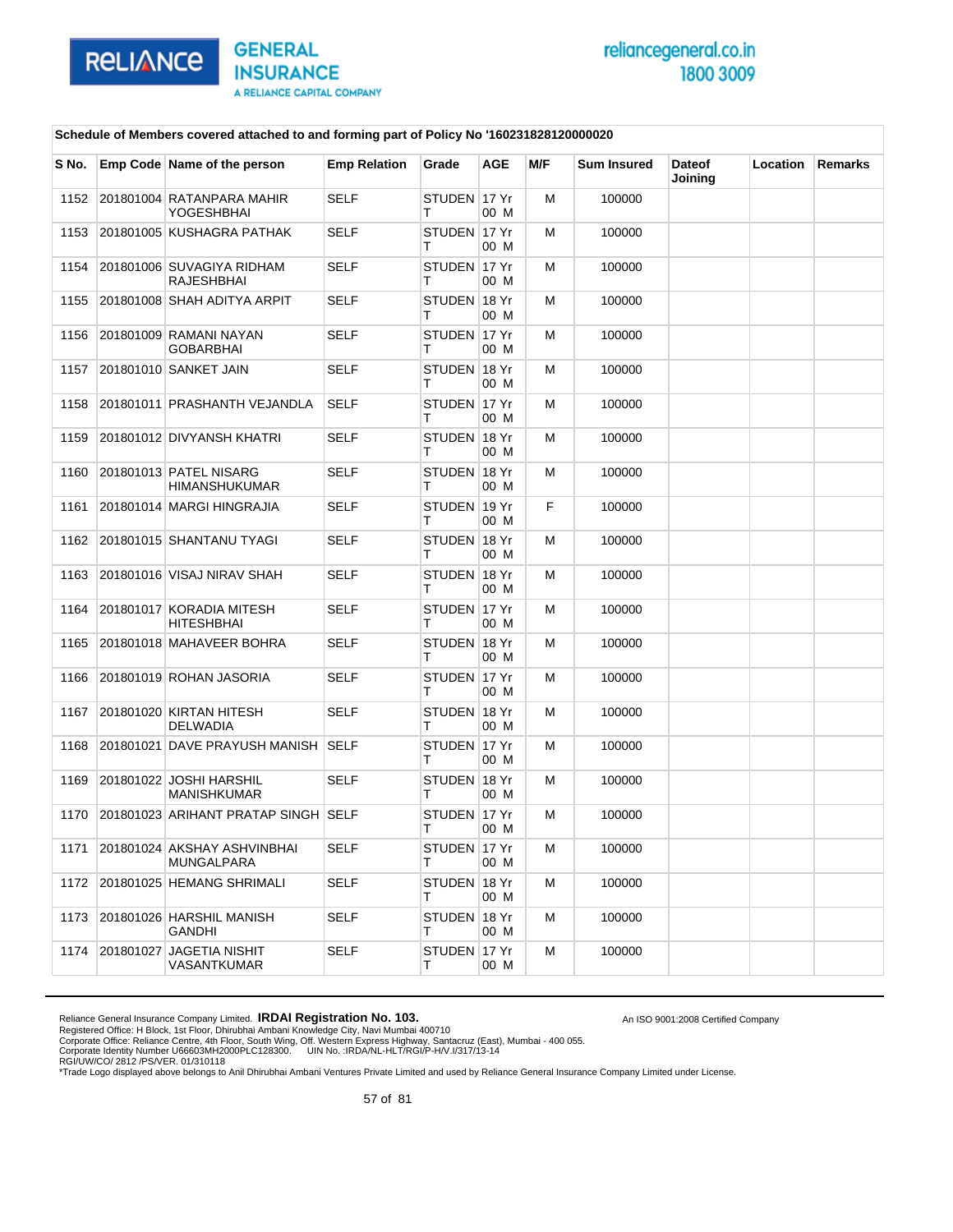

### **Schedule of Members covered attached to and forming part of Policy No '160231828120000020**

| S No. | Emp Code Name of the person                    | <b>Emp Relation</b> | Grade              | AGE  | M/F | <b>Sum Insured</b> | <b>Dateof</b><br>Joining | Location | Remarks |
|-------|------------------------------------------------|---------------------|--------------------|------|-----|--------------------|--------------------------|----------|---------|
| 1175  | 201801028 AKSHYA GARG                          | <b>SELF</b>         | STUDEN 17 Yr<br>т  | 00 M | M   | 100000             |                          |          |         |
| 1176  | 201801029 MODI HARSH PARAG                     | <b>SELF</b>         | STUDEN 18 Yr<br>т  | 00 M | м   | 100000             |                          |          |         |
| 1177  | 201801030 NIKHIL DINESH MEHTA                  | <b>SELF</b>         | STUDEN 18 Yr<br>т  | 00 M | м   | 100000             |                          |          |         |
| 1178  | 201801031 SRISHTI KALRA                        | <b>SELF</b>         | STUDEN 18 Yr<br>т  | 00 M | F.  | 100000             |                          |          |         |
| 1179  | 201801032 HEMANT JAIN                          | <b>SELF</b>         | STUDEN 19 Yr<br>т  | 00 M | м   | 100000             |                          |          |         |
| 1180  | 201801033 DESAI MIHIR SHIRISH                  | <b>SELF</b>         | STUDEN 17 Yr<br>т  | 00 M | м   | 100000             |                          |          |         |
| 1181  | 201801034 DEVANSHU ANAND<br>VITHLANI           | <b>SELF</b>         | STUDEN 18 Yr<br>т  | 00 M | м   | 100000             |                          |          |         |
| 1182  | 201801035 THAKKAR VEDANT<br><b>DIPENKUMAR</b>  | <b>SELF</b>         | STUDEN 18 Yr<br>т  | 00 M | м   | 100000             |                          |          |         |
| 1183  | 201801036 SHAH VISHWA<br>DHARMENDRA            | <b>SELF</b>         | STUDEN 18 Yr<br>т  | 00 M | F   | 100000             |                          |          |         |
| 1184  | 201801037 PUSHPANG SINGH<br><b>RATHORE</b>     | <b>SELF</b>         | STUDEN 18 Yr<br>т  | 00 M | M   | 100000             |                          |          |         |
| 1185  | 201801038 CHIRAYU CHAPLOT                      | SELF                | STUDEN 19 Yr<br>т  | 00 M | м   | 100000             |                          |          |         |
| 1186  | 201801039 MAHI HARSHADBHAI<br>PATEL            | <b>SELF</b>         | STUDEN 18 Yr<br>т  | 00 M | F   | 100000             |                          |          |         |
| 1187  | 201801040 CHAITANYA PATEL                      | <b>SELF</b>         | STUDEN 17 Yr<br>т  | 00 M | M   | 100000             |                          |          |         |
| 1188  | 201801041 AKARSH JAIN                          | <b>SELF</b>         | STUDEN 19 Yr<br>т  | 00 M | м   | 100000             |                          |          |         |
| 1189  | 201801042 GHAGHADA YASH<br>JITESHBHAI          | <b>SELF</b>         | STUDEN 17 Yr<br>т  | 00 M | м   | 100000             |                          |          |         |
| 1190  | 201801043 AGRAWAL ARCHIT<br>RAKESHKUMAR        | <b>SELF</b>         | STUDEN 18 Yr<br>т  | 00 M | M   | 100000             |                          |          |         |
| 1191  | 201801044 AGRAWAL MOHIT<br>PANKAJBHAI          | <b>SELF</b>         | STUDEN 17 Yr<br>т  | 00 M | м   | 100000             |                          |          |         |
| 1192  | 201801045 TANAYA ALPESHBHAI<br>SHAH            | <b>SELF</b>         | STUDEN 17 Yr<br>т  | 00 M | F   | 100000             |                          |          |         |
| 1193  | 201801046 PATEL RAVI<br>HITENDRABHAI           | <b>SELF</b>         | STUDEN 17 Yr<br>т  | 00 M | M   | 100000             |                          |          |         |
| 1194  | 201801047 BHAGYESH GANATRA                     | SELF                | STUDEN 18 Yr<br>т  | 00 M | M   | 100000             |                          |          |         |
| 1195  | 201801048 AYUSH KRISHAN MOHAN SELF             |                     | STUDEN 17 Yr<br>T. | 00 M | M   | 100000             |                          |          |         |
| 1196  | 201801049 BADODARIYA DARSH<br><b>BIPINBHAI</b> | <b>SELF</b>         | STUDEN 18 Yr<br>т  | 00 M | м   | 100000             |                          |          |         |
| 1197  | 201801050 IYENGAR ANIRUDH<br>VIJAY             | SELF                | STUDEN 18 Yr<br>т  | 00 M | м   | 100000             |                          |          |         |

Reliance General Insurance Company Limited. **IRDAI Registration No. 103.** 

Registered Office: H Block, 1st Floor, Dhirubhai Ambani Knowledge City, Navi Mumbai 400710<br>Corporate Office: Reliance Centre, 4th Floor, South Wing, Off. Western Express Highway, Santacruz (East), Mumbai - 400 055.<br>Corpor

An ISO 9001:2008 Certified Company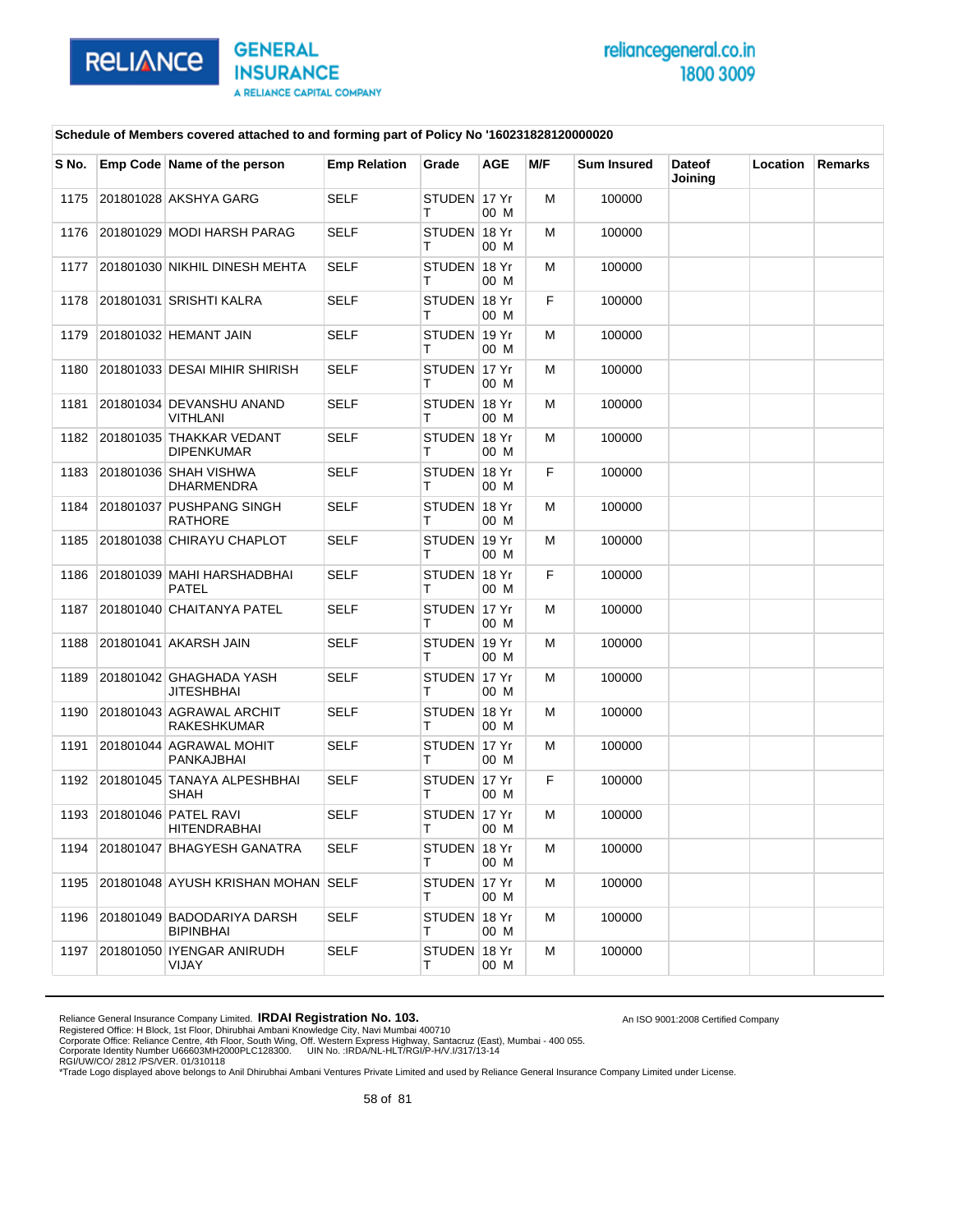

An ISO 9001:2008 Certified Company

### **Schedule of Members covered attached to and forming part of Policy No '160231828120000020**

| S No. | Emp Code Name of the person                 | <b>Emp Relation</b> | Grade               | AGE  | M/F | <b>Sum Insured</b> | <b>Dateof</b><br>Joining | Location | Remarks |
|-------|---------------------------------------------|---------------------|---------------------|------|-----|--------------------|--------------------------|----------|---------|
| 1198  | 201801051 AMIN PREET PRAKASH                | SELF                | STUDEN 18 Yr<br>т   | 00 M | M   | 100000             |                          |          |         |
| 1199  | 201801052 HITESH GOYAL                      | <b>SELF</b>         | STUDEN 18 Yr<br>т   | 00 M | м   | 100000             |                          |          |         |
| 1200  | 201801053 AGRAWAL VATSAL<br>DEVENDRABHAI    | <b>SELF</b>         | STUDEN 18 Yr<br>т   | 00 M | м   | 100000             |                          |          |         |
| 1201  | 201801054 TEJASWA ALIA                      | <b>SELF</b>         | STUDEN 18 Yr<br>т   | 00 M | M   | 100000             |                          |          |         |
| 1202  | 201801055 KHATRI RAHUL NARAIN               | <b>SELF</b>         | STUDEN 18 Yr<br>т   | 00 M | м   | 100000             |                          |          |         |
| 1203  | 201801056 DHRUVIL BHATT                     | <b>SELF</b>         | STUDEN 18 Yr<br>т   | 00 M | м   | 100000             |                          |          |         |
| 1204  | 201801057 KHOKHAR AYAN<br>ABBASALI          | <b>SELF</b>         | STUDEN 17 Yr<br>т   | 00 M | м   | 100000             |                          |          |         |
| 1205  | 201801058 SHUBHAM SHARMA                    | SELF                | STUDEN 20 Yr<br>т   | 00 M | м   | 100000             |                          |          |         |
| 1206  | 201801059 MANAN JOSHI                       | <b>SELF</b>         | STUDEN 18 Yr<br>т   | 00 M | м   | 100000             |                          |          |         |
| 1207  | 201801060 AAYUSH SAURIN DESAI               | <b>SELF</b>         | STUDEN 17 Yr<br>T.  | 00 M | M   | 100000             |                          |          |         |
| 1208  | 201801061 MEHTA ISHAN<br>DARSHANKUMAR       | SELF                | STUDEN 17 Yr<br>т   | 00 M | м   | 100000             |                          |          |         |
| 1209  | 201801062 VYOM SARAF                        | <b>SELF</b>         | STUDEN 17 Yr<br>т   | 00 M | м   | 100000             |                          |          |         |
| 1210  | 201801063 SAMBHAV AGRAWAL                   | <b>SELF</b>         | STUDEN 16 Yr<br>т   | 00 M | M   | 100000             |                          |          |         |
| 1211  | 201801064 SHREYASH LADDHA                   | <b>SELF</b>         | STUDEN 17 Yr<br>т   | 00 M | м   | 100000             |                          |          |         |
| 1212  | 201801065 NAMAN KHANDELWAL                  | <b>SELF</b>         | STUDEN 17 Yr<br>т   | 00 M | м   | 100000             |                          |          |         |
| 1213  | 201801066 KOUSHIK AGARWAL                   | <b>SELF</b>         | STUDEN 17 Yr<br>T.  | 00 M | M   | 100000             |                          |          |         |
| 1214  | 201801067 AAKASH GOYAL                      | <b>SELF</b>         | STUDEN 18 Yr<br>т   | 00 M | м   | 100000             |                          |          |         |
| 1215  | 201801068 TANU AGRAWAL                      | <b>SELF</b>         | STUDEN 19 Yr<br>т   | 00 M | F   | 100000             |                          |          |         |
| 1216  | 201801069 JILLA AMRUTHSAI                   | <b>SELF</b>         | STUDEN 17 Yr<br>т   | 00 M | M   | 100000             |                          |          |         |
| 1217  | 201801070 MAYANI HIREN<br><b>SANJAYBHAI</b> | SELF                | STUDEN   16 Yr<br>т | 00 M | M   | 100000             |                          |          |         |
| 1218  | 201801071 ISHANG KUMAR                      | SELF                | STUDEN 18 Yr<br>T.  | 00 M | M   | 100000             |                          |          |         |
| 1219  | 201801072 RUSHIL BANGIA                     | <b>SELF</b>         | STUDEN 19 Yr<br>T.  | 00 M | м   | 100000             |                          |          |         |
| 1220  | 201801073 RISHI SHIVANI                     | SELF                | STUDEN 18 Yr<br>т   | 00 M | M   | 100000             |                          |          |         |

Reliance General Insurance Company Limited. **IRDAI Registration No. 103.**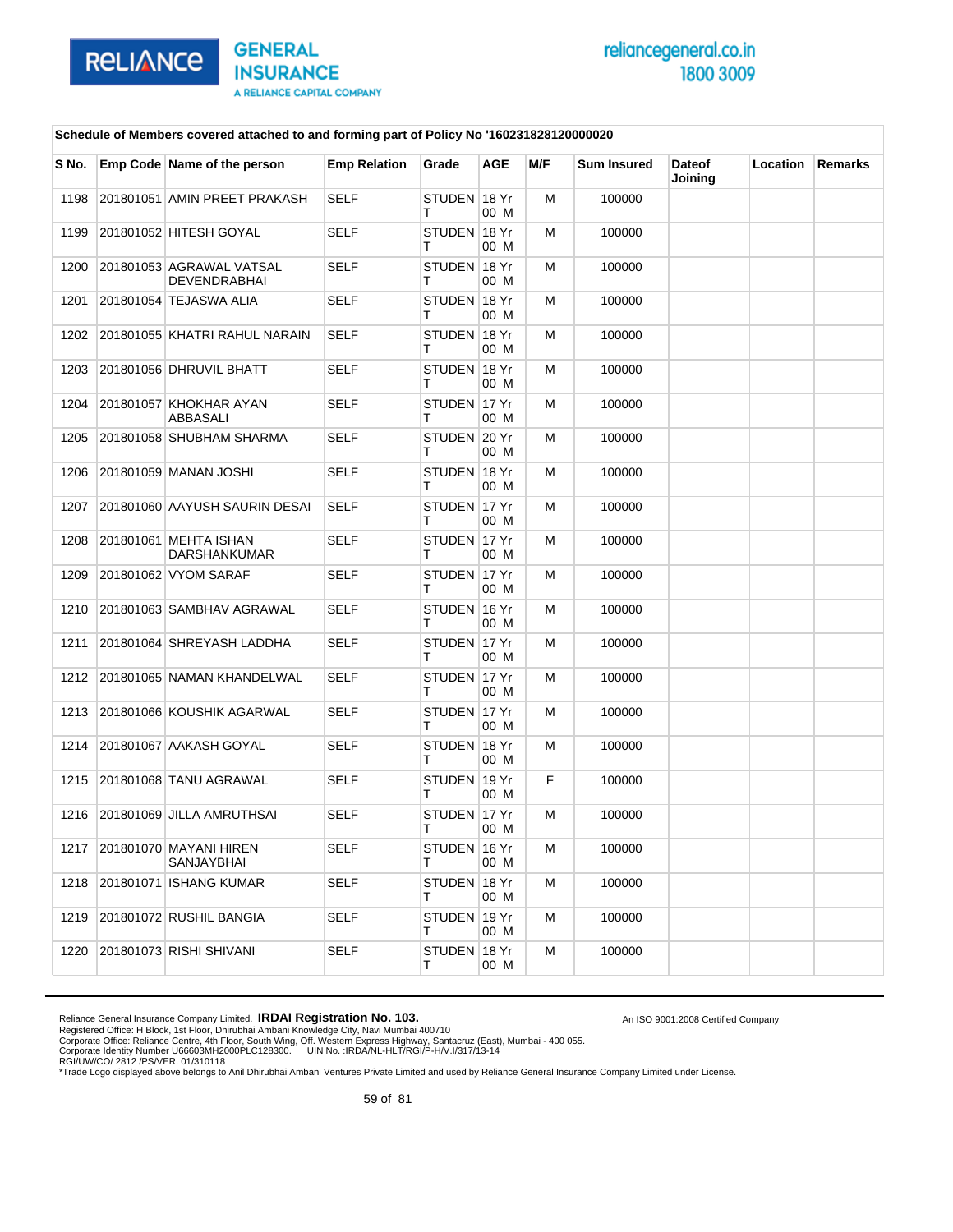

An ISO 9001:2008 Certified Company

### **Schedule of Members covered attached to and forming part of Policy No '160231828120000020**

| S No. | Emp Code Name of the person                                 | <b>Emp Relation</b> | Grade             | <b>AGE</b> | M/F | <b>Sum Insured</b> | <b>Dateof</b><br>Joining | <b>Location</b> | <b>Remarks</b> |
|-------|-------------------------------------------------------------|---------------------|-------------------|------------|-----|--------------------|--------------------------|-----------------|----------------|
| 1221  | 201801074 RITIK MALAVIYA                                    | <b>SELF</b>         | STUDEN 18 Yr<br>т | 00 M       | M   | 100000             |                          |                 |                |
| 1222  | 201801075 AKASH KUMAR SINGH                                 | <b>SELF</b>         | STUDEN 19 Yr<br>т | 00 M       | М   | 100000             |                          |                 |                |
| 1223  | 201801076 NANDANI SHIVANI                                   | <b>SELF</b>         | STUDEN 18 Yr<br>т | 00 M       | F   | 100000             |                          |                 |                |
| 1224  | 201801077 SHRUTI AGRAWAL                                    | <b>SELF</b>         | STUDEN 17 Yr<br>т | 00 M       | F   | 100000             |                          |                 |                |
| 1225  | 201801078 GUNANK GARG                                       | <b>SELF</b>         | STUDEN 17 Yr<br>т | 00 M       | м   | 100000             |                          |                 |                |
| 1226  | 201801079 YAMSANI ROHITH                                    | <b>SELF</b>         | STUDEN 17 Yr<br>т | 00 M       | M   | 100000             |                          |                 |                |
| 1227  | 201801080 SHUBHAM KUMAR                                     | <b>SELF</b>         | STUDEN 18 Yr<br>т | 00 M       | м   | 100000             |                          |                 |                |
| 1228  | 201801081 KAPADIYA KAUSHAL<br><b>GAUTAMBHAI</b>             | <b>SELF</b>         | STUDEN 17 Yr<br>т | 00 M       | м   | 100000             |                          |                 |                |
| 1229  | 201801082 VINJORA BHAVYA<br><b>HARESH</b>                   | <b>SELF</b>         | STUDEN 17 Yr<br>т | 00 M       | м   | 100000             |                          |                 |                |
| 1230  | 201801083 NANAVATI SWAPNIL<br><b>DIPANSHU</b>               | <b>SELF</b>         | STUDEN 17 Yr<br>т | 00 M       | М   | 100000             |                          |                 |                |
| 1231  | 201801084 MAKWANA<br><b>KETULKUMAR</b><br><b>LALITKUMAR</b> | <b>SELF</b>         | STUDEN 18 Yr<br>т | 00 M       | M   | 100000             |                          |                 |                |
| 1232  | 201801085 KAPADIYA ZEAL<br><b>HARSHADKUMAR</b>              | <b>SELF</b>         | STUDEN 17 Yr<br>т | 00 M       | F   | 100000             |                          |                 |                |
| 1233  | 201801086 DIVYESH MANUBHAI<br><b>ROHIT</b>                  | <b>SELF</b>         | STUDEN 18 Yr<br>т | 00 M       | м   | 100000             |                          |                 |                |
| 1234  | 201801087 RISHABH PRAVIN<br><b>RATHOD</b>                   | <b>SELF</b>         | STUDEN 17 Yr<br>т | 00 M       | М   | 100000             |                          |                 |                |
| 1235  | 201801088 SOLANKI ABHISHEK<br>PRIYAKANT                     | <b>SELF</b>         | STUDEN 18 Yr<br>т | 00 M       | м   | 100000             |                          |                 |                |
| 1236  | 201801089 DIPANKAR SUGAT<br><b>NIKESH</b>                   | <b>SELF</b>         | STUDEN 18 Yr<br>т | 00 M       | м   | 100000             |                          |                 |                |
| 1237  | 201801090 RISHABH MAKWANA                                   | <b>SELF</b>         | STUDEN 19 Yr<br>т | 00 M       | M   | 100000             |                          |                 |                |
| 1238  | 201801091 TIPSI JADAV                                       | <b>SELF</b>         | STUDEN 17 Yr<br>т | 00 M       | F   | 100000             |                          |                 |                |
| 1239  | 201801092 SHAH ARPIT<br><b>JAYESHKUMAR</b>                  | <b>SELF</b>         | STUDEN 17 Yr<br>т | 00 M       | м   | 100000             |                          |                 |                |
| 1240  | 201801093 MANISH B CHOPRA                                   | <b>SELF</b>         | STUDEN 17 Yr<br>т | 00 M       | м   | 100000             |                          |                 |                |
| 1241  | 201801094 SOLANKI OMKUMAR<br><b>DHIRENBHAI</b>              | <b>SELF</b>         | STUDEN 18 Yr<br>т | 00 M       | M   | 100000             |                          |                 |                |
| 1242  | 201801095 UDIT S MEENA                                      | <b>SELF</b>         | STUDEN 18 Yr<br>т | 00 M       | M   | 100000             |                          |                 |                |

Reliance General Insurance Company Limited. **IRDAI Registration No. 103.**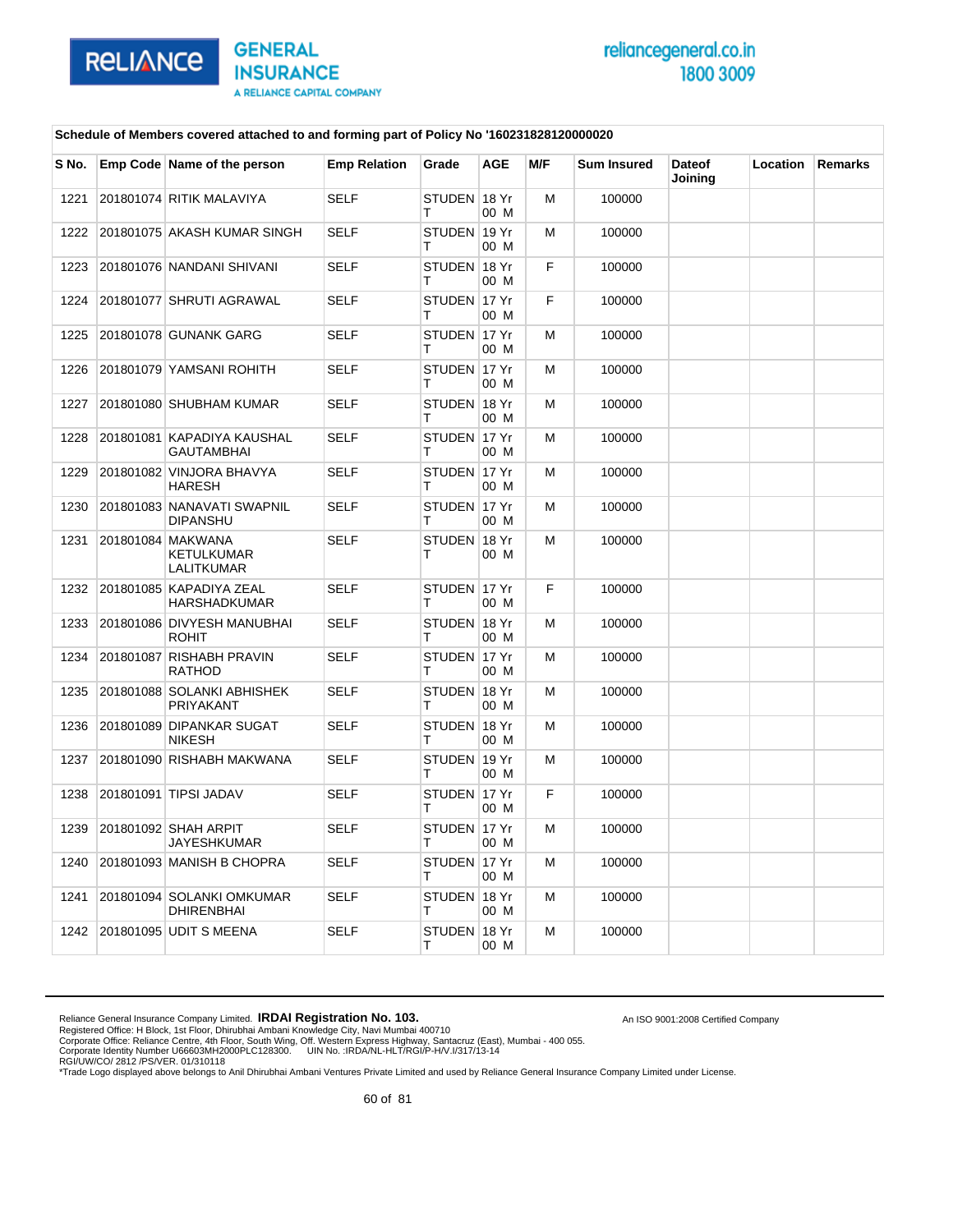

An ISO 9001:2008 Certified Company

### **Schedule of Members covered attached to and forming part of Policy No '160231828120000020**

| S No. |                  | Emp Code Name of the person                | <b>Emp Relation</b> | Grade              | AGE  | M/F | <b>Sum Insured</b> | <b>Dateof</b><br>Joining | Location | Remarks |
|-------|------------------|--------------------------------------------|---------------------|--------------------|------|-----|--------------------|--------------------------|----------|---------|
| 1243  |                  | 201801096 RISHIRAJ MEENA                   | <b>SELF</b>         | STUDEN 18 Yr<br>т  | 00 M | М   | 100000             |                          |          |         |
| 1244  |                  | 201801097 VIVEK RAJ EKKA                   | <b>SELF</b>         | STUDEN 19 Yr<br>т  | 00 M | м   | 100000             |                          |          |         |
| 1245  |                  | 201801098 GOURAV DAMOR                     | <b>SELF</b>         | STUDEN 18 Yr<br>т  | 00 M | М   | 100000             |                          |          |         |
| 1246  |                  | 201801099 DEVANSHU<br><b>CHICHOLIKAR</b>   | <b>SELF</b>         | STUDEN 18 Yr<br>т  | 00 M | М   | 100000             |                          |          |         |
| 1247  |                  | 201801100 NUNAVATH SOUMYA                  | <b>SELF</b>         | STUDEN 17 Yr<br>т  | 00 M | F   | 100000             |                          |          |         |
| 1248  | 201801101 AGRIM  |                                            | <b>SELF</b>         | STUDEN 17 Yr<br>т  | 00 M | м   | 100000             |                          |          |         |
| 1249  | 201801102 ISHANI | <b>BANDYOPADHYAY</b>                       | <b>SELF</b>         | STUDEN 18 Yr<br>т  | 00 M | F   | 100000             |                          |          |         |
| 1250  |                  | 201801103 AADITI ROY                       | <b>SELF</b>         | STUDEN 18 Yr<br>т  | 00 M | F   | 100000             |                          |          |         |
| 1251  |                  | 201801104 VANSHIKA KOCHHAR                 | <b>SELF</b>         | STUDEN 18 Yr<br>т  | 00 M | F.  | 100000             |                          |          |         |
| 1252  |                  | 201801105 JIYA KANUBHAI PATEL              | <b>SELF</b>         | STUDEN 17 Yr<br>т  | 00 M | F   | 100000             |                          |          |         |
| 1253  |                  | 201801106 PRIYAL SURESHBHAI<br><b>RAJ</b>  | <b>SELF</b>         | STUDEN 17 Yr<br>т  | 00 M | F   | 100000             |                          |          |         |
| 1254  |                  | 201801107 DESAI ISHA HITESHBHAI            | <b>SELF</b>         | STUDEN 18 Yr<br>т  | 00 M | F   | 100000             |                          |          |         |
| 1255  |                  | 201801108 ROHIN PRANIT<br><b>NANAVATI</b>  | <b>SELF</b>         | STUDEN 18 Yr<br>т  | 00 M | м   | 100000             |                          |          |         |
| 1256  |                  | 201801109 RISHI SHARMA                     | <b>SELF</b>         | STUDEN 17 Yr<br>т  | 00 M | м   | 100000             |                          |          |         |
| 1257  |                  | 201801110 ANSH AGRAWAL                     | <b>SELF</b>         | STUDEN 17 Yr<br>т  | 00 M | м   | 100000             |                          |          |         |
| 1258  |                  | 201801111 BODIWALA SHIVAM<br><b>MILIND</b> | <b>SELF</b>         | STUDEN 18 Yr<br>т  | 00 M | М   | 100000             |                          |          |         |
| 1259  |                  | 201801112 UJAS THAKKAR                     | <b>SELF</b>         | STUDEN 18 Yr<br>т  | 00 M | м   | 100000             |                          |          |         |
| 1260  |                  | 201801113 RUTVIK DHAVALKUMAR<br>SHAH       | <b>SELF</b>         | STUDEN 18 Yr<br>т  | 00 M | м   | 100000             |                          |          |         |
| 1261  |                  | 201801114 SUDHANSHU MISHRA                 | <b>SELF</b>         | STUDEN 18 Yr<br>т  | 00 M | м   | 100000             |                          |          |         |
| 1262  |                  | 201801115 JIMIL DIPESHKUMAR                | SELF                | STUDEN 18 Yr<br>т  | 00 M | м   | 100000             |                          |          |         |
| 1263  |                  | 201801116 HARSH ASHOK                      | <b>SELF</b>         | STUDEN 18 Yr<br>T. | 00 M | м   | 100000             |                          |          |         |
| 1264  |                  | 201801117 URMIK MAKANI                     | <b>SELF</b>         | STUDEN 18 Yr<br>Τ  | 00 M | м   | 100000             |                          |          |         |
| 1265  |                  | 201801118 SANAPAREDDY MANALI               | SELF                | STUDEN 18 Yr<br>т  | 00 M | F   | 100000             |                          |          |         |

Reliance General Insurance Company Limited. **IRDAI Registration No. 103.**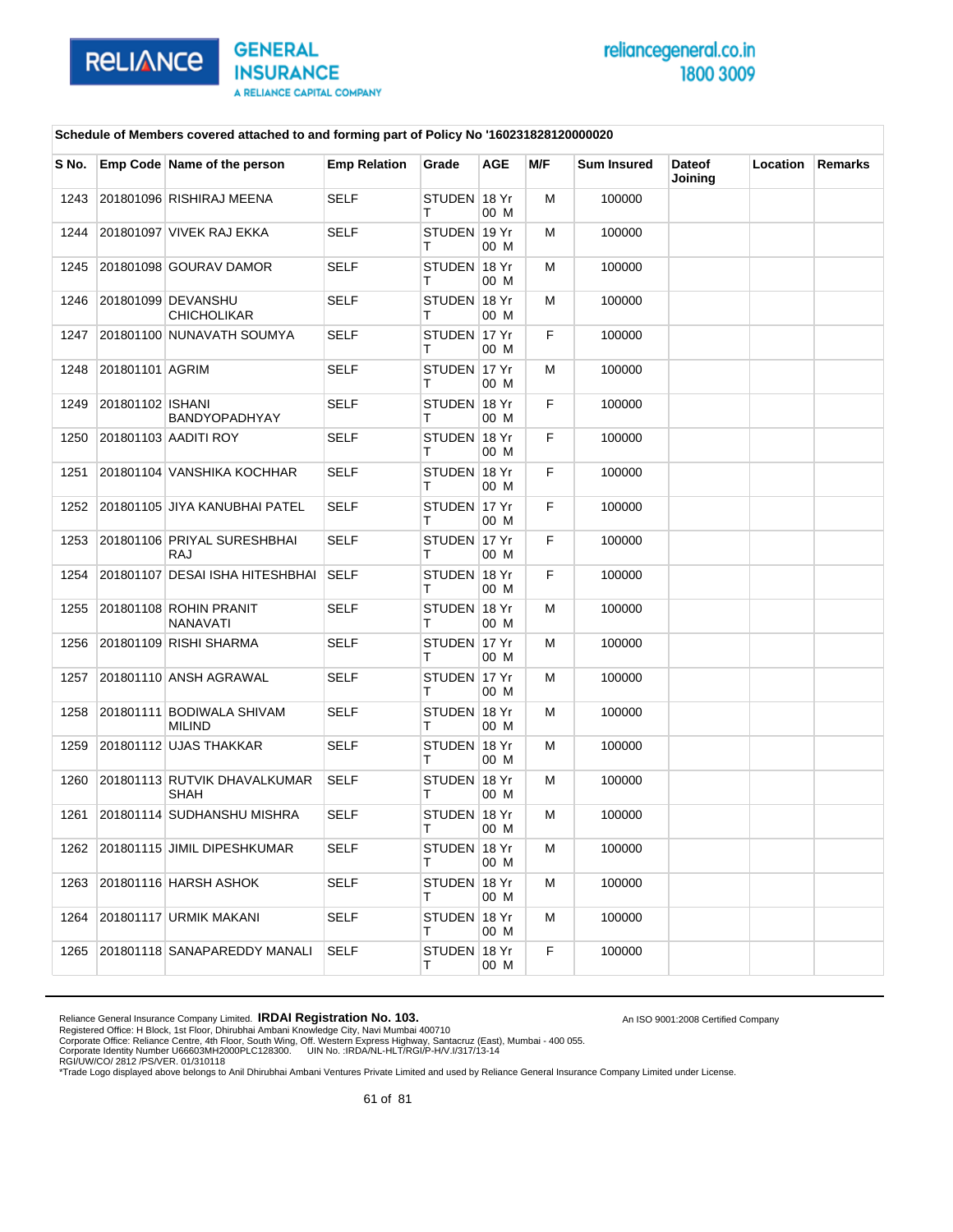

An ISO 9001:2008 Certified Company

### **Schedule of Members covered attached to and forming part of Policy No '160231828120000020**

| S No. | Emp Code Name of the person                        | <b>Emp Relation</b> | Grade             | AGE  | M/F | <b>Sum Insured</b> | <b>Dateof</b><br>Joining | Location | <b>Remarks</b> |
|-------|----------------------------------------------------|---------------------|-------------------|------|-----|--------------------|--------------------------|----------|----------------|
| 1266  | 201801119 KHYATI VIPUL BHUVA                       | SELF                | STUDEN 18 Yr<br>т | 00 M | F   | 100000             |                          |          |                |
| 1267  | 201801120 KOTAK PAVAN BHAVESH SELF                 |                     | STUDEN 18 Yr<br>т | 00 M | м   | 100000             |                          |          |                |
| 1268  | 201801121 SINGH MANU<br>AWADHESH                   | <b>SELF</b>         | STUDEN 18 Yr<br>т | 00 M | м   | 100000             |                          |          |                |
| 1269  | 201801122 PRAJAPATI SMIT<br><b>AMRUTKUMAR</b>      | SELF                | STUDEN 18 Yr<br>т | 00 M | м   | 100000             |                          |          |                |
| 1270  | 201801123 GAMI DHYEY KANTIBHAI                     | <b>SELF</b>         | STUDEN 17 Yr<br>т | 00 M | М   | 100000             |                          |          |                |
| 1271  | 201801124 MENDPARA NILAY<br>ARVINDBHAI             | SELF                | STUDEN 18 Yr<br>т | 00 M | м   | 100000             |                          |          |                |
| 1272  | 201801125 MISTRY MILIN<br><b>HEMANTKUMAR</b>       | <b>SELF</b>         | STUDEN 17 Yr<br>т | 00 M | м   | 100000             |                          |          |                |
| 1273  | 201801126 PATEL TIRTHKUMAR<br>ATULKUMAR            | <b>SELF</b>         | STUDEN 17 Yr<br>т | 00 M | м   | 100000             |                          |          |                |
| 1274  | 201801127 PATEL YASH<br><b>ASHVINBHAI</b>          | SELF                | STUDEN 17 Yr<br>т | 00 M | м   | 100000             |                          |          |                |
| 1275  | 201801128 KOTHARI ZENIL SAMIR                      | SELF                | STUDEN 17 Yr<br>т | 00 M | м   | 100000             |                          |          |                |
| 1276  | 201801129 MANGROLIYA HIREN<br><b>GHANSHYAMBHAI</b> | <b>SELF</b>         | STUDEN 17 Yr<br>т | 00 M | М   | 100000             |                          |          |                |
| 1277  | 201801130 GOTI HARSHIL<br>ARVINDBHAI               | SELF                | STUDEN 17 Yr<br>т | 00 M | м   | 100000             |                          |          |                |
| 1278  | 201801131 SHAH YASH<br>PARESHKUMAR                 | <b>SELF</b>         | STUDEN 17 Yr<br>т | 00 M | м   | 100000             |                          |          |                |
| 1279  | 201801132 PANCHAL DEVYANI<br>KANAIYALAL            | <b>SELF</b>         | STUDEN 18 Yr<br>т | 00 M | F.  | 100000             |                          |          |                |
| 1280  | 201801133 SHAH JAY RUPESHBHAI                      | <b>SELF</b>         | STUDEN 17 Yr<br>т | 00 M | м   | 100000             |                          |          |                |
| 1281  | 201801134 PATEL YASH<br><b>ALPESHKUMAR</b>         | SELF                | STUDEN 17 Yr<br>т | 00 M | м   | 100000             |                          |          |                |
| 1282  | 201801135 HIRAPARA DHARMIN<br><b>NILESHKUMAR</b>   | <b>SELF</b>         | STUDEN 17 Yr<br>т | 00 M | м   | 100000             |                          |          |                |
| 1283  | 201801136 VORA HARSH DIPAKBHAI SELF                |                     | STUDEN 17 Yr<br>т | 00 M | м   | 100000             |                          |          |                |
| 1284  | 201801137 DHOLA VRUSHTI<br>ARVINDBHAI              | SELF                | STUDEN 17 Yr<br>т | 00 M | F   | 100000             |                          |          |                |
| 1285  | 201801138 TEJANI ROHIT<br>GHANSHYAMBHAI            | SELF                | STUDEN 18 Yr<br>т | 00 M | м   | 100000             |                          |          |                |
| 1286  | 201801139 TANISHQA SUBHASH<br>LALWANI              | SELF                | STUDEN 17 Yr<br>т | 00 M | F   | 100000             |                          |          |                |
| 1287  | 201801140 KUNDNANI SUDARSHAN<br>JAGDISHBHAI        | <b>SELF</b>         | STUDEN 17 Yr<br>т | 00 M | М   | 100000             |                          |          |                |
| 1288  | 201801141 SHAH JAY NITINKUMAR                      | <b>SELF</b>         | STUDEN 17 Yr<br>Τ | 00 M | М   | 100000             |                          |          |                |

Reliance General Insurance Company Limited. **IRDAI Registration No. 103.**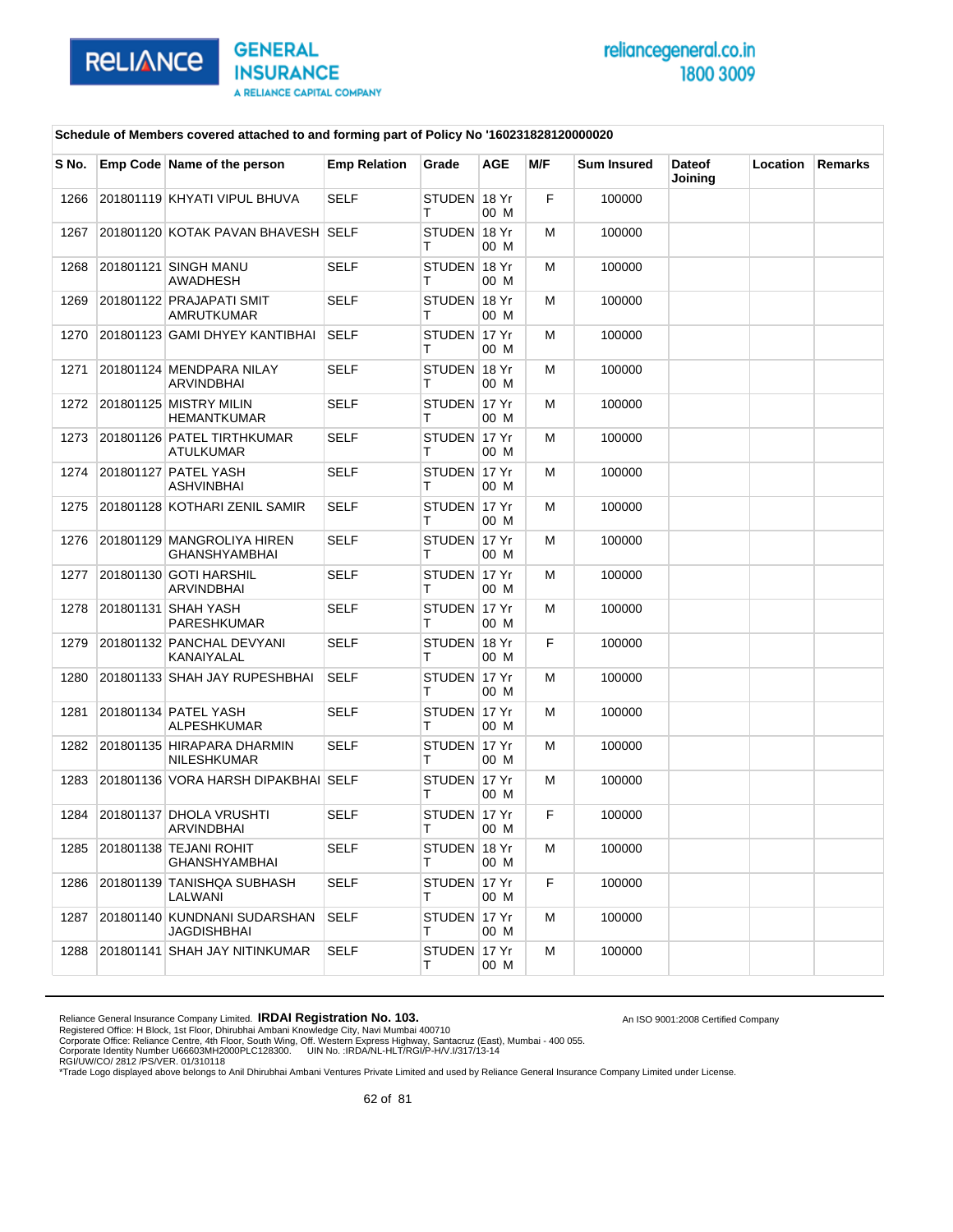

An ISO 9001:2008 Certified Company

#### **Schedule of Members covered attached to and forming part of Policy No '160231828120000020**

| S No. | Emp Code Name of the person                        | <b>Emp Relation</b> | Grade             | <b>AGE</b> | M/F | <b>Sum Insured</b> | <b>Dateof</b><br>Joining | Location | Remarks |
|-------|----------------------------------------------------|---------------------|-------------------|------------|-----|--------------------|--------------------------|----------|---------|
| 1289  | 201801142 PARIKH ACHAL<br>RAKESHBHAI               | <b>SELF</b>         | STUDEN 17 Yr<br>т | 00 M       | м   | 100000             |                          |          |         |
| 1290  | 201801143 MARKANA<br>HARSHALKUMAR<br>GIRISHBHAI    | SELF                | STUDEN 17 Yr<br>т | 00 M       | м   | 100000             |                          |          |         |
| 1291  | 201801144 VAGHELA DARSHAN<br>RAJESHBHAI            | <b>SELF</b>         | STUDEN 16 Yr<br>т | 00 M       | M   | 100000             |                          |          |         |
| 1292  | 201801145 KANSAGRA PARTHAV<br>SHAILESHBHAI         | <b>SELF</b>         | STUDEN 17 Yr<br>т | 00 M       | м   | 100000             |                          |          |         |
| 1293  | 201801146 PRAJAPATI<br>DARSHANKUMAR<br>PRAKASHBHAI | <b>SELF</b>         | STUDEN 17 Yr<br>т | 00 M       | м   | 100000             |                          |          |         |
| 1294  | 201801147 GADHIYA KISHAN<br>BHARATBHAI             | SELF                | STUDEN 17 Yr<br>т | 00 M       | м   | 100000             |                          |          |         |
| 1295  | 201801148 PATEL UTSAV<br>JAYESHBHAI                | <b>SELF</b>         | STUDEN 17 Yr<br>т | 00 M       | м   | 100000             |                          |          |         |
| 1296  | 201801149 RUGHANI AKSHAR<br>LALITBHAI              | <b>SELF</b>         | STUDEN 17 Yr<br>т | 00 M       | м   | 100000             |                          |          |         |
| 1297  | 201801150 KATRODIYA PARTH<br>ALPESHBHAI            | SELF                | STUDEN 18 Yr<br>т | 00 M       | м   | 100000             |                          |          |         |
| 1298  | 201801151 CHAVDA DHRUV<br>MAYURKUMAR               | <b>SELF</b>         | STUDEN 17 Yr<br>т | 00 M       | м   | 100000             |                          |          |         |
| 1299  | 201801152 DOSHI MIHIR<br><b>CHETANBHAI</b>         | <b>SELF</b>         | STUDEN 17 Yr<br>т | 00 M       | м   | 100000             |                          |          |         |
| 1300  | 201801153 PATEL KIRANKUMAR<br>MAHESHBHAI           | SELF                | STUDEN 17 Yr<br>т | 00 M       | м   | 100000             |                          |          |         |
| 1301  | 201801154 RAJANI HARSH<br>ASHOKBHAI                | <b>SELF</b>         | STUDEN 17 Yr<br>т | 00 M       | м   | 100000             |                          |          |         |
| 1302  | 201801155 MEHTA SOHAM<br>RAJESHBHAI                | <b>SELF</b>         | STUDEN 17 Yr<br>т | 00 M       | м   | 100000             |                          |          |         |
| 1303  | 201801156 RAMOLIYA HIMANSHU<br>RAJESHBHAI          | SELF                | STUDEN 17 Yr<br>т | 00 M       | м   | 100000             |                          |          |         |
| 1304  | 201801157 THAKARAR KEVAL<br>KAMLESHBHAI            | <b>SELF</b>         | STUDEN 16 Yr<br>т | 00 M       | м   | 100000             |                          |          |         |
| 1305  | 201801158 NAKARANI HEMANG<br>VALLABHBHAI           | SELF                | STUDEN 17 Yr<br>т | 00 M       | м   | 100000             |                          |          |         |
| 1306  | 201801159 JOSHI DIKSHEN RIPAL                      | SELF                | STUDEN 17 Yr<br>т | 00 M       | м   | 100000             |                          |          |         |
|       | 1307 201801160 TRIVEDI DAKSH<br><b>BHARATKUMAR</b> | <b>SELF</b>         | STUDEN 17 Yr<br>т | 00 M       | M   | 100000             |                          |          |         |
| 1308  | 201801161 VERMA PALAK<br>NARENDRAKUMAR             | <b>SELF</b>         | STUDEN 18 Yr<br>Τ | 00 M       | F.  | 100000             |                          |          |         |
| 1309  | 201801162 GUJARATI VATSAL<br>ALPESHBHAI            | <b>SELF</b>         | STUDEN 18 Yr<br>т | 00 M       | м   | 100000             |                          |          |         |
| 1310  | 201801163 DHOLA SWAPNIL<br>JITENDRABHAI            | <b>SELF</b>         | STUDEN 17 Yr<br>Τ | 00 M       | м   | 100000             |                          |          |         |

Reliance General Insurance Company Limited. **IRDAI Registration No. 103.**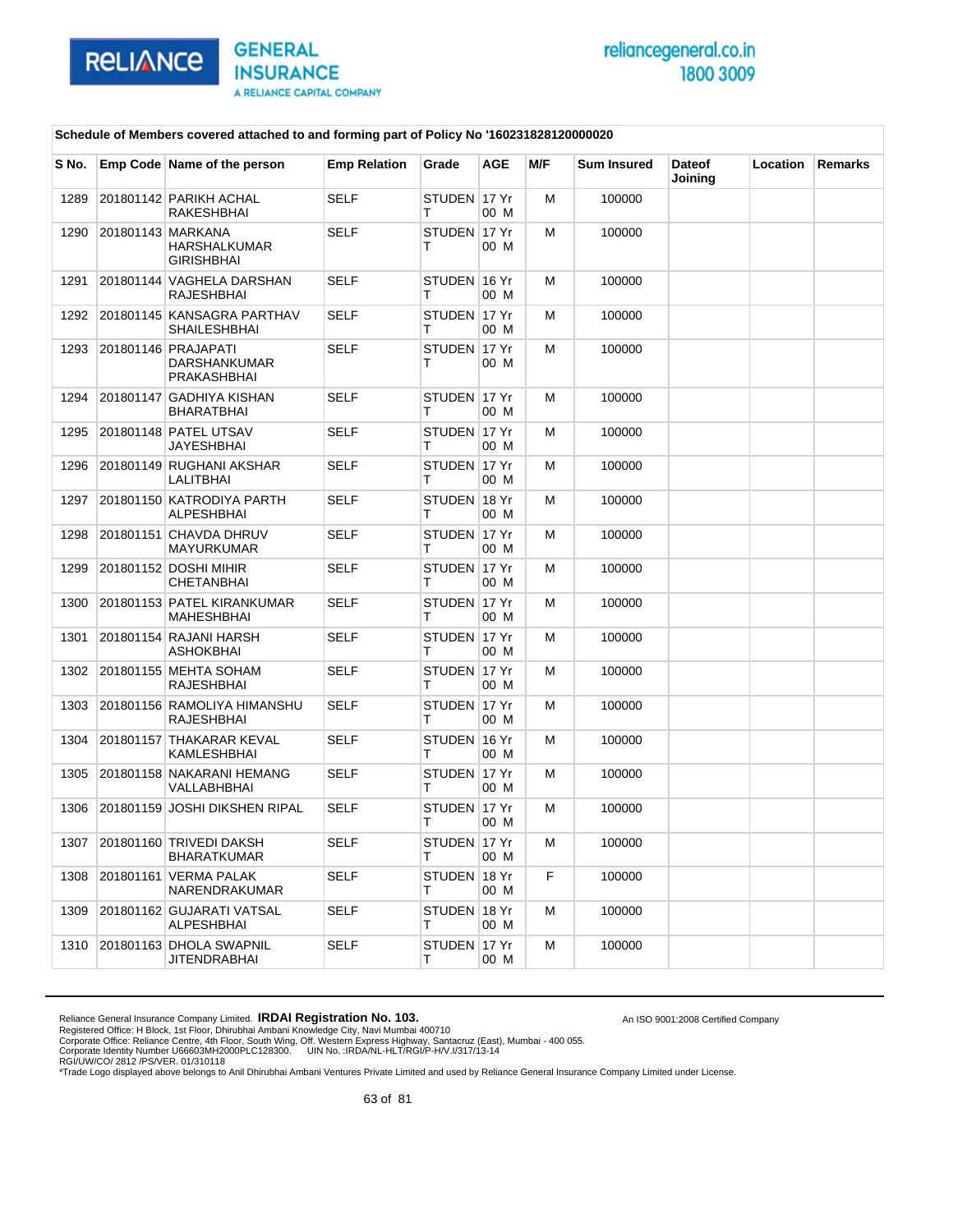

An ISO 9001:2008 Certified Company

### **Schedule of Members covered attached to and forming part of Policy No '160231828120000020**

| S No. |                 | Emp Code Name of the person                    | <b>Emp Relation</b> | Grade             | <b>AGE</b> | M/F | <b>Sum Insured</b> | <b>Dateof</b><br>Joining | Location | Remarks |
|-------|-----------------|------------------------------------------------|---------------------|-------------------|------------|-----|--------------------|--------------------------|----------|---------|
| 1311  |                 | 201801164 BHATT PRAYAG<br><b>PRASHANTBHAI</b>  | <b>SELF</b>         | STUDEN 17 Yr<br>т | 00 M       | M   | 100000             |                          |          |         |
| 1312  |                 | 201801165 VAZIRANI DIVYA RAJESH SELF           |                     | STUDEN 17 Yr<br>т | 00 M       | F   | 100000             |                          |          |         |
| 1313  |                 | 201801166 PATEL RUSHI RAJESH                   | <b>SELF</b>         | STUDEN 17 Yr<br>т | 00 M       | M   | 100000             |                          |          |         |
| 1314  |                 | 201801167 SHAH DHANVI SWETAL                   | <b>SELF</b>         | STUDEN 17 Yr<br>т | 00 M       | F   | 100000             |                          |          |         |
| 1315  |                 | 201801168 MODI PARAM<br>JAGDISHKUMAR           | <b>SELF</b>         | STUDEN 17 Yr<br>т | 00 M       | M   | 100000             |                          |          |         |
| 1316  |                 | 201801169 SHAH ASTHA KIRANBHAI                 | <b>SELF</b>         | STUDEN 17 Yr<br>т | 00 M       | F   | 100000             |                          |          |         |
| 1317  |                 | 201801170 PANDYA URVISH<br><b>DILIPKUMAR</b>   | <b>SELF</b>         | STUDEN 17 Yr<br>т | 00 M       | м   | 100000             |                          |          |         |
| 1318  |                 | 201801171 JOSHI VED<br><b>BHUPENDRAKUMAR</b>   | <b>SELF</b>         | STUDEN 17 Yr<br>т | 00 M       | M   | 100000             |                          |          |         |
| 1319  |                 | 201801172 PATEL JAINIT ROHITBHAI SELF          |                     | STUDEN 17 Yr<br>т | 00 M       | м   | 100000             |                          |          |         |
| 1320  |                 | 201801173 MANGUKIYA ARSHIT<br><b>DIPAKBHAI</b> | <b>SELF</b>         | STUDEN 17 Yr<br>т | 00 M       | м   | 100000             |                          |          |         |
| 1321  |                 | 201801174 JOSHI SHREYA<br><b>RAJESHBHAI</b>    | <b>SELF</b>         | STUDEN 17 Yr<br>т | 00 M       | F   | 100000             |                          |          |         |
| 1322  |                 | 201801175 SAKHIYA YAGNIK<br><b>PRAVINBHAI</b>  | <b>SELF</b>         | STUDEN 17 Yr<br>т | 00 M       | м   | 100000             |                          |          |         |
| 1323  |                 | 201801176 NAGHERA PARTH<br><b>MERAMANBHAI</b>  | <b>SELF</b>         | STUDEN 18 Yr<br>т | 00 M       | M   | 100000             |                          |          |         |
| 1324  |                 | 201801177 DABHI AAKASHKUMAR<br>LABHUBHAI       | <b>SELF</b>         | STUDEN 17 Yr<br>т | 00 M       | M   | 100000             |                          |          |         |
| 1325  |                 | 201801178 PATEL JANVI<br><b>DASHARATHBHAI</b>  | <b>SELF</b>         | STUDEN 17 Yr<br>т | 00 M       | F   | 100000             |                          |          |         |
| 1326  |                 | 201801179 GONDALIYA MANN<br>LALITBHAI          | <b>SELF</b>         | STUDEN 18 Yr<br>Τ | 00 M       | м   | 100000             |                          |          |         |
| 1327  |                 | 201801180 SHAH TULSI<br><b>MITESHKUMAR</b>     | <b>SELF</b>         | STUDEN 17 Yr<br>т | 00 M       | F   | 100000             |                          |          |         |
| 1328  | 201801181 PATEL | <b>HIMANSHUKUMAR</b><br><b>PARESHKUMAR</b>     | <b>SELF</b>         | STUDEN 17 Yr<br>т | 00 M       | M   | 100000             |                          |          |         |
| 1329  |                 | 201801182 KHENI KEYUR<br>ASHOKBHAI             | <b>SELF</b>         | STUDEN 17 Yr<br>Т | 00 M       | M   | 100000             |                          |          |         |
| 1330  |                 | 201801183 DESAI RAJ JIGNESH                    | <b>SELF</b>         | STUDEN 17 Yr<br>т | 00 M       | M   | 100000             |                          |          |         |
| 1331  |                 | 201801184 MALANI DEEP PRAKASH                  | <b>SELF</b>         | STUDEN 17 Yr<br>т | 00 M       | M   | 100000             |                          |          |         |
| 1332  |                 | 201801185 ASARI UTKARSH KILYON SELF            |                     | STUDEN 19 Yr<br>Τ | 00 M       | M   | 100000             |                          |          |         |

Reliance General Insurance Company Limited. **IRDAI Registration No. 103.**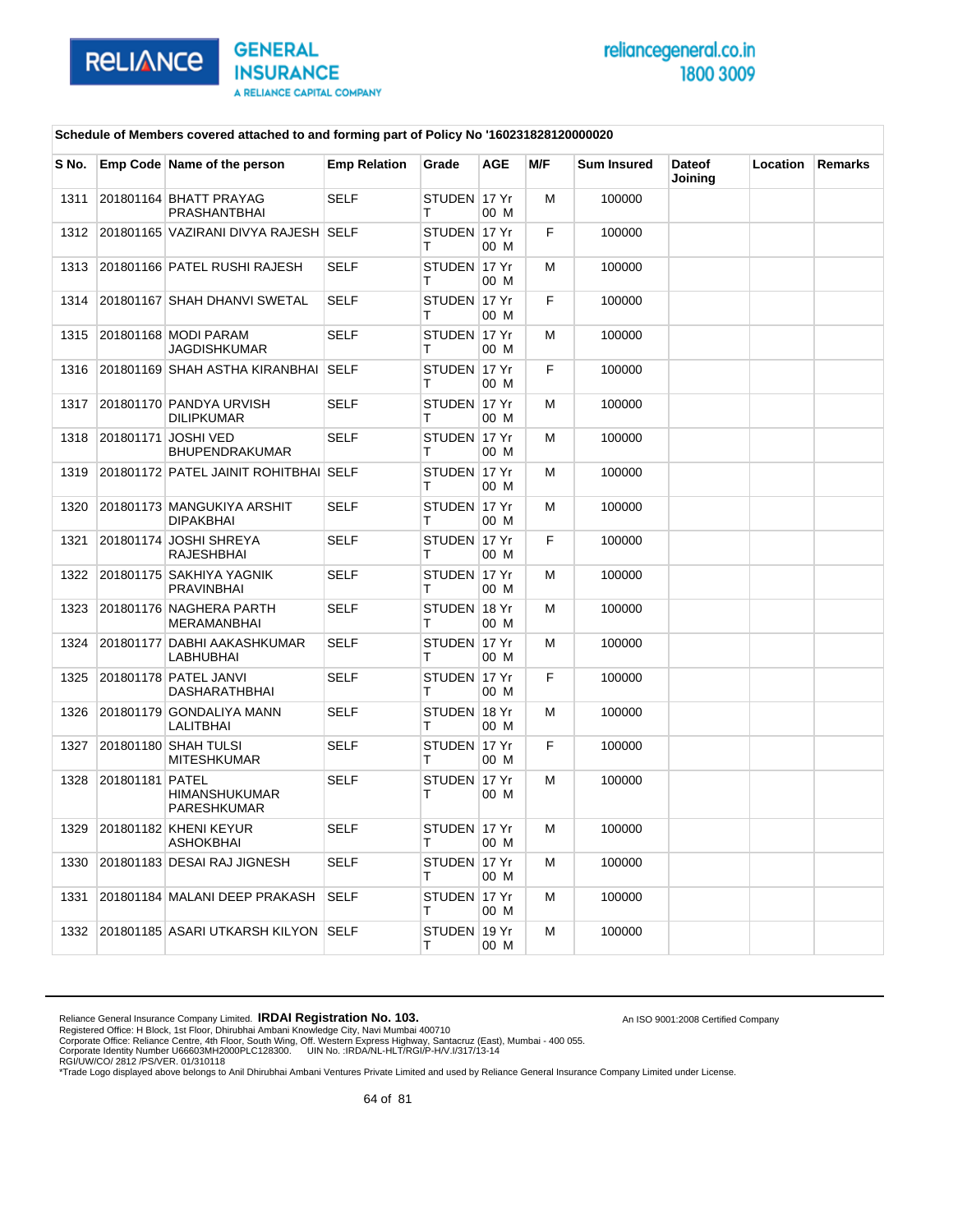

An ISO 9001:2008 Certified Company

### **Schedule of Members covered attached to and forming part of Policy No '160231828120000020**

| S No. | Emp Code Name of the person                      | <b>Emp Relation</b> | Grade              | <b>AGE</b> | M/F | <b>Sum Insured</b> | <b>Dateof</b><br>Joining | Location | <b>Remarks</b> |
|-------|--------------------------------------------------|---------------------|--------------------|------------|-----|--------------------|--------------------------|----------|----------------|
| 1333  | 201801186 MAULINA RAINA                          | <b>SELF</b>         | STUDEN 17 Yr<br>т  | 00 M       | F   | 100000             |                          |          |                |
| 1334  | 201801187 JASAPARA DHRUMIT<br>NANDLAL            | <b>SELF</b>         | STUDEN 17 Yr<br>т  | 00 M       | M   | 100000             |                          |          |                |
| 1335  | 201801188 GUPTA CHIRAG<br><b>DURGESHKUMAR</b>    | <b>SELF</b>         | STUDEN 17 Yr<br>т  | 00 M       | M   | 100000             |                          |          |                |
| 1336  | 201801189 SAVALIYA UMESH<br>NARESHBHAI           | <b>SELF</b>         | STUDEN 17 Yr<br>т  | 00 M       | м   | 100000             |                          |          |                |
| 1337  | 201801190 MAKADIYA NEEL<br>NARENDRABHAI          | <b>SELF</b>         | STUDEN 18 Yr<br>Т  | 00 M       | M   | 100000             |                          |          |                |
| 1338  | 201801191 MANGUKIYA SMIT<br>RAMESHBHAI           | <b>SELF</b>         | STUDEN 17 Yr<br>т  | 00 M       | M   | 100000             |                          |          |                |
| 1339  | 201801192 NADPARA ANAND<br>RAJNIBHAI             | <b>SELF</b>         | STUDEN 17 Yr<br>т  | 00 M       | м   | 100000             |                          |          |                |
| 1340  | 201801193 PATEL PARITA<br><b>HITESHBHAI</b>      | <b>SELF</b>         | STUDEN 18 Yr<br>т  | 00 M       | F   | 100000             |                          |          |                |
| 1341  | 201801194 PARASKAR KUNJ<br><b>JAYESHBHAI</b>     | <b>SELF</b>         | STUDEN 17 Yr<br>т  | 00 M       | M   | 100000             |                          |          |                |
| 1342  | 201801195 PARMAR MEETBHAI<br><b>MANUBHAI</b>     | <b>SELF</b>         | STUDEN 17 Yr<br>т  | 00 M       | м   | 100000             |                          |          |                |
| 1343  | 201801196 CHAUHAN SIDDHARTH<br><b>DINESHBHAI</b> | <b>SELF</b>         | STUDEN 17 Yr<br>т  | 00 M       | M   | 100000             |                          |          |                |
| 1344  | 201801197 VAGHELA YAGNIK<br><b>MANOJKUMAR</b>    | <b>SELF</b>         | STUDEN 17 Yr<br>т  | 00 M       | M   | 100000             |                          |          |                |
| 1345  | 201801198 SHROFF JHANVI<br>SANJAYKUMAR           | <b>SELF</b>         | STUDEN 17 Yr<br>т  | 00 M       | F   | 100000             |                          |          |                |
| 1346  | 201801199 PARMAR KRUTIKKUMAR<br>MAHESHBHAI       | <b>SELF</b>         | STUDEN 17 Yr<br>т  | 00 M       | M   | 100000             |                          |          |                |
| 1347  | 201801200 CHAUHAN<br>PARESHKUMAR<br>YASHVANTBHAI | <b>SELF</b>         | STUDEN 17 Yr<br>т  | 00 M       | м   | 100000             |                          |          |                |
| 1348  | 201801201 MAKWANA PINANK<br>NARSIBHAI            | <b>SELF</b>         | STUDEN 17 Yr<br>т  | 00 M       | м   | 100000             |                          |          |                |
| 1349  | 201801202 DHRUV PRATHAM<br>ISHWARBHAI            | <b>SELF</b>         | STUDEN 17 Yr<br>т  | 00 M       | м   | 100000             |                          |          |                |
| 1350  | 201801203 PATEL AYUSHI<br>YOGESHBHAI             | <b>SELF</b>         | STUDEN 17 Yr<br>т  | 00 M       | F   | 100000             |                          |          |                |
| 1351  | 201801204 KATARIA ANANTKUMAR<br><b>HARIBHAI</b>  | <b>SELF</b>         | STUDEN 18 Yr       | 00 M       | M   | 100000             |                          |          |                |
| 1352  | 201801205 RAMI RUTWA<br><b>HITESHBHAI</b>        | <b>SELF</b>         | STUDEN 18 Yr<br>T. | 00 M       | F   | 100000             |                          |          |                |
| 1353  | 201801207 BHUT VANDIT<br>SHAMJIBHAI              | <b>SELF</b>         | STUDEN 17 Yr<br>T. | 00 M       | M   | 100000             |                          |          |                |
| 1354  | 201801208 CHAUHAN PARTHRAJ<br>ALKESHBHAI         | <b>SELF</b>         | STUDEN 17 Yr<br>т  | 00 M       | м   | 100000             |                          |          |                |

Reliance General Insurance Company Limited. **IRDAI Registration No. 103.**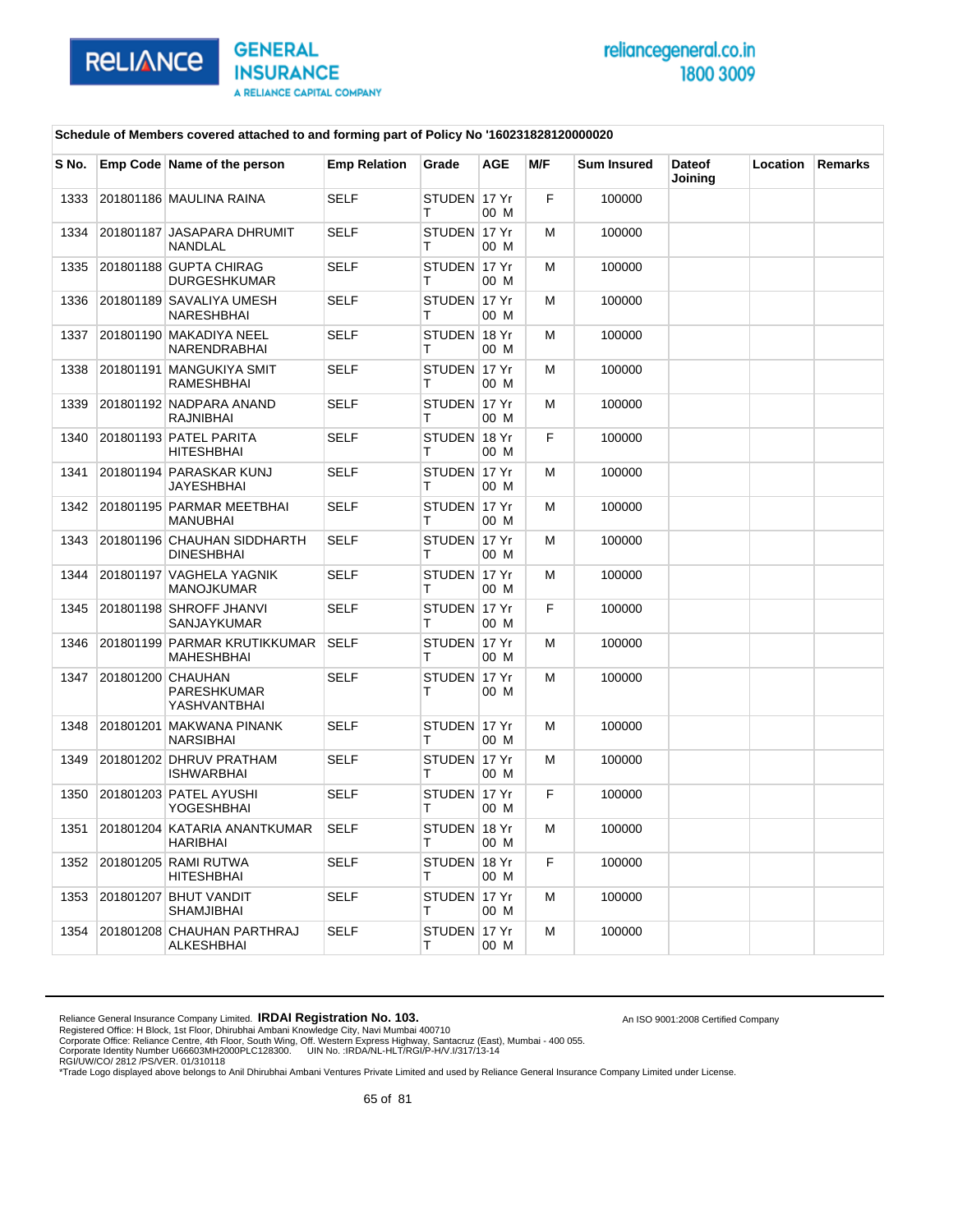

An ISO 9001:2008 Certified Company

### **Schedule of Members covered attached to and forming part of Policy No '160231828120000020**

| S No. | Emp Code Name of the person                        | <b>Emp Relation</b> | Grade              | <b>AGE</b> | M/F | Sum Insured | <b>Dateof</b><br>Joining | Location | Remarks |
|-------|----------------------------------------------------|---------------------|--------------------|------------|-----|-------------|--------------------------|----------|---------|
| 1355  | 201801209 CHAUHAN RAHUL<br><b>BABUBHAI</b>         | <b>SELF</b>         | STUDEN 17 Yr<br>т  | 00 M       | M   | 100000      |                          |          |         |
| 1356  | 201801210 VALA SKAND ARSIBHAI                      | <b>SELF</b>         | STUDEN 17 Yr<br>т  | 00 M       | M   | 100000      |                          |          |         |
| 1357  | 201801211 PARMAR PRATIKKUMAR<br>NANJIBHAI          | <b>SELF</b>         | STUDEN 17 Yr<br>т  | 00 M       | м   | 100000      |                          |          |         |
| 1358  | 201801212 PARAMAR AKASH<br><b>AMRUTLAL</b>         | <b>SELF</b>         | STUDEN 17 Yr<br>т  | 00 M       | M   | 100000      |                          |          |         |
| 1359  | 201801213 MAKWANA SHUBHAM<br><b>BHAVESHBHAI</b>    | <b>SELF</b>         | STUDEN 17 Yr<br>т  | 00 M       | M   | 100000      |                          |          |         |
| 1360  | 201801214 VAGHELA SHYAMKUMAR SELF<br>PARSOTTAMBHAI |                     | STUDEN 18 Yr<br>т  | 00 M       | M   | 100000      |                          |          |         |
| 1361  | 201801215 PADHIAR ADITYA ROHIT                     | <b>SELF</b>         | STUDEN 17 Yr<br>т  | 00 M       | M   | 100000      |                          |          |         |
| 1362  | 201801216 VAGHELA MAHARSHI<br><b>ARVINDBHAI</b>    | <b>SELF</b>         | STUDEN 17 Yr<br>т  | 00 M       | M   | 100000      |                          |          |         |
| 1363  | 201801217 KHANDHARA JENIL<br>NILANGBHAI            | <b>SELF</b>         | STUDEN 17 Yr<br>т  | 00 M       | M   | 100000      |                          |          |         |
| 1364  | 201801218 MODI ANIKET<br><b>JAYESHKUMAR</b>        | <b>SELF</b>         | STUDEN 17 Yr<br>т  | 00 M       | M   | 100000      |                          |          |         |
| 1365  | 201801219 MODI VYOM<br><b>RAJESHKUMAR</b>          | <b>SELF</b>         | STUDEN 17 Yr<br>т  | 00 M       | M   | 100000      |                          |          |         |
| 1366  | 201801220 DANGAR MIHIR<br><b>RAJESHBHAI</b>        | <b>SELF</b>         | STUDEN 17 Yr<br>т  | 00 M       | M   | 100000      |                          |          |         |
| 1367  | 201801221 JAKHOTRA MILANBHAI<br><b>BHAGVANBHAI</b> | <b>SELF</b>         | STUDEN 17 Yr<br>т  | 00 M       | M   | 100000      |                          |          |         |
| 1368  | 201801222 KHANDAR MANISH<br><b>DEVSHIBHAI</b>      | <b>SELF</b>         | STUDEN 17 Yr<br>т  | 00 M       | M   | 100000      |                          |          |         |
| 1369  | 201801223 HARNESHA MAYANK<br><b>MAHESHBHAI</b>     | <b>SELF</b>         | STUDEN 17 Yr<br>т  | 00 M       | M   | 100000      |                          |          |         |
| 1370  | 201801224 ZANZARUKIYA JIGAR<br><b>HEMUBHAI</b>     | <b>SELF</b>         | STUDEN 17 Yr<br>т  | 00 M       | M   | 100000      |                          |          |         |
| 1371  | 201801225 PATEL CHIRAGKUMAR<br><b>SANJAYBHAI</b>   | <b>SELF</b>         | STUDEN 17 Yr<br>т  | 00 M       | M   | 100000      |                          |          |         |
| 1372  | 201801226 LAKDAWALA RITIKA<br><b>ANILKUMAR</b>     | <b>SELF</b>         | STUDEN 18 Yr<br>т  | 00 M       | F   | 100000      |                          |          |         |
| 1373  | 201801227 PANCHAL KRUTARTH<br><b>BHAVESHBHAI</b>   | <b>SELF</b>         | STUDEN 17 Yr<br>т  | 00 M       | M   | 100000      |                          |          |         |
| 1374  | 201801228 TANDEL VISMAY<br><b>VINODBHAI</b>        | SELF                | STUDEN 17 Yr<br>т  | 00 M       | M   | 100000      |                          |          |         |
| 1375  | 201801229 MISTRY SANKETKUMAR<br>KIRANKUMAR         | SELF                | STUDEN ∣17 Yr<br>т | 00 M       | M   | 100000      |                          |          |         |
| 1376  | 201801230 ASMANI DHRUVIK<br>CHETANKUMAR            | <b>SELF</b>         | STUDEN 18 Yr<br>т  | 00 M       | M   | 100000      |                          |          |         |
| 1377  | 201801231 PARMAR MANISH<br><b>DILIPBHAI</b>        | <b>SELF</b>         | STUDEN 18 Yr<br>т  | 00 M       | м   | 100000      |                          |          |         |

Reliance General Insurance Company Limited. **IRDAI Registration No. 103.**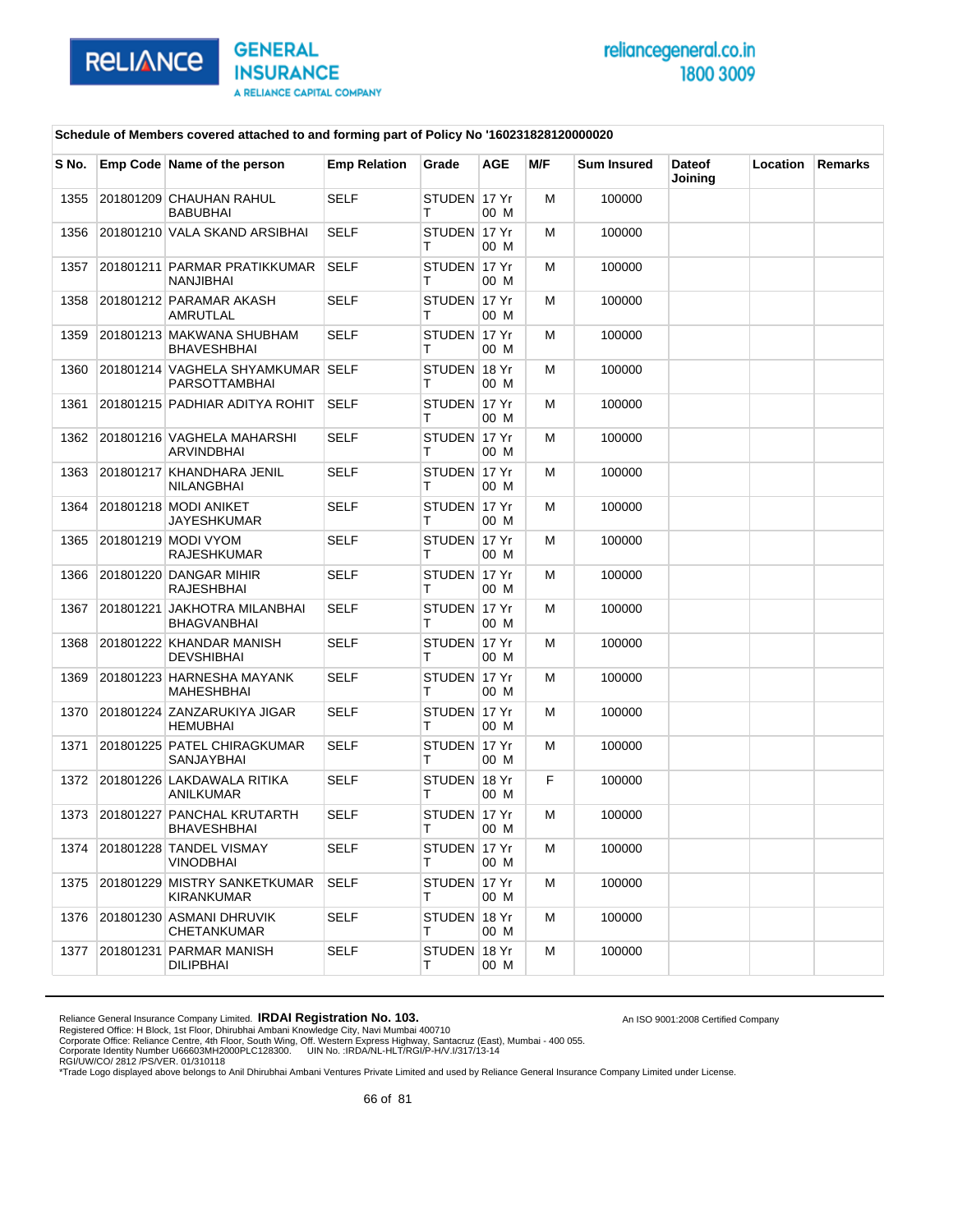

An ISO 9001:2008 Certified Company

### **Schedule of Members covered attached to and forming part of Policy No '160231828120000020**

| S No. | Emp Code Name of the person                       | <b>Emp Relation</b> | Grade              | AGE  | M/F | <b>Sum Insured</b> | <b>Dateof</b><br>Joining | Location | Remarks |
|-------|---------------------------------------------------|---------------------|--------------------|------|-----|--------------------|--------------------------|----------|---------|
| 1378  | 201801232 UMAT JEET<br><b>BHARATSINH</b>          | <b>SELF</b>         | STUDEN 18 Yr<br>т  | 00 M | м   | 100000             |                          |          |         |
| 1379  | 201801233 MAKWANA MANAN<br>VISHALBHAI             | <b>SELF</b>         | STUDEN 17 Yr<br>т  | 00 M | м   | 100000             |                          |          |         |
| 1380  | 201801234 PATEL NIPUNKUMAR<br><b>RAJANIKANT</b>   | <b>SELF</b>         | STUDEN 17 Yr<br>т  | 00 M | м   | 100000             |                          |          |         |
| 1381  | 201801235 CHAUDHARY NISHTHA<br><b>KUBERBHAI</b>   | <b>SELF</b>         | STUDEN 17 Yr<br>т  | 00 M | F   | 100000             |                          |          |         |
| 1382  | 201801236 SANGADA ASUTOSH<br><b>DINESHBHAI</b>    | <b>SELF</b>         | STUDEN 17 Yr<br>т  | 00 M | м   | 100000             |                          |          |         |
| 1383  | 201801237 NISARG BHAMAT<br>HARSHADBHAI            | <b>SELF</b>         | STUDEN 17 Yr<br>т  | 00 M | м   | 100000             |                          |          |         |
| 1384  | 201801238 PATEL YASHANG<br>HARSHADBHAI            | <b>SELF</b>         | STUDEN 17 Yr<br>т  | 00 M | м   | 100000             |                          |          |         |
| 1385  | 201801239 VISAT SMIT<br>NARAYANBHAI               | <b>SELF</b>         | STUDEN 17 Yr<br>т  | 00 M | м   | 100000             |                          |          |         |
| 1386  | 201801240 NALVAYA UTKARSH<br>NANJIBHAI            | <b>SELF</b>         | STUDEN 18 Yr<br>т  | 00 M | м   | 100000             |                          |          |         |
| 1387  | 201801241 GAMIT JEETESHKUMAR                      | <b>SELF</b>         | STUDEN 17 Yr<br>т  | 00 M | м   | 100000             |                          |          |         |
| 1388  | 201801242 PATEL PRIYA<br><b>HARSHADBHAI</b>       | <b>SELF</b>         | STUDEN 17 Yr<br>т  | 00 M | F   | 100000             |                          |          |         |
| 1389  | 201801243 MAHLA RAJ RAMANBHAI                     | <b>SELF</b>         | STUDEN 18 Yr<br>т  | 00 M | м   | 100000             |                          |          |         |
| 1390  | 201801244 PATEL SIDDHI DILIPBHAI                  | <b>SELF</b>         | STUDEN 17 Yr<br>т  | 00 M | F   | 100000             |                          |          |         |
| 1391  | 201801245 PATEL RICHA SUNILBHAI SELF              |                     | STUDEN 17 Yr<br>т  | 00 M | F   | 100000             |                          |          |         |
| 1392  | 201801246 DAMOR JEEL<br><b>MAHESHKUMAR</b>        | <b>SELF</b>         | STUDEN 17 Yr<br>т  | 00 M | м   | 100000             |                          |          |         |
| 1393  | 201801247 KHARADI ALAYKUMAR<br><b>NARSINHBHAI</b> | <b>SELF</b>         | STUDEN 17 Yr<br>т  | 00 M | м   | 100000             |                          |          |         |
| 1394  | 201801248 TALAVIA YAKSH<br><b>BHAVESHBHAI</b>     | <b>SELF</b>         | STUDEN 17 Yr<br>т  | 00 M | м   | 100000             |                          |          |         |
| 1395  | 201801249 UMAT YASHKUMAR<br>NARESHBHAI            | <b>SELF</b>         | STUDEN 17 Yr<br>т  | 00 M | м   | 100000             |                          |          |         |
| 1396  | 201801250 NAIK HARIT<br><b>BHARATKUMAR</b>        | <b>SELF</b>         | STUDEN 17 Yr<br>т  | 00 M | м   | 100000             |                          |          |         |
| 1397  | 201801251 TANISHQ NAGPAL                          | SELF                | STUDEN ∣18 Yr<br>т | 00 M | М   | 100000             |                          |          |         |
| 1398  | 201801252 SHAH RAHIL<br>ASHISHBHAI                | <b>SELF</b>         | STUDEN 17 Yr<br>т  | 00 M | М   | 100000             |                          |          |         |
| 1399  | 201801253 ADITYA GOYAL                            | <b>SELF</b>         | STUDEN 18 Yr<br>т  | 00 M | М   | 100000             |                          |          |         |
| 1400  | 201801254 DADHANIA MEETKUMAR<br>SANJAYBHAI        | <b>SELF</b>         | STUDEN 17 Yr<br>т  | 00 M | м   | 100000             |                          |          |         |

Reliance General Insurance Company Limited. **IRDAI Registration No. 103.**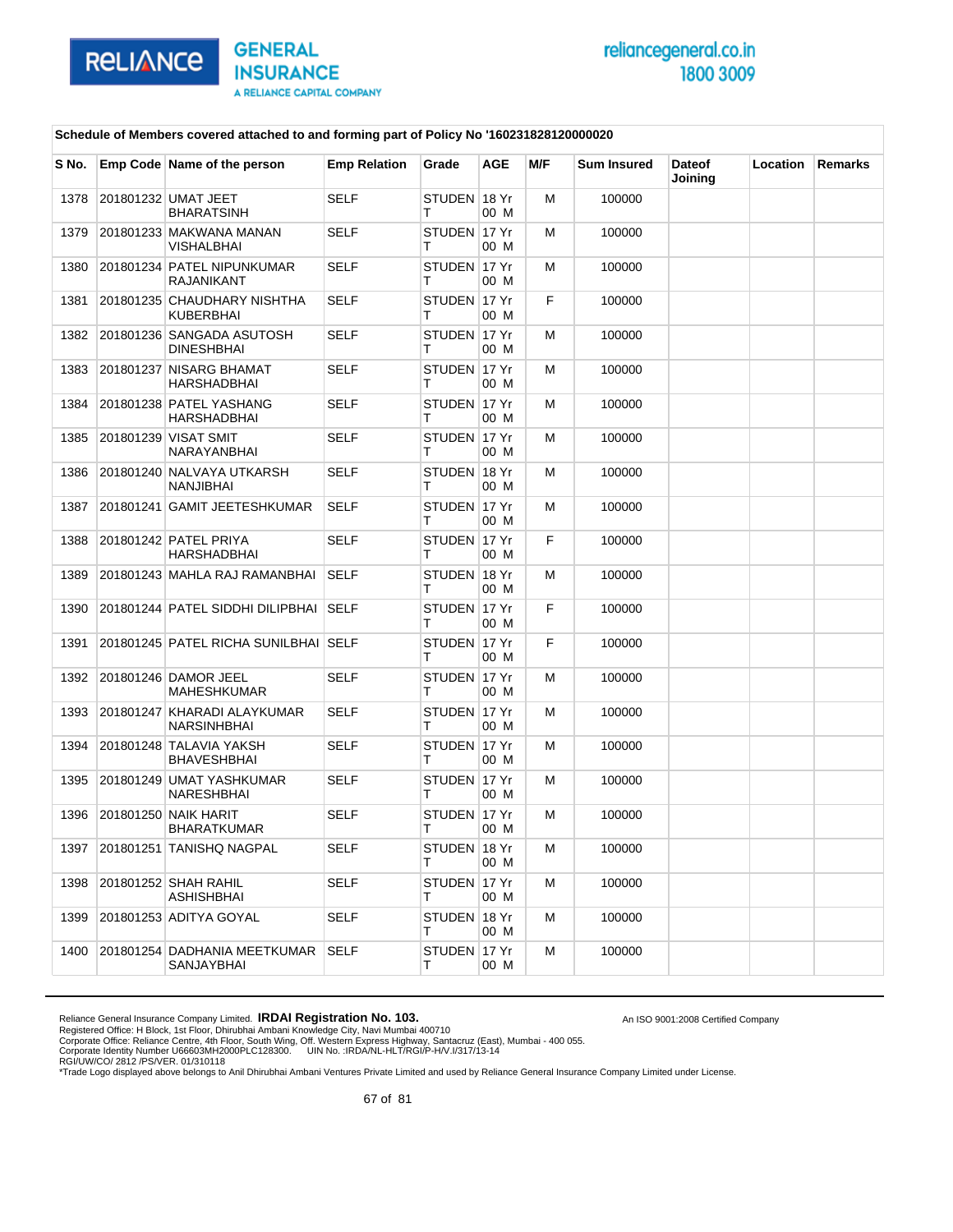

An ISO 9001:2008 Certified Company

### **Schedule of Members covered attached to and forming part of Policy No '160231828120000020**

| S No. | Emp Code Name of the person                                  | <b>Emp Relation</b> | Grade              | <b>AGE</b> | M/F | <b>Sum Insured</b> | <b>Dateof</b><br>Joining | Location | <b>Remarks</b> |
|-------|--------------------------------------------------------------|---------------------|--------------------|------------|-----|--------------------|--------------------------|----------|----------------|
| 1401  | 201801255 MADHAVENDRA<br>PANKAJKUMAR CHOKSI                  | <b>SELF</b>         | STUDEN 18 Yr<br>т  | 00 M       | м   | 100000             |                          |          |                |
| 1402  | 201801256 VAGHASIYA HARSHAD<br><b>MAN SUKHBHAI</b>           | <b>SELF</b>         | STUDEN 17 Yr<br>т  | 00 M       | M   | 100000             |                          |          |                |
| 1403  | 201801257 SANTOKI PARTHKUMAR<br><b>NAVNITBHAI</b>            | <b>SELF</b>         | STUDEN 17 Yr<br>т  | 00 M       | M   | 100000             |                          |          |                |
| 1404  | 201801258 GAJERA DEEP<br><b>NALINKUMAR</b>                   | <b>SELF</b>         | STUDEN 17 Yr<br>т  | 00 M       | м   | 100000             |                          |          |                |
| 1405  | 201801259 PATEL AAYUSH<br>TEJASKUMAR                         | <b>SELF</b>         | STUDEN 17 Yr<br>Т  | 00 M       | M   | 100000             |                          |          |                |
| 1406  | 201801260 VACHHANI<br><b>DEVENKUMAR</b><br><b>DINESHBHAI</b> | <b>SELF</b>         | STUDEN 17 Yr<br>т  | 00 M       | M   | 100000             |                          |          |                |
| 1407  | 201801261 PATEL PRITKUMAR<br><b>DINESHKUMAR</b>              | <b>SELF</b>         | STUDEN 17 Yr<br>т  | 00 M       | M   | 100000             |                          |          |                |
| 1408  | 201801262 PAGHADAR HET<br>KISHORBHAI                         | <b>SELF</b>         | STUDEN 17 Yr<br>т  | 00 M       | M   | 100000             |                          |          |                |
| 1409  | 201801263 GODBOLE SHREEYA<br>AJIT                            | <b>SELF</b>         | STUDEN 18 Yr<br>т  | 00 M       | F.  | 100000             |                          |          |                |
| 1410  | 201801264 SHAH KHUSHALI BHAVIN SELF                          |                     | STUDEN 17 Yr<br>т  | 00 M       | F   | 100000             |                          |          |                |
| 1411  | 201801401 DAVE BHRUGU<br><b>AMITKUMAR</b>                    | <b>SELF</b>         | STUDEN 17 Yr<br>т  | 00 M       | M   | 100000             |                          |          |                |
| 1412  | 201801402 DAVE BHARGAV<br>RISHIKESH                          | <b>SELF</b>         | STUDEN 18 Yr<br>т  | 00 M       | M   | 100000             |                          |          |                |
| 1413  | 201801403 SHAH NISHANT<br>KETANKUMAR                         | <b>SELF</b>         | STUDEN 17 Yr<br>т  | 00 M       | M   | 100000             |                          |          |                |
| 1414  | 201801404 SMIT ANILBHAI<br>KUMBHANI                          | <b>SELF</b>         | STUDEN 17 Yr<br>т  | 00 M       | M   | 100000             |                          |          |                |
| 1415  | 201801406 TALNIKAR SRINIVAS                                  | SELF                | STUDEN 18 Yr<br>т  | 00 M       | M   | 100000             |                          |          |                |
| 1416  | 201801407 PRATVI SHAH                                        | <b>SELF</b>         | STUDEN 17 Yr<br>т  | 00 M       | F   | 100000             |                          |          |                |
| 1417  | 201801408 ARKAPRABHA<br><b>BANERJEE</b>                      | <b>SELF</b>         | STUDEN 17 Yr<br>т  | 00 M       | м   | 100000             |                          |          |                |
| 1418  | 201801409 HARDIK HARISHKUMAR<br>MADHWANI                     | <b>SELF</b>         | STUDEN 18 Yr<br>т  | 00 M       | M   | 100000             |                          |          |                |
| 1419  | 201801410 RAJPARA RUSHI<br>HARSHADBHAI                       | <b>SELF</b>         | STUDEN 17 Yr       | 00 M       | M   | 100000             |                          |          |                |
| 1420  | 201801411 PATEL HARSH<br><b>DIPAKKUMAR</b>                   | <b>SELF</b>         | STUDEN 17 Yr<br>T. | 00 M       | м   | 100000             |                          |          |                |
| 1421  | 201801412 SANJAY NAIR                                        | <b>SELF</b>         | STUDEN 18 Yr<br>T. | 00 M       | м   | 100000             |                          |          |                |
| 1422  | 201801413 SAI RITHWIK M                                      | <b>SELF</b>         | STUDEN 18 Yr<br>T. | 00 M       | м   | 100000             |                          |          |                |

Reliance General Insurance Company Limited. **IRDAI Registration No. 103.**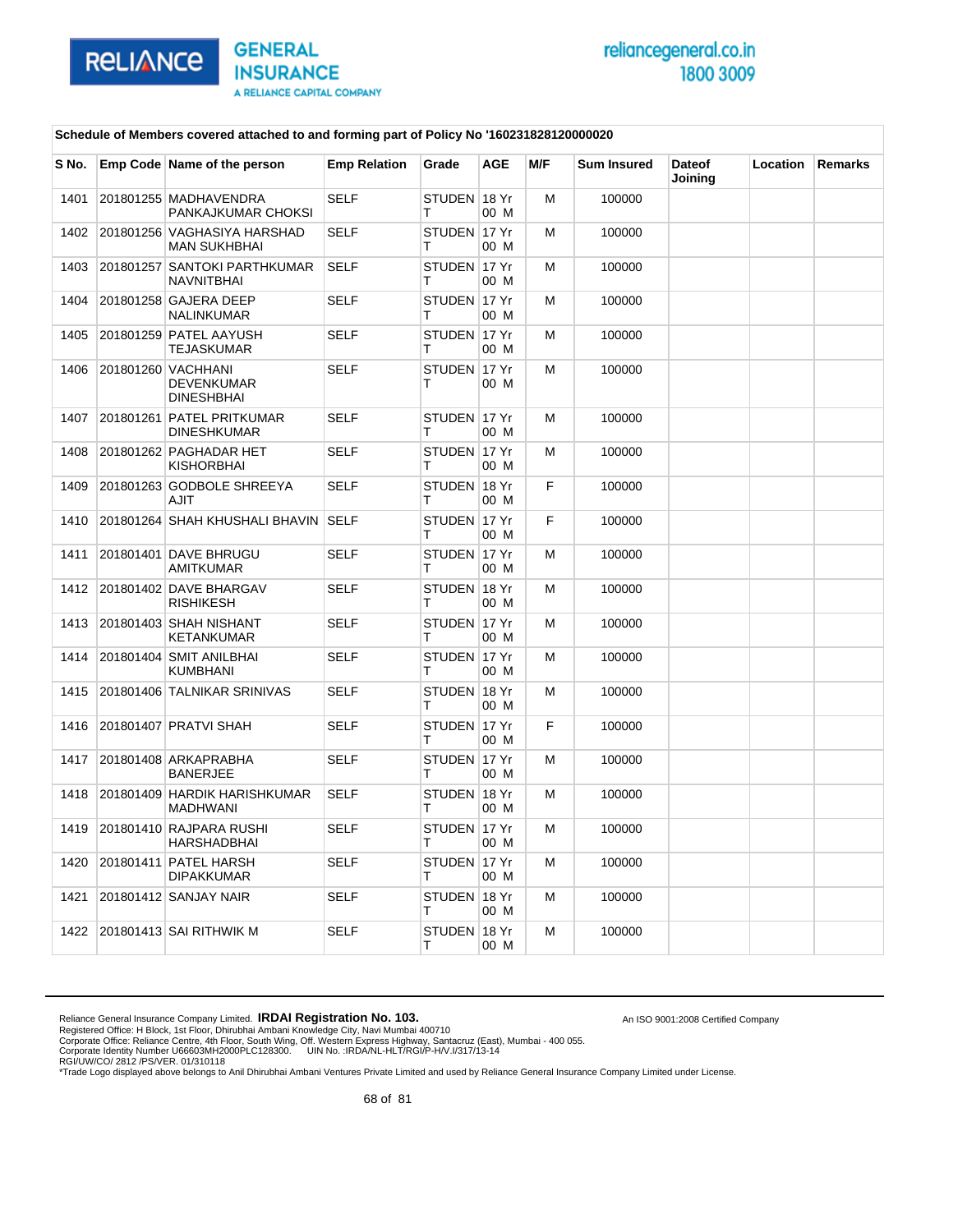

An ISO 9001:2008 Certified Company

### **Schedule of Members covered attached to and forming part of Policy No '160231828120000020**

| S No. |                 | Emp Code Name of the person                                   | <b>Emp Relation</b> | Grade              | AGE  | M/F | <b>Sum Insured</b> | <b>Dateof</b><br>Joining | Location | Remarks |
|-------|-----------------|---------------------------------------------------------------|---------------------|--------------------|------|-----|--------------------|--------------------------|----------|---------|
| 1423  |                 | 201801414 AJAY K VALA                                         | <b>SELF</b>         | STUDEN 18 Yr<br>т  | 00 M | M   | 100000             |                          |          |         |
| 1424  |                 | 201801415 PATEL MEET<br><b>ARVINDBHAI</b>                     | <b>SELF</b>         | STUDEN 17 Yr<br>т  | 00 M | м   | 100000             |                          |          |         |
| 1425  |                 | 201801416 KHIMANI MOHIL DEVAN                                 | <b>SELF</b>         | STUDEN 18 Yr<br>т  | 00 M | M   | 100000             |                          |          |         |
| 1426  |                 | 201801417 BHATIA KARAN ASHOK                                  | <b>SELF</b>         | STUDEN 17 Yr<br>т  | 00 M | M   | 100000             |                          |          |         |
| 1427  |                 | 201801418 TRIVEDI MAHAKSH<br>KANHAIYALAL                      | <b>SELF</b>         | STUDEN 18 Yr<br>т  | 00 M | M   | 100000             |                          |          |         |
| 1428  |                 | 201801419 SONI VRAJ<br>JANAKKUMAR                             | <b>SELF</b>         | STUDEN 18 Yr<br>т  | 00 M | M   | 100000             |                          |          |         |
| 1429  |                 | 201801420 KASHYAP ANANY<br>JAYANTKUMAR                        | <b>SELF</b>         | STUDEN 17 Yr<br>т  | 00 M | M   | 100000             |                          |          |         |
| 1430  |                 | 201801421 RAVURI VENKATA KIRAN SELF                           |                     | STUDEN 17 Yr<br>т  | 00 M | м   | 100000             |                          |          |         |
| 1431  |                 | 201801422 MEETKUMAR<br>NATVARBHAI SALVI                       | <b>SELF</b>         | STUDEN 18 Yr<br>т  | 00 M | M   | 100000             |                          |          |         |
| 1432  |                 | 201801423 SHIV SHAILESH RAJ                                   | <b>SELF</b>         | STUDEN 17 Yr<br>т  | 00 M | M   | 100000             |                          |          |         |
| 1433  |                 | 201801424 SHROFF SHIVAM<br><b>PRAKASH</b>                     | <b>SELF</b>         | STUDEN 117 Yr<br>т | 00 M | M   | 100000             |                          |          |         |
| 1434  |                 | 201801425 DEELIP SINGH                                        | <b>SELF</b>         | STUDEN 18 Yr<br>т  | 00 M | M   | 100000             |                          |          |         |
| 1435  |                 | 201801426 KARTAVI SHAH                                        | <b>SELF</b>         | STUDEN 18 Yr<br>т  | 00 M | F   | 100000             |                          |          |         |
| 1436  |                 | 201801427 RIDDHI ATUL TANNA                                   | <b>SELF</b>         | STUDEN 18 Yr<br>т  | 00 M | F   | 100000             |                          |          |         |
| 1437  |                 | 201801428 SHABBIR MURTAZA                                     | <b>SELF</b>         | STUDEN 17 Yr<br>т  | 00 M | M   | 100000             |                          |          |         |
| 1438  | 201801429 PATEL | KRUTARTHKUMAR<br><b>MANISHKUMAR</b>                           | <b>SELF</b>         | STUDEN 18 Yr<br>т  | 00 M | M   | 100000             |                          |          |         |
| 1439  |                 | 201801430 JIGARKUMAR<br><b>DHARMENDRA</b><br><b>MARVANIYA</b> | <b>SELF</b>         | STUDEN 18 Yr<br>т  | 00 M | M   | 100000             |                          |          |         |
| 1440  |                 | 201801431 MARMIK S PRAJAPATI                                  | <b>SELF</b>         | STUDEN 18 Yr<br>т  | 00 M | M   | 100000             |                          |          |         |
| 1441  |                 | 201801432 PRAKHAR MAHESHWARI SELF                             |                     | STUDEN 18 Yr<br>T. | 00 M | M   | 100000             |                          |          |         |
| 1442  |                 | 201801433 S SAKETH RAM                                        | SELF                | STUDEN 18 Yr<br>T. | 00 M | м   | 100000             |                          |          |         |
| 1443  |                 | 201801434 SHAH MEET<br><b>JIGISHKUMAR</b>                     | SELF                | STUDEN 17 Yr<br>T. | 00 M | м   | 100000             |                          |          |         |
| 1444  |                 | 201801435 PATEL SARTHAK<br>KIRTIKUMAR                         | <b>SELF</b>         | STUDEN 18 Yr<br>T. | 00 M | м   | 100000             |                          |          |         |

Reliance General Insurance Company Limited. **IRDAI Registration No. 103.**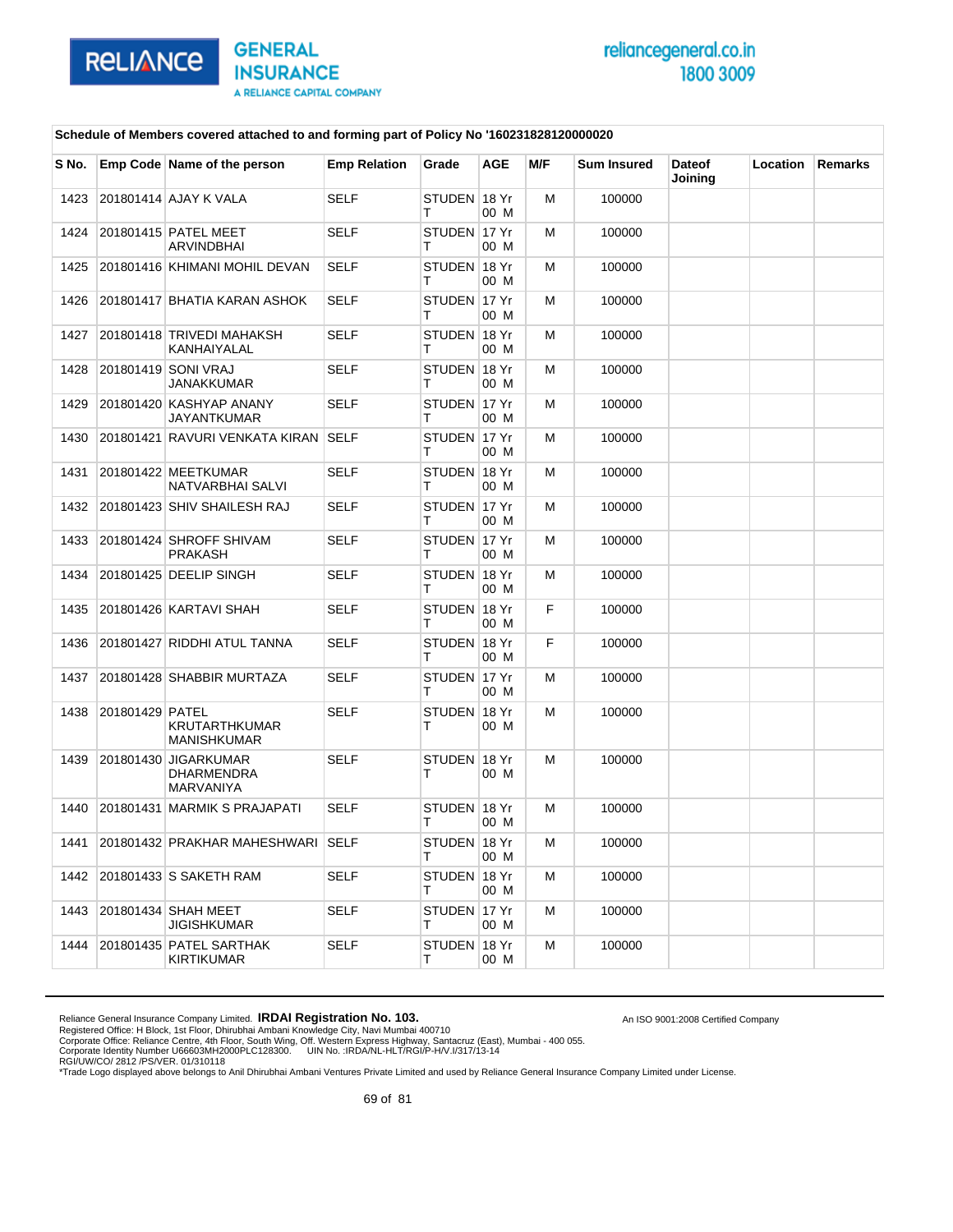

An ISO 9001:2008 Certified Company

### **Schedule of Members covered attached to and forming part of Policy No '160231828120000020**

| S No. | Emp Code Name of the person                             | <b>Emp Relation</b> | Grade             | <b>AGE</b> | M/F | <b>Sum Insured</b> | <b>Dateof</b><br>Joining | <b>Location</b> | <b>Remarks</b> |
|-------|---------------------------------------------------------|---------------------|-------------------|------------|-----|--------------------|--------------------------|-----------------|----------------|
| 1445  | 201801436 PATEL VISHALKUMAR<br><b>DILIPBHAI</b>         | <b>SELF</b>         | STUDEN 17 Yr<br>т | 00 M       | M   | 100000             |                          |                 |                |
| 1446  | 201801437 BHAVSAR RAJ<br><b>DIPAKKUMAR</b>              | <b>SELF</b>         | STUDEN 17 Yr<br>т | 00 M       | м   | 100000             |                          |                 |                |
| 1447  | 201801438 CHAUDHARY HIREN<br><b>KIRANKUMAR</b>          | <b>SELF</b>         | STUDEN 17 Yr<br>т | 00 M       | M   | 100000             |                          |                 |                |
| 1448  | 201801439 DAVE NAMAN<br>YAGNESHBHAI                     | <b>SELF</b>         | STUDEN 17 Yr<br>т | 00 M       | M   | 100000             |                          |                 |                |
| 1449  | 201801440 PATIL TUSHAR<br><b>RAOSAHEB</b>               | <b>SELF</b>         | STUDEN 17 Yr<br>т | 00 M       | м   | 100000             |                          |                 |                |
| 1450  | 201801441 BHALODI MEET<br><b>KISHORBHAI</b>             | <b>SELF</b>         | STUDEN 19 Yr<br>т | 00 M       | M   | 100000             |                          |                 |                |
| 1451  | 201801442 THAKER DISHITA<br>ASHISH                      | <b>SELF</b>         | STUDEN 17 Yr<br>Т | 00 M       | F   | 100000             |                          |                 |                |
| 1452  | 201801443 PATEL DEEP<br><b>SURESHBHAI</b>               | <b>SELF</b>         | STUDEN 17 Yr<br>т | 00 M       | м   | 100000             |                          |                 |                |
| 1453  | 201801444 GANATRA BHAVYA<br><b>HITESHKUMAR</b>          | <b>SELF</b>         | STUDEN 16 Yr<br>т | 00 M       | M   | 100000             |                          |                 |                |
| 1454  | 201801445 BHATT ISHWA<br><b>HETASKUMAR</b>              | <b>SELF</b>         | STUDEN 17 Yr<br>т | 00 M       | F   | 100000             |                          |                 |                |
| 1455  | 201801446 GOHIL RAJVIBA<br>SHAILENDRASINH               | <b>SELF</b>         | STUDEN 17 Yr<br>т | 00 M       | F   | 100000             |                          |                 |                |
| 1456  | 201801447 BORAD ADHISH<br><b>HIMMATBHAI</b>             | <b>SELF</b>         | STUDEN 17 Yr<br>т | 00 M       | м   | 100000             |                          |                 |                |
| 1457  | 201801448 BHIMANI DHRUV<br><b>BALABHAI</b>              | <b>SELF</b>         | STUDEN 17 Yr<br>т | 00 M       | M   | 100000             |                          |                 |                |
| 1458  | 201801449 GOTI DISHANT<br><b>PRAVINBHAI</b>             | <b>SELF</b>         | STUDEN 17 Yr<br>т | 00 M       | M   | 100000             |                          |                 |                |
| 1459  | 201801450 SONANI DEVAL<br><b>ARVINDBHAI</b>             | <b>SELF</b>         | STUDEN 17 Yr<br>т | 00 M       | M   | 100000             |                          |                 |                |
| 1460  | 201801451 POPATIA AMAN ANAND                            | <b>SELF</b>         | STUDEN 17 Yr<br>т | 00 M       | м   | 100000             |                          |                 |                |
| 1461  | 201801452 MACHHI JAYDEEP<br><b>RAMANBHAI</b>            | <b>SELF</b>         | STUDEN 18 Yr<br>т | 00 M       | M   | 100000             |                          |                 |                |
| 1462  | 201801453 PANCHAL PRATIK<br><b>RAMESHBHAI</b>           | <b>SELF</b>         | STUDEN 17 Yr<br>т | 00 M       | M   | 100000             |                          |                 |                |
| 1463  | 201801454 CHAUHAN JAYMIN<br><b>MAGABHAI</b>             | <b>SELF</b>         | STUDEN 17 Yr<br>т | 00 M       | M   | 100000             |                          |                 |                |
| 1464  | 201801455 MAISURIYA<br>VARSHITKUMAR<br><b>BAKULBHAI</b> | <b>SELF</b>         | STUDEN 17 Yr<br>т | 00 M       | M   | 100000             |                          |                 |                |
| 1465  | 201801456 RATHOD MAHIRAJ<br><b>GIRISHBHAI</b>           | <b>SELF</b>         | STUDEN 18 Yr<br>Τ | 00 M       | M   | 100000             |                          |                 |                |
| 1466  | 201801457 ZALA SHIVANGI<br>TULSIBHAI                    | <b>SELF</b>         | STUDEN 17 Yr<br>Т | 00 M       | F   | 100000             |                          |                 |                |

Reliance General Insurance Company Limited. **IRDAI Registration No. 103.**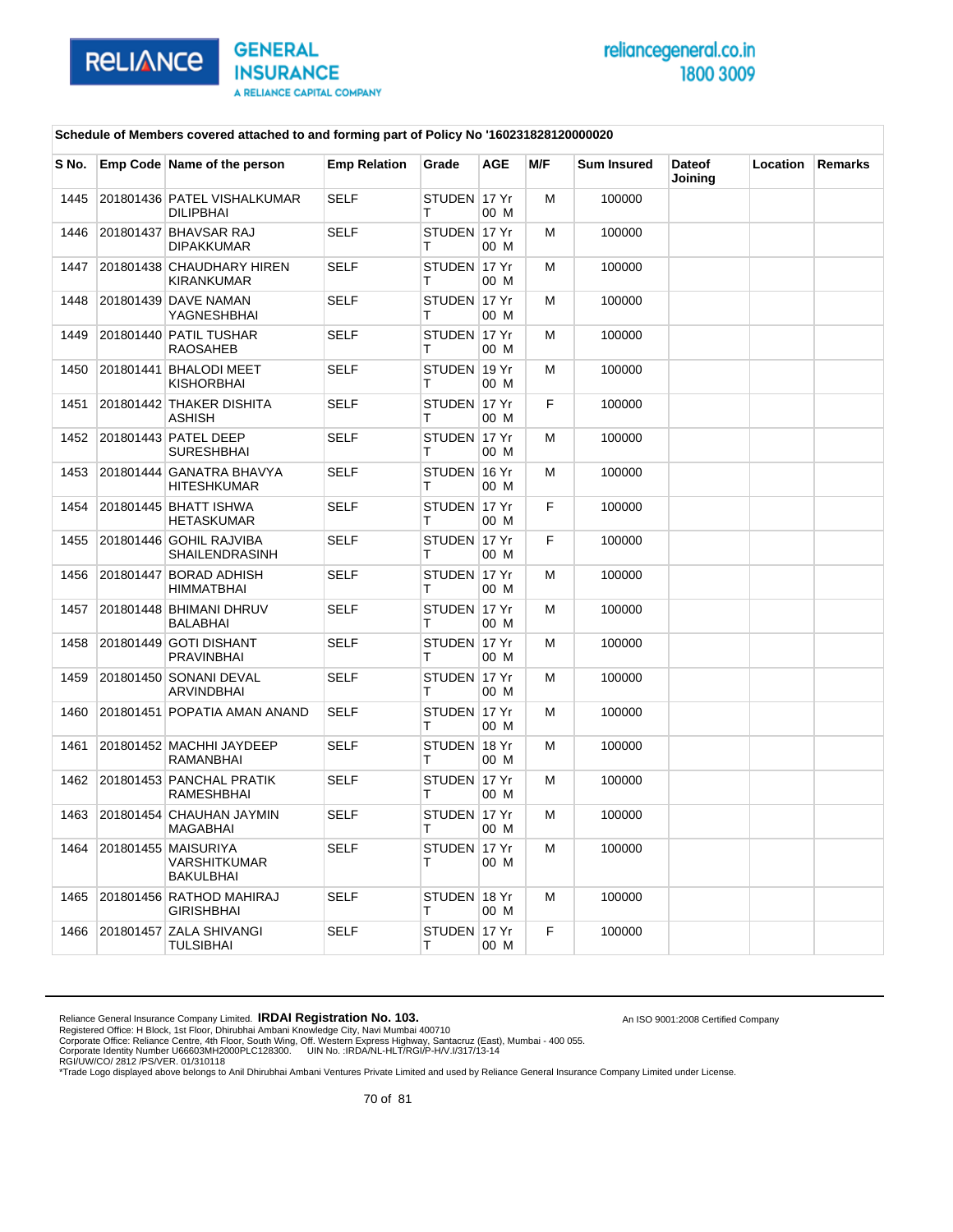

An ISO 9001:2008 Certified Company

### **Schedule of Members covered attached to and forming part of Policy No '160231828120000020**

| S No. |                   | Emp Code Name of the person                       | <b>Emp Relation</b> | Grade              | <b>AGE</b> | M/F | <b>Sum Insured</b> | <b>Dateof</b><br>Joining | Location | <b>Remarks</b> |
|-------|-------------------|---------------------------------------------------|---------------------|--------------------|------------|-----|--------------------|--------------------------|----------|----------------|
| 1467  | 201801459 PANCHAL | AAKASHKUMAR<br><b>KAMLESHKUMAR</b>                | <b>SELF</b>         | STUDEN 17 Yr<br>т  | 00 M       | M   | 100000             |                          |          |                |
| 1468  |                   | 201801460 DARJI JAYKUMAR<br><b>DINESHBHAI</b>     | <b>SELF</b>         | STUDEN 17 Yr<br>т  | 00 M       | M   | 100000             |                          |          |                |
| 1469  |                   | 201801461 MAKWANA RAVI<br>GIRISHKUMAR             | <b>SELF</b>         | STUDEN 17 Yr<br>т  | 00 M       | M   | 100000             |                          |          |                |
| 1470  |                   | 201801462 RANA DARSHIL<br>JITENDRAKUMAR           | <b>SELF</b>         | STUDEN 117 Yr<br>т | 00 M       | M   | 100000             |                          |          |                |
| 1471  |                   | 201801463 PATEL PARTHIV<br><b>MAHESHBHAI</b>      | <b>SELF</b>         | STUDEN 17 Yr<br>т  | 00 M       | M   | 100000             |                          |          |                |
| 1472  |                   | 201801464 BHOI PARTH<br><b>MAHESHKUMAR</b>        | <b>SELF</b>         | STUDEN 17 Yr<br>т  | 00 M       | M   | 100000             |                          |          |                |
| 1473  |                   | 201801465 PATEL BHARGAV<br>RAMESHBHAI             | <b>SELF</b>         | STUDEN 17 Yr<br>т  | 00 M       | м   | 100000             |                          |          |                |
| 1474  |                   | 201801466 PARMAR SIDDHRAJ<br><b>YOGESHBHAI</b>    | <b>SELF</b>         | STUDEN 18 Yr<br>т  | 00 M       | M   | 100000             |                          |          |                |
| 1475  |                   | 201801467 NISARTA TIRTHRAJ<br>VALUBHAI            | <b>SELF</b>         | STUDEN 17 Yr<br>т  | 00 M       | M   | 100000             |                          |          |                |
| 1476  |                   | 201801468 KHARADI MEHULKUMAR<br>ARVINDBHAI        | <b>SELF</b>         | STUDEN 17 Yr<br>т  | 00 M       | м   | 100000             |                          |          |                |
| 1477  |                   | 201801469 SUDIKSHA THUSU                          | <b>SELF</b>         | STUDEN 18 Yr<br>т  | 00 M       | F   | 100000             |                          |          |                |
| 1478  |                   | 201801470 MORADIYA SIDDHARTH<br><b>ASHVINBHAI</b> | <b>SELF</b>         | STUDEN 17 Yr<br>т  | 00 M       | м   | 100000             |                          |          |                |
| 1479  |                   | 201801471 MORADIYA SHIVAM<br>JAYESHBHAI           | SELF                | STUDEN 17 Yr<br>т  | 00 M       | M   | 100000             |                          |          |                |
| 1480  |                   | 201801472 KAMANI MITAL<br>SHARDABEN               | <b>SELF</b>         | STUDEN 17 Yr<br>т  | 00 M       | F   | 100000             |                          |          |                |
| 1481  |                   | 201811001 NANAVATI TILAK<br><b>DIGANTKUMAR</b>    | <b>SELF</b>         | STUDEN 23 Yr<br>т  | 00 M       | M   | 100000             |                          |          |                |
| 1482  |                   | 201811002 NAIK KRISHNA<br><b>KEYURBHAI</b>        | <b>SELF</b>         | STUDEN 21 Yr<br>т  | 00 M       | F   | 100000             |                          |          |                |
| 1483  |                   | 201811003 BHATT DHRUV<br>KETANBHAI                | <b>SELF</b>         | STUDEN 21 Yr<br>т  | 00 M       | м   | 100000             |                          |          |                |
| 1484  |                   | 201811004 PATEL PRINCE<br>RAKESHBHAI              | <b>SELF</b>         | STUDEN 22 Yr<br>т  | 00 M       | м   | 100000             |                          |          |                |
| 1485  |                   | 201811005 AYUSH MATHUR                            | <b>SELF</b>         | STUDEN 23 Yr<br>T. | 00 M       | м   | 100000             |                          |          |                |
| 1486  |                   | 201811006 SIDDHAPURA ABHIJIT<br><b>KIRITBHAI</b>  | SELF                | STUDEN 22 Yr<br>T. | 00 M       | м   | 100000             |                          |          |                |
| 1487  |                   | 201811007 LANGHNODA POOJA<br>RANCHHODBHAI         | <b>SELF</b>         | STUDEN 21 Yr<br>T. | 00 M       | F   | 100000             |                          |          |                |
| 1488  |                   | 201811008 SHERASHIYA SHYAM<br>PRANJIVANBHAI       | SELF                | STUDEN 21 Yr<br>т  | 00 M       | M   | 100000             |                          |          |                |

Reliance General Insurance Company Limited. **IRDAI Registration No. 103.**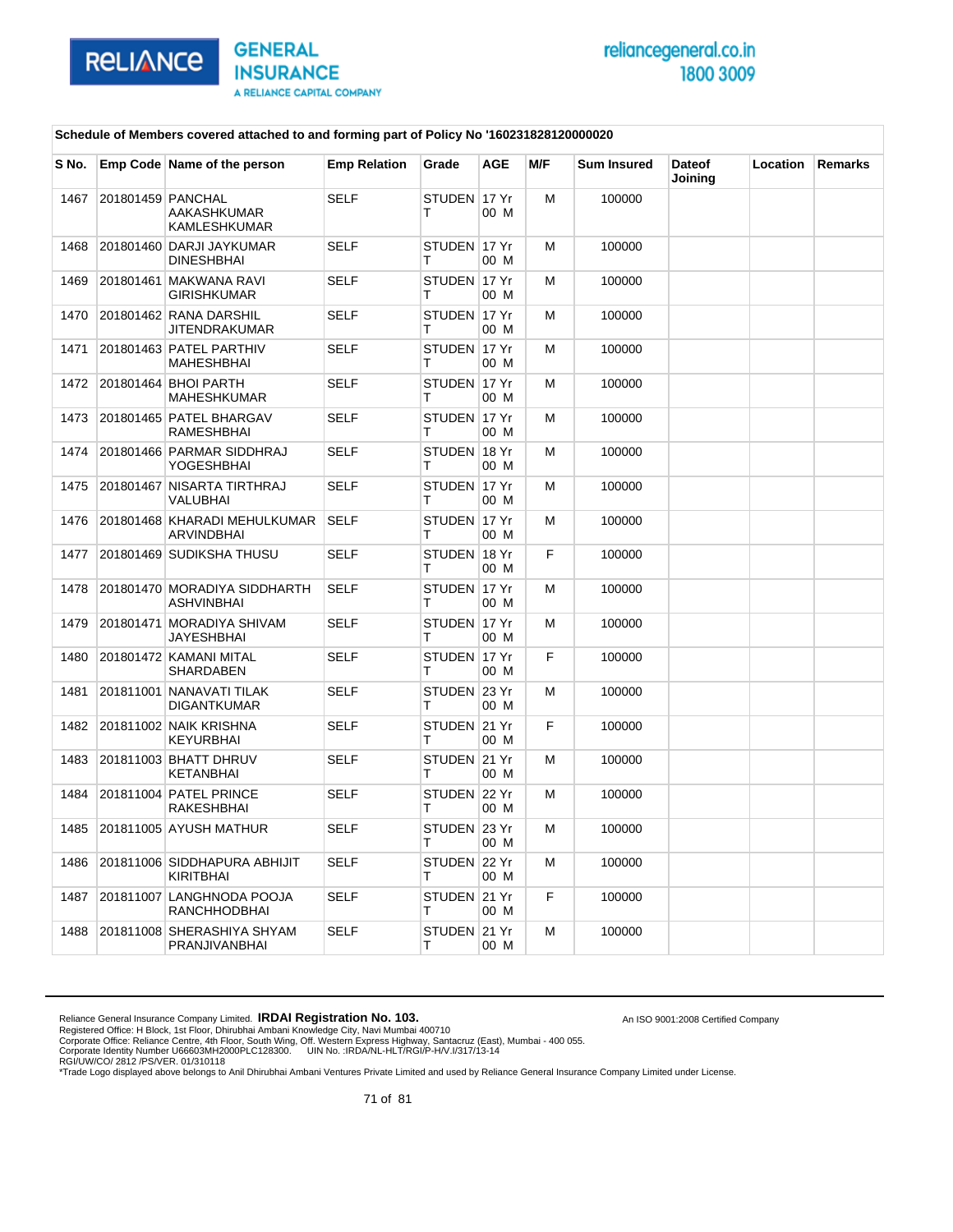

An ISO 9001:2008 Certified Company

### **Schedule of Members covered attached to and forming part of Policy No '160231828120000020**

| S No. | Emp Code Name of the person                                    | <b>Emp Relation</b> | Grade             | AGE  | M/F | <b>Sum Insured</b> | <b>Dateof</b><br>Joining | Location | Remarks |
|-------|----------------------------------------------------------------|---------------------|-------------------|------|-----|--------------------|--------------------------|----------|---------|
| 1489  | 201811009 PARIKH APURVA<br>KETANBHAI                           | <b>SELF</b>         | STUDEN 21 Yr<br>т | 00 M | М   | 100000             |                          |          |         |
| 1490  | 201811010 TANVI LAKKAD                                         | <b>SELF</b>         | STUDEN 22 Yr<br>т | 00 M | F   | 100000             |                          |          |         |
| 1491  | 201811011 HARSH SANJAYKUMAR<br><b>DESAI</b>                    | <b>SELF</b>         | STUDEN 21 Yr<br>т | 00 M | M   | 100000             |                          |          |         |
| 1492  | 201811012 GAMI SHRADHAKUMARI<br><b>JAYANTILAL</b>              | <b>SELF</b>         | STUDEN 22 Yr<br>т | 00 M | F   | 100000             |                          |          |         |
| 1493  | 201811013 PATEL CHARMY<br><b>BHARATBHAI</b>                    | <b>SELF</b>         | STUDEN 22 Yr<br>т | 00 M | F   | 100000             |                          |          |         |
| 1494  | 201811014 CHAVDA PARITA<br><b>HEMENDRABHAI</b>                 | <b>SELF</b>         | STUDEN 21 Yr<br>т | 00 M | F   | 100000             |                          |          |         |
| 1495  | 201811015 PRIYABRATA MISHRA                                    | <b>SELF</b>         | STUDEN 22 Yr<br>т | 00 M | M   | 100000             |                          |          |         |
| 1496  | 201811016 RITESH GUPTA                                         | <b>SELF</b>         | STUDEN 20 Yr<br>т | 00 M | м   | 100000             |                          |          |         |
| 1497  | 201811017 BHAISAHEB<br><b>SHABBIRHUSSAIN</b><br><b>HAMID</b>   | <b>SELF</b>         | STUDEN 21 Yr<br>т | 00 M | М   | 100000             |                          |          |         |
| 1498  | 201811018 METHANIYA<br><b>DHRUVKUMAR</b><br><b>BHARATKUMAR</b> | <b>SELF</b>         | STUDEN 21 Yr<br>т | 00 M | M   | 100000             |                          |          |         |
| 1499  | 201811019 RAJUL ACHARYA                                        | <b>SELF</b>         | STUDEN 23 Yr<br>т | 00 M | М   | 100000             |                          |          |         |
| 1500  | 201811020 MUNGALPARA<br>ANKITABEN<br><b>BHARATBHAI</b>         | <b>SELF</b>         | STUDEN 22 Yr<br>т | 00 M | F   | 100000             |                          |          |         |
| 1501  | 201811021 PRAVEEN KUMAR SINGH SELF                             |                     | STUDEN 23 Yr<br>т | 00 M | M   | 100000             |                          |          |         |
| 1502  | 201811022 SOHANI SHUBHAM<br><b>NARESHCHANDRA</b>               | <b>SELF</b>         | STUDEN 25 Yr<br>т | 00 M | м   | 100000             |                          |          |         |
| 1503  | 201811023 ANKUR KOSTA                                          | <b>SELF</b>         | STUDEN 22 Yr<br>т | 00 M | М   | 100000             |                          |          |         |
| 1504  | 201811024 RAJAT KUMAR                                          | <b>SELF</b>         | STUDEN 22 Yr<br>т | 00 M | M   | 100000             |                          |          |         |
| 1505  | 201811025 BHATIA DIVYA                                         | <b>SELF</b>         | STUDEN 21 Yr<br>т | 00 M | F   | 100000             |                          |          |         |
| 1506  | 201811026 PATIL KIRTIRAJ<br><b>SAMADHAN</b>                    | <b>SELF</b>         | STUDEN 22 Yr<br>т | 00 M | м   | 100000             |                          |          |         |
| 1507  | 201811027 PATEL CHINTAN<br><b>RAJESHKUMAR</b>                  | <b>SELF</b>         | STUDEN 21 Yr<br>т | 00 M | М   | 100000             |                          |          |         |
| 1508  | 201811028 AMRUTIYA ADITYA<br>SHANTILAL                         | <b>SELF</b>         | STUDEN 22 Yr<br>т | 00 M | М   | 100000             |                          |          |         |
| 1509  | 201811029 PANDYA HIMADRI<br><b>SHAILESHKUMAR</b>               | <b>SELF</b>         | STUDEN 22 Yr<br>т | 00 M | F   | 100000             |                          |          |         |

Reliance General Insurance Company Limited. **IRDAI Registration No. 103.**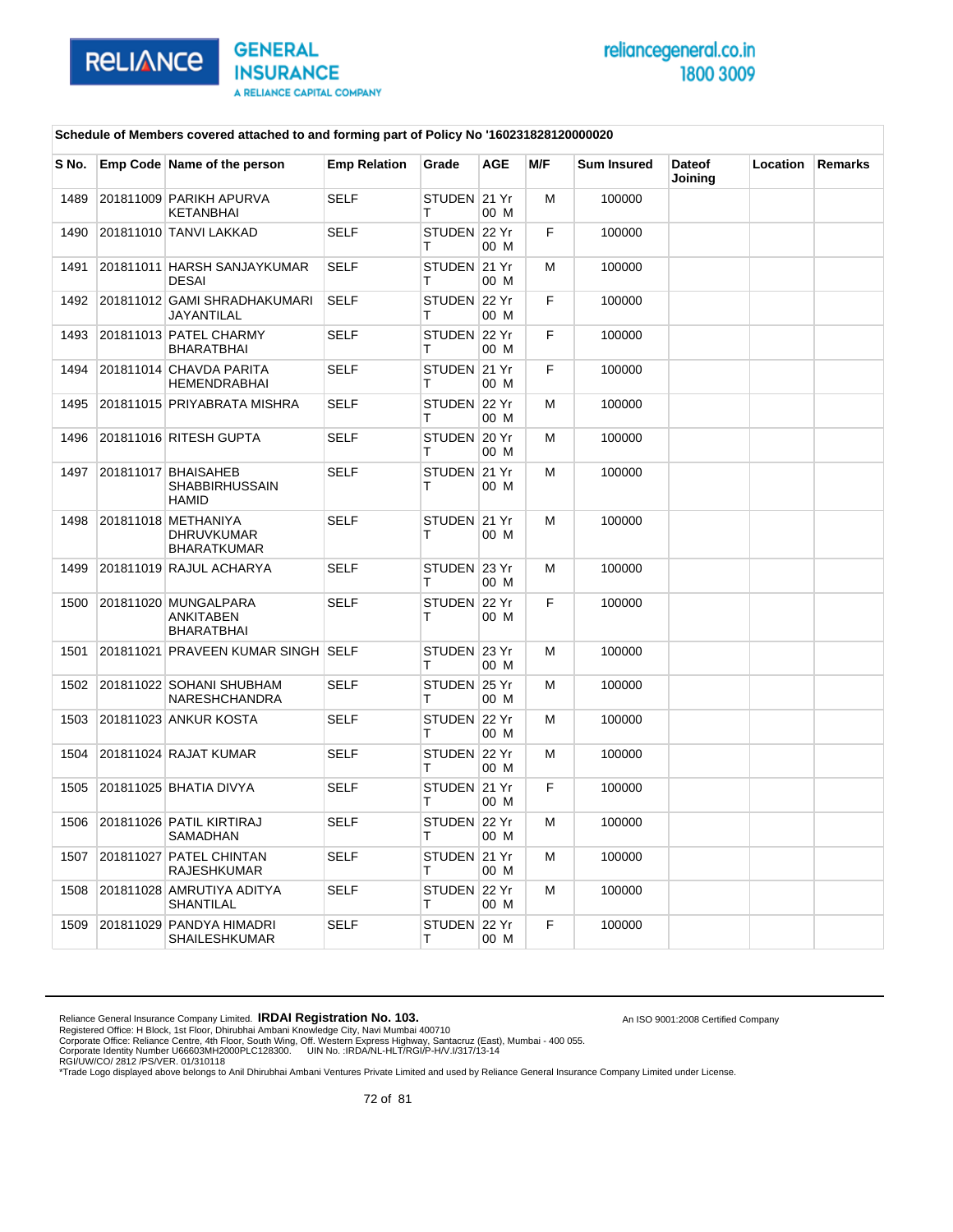

An ISO 9001:2008 Certified Company

#### **Schedule of Members covered attached to and forming part of Policy No '160231828120000020**

| S No. |                  | Emp Code Name of the person                     | <b>Emp Relation</b> | Grade             | <b>AGE</b> | M/F | <b>Sum Insured</b> | <b>Dateof</b><br>Joining | <b>Location</b> | <b>Remarks</b> |
|-------|------------------|-------------------------------------------------|---------------------|-------------------|------------|-----|--------------------|--------------------------|-----------------|----------------|
| 1510  |                  | 201811030 SUTHAR SHUBHAM<br>LALITKUMAR          | <b>SELF</b>         | STUDEN 21 Yr<br>т | 00 M       | F   | 100000             |                          |                 |                |
| 1511  |                  | 201811031 MAKDA TAHER<br><b>MUSTFABHAI</b>      | <b>SELF</b>         | STUDEN 21 Yr<br>т | 00 M       | м   | 100000             |                          |                 |                |
| 1512  |                  | 201811032 RAJPURA DIVYESH<br><b>GIRISHKUMAR</b> | <b>SELF</b>         | STUDEN 21 Yr<br>т | 00 M       | M   | 100000             |                          |                 |                |
| 1513  |                  | 201811033 KAKADIYA ANKIT<br><b>DINESHBHAI</b>   | <b>SELF</b>         | STUDEN 22 Yr<br>т | 00 M       | M   | 100000             |                          |                 |                |
| 1514  |                  | 201811034 PATEL PANKTI<br><b>YOGESHCHANDRA</b>  | <b>SELF</b>         | STUDEN 21 Yr<br>т | 00 M       | F   | 100000             |                          |                 |                |
| 1515  |                  | 201811035 NAIK PRACHI<br><b>CHETANBHAI</b>      | <b>SELF</b>         | STUDEN 22 Yr<br>т | 00 M       | F   | 100000             |                          |                 |                |
| 1516  |                  | 201811036 SIVA SRAVANA KUMAR<br><b>NEELI</b>    | <b>SELF</b>         | STUDEN 23 Yr<br>т | 00 M       | м   | 100000             |                          |                 |                |
| 1517  |                  | 201811037 LAHERI VISHAL<br><b>BHARATKUMAR</b>   | <b>SELF</b>         | STUDEN 22 Yr<br>т | 00 M       | M   | 100000             |                          |                 |                |
| 1518  |                  | 201811038 AJITA MISRA                           | <b>SELF</b>         | STUDEN 21 Yr<br>т | 00 M       | F   | 100000             |                          |                 |                |
| 1519  |                  | 201811039 NEHA GARG                             | <b>SELF</b>         | STUDEN 34 Yr<br>т | 00 M       | F   | 100000             |                          |                 |                |
| 1520  |                  | 201811040 ADITYA B MOHANTA                      | <b>SELF</b>         | STUDEN 22 Yr<br>т | 00 M       | M   | 100000             |                          |                 |                |
| 1521  |                  | 201811041 KHENI DENISHKUMAR<br><b>HIRABHAI</b>  | <b>SELF</b>         | STUDEN 22 Yr<br>т | 00 M       | м   | 100000             |                          |                 |                |
| 1522  |                  | 201811042 MAYANK JHA                            | <b>SELF</b>         | STUDEN 24 Yr<br>т | 00 M       | M   | 100000             |                          |                 |                |
| 1523  |                  | 201811043 V V VINAY                             | <b>SELF</b>         | STUDEN 21 Yr<br>т | 00 M       | M   | 100000             |                          |                 |                |
| 1524  |                  | 201811044 SHAH ISHIT<br><b>RAJIVKUMAR</b>       | <b>SELF</b>         | STUDEN 23 Yr<br>т | 00 M       | М   | 100000             |                          |                 |                |
| 1525  |                  | 201811045 RAJAT SHARMA                          | <b>SELF</b>         | STUDEN 21 Yr<br>т | 00 M       | М   | 100000             |                          |                 |                |
| 1526  |                  | 201811046 SHARMA ROHAN<br><b>RAJESHKUMAR</b>    | <b>SELF</b>         | STUDEN 22 Yr<br>т | 00 M       | М   | 100000             |                          |                 |                |
| 1527  |                  | 201811047 MEHTA NISHI RAJESH                    | <b>SELF</b>         | STUDEN 21 Yr<br>т | 00 M       | F   | 100000             |                          |                 |                |
| 1528  | 201811048 MAULVI | MOHAMMEDNADEEM<br><b>GULAMMUSTUFA</b>           | <b>SELF</b>         | STUDEN 21 Yr<br>т | 00 M       | м   | 100000             |                          |                 |                |
| 1529  |                  | 201811049 DAVE BHARGAV DEVEN                    | <b>SELF</b>         | STUDEN 22 Yr<br>т | 00 M       | M   | 100000             |                          |                 |                |
| 1530  |                  | 201811050 PATEL CHARIN<br>PIYUSHBHAI            | <b>SELF</b>         | STUDEN 21 Yr<br>т | 00 M       | М   | 100000             |                          |                 |                |
| 1531  |                  | 201811051 ABHIMANYU SINGH<br><b>BISHT</b>       | <b>SELF</b>         | STUDEN 26 Yr<br>т | 00 M       | м   | 100000             |                          |                 |                |

Reliance General Insurance Company Limited. **IRDAI Registration No. 103.**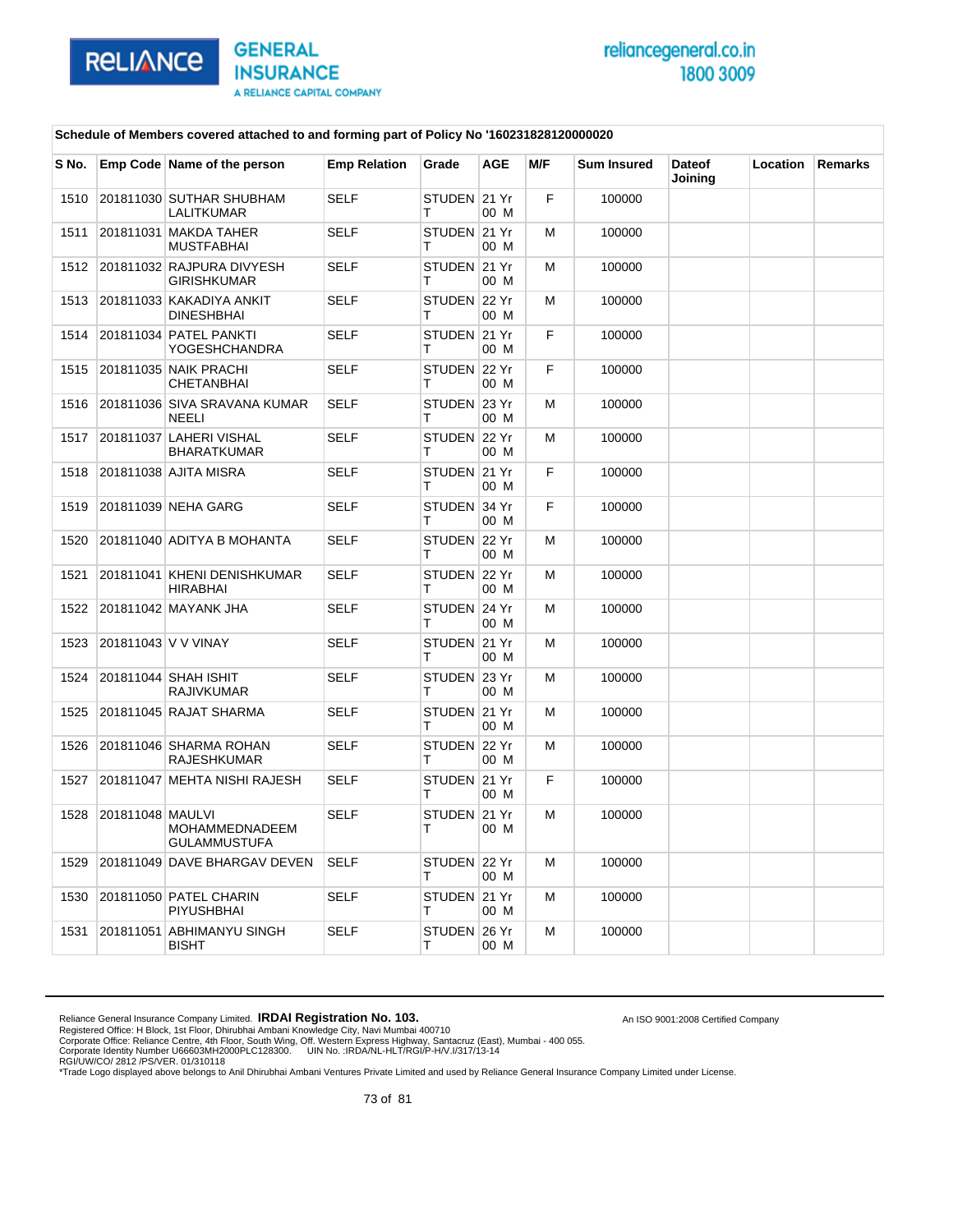

An ISO 9001:2008 Certified Company

#### **Schedule of Members covered attached to and forming part of Policy No '160231828120000020**

| S No. | Emp Code Name of the person                        | <b>Emp Relation</b> | Grade             | <b>AGE</b> | M/F | <b>Sum Insured</b> | <b>Dateof</b><br>Joining | Location | Remarks |
|-------|----------------------------------------------------|---------------------|-------------------|------------|-----|--------------------|--------------------------|----------|---------|
| 1532  | 201811052 KAPADIYA ASHIKKUMAR<br><b>KISHORBHAI</b> | <b>SELF</b>         | STUDEN 22 Yr<br>т | 00 M       | М   | 100000             |                          |          |         |
| 1533  | 201811053 ANWESHA DATTA                            | <b>SELF</b>         | STUDEN 25 Yr<br>т | 00 M       | F   | 100000             |                          |          |         |
| 1534  | 201811054 ATUL RAIZADA                             | <b>SELF</b>         | STUDEN 22 Yr<br>т | 00 M       | м   | 100000             |                          |          |         |
| 1535  | 201811055 NAIMISHI GUPTA                           | <b>SELF</b>         | STUDEN 22 Yr<br>т | 00 M       | F.  | 100000             |                          |          |         |
| 1536  | 201811056 VAKHARIA HINAL<br>AMITBHAI               | <b>SELF</b>         | STUDEN 21 Yr<br>т | 00 M       | F   | 100000             |                          |          |         |
| 1537  | 201811057 SONI MAULIK<br><b>SURESHBHAI</b>         | <b>SELF</b>         | STUDEN 21 Yr<br>т | 00 M       | м   | 100000             |                          |          |         |
| 1538  | 201811058 SADRANI RIYA DILIPBHAI SELF              |                     | STUDEN 21 Yr<br>т | 00 M       | F   | 100000             |                          |          |         |
| 1539  | 201811059 PATEL URMI<br><b>BHIKHABHAI</b>          | <b>SELF</b>         | STUDEN 22 Yr<br>т | 00 M       | F   | 100000             |                          |          |         |
| 1540  | 201811060 MAKWANA VIVEK<br><b>HARESHBHAI</b>       | <b>SELF</b>         | STUDEN 24 Yr<br>т | 00 M       | м   | 100000             |                          |          |         |
| 1541  | 201811061 INDRA KUMAR PATHAK                       | <b>SELF</b>         | STUDEN 24 Yr<br>т | 00 M       | М   | 100000             |                          |          |         |
| 1542  | 201811062 SHWETA SURESH                            | <b>SELF</b>         | STUDEN 23 Yr<br>т | 00 M       | F   | 100000             |                          |          |         |
| 1543  | 201811063 AKANSHA TYAGI                            | <b>SELF</b>         | STUDEN 22 Yr<br>т | 00 M       | F   | 100000             |                          |          |         |
| 1544  | 201811064 ANUJ BAJPAI                              | <b>SELF</b>         | STUDEN 24 Yr<br>т | 00 M       | м   | 100000             |                          |          |         |
| 1545  | 201811065 AJAY THAKKAR                             | <b>SELF</b>         | STUDEN 22 Yr<br>т | 00 M       | м   | 100000             |                          |          |         |
| 1546  | 201811066 SHAH PUSHYA<br>MAHESHBHAI                | <b>SELF</b>         | STUDEN 21 Yr<br>т | 00 M       | м   | 100000             |                          |          |         |
| 1547  | 201811067 PUROHIT MIRALI<br><b>VIRENDRABHAI</b>    | <b>SELF</b>         | STUDEN 21 Yr<br>т | 00 M       | F   | 100000             |                          |          |         |
| 1548  | 201811068 PUROHIT SAURABH<br><b>KUMAR</b>          | <b>SELF</b>         | STUDEN 22 Yr<br>т | 00 M       | м   | 100000             |                          |          |         |
| 1549  | 201811069 SUESHA GUPTA                             | <b>SELF</b>         | STUDEN 24 Yr<br>т | 00 M       | F   | 100000             |                          |          |         |
| 1550  | 201811070 SHUBHAM LATA                             | <b>SELF</b>         | STUDEN 28 Yr<br>т | 00 M       | F   | 100000             |                          |          |         |
| 1551  | 201811071 SOMPURA JIGAR<br><b>PRAHLADBHAI</b>      | SELF                | STUDEN 22 Yr<br>т | 00 M       | м   | 100000             |                          |          |         |
| 1552  | 201811072 VAGHANI SHRUTI<br><b>BHIMJIBHAI</b>      | <b>SELF</b>         | STUDEN 22 Yr<br>Τ | 00 M       | F   | 100000             |                          |          |         |
| 1553  | 201811073 DAVE RISHI<br><b>MAULESHKUMAR</b>        | <b>SELF</b>         | STUDEN 25 Yr<br>т | 00 M       | м   | 100000             |                          |          |         |
| 1554  | 201811074 KRATIKA VARSHNEY                         | <b>SELF</b>         | STUDEN 24 Yr<br>т | 00 M       | F   | 100000             |                          |          |         |

Reliance General Insurance Company Limited. **IRDAI Registration No. 103.**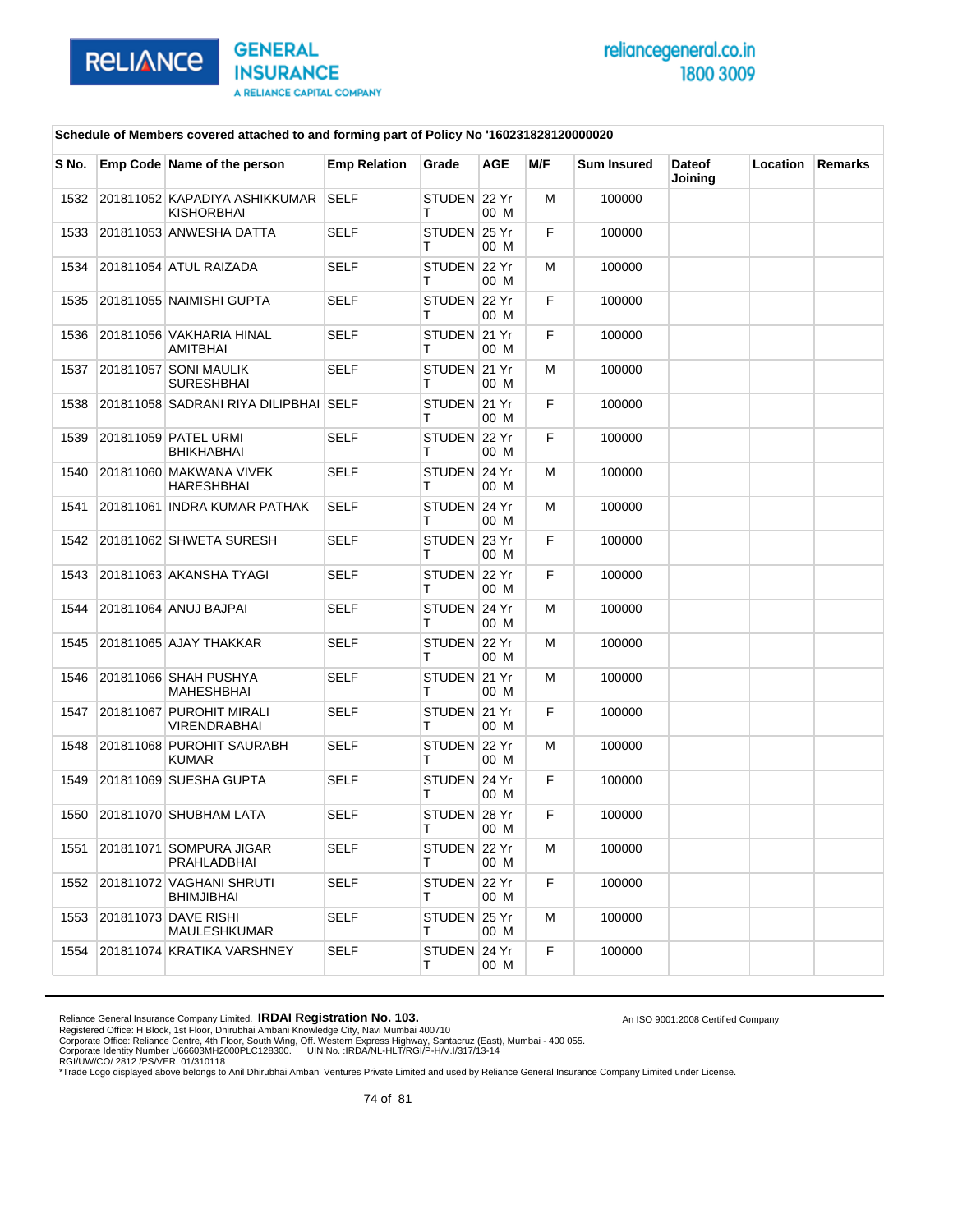

An ISO 9001:2008 Certified Company

#### **Schedule of Members covered attached to and forming part of Policy No '160231828120000020**

| S No. |                  | Emp Code Name of the person                     | <b>Emp Relation</b> | Grade              | AGE  | M/F | <b>Sum Insured</b> | <b>Dateof</b><br>Joining | Location | Remarks |
|-------|------------------|-------------------------------------------------|---------------------|--------------------|------|-----|--------------------|--------------------------|----------|---------|
| 1555  |                  | 201811075 MANMOHAN                              | <b>SELF</b>         | STUDEN 24 Yr<br>т  | 00 M | м   | 100000             |                          |          |         |
| 1556  |                  | 201811076 RUCHI CHOURASIA                       | <b>SELF</b>         | STUDEN 22 Yr<br>т  | 00 M | F   | 100000             |                          |          |         |
| 1557  |                  | 201811077 NAITIK PAREKH                         | <b>SELF</b>         | STUDEN 24 Yr<br>т  | 00 M | м   | 100000             |                          |          |         |
| 1558  |                  | 201811078 MARAKANA MEET<br><b>RAJESHBHAI</b>    | <b>SELF</b>         | STUDEN 21 Yr<br>т  | 00 M | М   | 100000             |                          |          |         |
| 1559  |                  | 201811079 CHHABLANI REENA<br><b>MAHESHKUMAR</b> | <b>SELF</b>         | STUDEN 21 Yr<br>т  | 00 M | F   | 100000             |                          |          |         |
| 1560  |                  | 201811080 MEHTA KAVISHA<br><b>BHASMANG</b>      | <b>SELF</b>         | STUDEN 22 Yr<br>т  | 00 M | F   | 100000             |                          |          |         |
| 1561  |                  | 201811081 CH SWARNLATA                          | <b>SELF</b>         | STUDEN 21 Yr<br>т  | 00 M | F   | 100000             |                          |          |         |
| 1562  |                  | 201811082 ADARSH SHIVHARE                       | <b>SELF</b>         | STUDEN 22 Yr<br>т  | 00 M | м   | 100000             |                          |          |         |
| 1563  |                  | 201811083 SAPARA DHARA<br>LAVKUMAR              | SELF                | STUDEN 21 Yr<br>т  | 00 M | F   | 100000             |                          |          |         |
| 1564  | 201811084 DIKSHA |                                                 | <b>SELF</b>         | STUDEN 22 Yr<br>т  | 00 M | F   | 100000             |                          |          |         |
| 1565  |                  | 201811085 MANISH KUMAR                          | SELF                | STUDEN 25 Yr<br>т  | 00 M | м   | 100000             |                          |          |         |
| 1566  |                  | 201811086 CHANDAN GAUTAM                        | SELF                | STUDEN 31 Yr<br>т  | 00 M | м   | 100000             |                          |          |         |
| 1567  |                  | 201812001 AKSHAY JAIN                           | <b>SELF</b>         | STUDEN 21 Yr<br>т  | 00 M | м   | 100000             |                          |          |         |
| 1568  |                  | 201812002 AMAN KUMAR                            | <b>SELF</b>         | STUDEN 20 Yr<br>т  | 00 M | м   | 100000             |                          |          |         |
| 1569  |                  | 201812003 SHAH ROMIL HEMENDRA SELF              |                     | STUDEN 20 Yr<br>т  | 00 M | м   | 100000             |                          |          |         |
| 1570  |                  | 201812004 GAJJAR ANIKET<br><b>VINODBHAI</b>     | <b>SELF</b>         | STUDEN 20 Yr<br>т  | 00 M | М   | 100000             |                          |          |         |
| 1571  |                  | 201812005 TRIVEDI SARTHAK<br><b>VIPULKUMAR</b>  | <b>SELF</b>         | STUDEN 20 Yr<br>т  | 00 M | м   | 100000             |                          |          |         |
| 1572  |                  | 201812006 DESAI KHYATI<br><b>RAJENDRABHAI</b>   | <b>SELF</b>         | STUDEN 21 Yr<br>т  | 00 M | F   | 100000             |                          |          |         |
| 1573  |                  | 201812007 HOTWANI PRATIBHA<br><b>SUNIL</b>      | <b>SELF</b>         | STUDEN 20 Yr<br>т  | 00 M | F   | 100000             |                          |          |         |
| 1574  |                  | 201812008 RATHI JAYVIR<br><b>YUDHISHTIR</b>     | SELF                | STUDEN ∣20 Yr<br>т | 00 M | м   | 100000             |                          |          |         |
| 1575  |                  | 201812009 DEEPANSHU RAJPUT                      | <b>SELF</b>         | STUDEN 22 Yr<br>T. | 00 M | М   | 100000             |                          |          |         |
| 1576  |                  | 201812010 MAKAWANA BRIJEN<br>MAGANLAL           | <b>SELF</b>         | STUDEN 22 Yr<br>т  | 00 M | м   | 100000             |                          |          |         |
| 1577  |                  | 201812011 ASHITA PHULWANI                       | <b>SELF</b>         | STUDEN 20 Yr<br>т  | 00 M | F   | 100000             |                          |          |         |

Reliance General Insurance Company Limited. **IRDAI Registration No. 103.**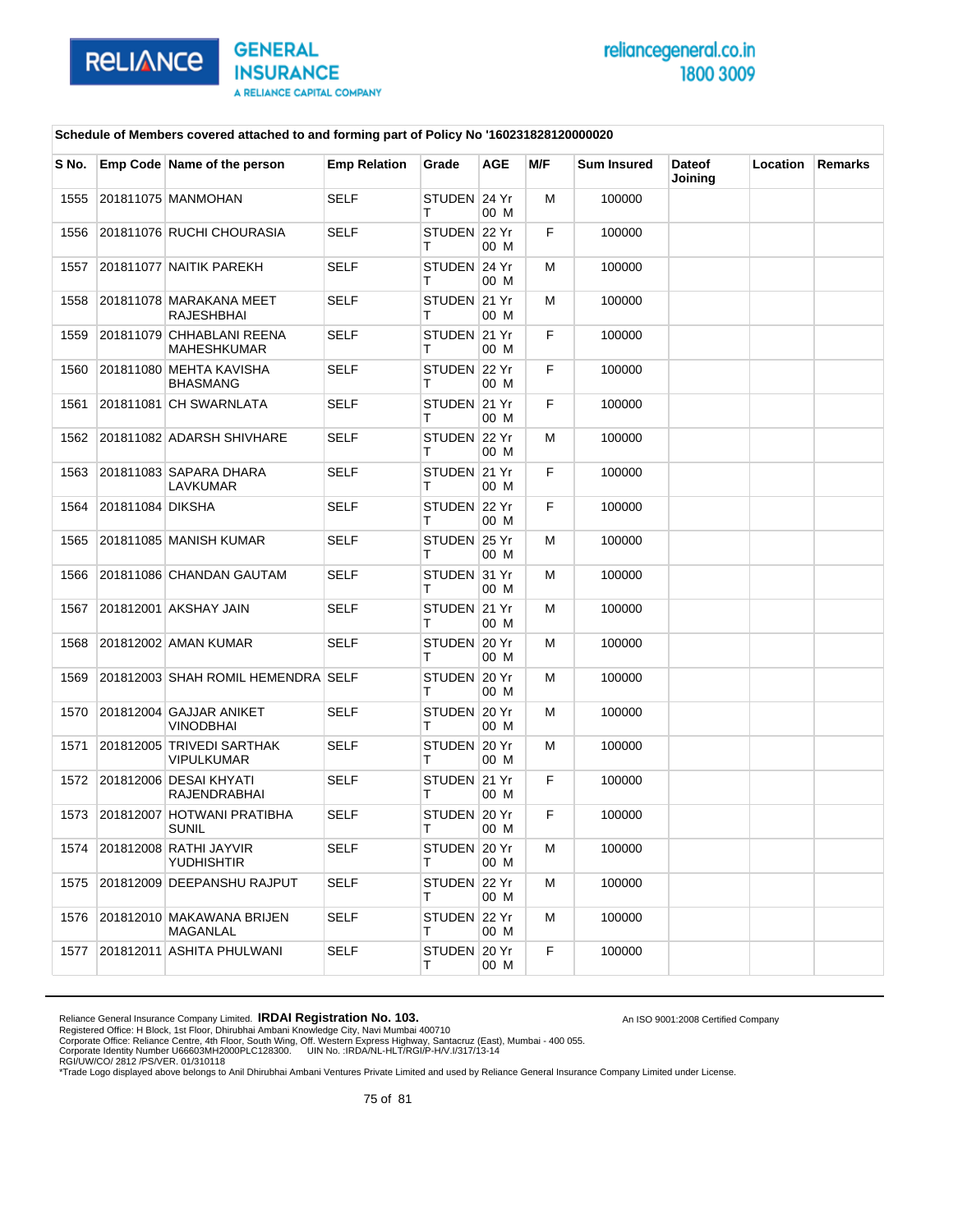

An ISO 9001:2008 Certified Company

#### **Schedule of Members covered attached to and forming part of Policy No '160231828120000020**

| S No. | Emp Code Name of the person                            | <b>Emp Relation</b> | Grade             | <b>AGE</b> | M/F | <b>Sum Insured</b> | <b>Dateof</b><br>Joining | Location | Remarks |
|-------|--------------------------------------------------------|---------------------|-------------------|------------|-----|--------------------|--------------------------|----------|---------|
| 1578  | 201812012 KAPADIA RITU<br>MAHESHBHAI                   | <b>SELF</b>         | STUDEN 20 Yr<br>т | 00 M       | F   | 100000             |                          |          |         |
| 1579  | 201812013 CHAWLA YOGESH<br><b>NARAIN</b>               | <b>SELF</b>         | STUDEN 19 Yr<br>т | 00 M       | м   | 100000             |                          |          |         |
| 1580  | 201812014 MANGUKIYA<br><b>PARTHKUMAR</b><br>ARVINDBHAI | <b>SELF</b>         | STUDEN 20 Yr<br>т | 00 M       | M   | 100000             |                          |          |         |
| 1581  | 201812015 RUPERA KRUT<br>YOGESHKUMAR                   | <b>SELF</b>         | STUDEN 20 Yr<br>т | 00 M       | M   | 100000             |                          |          |         |
| 1582  | 201812016 JAIDEEP VIJAYAN<br><b>WARRIER</b>            | <b>SELF</b>         | STUDEN 20 Yr<br>т | 00 M       | M   | 100000             |                          |          |         |
| 1583  | 201812017 GUPTA PRATIK<br><b>PRAVINKUMAR</b>           | <b>SELF</b>         | STUDEN 21 Yr<br>т | 00 M       | M   | 100000             |                          |          |         |
| 1584  | 201812018 AGRAWAL ARCHITA<br><b>ASHOKKUMAR</b>         | <b>SELF</b>         | STUDEN 21 Yr<br>Т | 00 M       | F   | 100000             |                          |          |         |
| 1585  | 201812019 DEEP RAJESH GANDHI                           | <b>SELF</b>         | STUDEN 22 Yr<br>т | 00 M       | M   | 100000             |                          |          |         |
| 1586  | 201812020 SHIVAM SAXENA                                | <b>SELF</b>         | STUDEN 19 Yr<br>т | 00 M       | M   | 100000             |                          |          |         |
| 1587  | 201812021 SHAH MALAV<br><b>DEVANGBHAI</b>              | <b>SELF</b>         | STUDEN 20 Yr<br>т | 00 M       | м   | 100000             |                          |          |         |
| 1588  | 201812022 ZEEL JIGNESH MODI                            | <b>SELF</b>         | STUDEN 20 Yr<br>т | 00 M       | F   | 100000             |                          |          |         |
| 1589  | 201812023 TANWANI MOHIT<br><b>MURLIDHAR</b>            | <b>SELF</b>         | STUDEN 20 Yr<br>Т | 00 M       | M   | 100000             |                          |          |         |
| 1590  | 201812024 NEETA KUMARI                                 | <b>SELF</b>         | STUDEN 22 Yr<br>т | 00 M       | F   | 100000             |                          |          |         |
| 1591  | 201812025 SONI PARTH<br><b>JITENDRAKUNAR</b>           | <b>SELF</b>         | STUDEN 20 Yr<br>т | 00 M       | M   | 100000             |                          |          |         |
| 1592  | 201812026 BANSIKUMAR KANANI                            | <b>SELF</b>         | STUDEN 21 Yr<br>т | 00 M       | M   | 100000             |                          |          |         |
| 1593  | 201812027 ABHISHEK SHARMA                              | <b>SELF</b>         | STUDEN 22 Yr<br>т | 00 M       | M   | 100000             |                          |          |         |
| 1594  | 201812028 GUNDECHA HARSH<br>AMRITLAL                   | <b>SELF</b>         | STUDEN 21 Yr<br>Т | 00 M       | M   | 100000             |                          |          |         |
| 1595  | 201812029 PATEL AYUSH<br>KHILANKUMAR                   | <b>SELF</b>         | STUDEN 20 Yr<br>т | 00 M       | M   | 100000             |                          |          |         |
| 1596  | 201812030 PRIYA KUMARI                                 | <b>SELF</b>         | STUDEN 21 Yr<br>т | 00 M       | F   | 100000             |                          |          |         |
| 1597  | 201812031 SHAH PALAK DAMODAR                           | <b>SELF</b>         | STUDEN 20 Yr<br>т | 00 M       | F   | 100000             |                          |          |         |
| 1598  | 201812032 DHAWAL MEHTA                                 | <b>SELF</b>         | STUDEN 21 Yr<br>Т | 00 M       | M   | 100000             |                          |          |         |
| 1599  | 201812033 BHATT NIDHAN SUDHIR                          | <b>SELF</b>         | STUDEN 20 Yr<br>Т | 00 M       | M   | 100000             |                          |          |         |

Reliance General Insurance Company Limited. **IRDAI Registration No. 103.**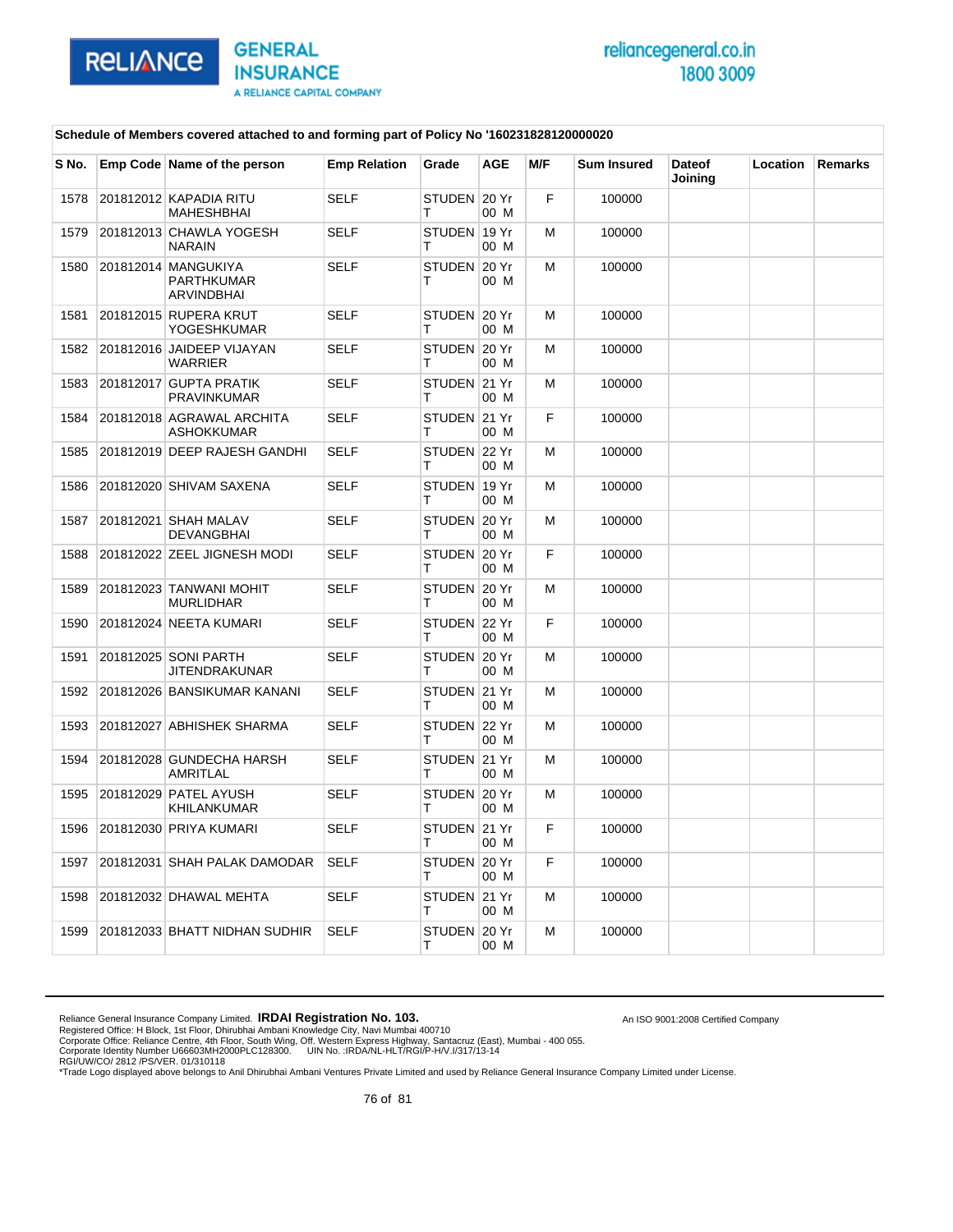

An ISO 9001:2008 Certified Company

#### **Schedule of Members covered attached to and forming part of Policy No '160231828120000020**

| S No. | Emp Code Name of the person                      | <b>Emp Relation</b> | Grade             | AGE  | M/F | <b>Sum Insured</b> | <b>Dateof</b><br>Joining | Location | Remarks |
|-------|--------------------------------------------------|---------------------|-------------------|------|-----|--------------------|--------------------------|----------|---------|
| 1600  | 201812034 MODI DHRUMIL<br>KALPESHKUMAR           | <b>SELF</b>         | STUDEN 20 Yr<br>т | 00 M | М   | 100000             |                          |          |         |
| 1601  | 201812035 MEHTA KEVAL<br><b>JAYESHBHAI</b>       | <b>SELF</b>         | STUDEN 20 Yr<br>т | 00 M | м   | 100000             |                          |          |         |
| 1602  | 201812036 CHIRAG Y. CHATWANI                     | SELF                | STUDEN 21 Yr<br>т | 00 M | м   | 100000             |                          |          |         |
| 1603  | 201812037 SHAH ANERI<br><b>BAKULESHBHAI</b>      | <b>SELF</b>         | STUDEN 20 Yr<br>т | 00 M | F   | 100000             |                          |          |         |
| 1604  | 201812038 SHAH RUCHA<br><b>JAGATKUMAR</b>        | <b>SELF</b>         | STUDEN 20 Yr<br>т | 00 M | F   | 100000             |                          |          |         |
| 1605  | 201812039 SHALINI PUROHIT                        | <b>SELF</b>         | STUDEN 22 Yr<br>т | 00 M | F   | 100000             |                          |          |         |
| 1606  | 201812040 SHIVANI THAKKAR                        | <b>SELF</b>         | STUDEN 20 Yr<br>т | 00 M | F   | 100000             |                          |          |         |
| 1607  | 201812041 NIRAJ LAHORI                           | <b>SELF</b>         | STUDEN 20 Yr<br>т | 00 M | м   | 100000             |                          |          |         |
| 1608  | 201812042 SHAH JAYSWEE<br><b>NIRAJKUMAR</b>      | SELF                | STUDEN 20 Yr<br>т | 00 M | F   | 100000             |                          |          |         |
| 1609  | 201812043 KARTIK LAKHANI                         | <b>SELF</b>         | STUDEN 21 Yr<br>т | 00 M | М   | 100000             |                          |          |         |
| 1610  | 201812044 BRIJ HITESHBHAI<br><b>SHINGALA</b>     | <b>SELF</b>         | STUDEN 21 Yr<br>т | 00 M | м   | 100000             |                          |          |         |
| 1611  | 201812045 AGRAWAL KANIKA                         | <b>SELF</b>         | STUDEN 21 Yr<br>т | 00 M | F   | 100000             |                          |          |         |
| 1612  | 201812046 VADALIYA ALVISKUMAR<br>DHIRAJLAL       | <b>SELF</b>         | STUDEN 20 Yr<br>т | 00 M | м   | 100000             |                          |          |         |
| 1613  | 201812047 ANKIT CHAWLA                           | <b>SELF</b>         | STUDEN 20 Yr<br>т | 00 M | м   | 100000             |                          |          |         |
| 1614  | 201812048 DAVE VATSAL<br>MAULIKBHAI              | <b>SELF</b>         | STUDEN 20 Yr<br>т | 00 M | м   | 100000             |                          |          |         |
| 1615  | 201812049 VIRANI JINAL<br>AAMBABHAI              | <b>SELF</b>         | STUDEN 20 Yr<br>т | 00 M | F   | 100000             |                          |          |         |
| 1616  | 201812050 PRAJAPATI AKSHAY<br><b>HITESHKUMAR</b> | <b>SELF</b>         | STUDEN 20 Yr<br>т | 00 M | м   | 100000             |                          |          |         |
| 1617  | 201812051 DUDHANI PARITA<br><b>GIRISHBHAI</b>    | <b>SELF</b>         | STUDEN 21 Yr<br>т | 00 M | F   | 100000             |                          |          |         |
| 1618  | 201812052 CHAUHAN DHWANI<br><b>ASHOK KUMAR</b>   | <b>SELF</b>         | STUDEN 20 Yr<br>т | 00 M | F   | 100000             |                          |          |         |
| 1619  | 201812053 RAHUL KHANCHANDANI                     | <b>SELF</b>         | STUDEN 21 Yr<br>т | 00 M | M   | 100000             |                          |          |         |
| 1620  | 201812054 CHAVDA RAJANBHAI<br>KANTIBHAI          | <b>SELF</b>         | STUDEN 21 Yr<br>т | 00 M | М   | 100000             |                          |          |         |
| 1621  | 201812055 SHAH ROHAN<br><b>DHANESHBHAI</b>       | <b>SELF</b>         | STUDEN 20 Yr<br>т | 00 M | М   | 100000             |                          |          |         |
| 1622  | 201812056 BHAVSAR JAISHIL<br>PRAFULKUMAR         | <b>SELF</b>         | STUDEN 20 Yr<br>т | 00 M | м   | 100000             |                          |          |         |

Reliance General Insurance Company Limited. **IRDAI Registration No. 103.**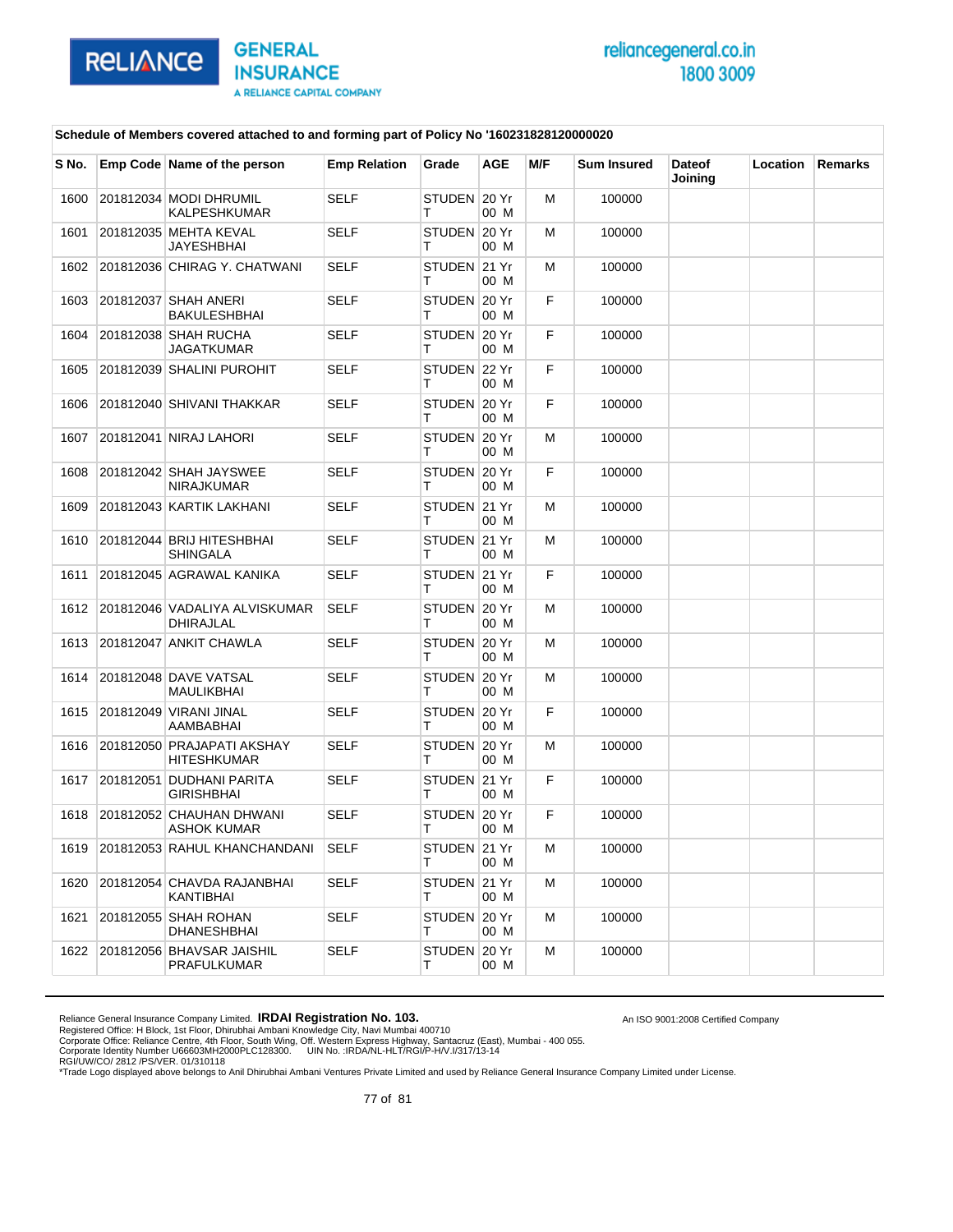

An ISO 9001:2008 Certified Company

#### **Schedule of Members covered attached to and forming part of Policy No '160231828120000020**

| S No. | Emp Code Name of the person                     | <b>Emp Relation</b> | Grade             | <b>AGE</b> | M/F | <b>Sum Insured</b> | <b>Dateof</b><br>Joining | Location | <b>Remarks</b> |
|-------|-------------------------------------------------|---------------------|-------------------|------------|-----|--------------------|--------------------------|----------|----------------|
| 1623  | 201812057 VAISHALI MANDOWARA                    | <b>SELF</b>         | STUDEN 21 Yr<br>т | 00 M       | F   | 100000             |                          |          |                |
| 1624  | 201812058 SNEHA SINGH                           | <b>SELF</b>         | STUDEN 21 Yr<br>т | 00 M       | F   | 100000             |                          |          |                |
| 1625  | 201812059 GHAI SHIVAM RAKESH                    | <b>SELF</b>         | STUDEN 21 Yr<br>т | 00 M       | M   | 100000             |                          |          |                |
| 1626  | 201812060 SHAH SURAJ<br>PARASBHAI               | <b>SELF</b>         | STUDEN 20 Yr<br>т | 00 M       | м   | 100000             |                          |          |                |
| 1627  | 201812061 NEEL DHIRAJBHAI<br><b>PRAJAPATI</b>   | <b>SELF</b>         | STUDEN 21 Yr<br>т | 00 M       | M   | 100000             |                          |          |                |
| 1628  | 201812062 GAJIWALA MAHIMA<br><b>NIRENKUMAR</b>  | <b>SELF</b>         | STUDEN 20 Yr<br>т | 00 M       | F   | 100000             |                          |          |                |
| 1629  | 201812063 KAKKAD MEGHA<br>SANJAYBHAI            | <b>SELF</b>         | STUDEN 20 Yr<br>т | 00 M       | F   | 100000             |                          |          |                |
| 1630  | 201812064 SHAH JAINAM<br><b>BHAVIKKUMAR</b>     | <b>SELF</b>         | STUDEN 20 Yr<br>т | 00 M       | м   | 100000             |                          |          |                |
| 1631  | 201812065 TOLAT KHUSHBOO<br><b>RAJESH</b>       | <b>SELF</b>         | STUDEN 20 Yr<br>т | 00 M       | F   | 100000             |                          |          |                |
| 1632  | 201812066 PATEL KIRAN<br><b>BHARATBHAI</b>      | <b>SELF</b>         | STUDEN 21 Yr<br>т | 00 M       | F.  | 100000             |                          |          |                |
| 1633  | 201812067 MUNDRA MEGHA<br>KISHANGOPAL           | <b>SELF</b>         | STUDEN 20 Yr<br>т | 00 M       | F   | 100000             |                          |          |                |
| 1634  | 201812068 THAKORE DHYEY<br><b>RAVINKUMAR</b>    | <b>SELF</b>         | STUDEN 20 Yr<br>т | 00 M       | M   | 100000             |                          |          |                |
| 1635  | 201812069 DEVVRAT PARASHAR                      | SELF                | STUDEN 20 Yr<br>т | 00 M       | м   | 100000             |                          |          |                |
| 1636  | 201812070 PRACHI KAPURBHAI<br><b>JAIN</b>       | <b>SELF</b>         | STUDEN 20 Yr<br>т | 00 M       | F   | 100000             |                          |          |                |
| 1637  | 201812071 SHAH DHRUMIL<br><b>DHARMENDRABHAI</b> | <b>SELF</b>         | STUDEN 20 Yr<br>т | 00 M       | M   | 100000             |                          |          |                |
| 1638  | 201812072 VYAS BHUMIL VIJAY                     | SELF                | STUDEN 20 Yr<br>т | 00 M       | м   | 100000             |                          |          |                |
| 1639  | 201812073 SHAH FENIL<br><b>MANISHKUMAR</b>      | <b>SELF</b>         | STUDEN 20 Yr<br>т | 00 M       | м   | 100000             |                          |          |                |
| 1640  | 201812074 SHAH VIDISHA<br><b>MANISHKUMAR</b>    | <b>SELF</b>         | STUDEN 21 Yr<br>т | 00 M       | F   | 100000             |                          |          |                |
| 1641  | 201812075 SHARMA AASTHA AJAY                    | <b>SELF</b>         | STUDEN 20 Yr<br>т | 00 M       | F.  | 100000             |                          |          |                |
| 1642  | 201812076 KALAL KRUSHAL<br><b>ROSHANBHAI</b>    | <b>SELF</b>         | STUDEN 20 Yr<br>т | 00 M       | M   | 100000             |                          |          |                |
| 1643  | 201812077 KSHATRIYA DHWANI<br><b>PULINBHAI</b>  | <b>SELF</b>         | STUDEN 20 Yr<br>т | 00 M       | F   | 100000             |                          |          |                |
| 1644  | 201812078 VORA KARAN<br><b>KIRANKUMAR</b>       | <b>SELF</b>         | STUDEN 20 Yr<br>т | 00 M       | м   | 100000             |                          |          |                |
| 1645  | 201812079 AVKASH MANISH CHEVLI SELF             |                     | STUDEN 20 Yr<br>т | 00 M       | M   | 100000             |                          |          |                |

Reliance General Insurance Company Limited. **IRDAI Registration No. 103.**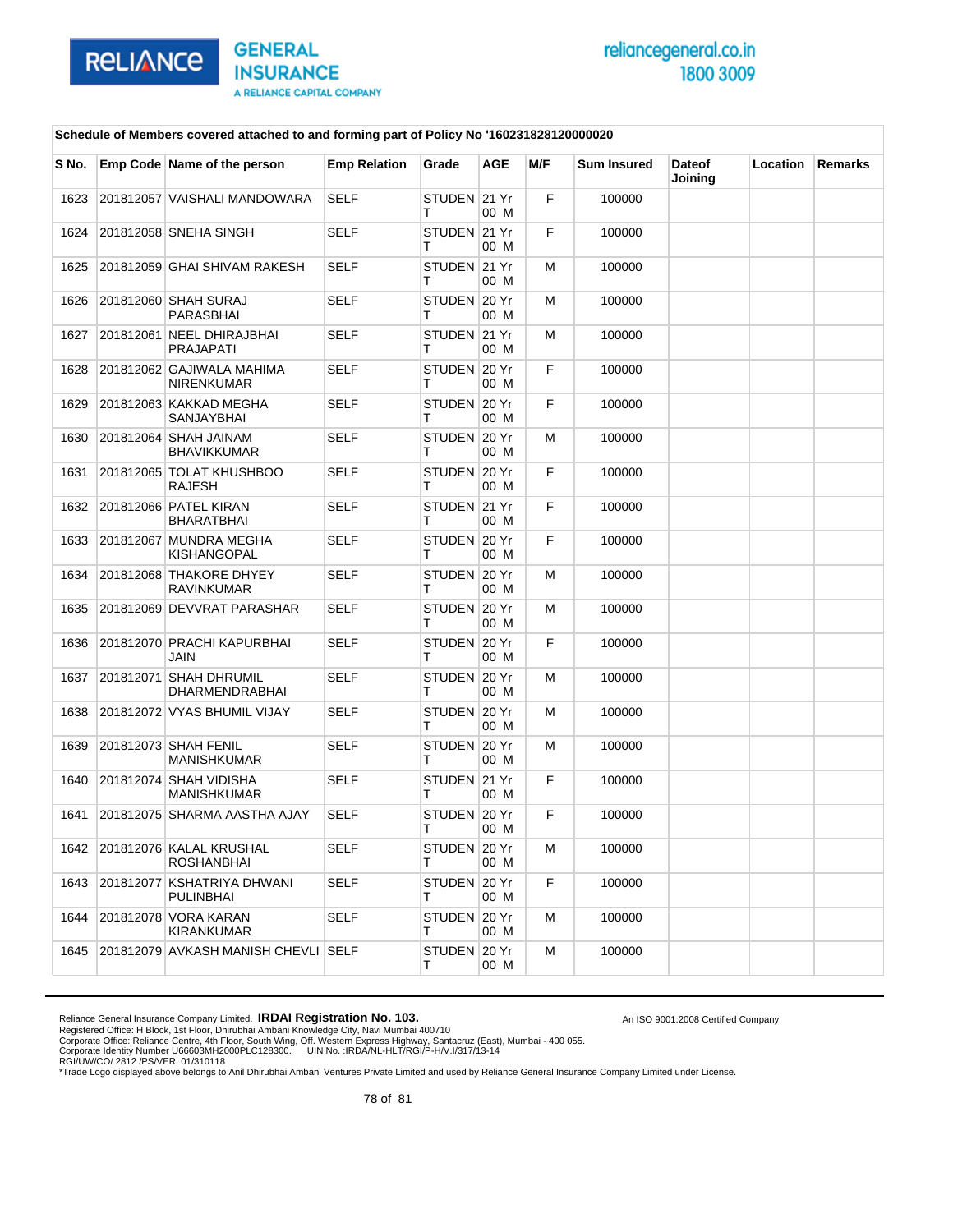

An ISO 9001:2008 Certified Company

#### **Schedule of Members covered attached to and forming part of Policy No '160231828120000020**

| S No. | Emp Code Name of the person                      | <b>Emp Relation</b> | Grade              | <b>AGE</b> | M/F | <b>Sum Insured</b> | <b>Dateof</b><br>Joining | Location | <b>Remarks</b> |
|-------|--------------------------------------------------|---------------------|--------------------|------------|-----|--------------------|--------------------------|----------|----------------|
| 1646  | 201812080 SALOMI EDWARD                          | <b>SELF</b>         | STUDEN 21 Yr<br>т  | 00 M       | F   | 100000             |                          |          |                |
| 1647  | 201812081 SIDDHARTH MISHRA                       | <b>SELF</b>         | STUDEN 20 Yr<br>т  | 00 M       | M   | 100000             |                          |          |                |
| 1648  | 201812082 RICHA CHOPRA                           | <b>SELF</b>         | STUDEN 20 Yr<br>т  | 00 M       | F   | 100000             |                          |          |                |
| 1649  | 201812083 UPASANA TRIVEDI                        | <b>SELF</b>         | STUDEN 23 Yr<br>т  | 00 M       | F   | 100000             |                          |          |                |
| 1650  | 201812084 PATIL DINESH<br><b>MANIKCHAND</b>      | <b>SELF</b>         | STUDEN 19 Yr<br>т  | 00 M       | M   | 100000             |                          |          |                |
| 1651  | 201812085 MEHTA YASH<br>GAUTAMKUMAR              | <b>SELF</b>         | STUDEN 22 Yr<br>т  | 00 M       | M   | 100000             |                          |          |                |
| 1652  | 201812086 SHAH VRUSHTI<br>MEHULBHAI              | <b>SELF</b>         | STUDEN 20 Yr<br>т  | 00 M       | F   | 100000             |                          |          |                |
| 1653  | 201812087 AVAIYA LALEET<br><b>MAHESHBHAI</b>     | <b>SELF</b>         | STUDEN 22 Yr<br>т  | 00 M       | M   | 100000             |                          |          |                |
| 1654  | 201812088 TANWANI VISHAL<br>DHARMENDERBHAI       | <b>SELF</b>         | STUDEN 20 Yr<br>т  | 00 M       | м   | 100000             |                          |          |                |
| 1655  | 201812089 MAKWANA VIVEK<br><b>PRATAPBHAI</b>     | <b>SELF</b>         | STUDEN 22 Yr<br>т  | 00 M       | м   | 100000             |                          |          |                |
| 1656  | 201812090 CHANCHAL SINGHAL                       | <b>SELF</b>         | STUDEN 21 Yr<br>т  | 00 M       | F   | 100000             |                          |          |                |
| 1657  | 201812091 DESAI SHIVANI<br><b>MINESHKUMAR</b>    | <b>SELF</b>         | STUDEN 20 Yr<br>т  | 00 M       | F   | 100000             |                          |          |                |
| 1658  | 201812092 SAMNANI HARESH<br>LAXMANDAS            | <b>SELF</b>         | STUDEN 21 Yr<br>т  | 00 M       | м   | 100000             |                          |          |                |
| 1659  | 201812093 SHAH MOHIT<br>KALPESHKUMAR             | <b>SELF</b>         | STUDEN 20 Yr<br>т  | 00 M       | M   | 100000             |                          |          |                |
| 1660  | 201812094 SHAH DEVARSHI<br>BHARATBHAI            | <b>SELF</b>         | STUDEN 20 Yr<br>т  | 00 M       | F   | 100000             |                          |          |                |
| 1661  | 201812095 DAVE YASHVI<br><b>BHARATBHAI</b>       | <b>SELF</b>         | STUDEN 21 Yr<br>т  | 00 M       | F   | 100000             |                          |          |                |
| 1662  | 201812096 BADIYANI YASH<br><b>GOPALBHAI</b>      | <b>SELF</b>         | STUDEN 21 Yr<br>т  | 00 M       | M   | 100000             |                          |          |                |
| 1663  | 201812097 MEHTA ISHAN<br><b>NIRENKUMAR</b>       | <b>SELF</b>         | STUDEN 20 Yr<br>т  | 00 M       | M   | 100000             |                          |          |                |
| 1664  | 201812098 SHAH URJIT<br>RAJESHBHAI               | <b>SELF</b>         | STUDEN 20 Yr<br>т  | 00 M       | M   | 100000             |                          |          |                |
| 1665  | 201812099 DHINOJA MEERA<br><b>SHASHIKANTBHAI</b> | SELF                | STUDEN 20 Yr<br>т  | 00 M       | F   | 100000             |                          |          |                |
| 1666  | 201812100 KOSHTI KRUPA<br>PRAVINBHAI             | <b>SELF</b>         | STUDEN 20 Yr<br>т  | 00 M       | F   | 100000             |                          |          |                |
| 1667  | 201812101 SONI VISHWESH<br><b>JIGNESHBHAI</b>    | <b>SELF</b>         | STUDEN 21 Yr<br>T. | 00 M       | м   | 100000             |                          |          |                |
| 1668  | 201812102 SHAH RUTVI<br>SWETALBHAI               | SELF                | STUDEN 20 Yr<br>T. | 00 M       | F.  | 100000             |                          |          |                |

Reliance General Insurance Company Limited. **IRDAI Registration No. 103.**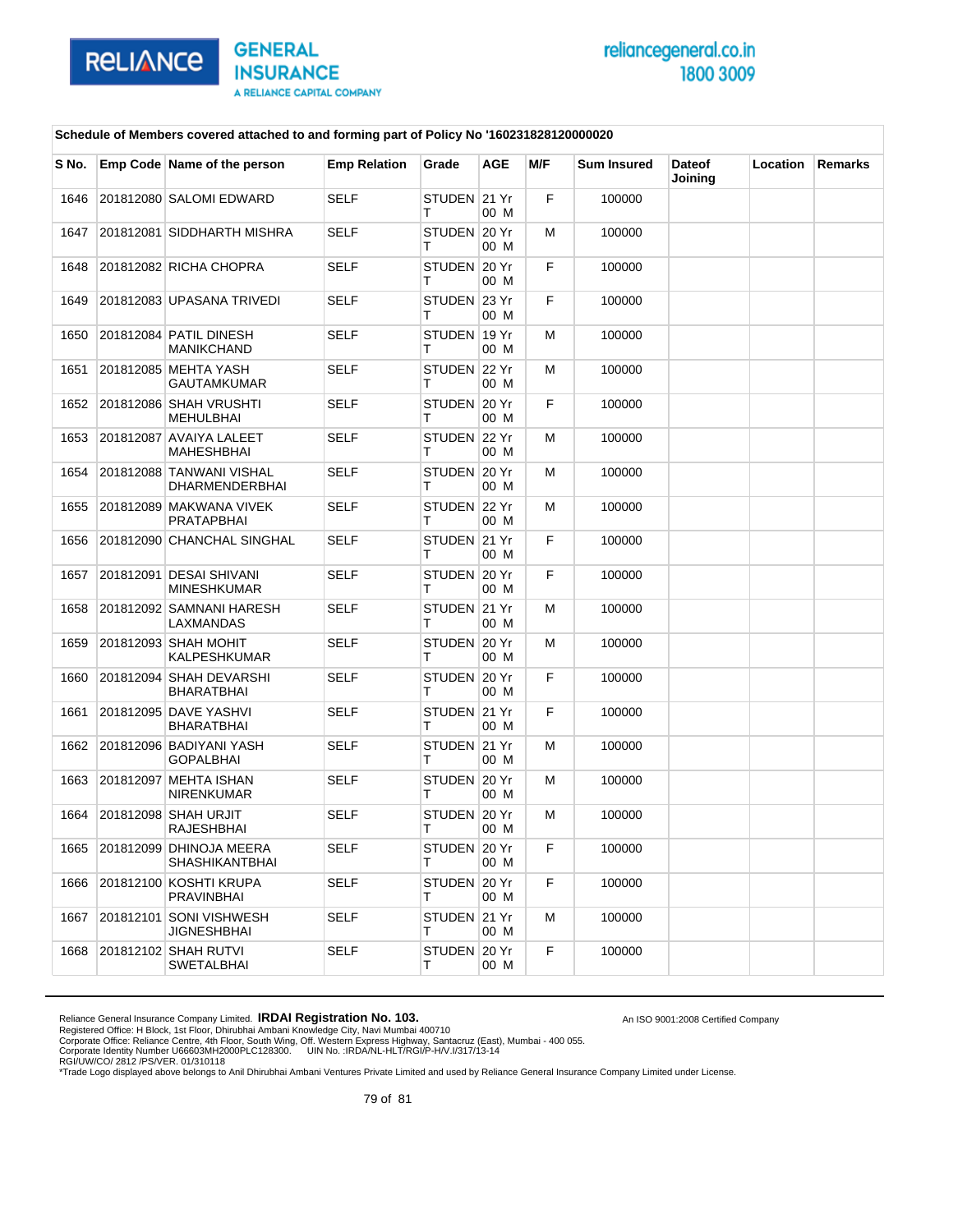

An ISO 9001:2008 Certified Company

#### **Schedule of Members covered attached to and forming part of Policy No '160231828120000020**

| S No. | Emp Code Name of the person                    | <b>Emp Relation</b> | Grade             | <b>AGE</b> | M/F | <b>Sum Insured</b> | <b>Dateof</b><br>Joining | Location | Remarks |
|-------|------------------------------------------------|---------------------|-------------------|------------|-----|--------------------|--------------------------|----------|---------|
| 1669  | 201812103 MANDAPWALA TAHER<br>SAMOIL           | <b>SELF</b>         | STUDEN 21 Yr<br>т | 00 M       | M   | 100000             |                          |          |         |
| 1670  | 201812104 HAPANI SAVAN<br><b>DILIPBHAI</b>     | <b>SELF</b>         | STUDEN 20 Yr<br>т | 00 M       | м   | 100000             |                          |          |         |
| 1671  | 201812105 SONIYA GOPALDAS<br>VASYANI           | <b>SELF</b>         | STUDEN 20 Yr<br>т | 00 M       | F   | 100000             |                          |          |         |
| 1672  | 201812106 SHAH YASH<br><b>HARESHKUMAR</b>      | <b>SELF</b>         | STUDEN 20 Yr<br>т | 00 M       | M   | 100000             |                          |          |         |
| 1673  | 201812107 HARSHI SHARMA                        | <b>SELF</b>         | STUDEN 21 Yr<br>т | 00 M       | F   | 100000             |                          |          |         |
| 1674  | 201812108 VAIDYA VISHAL<br><b>UDAYANBHAI</b>   | <b>SELF</b>         | STUDEN 20 Yr<br>т | 00 M       | M   | 100000             |                          |          |         |
| 1675  | 201812109 SUTARIYA BHAUTIK<br><b>KANTILAL</b>  | <b>SELF</b>         | STUDEN 20 Yr<br>т | 00 M       | м   | 100000             |                          |          |         |
| 1676  | 201812110 DHWANI SAGAR                         | <b>SELF</b>         | STUDEN 20 Yr<br>т | 00 M       | F   | 100000             |                          |          |         |
| 1677  | 201812111 RIYA SHARMA                          | <b>SELF</b>         | STUDEN 21 Yr<br>т | 00 M       | F   | 100000             |                          |          |         |
| 1678  | 201812112 OJHA HARSHVARDHAN<br><b>RAJKUMAR</b> | <b>SELF</b>         | STUDEN 21 Yr<br>т | 00 M       | M   | 100000             |                          |          |         |
| 1679  | 201812113 VAIDYA SONIYA<br>RAJESHBHAI          | <b>SELF</b>         | STUDEN 20 Yr<br>т | 00 M       | F   | 100000             |                          |          |         |
| 1680  | 201812114 MAHIMA KISHORBHAI<br><b>BALDHA</b>   | <b>SELF</b>         | STUDEN 21 Yr<br>т | 00 M       | F   | 100000             |                          |          |         |
| 1681  | 201812115 PUJARA NAKSHI<br>NARENDRABHAI        | <b>SELF</b>         | STUDEN 21 Yr<br>т | 00 M       | F   | 100000             |                          |          |         |
| 1682  | 201812116 BHATT VISHVAM<br><b>DIPENBHAI</b>    | <b>SELF</b>         | STUDEN 21 Yr<br>т | 00 M       | м   | 100000             |                          |          |         |
| 1683  | 201812117 BHOOMI CHAPLOT                       | <b>SELF</b>         | STUDEN 21 Yr<br>т | 00 M       | F   | 100000             |                          |          |         |
| 1684  | 201812118 MANIYA DENISHKUMAR<br>RAMJIBHAI      | <b>SELF</b>         | STUDEN 20 Yr<br>т | 00 M       | M   | 100000             |                          |          |         |
| 1685  | 201812120 MEHTA DISHA<br>YOGESHKUMAR           | <b>SELF</b>         | STUDEN 21 Yr<br>т | 00 M       | F   | 100000             |                          |          |         |
| 1686  | 201812121 THAKKAR YOGESH<br>JAGDISHBHAI        | <b>SELF</b>         | STUDEN 20 Yr<br>т | 00 M       | м   | 100000             |                          |          |         |
| 1687  | 201814001 KANKESH KAK                          | <b>SELF</b>         | STUDEN 26 Yr<br>т | 00 M       | M   | 100000             |                          |          |         |
| 1688  | 201814002 MOHIT NEGI                           | <b>SELF</b>         | STUDEN 22 Yr<br>т | 00 M       | M   | 100000             |                          |          |         |
| 1689  | 201814003 SHIVIKA SINGH                        | <b>SELF</b>         | STUDEN 22 Yr<br>т | 00 M       | F   | 100000             |                          |          |         |
| 1690  | 201814004 PRATHAMESH VINAY<br><b>SIDDHESH</b>  | <b>SELF</b>         | STUDEN 21 Yr<br>т | 00 M       | M   | 100000             |                          |          |         |
| 1691  | 201814005 MILI VIPIN JAIN                      | SELF                | STUDEN 21 Yr<br>т | 00 M       | F   | 100000             |                          |          |         |

Reliance General Insurance Company Limited. **IRDAI Registration No. 103.**